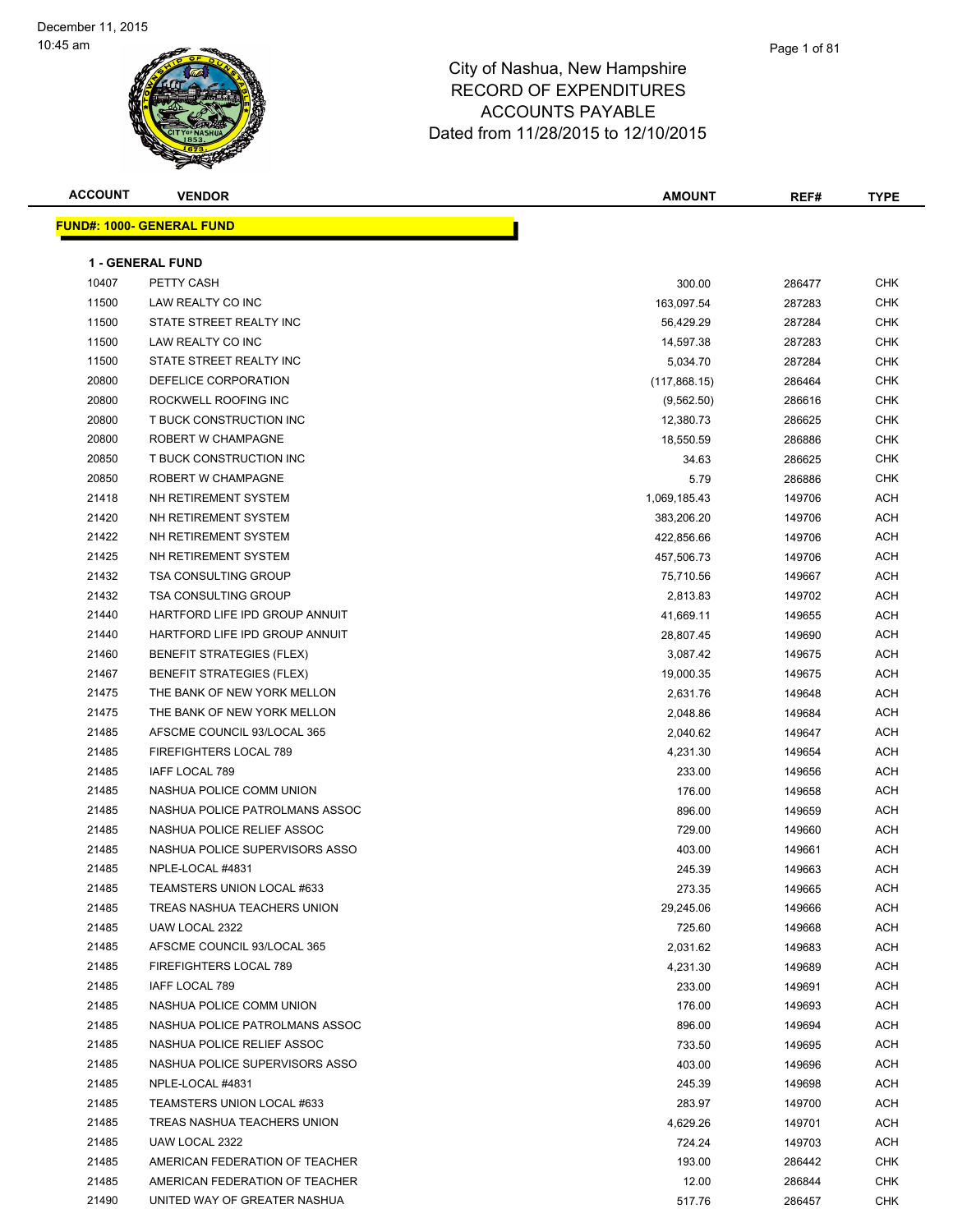| <b>ACCOUNT</b> | <b>VENDOR</b>                    | <b>AMOUNT</b> | REF#   | <b>TYPE</b> |
|----------------|----------------------------------|---------------|--------|-------------|
|                | <b>FUND#: 1000- GENERAL FUND</b> |               |        |             |
|                |                                  |               |        |             |
|                | <b>1 - GENERAL FUND</b>          |               |        |             |
| 21490          | UNITED WAY OF GREATER NASHUA     | 150.76        | 286857 | <b>CHK</b>  |
| 21495          | <b>WAGE ASSIGNMENT</b>           | 150.00        | 149649 | <b>ACH</b>  |
| 21495          | <b>WAGE ASSIGNMENT</b>           | 594.00        | 149651 | <b>ACH</b>  |
| 21495          | <b>WAGE ASSIGNMENT</b>           | 175.00        | 149652 | <b>ACH</b>  |
| 21495          | <b>WAGE ASSIGNMENT</b>           | 188.00        | 149653 | <b>ACH</b>  |
| 21495          | <b>WAGE ASSIGNMENT</b>           | 300.00        | 149657 | <b>ACH</b>  |
| 21495          | <b>WAGE ASSIGNMENT</b>           | 259.00        | 149664 | <b>ACH</b>  |
| 21495          | <b>WAGE ASSIGNMENT</b>           | 150.00        | 149685 | <b>ACH</b>  |
| 21495          | <b>WAGE ASSIGNMENT</b>           | 175.00        | 149687 | <b>ACH</b>  |
| 21495          | <b>WAGE ASSIGNMENT</b>           | 188.00        | 149688 | <b>ACH</b>  |
| 21495          | <b>WAGE ASSIGNMENT</b>           | 300.00        | 149692 | <b>ACH</b>  |
| 21495          | <b>WAGE ASSIGNMENT</b>           | 259.00        | 149699 | <b>ACH</b>  |
| 21495          | <b>WAGE ASSIGNMENT</b>           | 1,400.13      | 286443 | <b>CHK</b>  |
| 21495          | <b>WAGE ASSIGNMENT</b>           | 1.15          | 286444 | <b>CHK</b>  |
| 21495          | <b>WAGE ASSIGNMENT</b>           | 293.85        | 286445 | CHK         |
| 21495          | <b>WAGE ASSIGNMENT</b>           | 56.25         | 286446 | <b>CHK</b>  |
| 21495          | <b>WAGE ASSIGNMENT</b>           | 45.97         | 286447 | CHK         |
| 21495          | <b>WAGE ASSIGNMENT</b>           | 495.38        | 286448 | CHK         |
| 21495          | <b>WAGE ASSIGNMENT</b>           | 103.85        | 286449 | <b>CHK</b>  |
| 21495          | <b>WAGE ASSIGNMENT</b>           | 104.00        | 286450 | CHK         |
| 21495          | <b>WAGE ASSIGNMENT</b>           | 1,264.06      | 286451 | CHK         |
| 21495          | <b>WAGE ASSIGNMENT</b>           | 11.54         | 286452 | <b>CHK</b>  |
| 21495          | <b>WAGE ASSIGNMENT</b>           | 11.54         | 286453 | <b>CHK</b>  |
| 21495          | <b>WAGE ASSIGNMENT</b>           | 311.88        | 286454 | <b>CHK</b>  |
| 21495          | <b>WAGE ASSIGNMENT</b>           | 237.00        | 286455 | <b>CHK</b>  |
| 21495          | <b>WAGE ASSIGNMENT</b>           | 75.00         | 286456 | CHK         |
| 21495          | <b>WAGE ASSIGNMENT</b>           | 453.88        | 286458 | <b>CHK</b>  |
| 21495          | <b>WAGE ASSIGNMENT</b>           | 164.96        | 286459 | <b>CHK</b>  |
| 21495          | <b>WAGE ASSIGNMENT</b>           | 1,400.13      | 286845 | <b>CHK</b>  |
| 21495          | <b>WAGE ASSIGNMENT</b>           | 1.15          | 286846 | <b>CHK</b>  |
| 21495          | <b>WAGE ASSIGNMENT</b>           | 56.25         | 286847 | <b>CHK</b>  |
| 21495          | WAGE ASSIGNMENT                  | 56.79         | 286848 | CHK         |
| 21495          | <b>WAGE ASSIGNMENT</b>           | 103.85        | 286849 | CHK         |
| 21495          | <b>WAGE ASSIGNMENT</b>           | 104.00        | 286850 | <b>CHK</b>  |
| 21495          | <b>WAGE ASSIGNMENT</b>           | 1,368.39      | 286851 | CHK         |
| 21495          | <b>WAGE ASSIGNMENT</b>           | 11.54         | 286852 | CHK         |
| 21495          | <b>WAGE ASSIGNMENT</b>           | 11.54         | 286853 | <b>CHK</b>  |
| 21495          | <b>WAGE ASSIGNMENT</b>           | 311.88        | 286854 | CHK         |
| 21495          | <b>WAGE ASSIGNMENT</b>           | 237.00        | 286855 | CHK         |
| 21495          | <b>WAGE ASSIGNMENT</b>           | 25.00         | 286856 | CHK         |
| 21495          | <b>WAGE ASSIGNMENT</b>           | 134.51        | 286858 | CHK         |
| 21538          | NASHUA TEACHERS UNION            | 3,959.96      | 149662 | <b>ACH</b>  |
| 21538          | NASHUA TEACHERS UNION            | 84.56         | 149697 | <b>ACH</b>  |
| 21921          | STATE OF NH-MV                   | 14,652.24     | 149643 | ACH         |
| 21921          | STATE OF NH-MV                   | 39,962.76     | 149645 | ACH         |
| 21921          | STATE OF NH -MV                  | 22,448.21     | 149646 | <b>ACH</b>  |
| 21921          | STATE OF NH-MV                   | 15,165.22     | 149669 | ACH         |
| 21921          | STATE OF NH-MV                   | 13,113.54     | 149672 | <b>ACH</b>  |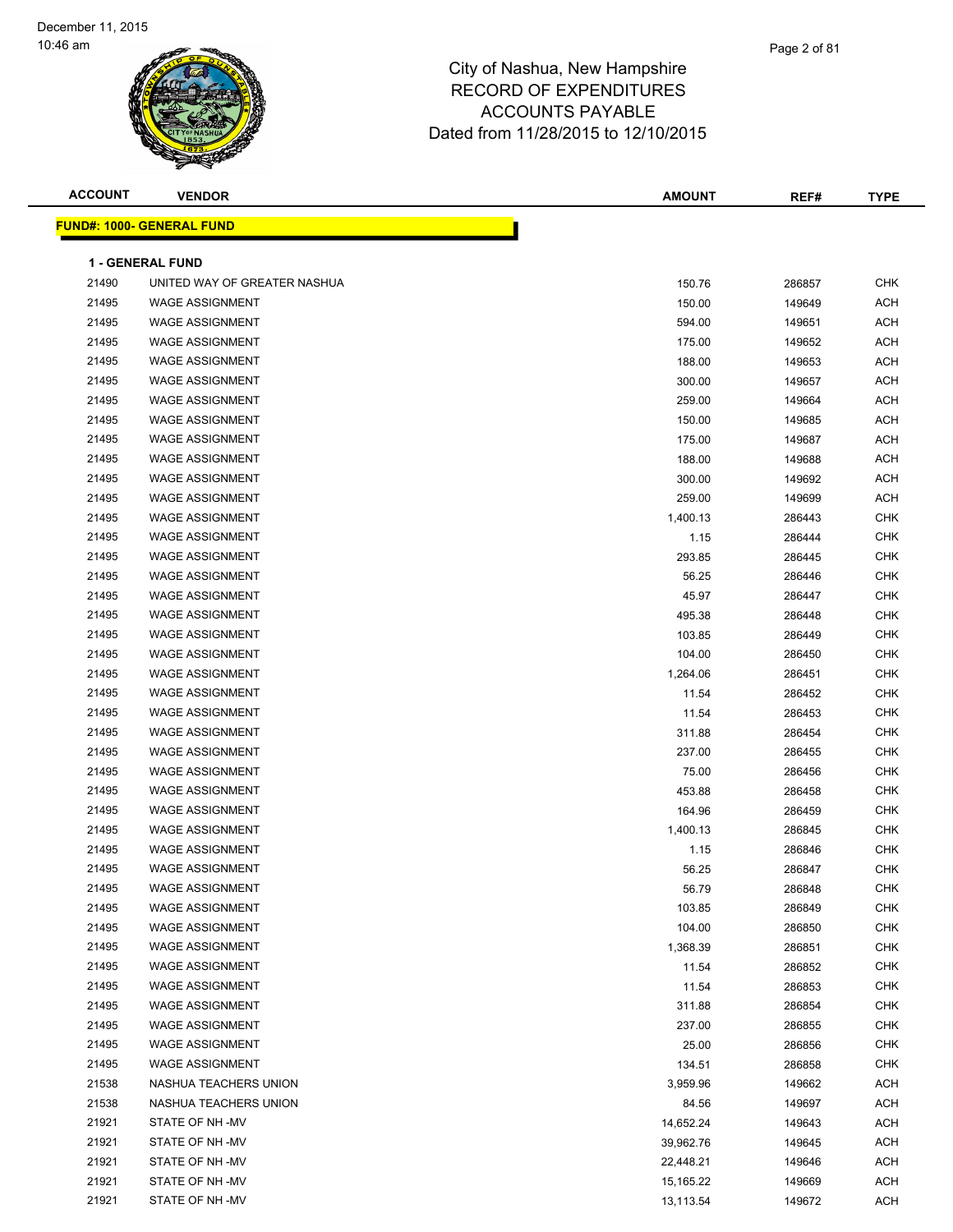

| <b>ACCOUNT</b>     | <b>VENDOR</b>                                 |                              | <b>AMOUNT</b>  | REF#    | <b>TYPE</b> |
|--------------------|-----------------------------------------------|------------------------------|----------------|---------|-------------|
|                    | FUND#: 1000- GENERAL FUND                     |                              |                |         |             |
|                    | <b>1 - GENERAL FUND</b>                       |                              |                |         |             |
| 21921              | STATE OF NH-MV                                |                              | 21,164.82      | 149673  | <b>ACH</b>  |
| 21921              | STATE OF NH-MV                                |                              | 15,553.61      | 149677  | <b>ACH</b>  |
| 21921              | STATE OF NH-MV                                |                              | 9,827.84       | 149680  | <b>ACH</b>  |
| 21921              | STATE OF NH-MV                                |                              | 13,160.17      | 149704  | <b>ACH</b>  |
| 21922              | STATE OF NH DEPT OF SAFETY                    |                              | 29.50          | 286911  | <b>CHK</b>  |
|                    | TOTAL 1 - GENERAL FUND                        |                              | \$2,886,896.38 |         |             |
| <b>101 - MAYOR</b> |                                               |                              |                |         |             |
| 55400              | <b>CAROLYN MORTELLARO</b>                     |                              | 182.91         | 286460  | <b>CHK</b>  |
| 55400              | DONNALEE LOZEAU                               |                              | 338.83         | 286469  | <b>CHK</b>  |
| 61910              | CITIZENS BANK CREDIT CARD                     | Nashua House of Pizza        | 29.73          | 9201607 | <b>ACH</b>  |
| 61910              | CITIZENS BANK CREDIT CARD                     | <b>Crane Restaurant</b>      | 60.47          | 9201607 | <b>ACH</b>  |
| 68300              | CANAL ART & FRAMING                           |                              | 171.00         | 286539  | <b>CHK</b>  |
| 68300              | CITIZENS BANK CREDIT CARD                     | The Windmill Restaurant      | 60.79          | 9201607 | ACH         |
|                    | <b>TOTAL 101 - MAYOR</b>                      |                              | \$843.73       |         |             |
| <b>103 - LEGAL</b> |                                               |                              |                |         |             |
| 54828              | US BANK EQUIPMENT FINANCE                     |                              | 125.50         | 286916  | <b>CHK</b>  |
| 55421              | CITIZENS BANK CREDIT CARD                     | New Hampshire Municipal Assn | 200.00         | 9201607 | <b>ACH</b>  |
|                    | TOTAL 103 - LEGAL                             |                              | \$325.50       |         |             |
|                    | <b>109 - CIVIC &amp; COMMUNITY ACTIVITIES</b> |                              |                |         |             |
| 56200              | CITY VOLUNTEER RECOGNITION                    |                              | 181.50         | 149644  | <b>ACH</b>  |
| 56200              | EDUCATIONAL OUTFITTERS OF NH                  |                              | 43.50          | 286957  | <b>CHK</b>  |
| 56214              | HUMANE SOCIETY FOR GREATER                    |                              | 8,256.75       | 286582  | <b>CHK</b>  |
| 56250              | COMMUNITY MEDIA SERVICES GRP L                |                              | 7,083.34       | 286462  | <b>CHK</b>  |
|                    | TOTAL 109 - CIVIC & COMMUNITY ACTIVITIES      |                              | \$15,565.09    |         |             |
| 113 - BENEFITS     |                                               |                              |                |         |             |
| 59580              | STATE OF NH UC                                |                              | 7,317.05       | 286912  | <b>CHK</b>  |
|                    | <b>TOTAL 113 - BENEFITS</b>                   |                              | \$7,317.05     |         |             |
|                    | <b>120 - TELECOMMUNICATIONS</b>               |                              |                |         |             |
| 55109              | <b>FAIRPOINT COMMUNICATIONS</b>               |                              | 2,364.65       | 286489  | <b>CHK</b>  |
| 55109              | PAETEC COMMUNICATIONS INC                     |                              | 2,053.92       | 286504  | <b>CHK</b>  |
| 55109              | PAETEC COMMUNICATIONS INC                     |                              | 692.11         | 286505  | <b>CHK</b>  |
|                    | PACIFIC TELEMANAGEMENT SERVICE                |                              | 75.00          | 286603  | <b>CHK</b>  |
| 55109              | <b>SUSAN LOVERING</b>                         |                              | 33.00          | 286873  | <b>CHK</b>  |
| 55109              |                                               |                              |                |         |             |
| 55118              | VERIZON WIRELESS-342053899-000                |                              | 760.25         | 286918  | <b>CHK</b>  |

**122 - INFORMATION TECHNOLOGY**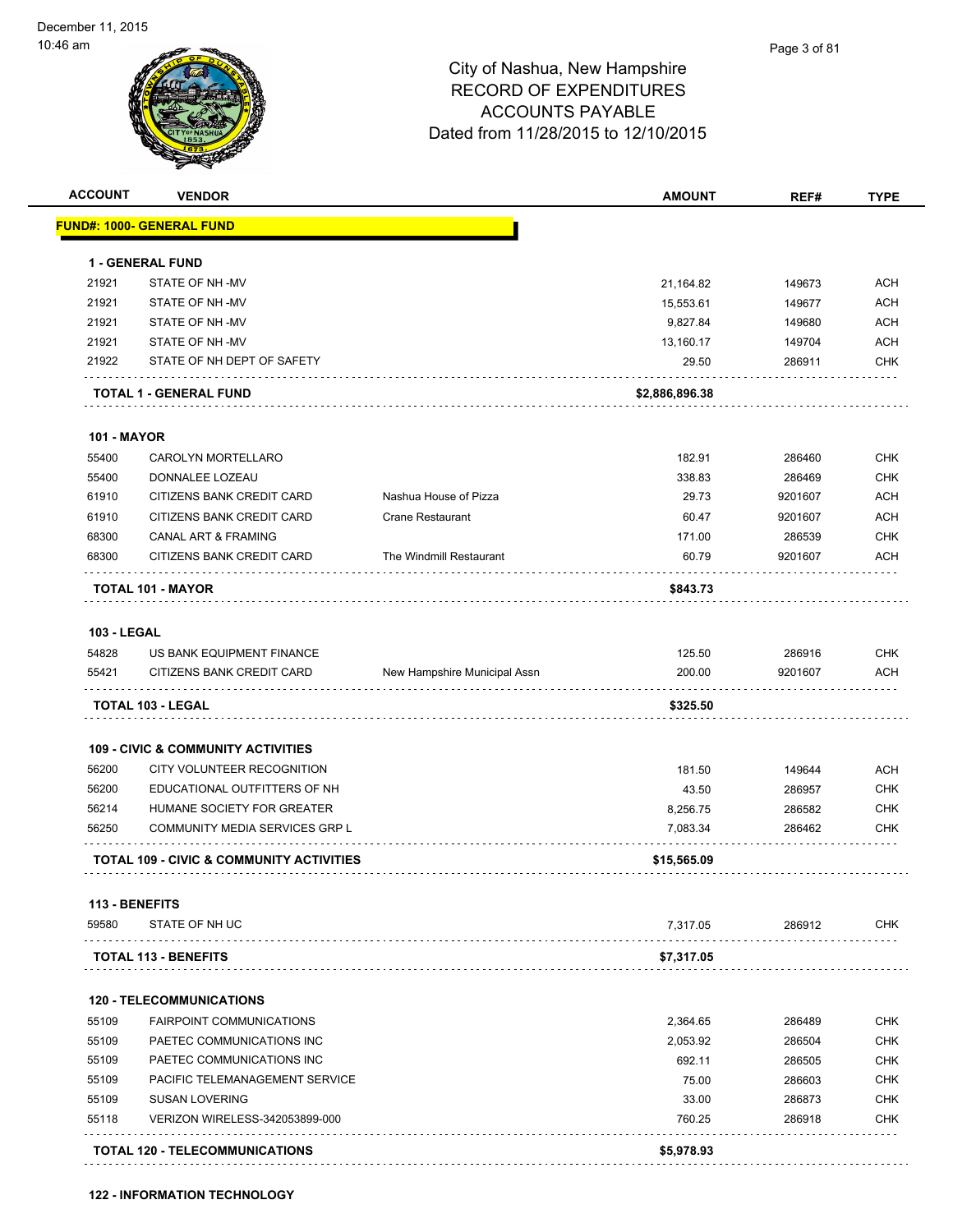| <b>ACCOUNT</b> | <b>VENDOR</b>                       |                             | <b>AMOUNT</b> | REF#    | <b>TYPE</b> |
|----------------|-------------------------------------|-----------------------------|---------------|---------|-------------|
|                | <b>FUND#: 1000- GENERAL FUND</b>    |                             |               |         |             |
|                |                                     |                             |               |         |             |
|                | <b>122 - INFORMATION TECHNOLOGY</b> |                             |               |         |             |
| 54400          | SHI INTERNATIONAL CORP              |                             | 295.00        | 286621  | <b>CHK</b>  |
| 54407          | <b>HYLAND SOFTWARE INC</b>          |                             | 34,869.00     | 286583  | <b>CHK</b>  |
| 54407          | <b>QLESS</b>                        |                             | 1,361.32      | 286611  | CHK         |
| 54407          | CITIZENS BANK CREDIT CARD           | DNH*GODADDY.COM             | 135.85        | 9201607 | ACH         |
| 54407          | CITIZENS BANK CREDIT CARD           | ADY*EVERNOTE                | 5.00          | 9201607 | ACH         |
| 54407          | CITIZENS BANK CREDIT CARD           | NEOVATION.COM               | 20.00         | 9201607 | ACH         |
| 54407          | CITIZENS BANK CREDIT CARD           | <b>FOREIGN EXCHANGE FEE</b> | 1.50          | 9201607 | ACH         |
| 54407          | CITIZENS BANK CREDIT CARD           | CTO*CITRIX ONLINE.COM       | 55.00         | 9201607 | ACH         |
| 54407          | CITIZENS BANK CREDIT CARD           | NLI*SHAREFILE               | 77.79         | 9201607 | ACH         |
| 54407          | CITIZENS BANK CREDIT CARD           | SURVEYMONKEY.COM            | 300.00        | 9201607 | ACH         |
| 55118          | AT & T MOBILITY                     |                             | 32.23         | 286484  | CHK         |
| 55118          | AT & T MOBILITY                     |                             | 76.22         | 286485  | CHK         |
| 61100          | AMAZON                              |                             | 110.81        | 286483  | CHK         |
| 71221          | AMAZON                              |                             | 946.93        | 286483  | CHK         |
| 71221          | CITIZENS BANK CREDIT CARD           | REFURBUPS.COM, INC          | 45.93         | 9201607 | ACH         |
| 71221          | CITIZENS BANK CREDIT CARD           | <b>BESTBUYCOM</b>           | 64.99         | 9201607 | ACH         |
| 71221          | CITIZENS BANK CREDIT CARD           | WALMART.COM                 | 64.99         | 9201607 | ACH         |
| 71221          | CITIZENS BANK CREDIT CARD           | <b>BESTBUYCOM</b>           | 64.99         | 9201607 | ACH         |
| 71221          | CITIZENS BANK CREDIT CARD           | <b>WALMARTCOM</b>           | 109.95        | 9201607 | ACH         |
| 71221          | CITIZENS BANK CREDIT CARD           | <b>BESTBUYCOIM</b>          | 99.99         | 9201607 | ACH         |
| 71221          | CITIZENS BANK CREDIT CARD           | <b>B&amp;H PHOTO</b>        | 54.59         | 9201607 | ACH         |
| 71228          | <b>ICON ENTERPRISES INC</b>         |                             | 1,450.00      | 286545  | CHK         |
|                | TOTAL 122 - INFORMATION TECHNOLOGY  |                             | \$40,242.08   |         |             |
|                |                                     |                             |               |         |             |
|                | <b>126 - FINANCIAL SERVICES</b>     |                             |               |         |             |
| 41307          | HILLSBOROUGH COUNTY REGISTRY        |                             | 81.92         | 286985  | <b>CHK</b>  |
| 42200          | CLAUDIA J CARMOSINO                 |                             | 3.00          | 286944  | CHK         |
| 42200          | DMV SERVICE CENTERS LLC             |                             | 27.00         | 286953  | CHK         |
| 42200          | SHELBY W HANNA                      |                             | 64.00         | 286982  | CHK         |
| 42200          | <b>JESSE COIRO</b>                  |                             | 30.00         | 286997  | CHK         |
| 42200          | <b>KEVIN FREDETTE</b>               |                             | 55.00         | 287001  | CHK         |
| 42200          | <b>SUSAN L LAUGHLIN</b>             |                             | 18.00         | 287003  | CHK         |
| 42200          | MAUST CONSTRUCTION LLC              |                             | 33.00         | 287011  | <b>CHK</b>  |
| 42200          | NANCY MCDUFFEE                      |                             | 50.00         | 287017  | <b>CHK</b>  |
| 42200          | <b>DIANE T PAIGE</b>                |                             | 53.00         | 287036  | <b>CHK</b>  |
| 42200          | <b>SLAVIK S PLAMADYALA</b>          |                             | 477.40        | 287040  | <b>CHK</b>  |
| 42200          | <b>JOHN REMESAT</b>                 |                             | 8.60          | 287048  | CHK         |
| 42200          | SEQUEL PROPERTY MANAGEMENT INC      |                             | 182.00        | 287056  | CHK         |
| 42200          | SOLOMON CHEVROLET CADILLAC          |                             | 38.00         | 287059  | <b>CHK</b>  |
| 42200          | TIMOTHY S BROWN TRANS               |                             | 521.00        | 287071  | CHK         |
| 42200          | <b>VALERIE GARNER</b>               |                             | 2.00          | 287081  | CHK         |
| 42200          | <b>WAVEGUIDE INC</b>                |                             | 316.80        | 287083  | CHK         |
| 42200          | YAJNESH N BEHERA                    |                             | 256.00        | 287085  | CHK         |
| 53467          | <b>MAILINGS UNLIMITED</b>           |                             | 6,080.70      | 286594  | CHK         |
| 55200          | GOVERNMENT FINANCE OFFCRS ASSN      |                             | 640.00        | 286491  | <b>CHK</b>  |
| 55307          | DAVID FREDETTE                      |                             | 350.20        | 286466  | CHK         |
|                |                                     |                             |               |         |             |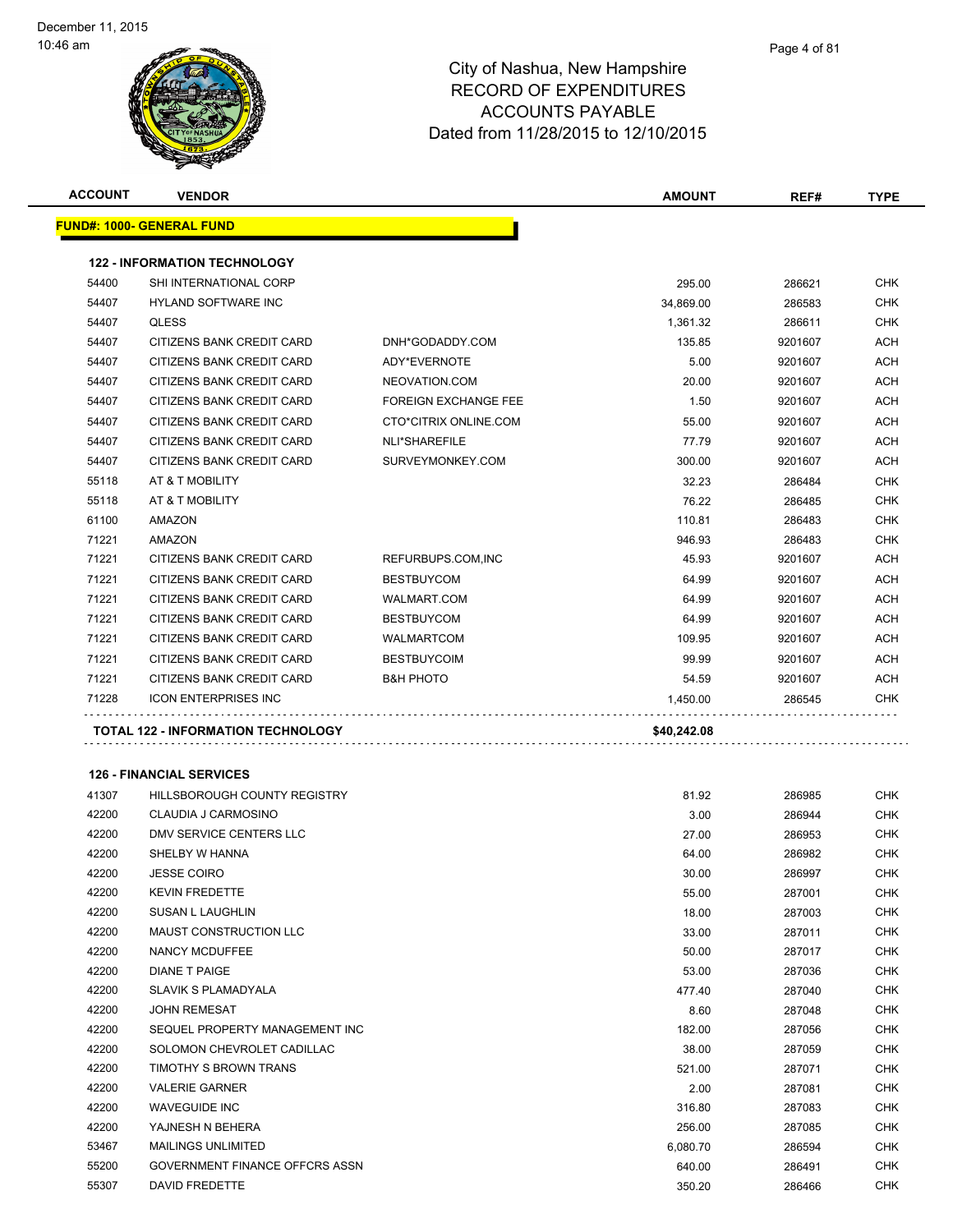. . . . . . . . . . . . . . . . . . .

# City of Nashua, New Hampshire RECORD OF EXPENDITURES ACCOUNTS PAYABLE Dated from 11/28/2015 to 12/10/2015

| <b>ACCOUNT</b> | <b>VENDOR</b>                         |                            | <b>AMOUNT</b> | REF#    | <b>TYPE</b> |
|----------------|---------------------------------------|----------------------------|---------------|---------|-------------|
|                | <u> FUND#: 1000- GENERAL FUND</u>     |                            |               |         |             |
|                | <b>126 - FINANCIAL SERVICES</b>       |                            |               |         |             |
| 55421          | CITIZENS BANK CREDIT CARD             | North Conway grand Hotel   | 343.91        | 9201607 | ACH         |
| 55421          | CITIZENS BANK CREDIT CARD             | NH Municipal Association   | 130.00        | 9201607 | <b>ACH</b>  |
| 55607          | MAILINGS UNLIMITED - MVR              |                            | 1,470.00      | 149681  | <b>ACH</b>  |
| 55607          | US POSTAL SERVICES                    |                            | 200.00        | 286441  | <b>CHK</b>  |
| 55607          | <b>MAILINGS UNLIMITED</b>             |                            | 79.89         | 286594  | <b>CHK</b>  |
| 61100          | <b>VARIDESK LLC</b>                   |                            | 400.00        | 286637  | <b>CHK</b>  |
| 61100          | WB MASON CO INC                       |                            | 219.95        | 286639  | <b>CHK</b>  |
| 61100          | WB MASON CO INC                       |                            | 110.03        | 287084  | <b>CHK</b>  |
| 61235          | LINDENMEYR MUNROE                     |                            | 1,435.00      | 287007  | <b>CHK</b>  |
| 61235          | SAFEGUARD BY TEAM MHC                 |                            | 293.46        | 287051  | <b>CHK</b>  |
| 61830          | <b>COMPUTER MANAGEMENT SYSTEMS</b>    |                            | 630.67        | 286946  | <b>CHK</b>  |
| 61830          | CITIZENS BANK CREDIT CARD             | <b>Wall Street Journal</b> | 125.45        | 9201607 | <b>ACH</b>  |
|                | <b>TOTAL 126 - FINANCIAL SERVICES</b> |                            | \$14,725.98   |         |             |
|                | <b>129 - CITY BUILDINGS</b>           |                            |               |         |             |
| 54100          | <b>EVERSOURCE</b>                     |                            | 7,613.22      | 286488  | <b>CHK</b>  |
| 54114          | LIBERTY UTILITIES - NH                |                            | 399.28        | 286496  | <b>CHK</b>  |
| 54141          | PENNICHUCK WATER WORKS INC            |                            | 1,021.05      | 286506  | <b>CHK</b>  |
| 54141          | PENNICHUCK WATER WORKS INC            |                            | 78.24         | 286908  | <b>CHK</b>  |
| 54243          | HOME DEPOT CREDIT SERVICE 3065        |                            | 37.93         | 286578  | <b>CHK</b>  |
| 54280          | <b>B &amp; S LOCKSMITHS INC</b>       |                            | 460.00        | 286525  | <b>CHK</b>  |
| 54280          | HILLYARD/MANCHESTER                   |                            | 640.00        | 286577  | <b>CHK</b>  |
| 54280          | HUFF & GAUTHIER INC                   |                            | 445.00        | 286581  | <b>CHK</b>  |
| 54280          | M & M ELECTRICAL SUPPLY CO INC        |                            | 7.76          | 286593  | <b>CHK</b>  |
| 54280          | PIONEER RESEARCH CORP                 |                            | 784.50        | 286607  | <b>CHK</b>  |
| 55118          | AT & T MOBILITY                       |                            | 125.30        | 286484  | <b>CHK</b>  |
|                | <b>TOTAL 129 - CITY BUILDINGS</b>     |                            | \$11,612.28   |         |             |
|                | <b>130 - PURCHASING</b>               |                            |               |         |             |
| 54828          | US BANK EQUIPMENT FINANCE             |                            | 121.65        | 286843  | <b>CHK</b>  |
| 55500          | <b>CONCORD MONITOR</b>                |                            | 821.90        | 286947  | <b>CHK</b>  |
| 55500          | THE TELEGRAPH                         |                            | 1,489.90      | 287070  | <b>CHK</b>  |
| 55500          | UNION LEADER CORP -- 19828            |                            | 148.86        | 287079  | <b>CHK</b>  |
| 61100          | PITNEY BOWES INC                      |                            | 462.34        | 287039  | <b>CHK</b>  |
|                | <b>TOTAL 130 - PURCHASING</b>         |                            | \$3,044.65    |         |             |
|                |                                       |                            |               |         |             |
|                | 132 - ASSESSING                       |                            |               |         |             |
| 55307          | DOUGLAS DAME                          |                            | 31.70         | 286463  | <b>CHK</b>  |
| 55307          | ANDREW G LEMAY                        |                            | 23.00         | 286468  | <b>CHK</b>  |
| 55307          | ANGELO MARINO                         |                            | 67.45         | 286472  | <b>CHK</b>  |
| 55307          | <b>GREG TURGISS</b>                   |                            | 90.28         | 286481  | <b>CHK</b>  |
| 55307          | <b>GARY TURGISS</b>                   |                            | 71.88         | 286632  | <b>CHK</b>  |

**TOTAL 132 - ASSESSING** \$284.31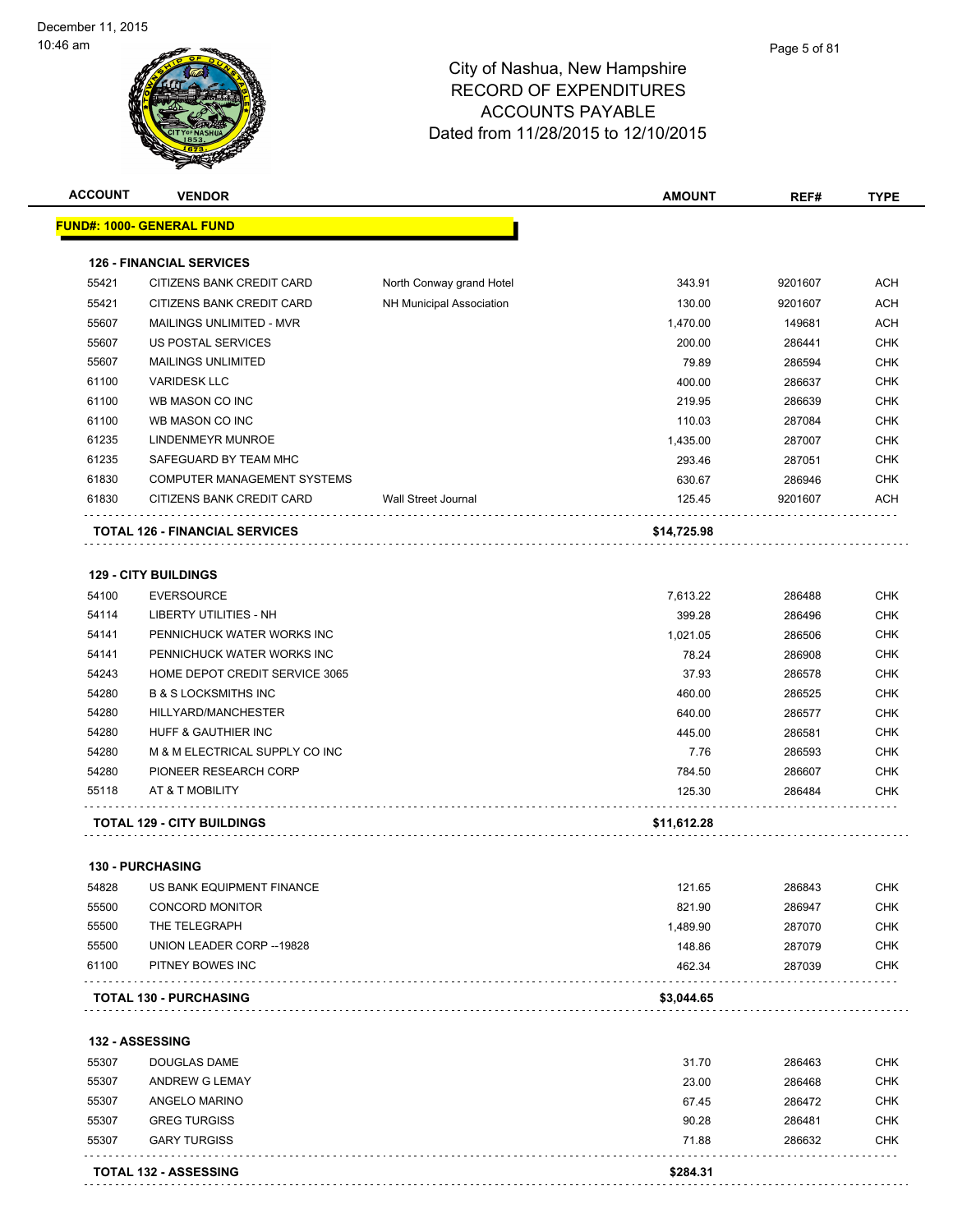## City of Nashua, New Hampshire RECORD OF EXPENDITURES ACCOUNTS PAYABLE Dated from 11/28/2015 to 12/10/2015 **ACCOUNT VENDOR AMOUNT REF# TYPE FUND#: 1000- GENERAL FUND 134 - GIS** 54407 GEO JOBE GIS CONSULTING 500.00 286971 CHK **TOTAL 134 - GIS \$500.00 140 - PINEWOOD CEMETERY** 54280 HOME DEPOT CREDIT SERVICE 3065 149.25 286578 CHK . . . . . . . . . **TOTAL 140 - PINEWOOD CEMETERY \$149.25 142 - WOODLAWN CEMETERY** 52800 NEW ENGLAND VEGETABLE AND 115.00 286860 CHK 54100 EVERSOURCE 333.08 286488 CHK 54107 MCLAUGHLIN OIL CO ANN 100 CHK CHANGER AND THE SERVICE SERVICE SERVICE SERVICE SERVICE SERVICE SERVICE SE 54280 HOME DEPOT CREDIT SERVICE 3065 56.54 286578 CHK 54487 STILL'S POWER EQUIPMENT 15.94 287065 CHK 61100 WB MASON CO INC 34.89 287084 CHK 61300 DENNIS K BURKE INC 344.54 286554 CHK 61499 HOME DEPOT CREDIT SERVICE 3065 69.16 286986 CHK 61705 MAYNARD & LESIEUR INC 722.50 287016 CHK 61709 SANEL AUTO PARTS CO 36.58 287053 CHK . . . . . . . . . . . . . . . . . . . . . . . . . . **TOTAL 142 - WOODLAWN CEMETERY \$2,098.00**

### **144 - EDGEWOOD & SUBURBAN CEMETERIES**

|       | <b>TOTAL 144 - EDGEWOOD &amp; SUBURBAN CEMETERIES</b> | \$771.34 |        |            |
|-------|-------------------------------------------------------|----------|--------|------------|
| 54600 | CARPARTS OF NASHUA                                    | 109.45   | 286938 | <b>CHK</b> |
| 54487 | AUTO ELECTRIC WAREHOUSE INC                           | 195.00   | 286524 | <b>CHK</b> |
| 54141 | PENNICHUCK WATER WORKS INC                            | 347.09   | 286506 | <b>CHK</b> |
| 54100 | EVERSOURCE                                            | 119.80   | 286488 | <b>CHK</b> |

### **150 - POLICE**

| 52800 | DAVID BAILEY                | 502.74    | 286863 | <b>CHK</b> |
|-------|-----------------------------|-----------|--------|------------|
| 52809 | <b>KERRY BAXTER</b>         | 250.00    | 286864 | <b>CHK</b> |
| 52809 | <b>DENIS LINEHAN</b>        | 250.00    | 286872 | <b>CHK</b> |
| 52809 | <b>KEVIN PUCILLO</b>        | 200.00    | 286884 | <b>CHK</b> |
| 52809 | <b>KEVIN ROURKE</b>         | 250.00    | 286887 | <b>CHK</b> |
| 52809 | <b>HEATHER WEST</b>         | 200.00    | 286895 | <b>CHK</b> |
| 53999 | RONALD FARRELL              | 180.00    | 286617 | <b>CHK</b> |
| 54100 | <b>EVERSOURCE</b>           | 606.86    | 286488 | <b>CHK</b> |
| 54100 | <b>EVERSOURCE</b>           | 13,229.77 | 286899 | <b>CHK</b> |
| 54107 | SHATTUCK MALONE OIL CO      | 304.12    | 286910 | <b>CHK</b> |
| 54114 | DIRECT ENERGY BUSINESS      | 3.47      | 286952 | <b>CHK</b> |
| 54141 | PENNICHUCK WATER WORKS INC  | 24.39     | 286506 | <b>CHK</b> |
| 54280 | NASHUA WALLPAPER & PAINT CO | 43.49     | 286600 | <b>CHK</b> |
| 54280 | <b>METRO GROUP INC</b>      | 211.00    | 287020 | <b>CHK</b> |
| 54407 | <b>LEXISNEXIS</b>           | 160.00    | 287005 | <b>CHK</b> |
| 54407 | <b>RADIO IP</b>             | 3,750.00  | 287047 | <b>CHK</b> |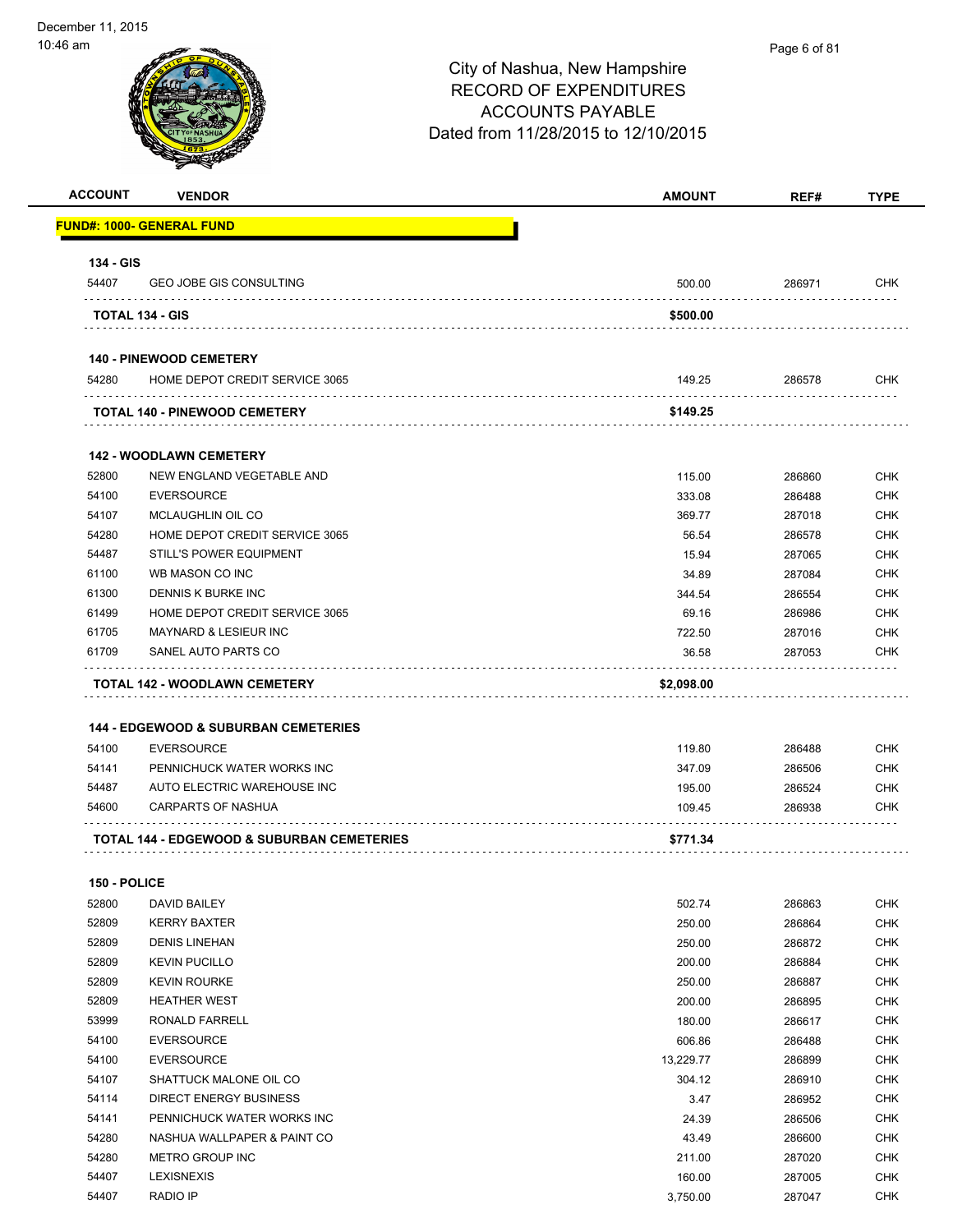| <b>ACCOUNT</b> | <b>VENDOR</b>                               |                            | <b>AMOUNT</b>    | REF#             | <b>TYPE</b>       |
|----------------|---------------------------------------------|----------------------------|------------------|------------------|-------------------|
|                | <b>FUND#: 1000- GENERAL FUND</b>            |                            |                  |                  |                   |
|                |                                             |                            |                  |                  |                   |
| 150 - POLICE   |                                             |                            |                  |                  |                   |
| 54421          | CONWAY OFFICE SOLUTIONS                     |                            | 1,560.00         | 286549           | <b>CHK</b>        |
| 54600          | <b>TWISTED CYCLES INC</b>                   |                            | 361.95           | 287076           | <b>CHK</b>        |
| 54828          | US BANK EQUIPMENT FINANCE                   |                            | 110.00           | 286510           | <b>CHK</b>        |
| 54849          | <b>FAIRPOINT COMMUNICATIONS</b>             |                            | 97.84            | 286489           | <b>CHK</b>        |
| 54849          | VERIZON WIRELESS-286546928                  |                            | 1,253.73         | 286514           | CHK               |
| 54849          | PETER CINFO                                 |                            | 45.96            | 286865           | <b>CHK</b>        |
| 54849          | <b>JOSHUA ST ONGE</b>                       |                            | 45.96            | 286888           | <b>CHK</b>        |
| 55109          | PAETEC COMMUNICATIONS INC                   |                            | 201.74           | 286505           | <b>CHK</b>        |
| 55118          | VERIZON WIRELESS-581499451                  |                            | 501.18           | 286512           | <b>CHK</b>        |
| 55200          | IAFCI INTERNATIONAL OFFICE                  |                            | 85.00            | 286902           | <b>CHK</b>        |
| 55200          | <b>RAD SYSTEMS</b>                          |                            | 300.00           | 286909           | <b>CHK</b>        |
| 55300          | <b>PATRICK HANNON</b>                       |                            | 1,050.57         | 286870           | <b>CHK</b>        |
| 55307          | <b>RYAN MALO</b>                            |                            | 46.00            | 286470           | <b>CHK</b>        |
| 55307          | PETTY CASH                                  |                            | 2.25             | 286881           | <b>CHK</b>        |
| 55400          | LPR ELITE SECURITIES GROUP INC              |                            | 1,800.00         | 286859           | <b>CHK</b>        |
| 55400          | CITIZENS BANK CREDIT CARD                   | <b>Bristol Harbor Inn</b>  | 418.10           | 9201607          | ACH               |
| 55400          | CITIZENS BANK CREDIT CARD                   | <b>Bristol Harbor Inn</b>  | 418.10           | 9201607          | <b>ACH</b>        |
| 55400          | CITIZENS BANK CREDIT CARD                   | Hampton Inn Stes Annap     | 683.65           | 9201607          | <b>ACH</b>        |
| 55400          | CITIZENS BANK CREDIT CARD                   | Holiday Inn Express        | 159.43           | 9201607          | <b>ACH</b>        |
| 55400          | CITIZENS BANK CREDIT CARD                   | Holiday Inn Express        | 336.74           | 9201607          | <b>ACH</b>        |
| 55400          | CITIZENS BANK CREDIT CARD                   | Southwest                  | 387.99           | 9201607          | <b>ACH</b>        |
| 55400          | CITIZENS BANK CREDIT CARD                   | Holiday Inn Express        | 139.00           | 9201607          | <b>ACH</b>        |
| 55400          | CITIZENS BANK CREDIT CARD                   | Holiday Inn Express        | 139.00           | 9201607          | <b>ACH</b>        |
| 55400          | CITIZENS BANK CREDIT CARD                   | Holiday Inn Express        | 139.00           | 9201607          | <b>ACH</b>        |
| 55400          | CITIZENS BANK CREDIT CARD                   | Holiday Inn Express        | 139.00           | 9201607          | <b>ACH</b>        |
| 55400          | CITIZENS BANK CREDIT CARD                   | Holiday Inn Express        | (139.00)         | 9201607          | <b>ACH</b>        |
| 55400          | CITIZENS BANK CREDIT CARD                   | <b>Holiday Inn Express</b> | 54.21            | 9201607          | <b>ACH</b>        |
| 55400          | CITIZENS BANK CREDIT CARD                   | Courtyard Hartford         | 538.20           | 9201607          | <b>ACH</b>        |
| 55400          | CITIZENS BANK CREDIT CARD                   | Element                    | 456.52           | 9201607          | <b>ACH</b>        |
| 55400          | CITIZENS BANK CREDIT CARD                   | <b>NH Dosmarine Patrol</b> | 30.00            | 9201607          | <b>ACH</b>        |
| 55607          | PETTY CASH                                  |                            | 26.25            | 286881           | CHK               |
| 55607          | UNITED PARCEL SERVICE                       |                            | 10.96            | 286914           | CHK               |
| 55699          | <b>GUIDO MARCHIONDA</b>                     |                            | 90.00            | 286471           | <b>CHK</b>        |
| 55699          | <b>JOSHUA TREFRY</b>                        |                            | 198.00           | 286891           | <b>CHK</b>        |
| 55699          | NASHUA MILLYARD ASSOC INC                   |                            | 703.46           | 287026           | <b>CHK</b>        |
| 61100          | <b>GRANITE STATE STAMPS INC</b>             |                            | 23.36            | 286570           | <b>CHK</b>        |
| 61100          | TAB PRODUCTS CO LLC                         |                            | 934.38           | 286626           | <b>CHK</b>        |
| 61100          | WB MASON CO INC                             |                            | 69.95            | 286639           | <b>CHK</b>        |
| 61100          | PETTY CASH                                  |                            | 2.99             | 286881           | <b>CHK</b>        |
| 61107          | ALECS SHOE STORE INC                        |                            | 1,529.05         | 286519           | <b>CHK</b>        |
| 61107          | <b>BEN'S UNIFORMS</b>                       |                            | 579.99           | 286533           | <b>CHK</b>        |
| 61107          | DICK AVARD'S HABERDASHERY                   |                            | 1,010.00         | 286951           | CHK               |
| 61110          | ALECS SHOE STORE INC                        |                            | 249.90           | 286519           | CHK               |
| 61110<br>61110 | <b>BEN'S UNIFORMS</b><br>STAR PACKER BADGES |                            | 200.00           | 286533           | CHK               |
| 61142          | BOUND TREE MEDICAL, LLC                     |                            | 365.25<br>264.55 | 287063<br>286536 | CHK<br><b>CHK</b> |
| 61299          | <b>CKC PHOTOGRAPHY</b>                      |                            | 297.75           | 286546           | <b>CHK</b>        |
|                |                                             |                            |                  |                  |                   |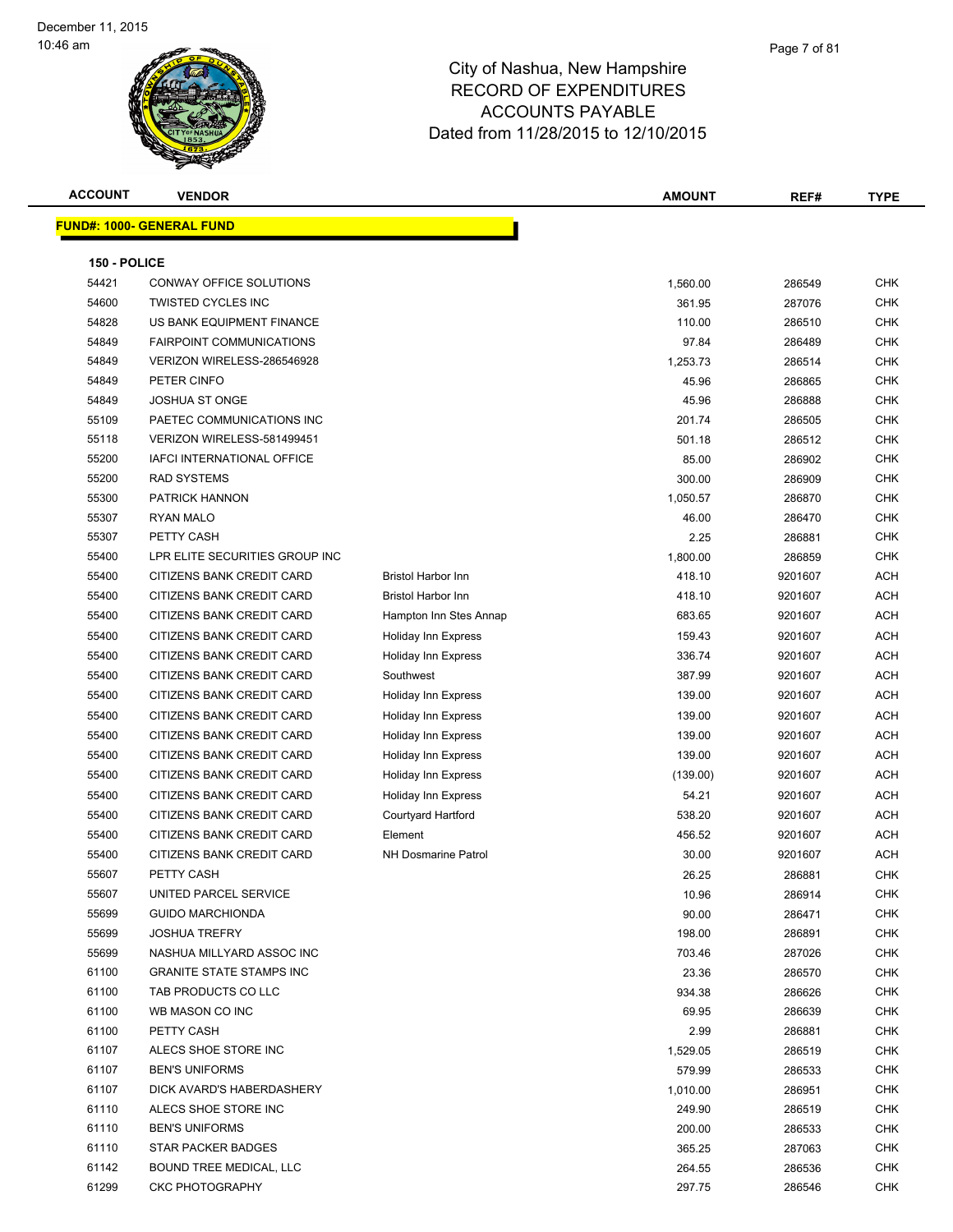

| <b>ACCOUNT</b>    | <b>VENDOR</b>                       | <b>AMOUNT</b> | REF#   | <b>TYPE</b> |
|-------------------|-------------------------------------|---------------|--------|-------------|
|                   | <u> FUND#: 1000- GENERAL FUND</u>   |               |        |             |
| 150 - POLICE      |                                     |               |        |             |
| 61299             | PETTY CASH                          | 30.00         | 286881 | CHK         |
| 61428             | <b>BELLETETES INC</b>               | 56.76         | 286532 | CHK         |
| 61428             | NASHUA OUTDOOR POWER EQUIPMENT      | 51.89         | 287027 | CHK         |
| 61615             | CONWAY OFFICE SOLUTIONS             | 1,806.00      | 286549 | CHK         |
| 61799             | <b>CARPARTS OF NASHUA</b>           | 133.60        | 286540 | <b>CHK</b>  |
| 61799             | FEDERAL SIGNAL CORPORATION          | 455.51        | 286563 | CHK         |
| 61799             | USP OF NEW ENGLAND                  | 986.38        | 286635 | <b>CHK</b>  |
| 61799             | <b>BELLETETES INC</b>               | 18.90         | 286929 | <b>CHK</b>  |
| 61799             | <b>CARPARTS OF NASHUA</b>           | (35.39)       | 286938 | <b>CHK</b>  |
| 61799             | DONOVAN EQUIPMENT CO INC            | 538.30        | 286954 | <b>CHK</b>  |
| 61799             | FISHER AUTO PARTS INC               | 47.51         | 286965 | CHK         |
| 61799             | MACMULKIN CHEVROLET INC             | 63.00         | 287009 | CHK         |
| 61799             | <b>MAYNARD &amp; LESIEUR INC</b>    | 35.85         | 287013 | <b>CHK</b>  |
| 61799             | NEW ENGLAND PARTS WAREHOUSE         | 67.51         | 287030 | CHK         |
| 61799             | NORTHERN FOREIGN CAR PARTS INC      | 265.64        | 287032 | <b>CHK</b>  |
| 61910             | PETTY CASH                          | 30.00         | 286881 | <b>CHK</b>  |
| 71221             | <b>GOVCONNECTION INC</b>            | 385.00        | 286568 | CHK         |
| 71221             | ADVANCED ELECTRONIC DESIGN INC      | 254.00        | 286920 | <b>CHK</b>  |
| 71221             | <b>GOVCONNECTION INC</b>            | 157.00        | 286974 | CHK         |
| 71400             | <b>LCEO LLC</b>                     | 680.00        | 287004 | CHK         |
| 71407             | ATLANTIC TACTICAL INC               | 8,534.80      | 286523 | CHK         |
|                   |                                     |               |        |             |
|                   | <b>TOTAL 150 - POLICE</b>           | \$52,646.06   |        |             |
| <b>152 - FIRE</b> |                                     |               |        |             |
| 54100             | <b>EVERSOURCE</b>                   | 7,773.78      | 286488 | CHK         |
| 54114             | LIBERTY UTILITIES - NH              | 131.44        | 286492 | CHK         |
| 54114             | LIBERTY UTILITIES - NH              | 331.33        | 286498 | CHK         |
| 54114             | LIBERTY UTILITIES - NH              | 182.79        | 286500 | CHK         |
| 54114             | <b>DIRECT ENERGY BUSINESS</b>       | 1,166.66      | 286952 | CHK         |
| 54141             | PENNICHUCK WATER WORKS INC          | 1,148.57      | 286506 | <b>CHK</b>  |
| 54141             | PENNICHUCK WATER WORKS INC          | 385.78        | 286908 | <b>CHK</b>  |
| 54280             | AIR CLEANING SPECIALISTS OF NE      | 594.08        | 286517 | <b>CHK</b>  |
| 54280             | <b>GRANITE CITY ELECTRIC SUPPLY</b> | 151.44        | 286569 | CHK         |
| 54280             | PETTY CASH                          | 52.99         | 286883 | CHK         |
| 54600             | <b>BELLETETES INC</b>               | 19.30         | 286532 | CHK         |
| 54600             | CHROMATE INDUSTRIAL CORP            | 156.69        | 286543 | CHK         |
| 54600             | SANEL AUTO PARTS CO                 | 44.81         | 286619 | CHK         |
| 54600             | <b>BELLETETES INC</b>               | 36.50         | 286929 | CHK         |
| 54600             | R WHITE EQUIPMENT CENTER INC        | 95.00         | 287046 | CHK         |
| 54600             | SANEL AUTO PARTS CO                 | 42.68         | 287054 | CHK         |
| 54828             | US BANK EQUIPMENT FINANCE           | 223.26        | 286843 | CHK         |
| 55118             | AT & T MOBILITY                     | 171.18        | 286484 | CHK         |
| 55699             | TRUE BLUE CLEANERS                  | 56.98         | 286629 | CHK         |
| 55699             | TRUE BLUE CLEANERS                  | 34.36         | 286630 | CHK         |
| 55699             | TRUE BLUE CLEANERS                  | 45.24         | 286631 | CHK         |

 TRUE BLUE CLEANERS 92.40 287074 CHK TRUE BLUE CLEANERS 64.90 287075 CHK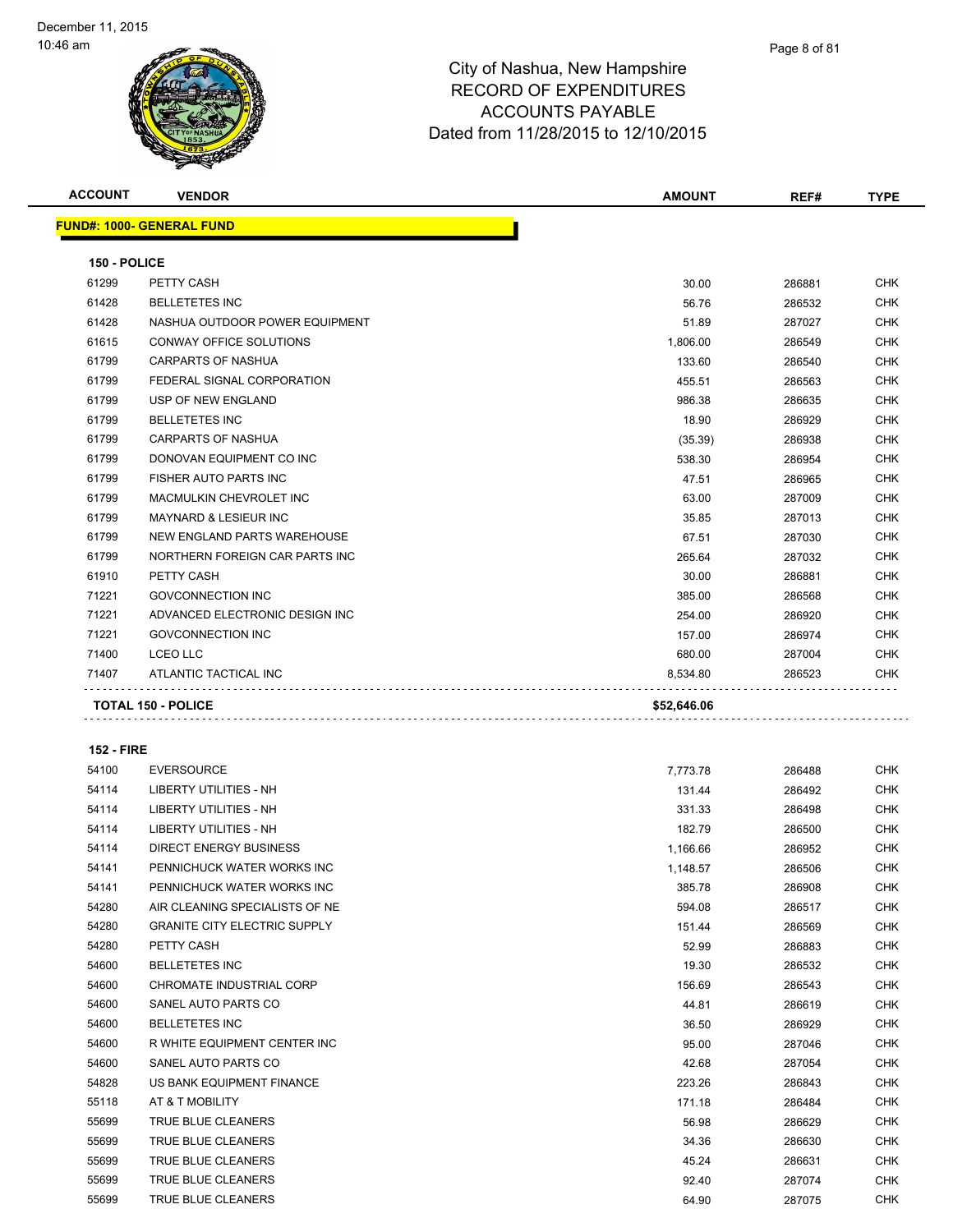| <b>ACCOUNT</b>    | <b>VENDOR</b>                        | <b>AMOUNT</b> | REF#   | <b>TYPE</b> |
|-------------------|--------------------------------------|---------------|--------|-------------|
|                   | <b>FUND#: 1000- GENERAL FUND</b>     |               |        |             |
| <b>152 - FIRE</b> |                                      |               |        |             |
| 61100             | WB MASON CO INC                      | 59.63         | 287084 | <b>CHK</b>  |
| 61107             | <b>JB SIMONS INC</b>                 | 83.00         | 286587 | <b>CHK</b>  |
| 61110             | BERGERON PROTECTIVE CLOTHING         | 825.26        | 286930 | <b>CHK</b>  |
| 61135             | <b>NFPA</b>                          | 165.00        | 286903 | <b>CHK</b>  |
| 61299             | AMAZON                               | 46.75         | 286483 | <b>CHK</b>  |
| 61299             | <b>GRANITE CITY ELECTRIC SUPPLY</b>  | 322.47        | 286569 | CHK         |
| 61299             | PETTY CASH                           | 42.78         | 286883 | <b>CHK</b>  |
| 61428             | NEW ENGLAND PAPER & SUPPLY           | 287.01        | 286601 | <b>CHK</b>  |
| 61428             | PETTY CASH                           | 13.96         | 286883 | <b>CHK</b>  |
| 61428             | NEW ENGLAND PAPER & SUPPLY           | 167.62        | 287029 | <b>CHK</b>  |
| 61499             | HOME DEPOT CREDIT SERVICE 3065       | 7.52          | 286986 | <b>CHK</b>  |
| 61699             | <b>GRANITE CITY ELECTRIC SUPPLY</b>  | 390.00        | 286977 | <b>CHK</b>  |
| 61705             | <b>MAYNARD &amp; LESIEUR INC</b>     | 372.00        | 287014 | <b>CHK</b>  |
| 61709             | <b>G H BERLIN WINDWARD</b>           | 2,676.12      | 286566 | <b>CHK</b>  |
| 61799             | <b>BAILEYS TOWING &amp; AUTOBODY</b> | 672.00        | 286527 | <b>CHK</b>  |
| 61799             | CHROMATE INDUSTRIAL CORP             | 208.89        | 286543 | <b>CHK</b>  |
| 61799             | DONOVAN EQUIPMENT CO INC             | 942.00        | 286556 | <b>CHK</b>  |
| 61799             | <b>GREENFIELD INDUSTRIES INC</b>     | 125.00        | 286571 | <b>CHK</b>  |
| 61799             | <b>FASTENAL CO</b>                   | 141.56        | 286962 | <b>CHK</b>  |
| 61799             | MINUTEMAN TRUCKS INC                 | 226.84        | 287022 | <b>CHK</b>  |
| 61807             | <b>1ST RESPONDER NEWSPAPER</b>       | 110.00        | 286897 | CHK         |
| 61830             | PETTY CASH                           | 10.00         | 286883 | <b>CHK</b>  |
| 71025             | HOME DEPOT CREDIT SERVICE 3065       | 15.97         | 286986 | <b>CHK</b>  |
| 71400             | INDUSTRIAL PROTECTION SERVICES       | 125.00        | 286992 | <b>CHK</b>  |
| 71432             | FIRE TECH & SAFETY OF NEW ENGL       | 540.00        | 286564 | <b>CHK</b>  |
| 71432             | FIRE TECH & SAFETY OF NEW ENGL       | 1,895.00      | 286963 | <b>CHK</b>  |
| 71432             | FIREMATIC SUPPLY CO INC              | 1,669.43      | 286964 | <b>CHK</b>  |
| 71999             | <b>B-B CHAIN INC</b>                 | 795.00        | 286526 | <b>CHK</b>  |
|                   | TOTAL 152 - FIRE                     | \$25,937.97   |        |             |
|                   | <b>153 - BUILDING INSPECTION</b>     |               |        |             |
| 42307             | JOHNSONS ELECTRIC INC                | 22.00         | 286999 | <b>CHK</b>  |
| 55200             | NH BUILDING OFFICIALS SUPPORT        | 100.00        | 286904 | <b>CHK</b>  |
| 55200             | NH FIRE PREVENTION SOCIETY           | 24.00         | 286905 | <b>CHK</b>  |
|                   |                                      |               |        |             |

|       | <b>TOTAL 153 - BUILDING INSPECTION</b> | \$1,653.83 |        |            |
|-------|----------------------------------------|------------|--------|------------|
| 55307 | <b>WILLIAM MCKINNEY</b>                | 174.40     | 286896 | CHK        |
| 55307 | DAWN MICHAUD                           | 59.80      | 286876 | <b>CHK</b> |
| 55307 | <b>RUSS MARCUM</b>                     | 330.05     | 286874 | CHK        |
| 55307 | <b>WILLIAM CONDRA</b>                  | 241.50     | 286866 | <b>CHK</b> |
| 55307 | <b>JEFFREY RICHARD</b>                 | 320.85     | 286479 | CHK        |
| 55307 | <b>TIMOTHY DUPONT</b>                  | 381.23     | 286465 | CHK        |
| 55200 | NH FIRE PREVENTION SOCIETY             | 24.00      | 286905 | CHK        |
| ນບ∠ບບ | <u>NH BUILDING OFFICIALS SUFFORT</u>   | TUU.UU     | 200904 | U TIN.     |

### **155 - CODE ENFORCEMENT**

| 55118 | AT & T MOBILITY     | 96.66  | 286484 | СНК |
|-------|---------------------|--------|--------|-----|
| 55307 | <b>KYLE METCALF</b> | 450.23 | 286473 | СНК |
| 55307 | ROBERT SOUSA        | 275.43 | 286480 | СНК |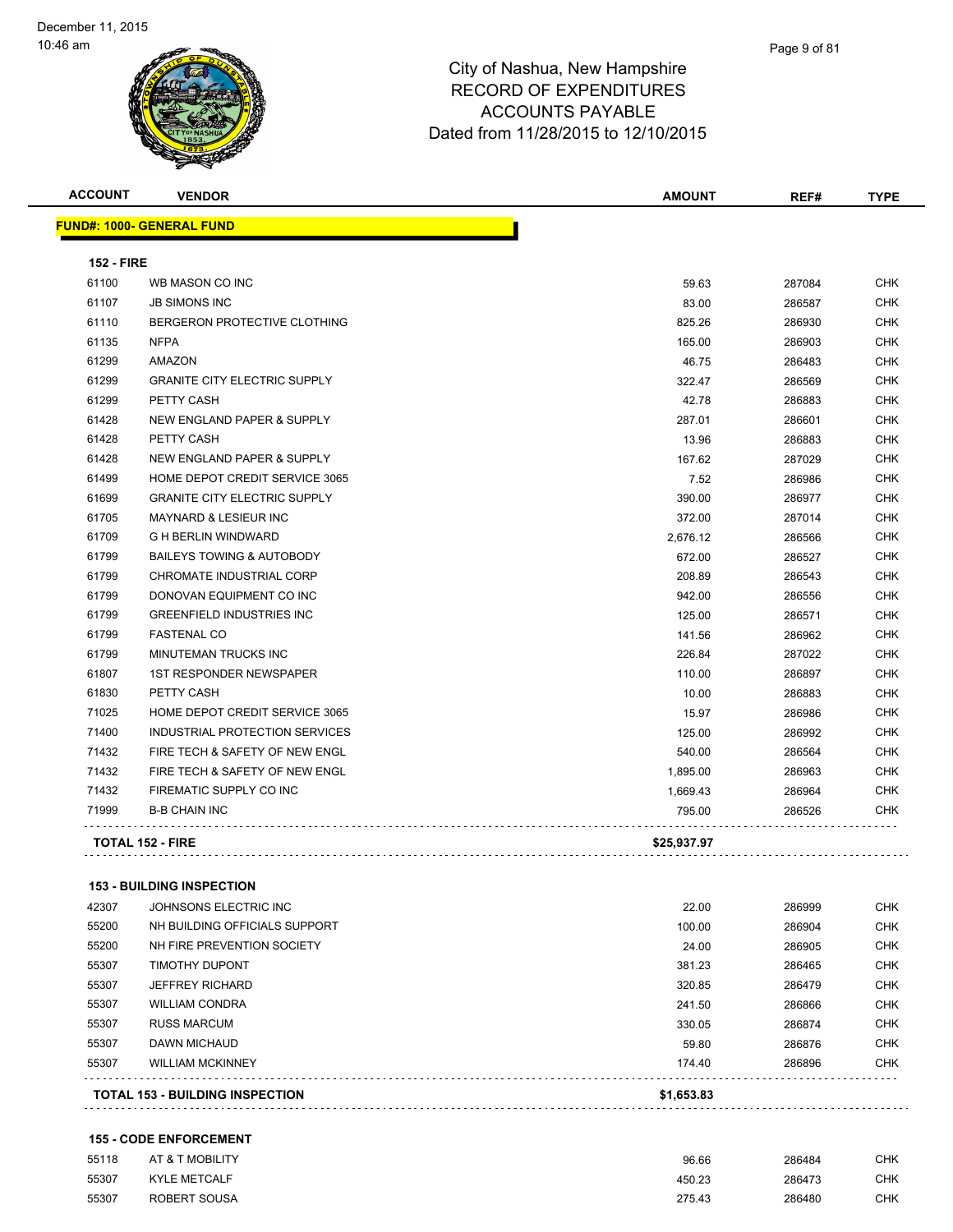| <b>ACCOUNT</b> | <b>VENDOR</b>                                                    |                                | <b>AMOUNT</b> | REF#    | <b>TYPE</b> |
|----------------|------------------------------------------------------------------|--------------------------------|---------------|---------|-------------|
|                | <u> FUND#: 1000- GENERAL FUND</u>                                |                                |               |         |             |
|                | <b>155 - CODE ENFORCEMENT</b>                                    |                                |               |         |             |
| 55421          | CITIZENS BANK CREDIT CARD                                        | Hampton Inn & Suites Orlandl-S | 539.01        | 9201607 | <b>ACH</b>  |
| 55421          | CITIZENS BANK CREDIT CARD                                        | SpringHill Suites Orlando Kiss | 806.82        | 9201607 | <b>ACH</b>  |
|                | <b>TOTAL 155 - CODE ENFORCEMENT</b>                              |                                | \$2,168.15    |         |             |
|                | <b>156 - EMERGENCY MANAGEMENT</b>                                |                                |               |         |             |
| 68325          | AMAZON                                                           |                                | 194.08        | 286483  | <b>CHK</b>  |
| 68325          | ANGELA DELANEY                                                   |                                | 60.83         | 286949  | <b>CHK</b>  |
|                | TOTAL 156 - EMERGENCY MANAGEMENT                                 |                                | \$254.91      |         |             |
|                | <b>157 - CITYWIDE COMMUNICATIONS</b>                             |                                |               |         |             |
| 54100          | <b>EVERSOURCE</b>                                                |                                | 974.32        | 286488  | <b>CHK</b>  |
| 54100          | <b>EVERSOURCE</b>                                                |                                | 695.36        | 286899  | <b>CHK</b>  |
| 55118          | VERIZON WIRELESS-581499451                                       |                                | 40.01         | 286512  | <b>CHK</b>  |
| 55607          | UNITED PARCEL SERVICE                                            |                                | (0.50)        | 286509  | <b>CHK</b>  |
| 61299          | PETTY CASH                                                       |                                | 16.98         | 286881  | <b>CHK</b>  |
|                | TOTAL 157 - CITYWIDE COMMUNICATIONS                              |                                | \$1,726.17    |         |             |
|                |                                                                  |                                |               |         |             |
| 54100          | <b>160 - PUBLIC WORKS-ADMIN/ENGINEERING</b><br><b>EVERSOURCE</b> |                                | 883.87        | 286488  | <b>CHK</b>  |
| 54141          | PENNICHUCK WATER WORKS INC                                       |                                | 61.98         | 286506  | <b>CHK</b>  |
| 54600          | PETTY CASH                                                       |                                | 12.00         | 286882  | <b>CHK</b>  |
| 55118          | AT & T MOBILITY                                                  |                                | 181.64        | 286484  | <b>CHK</b>  |
| 55307          | <b>ROBERT MEUNIER</b>                                            |                                | 153.53        | 286474  | <b>CHK</b>  |
| 55307          | <b>ROBERT MEUNIER</b>                                            |                                | 163.30        | 286875  | <b>CHK</b>  |
| 55607          | PETTY CASH                                                       |                                | 6.99          | 286882  | <b>CHK</b>  |
| 55699          | JAN PRO CLEANING SYSTEMS NE                                      |                                | 665.00        | 286996  | <b>CHK</b>  |
| 61100          | PETTY CASH                                                       |                                | 31.67         | 286882  | <b>CHK</b>  |
| 61100          | ANCO SIGNS & STAMPS INC                                          |                                | 78.30         | 286927  | <b>CHK</b>  |
| 61100          | WB MASON CO INC                                                  |                                | 103.39        | 287084  | <b>CHK</b>  |
| 61299          | PETTY CASH                                                       |                                | 10.33         | 286882  | <b>CHK</b>  |
|                | TOTAL 160 - PUBLIC WORKS-ADMIN/ENGINEERING                       |                                | \$2,352.00    |         |             |
|                |                                                                  |                                |               |         |             |
| 161 - STREETS  |                                                                  |                                |               |         |             |
| 54100          | <b>EVERSOURCE</b>                                                |                                | 5,731.66      | 286488  | <b>CHK</b>  |
| 54100          | <b>EVERSOURCE</b>                                                |                                | 273.35        | 286899  | <b>CHK</b>  |
| 54114          | <b>ENERGYNORTH PROPANE</b>                                       |                                | 328.77        | 286958  | <b>CHK</b>  |
| 54600          | <b>B-B CHAIN INC</b>                                             |                                | 68.50         | 286526  | <b>CHK</b>  |
| 54600          | <b>BELLETETES INC</b>                                            |                                | 178.14        | 286532  | <b>CHK</b>  |
| 54600          | <b>CARPARTS OF NASHUA</b>                                        |                                | 560.83        | 286540  | <b>CHK</b>  |
| 54600          | MERRIMACK AUTO CENTER-NASHUA                                     |                                | 55.00         | 286595  | <b>CHK</b>  |
| 54600          | CARPARTS OF NASHUA                                               |                                | 410.65        | 286938  | <b>CHK</b>  |
| 54600          | DONOVAN SPRING CO INC                                            |                                | 101.25        | 286955  | <b>CHK</b>  |
| 54600          | <b>JOE GRAFIX LLC</b>                                            |                                | 290.00        | 286998  | <b>CHK</b>  |
| 54600          | <b>JORDAN EQUIPMENT CO</b>                                       |                                | 9,394.00      | 287000  | <b>CHK</b>  |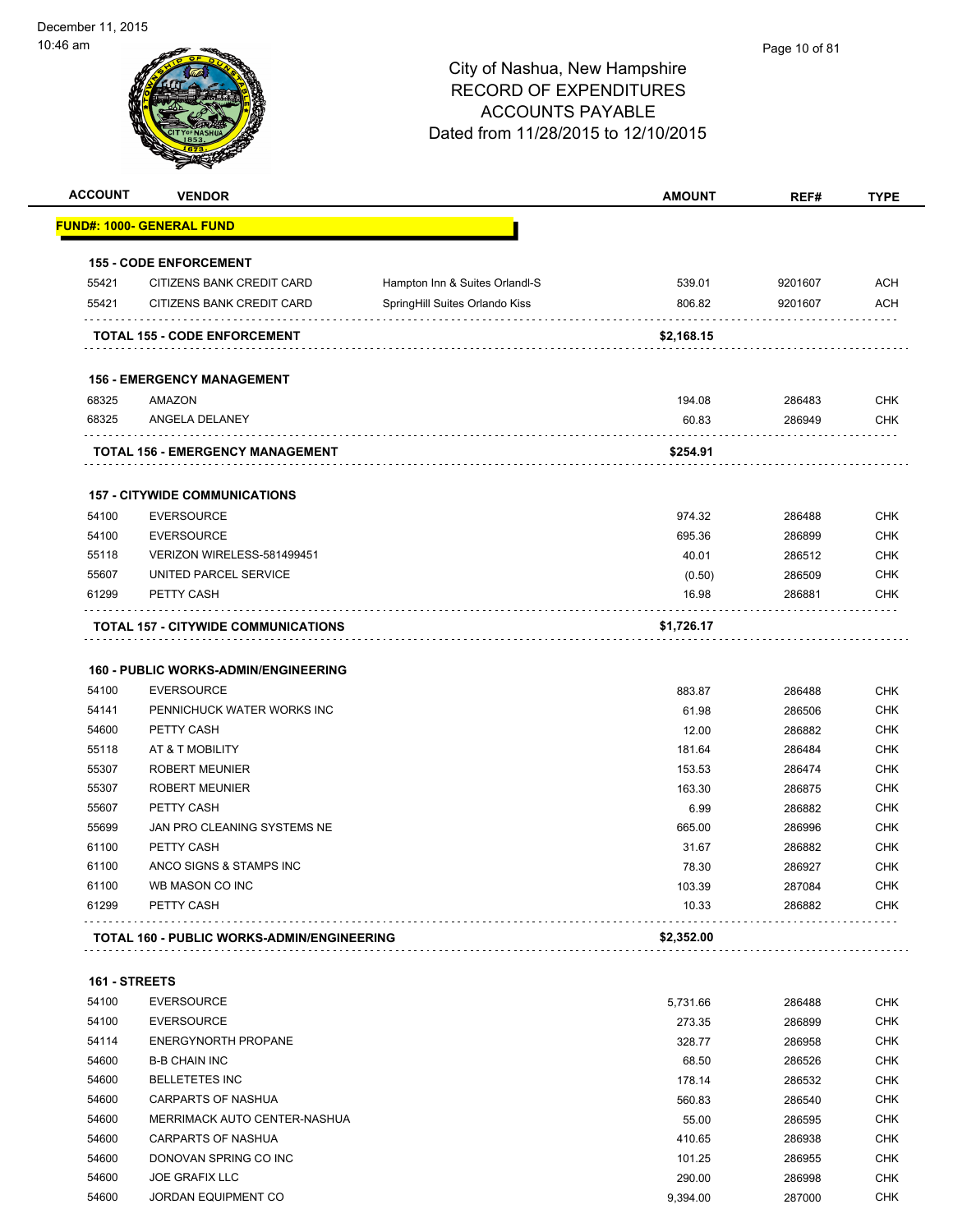| <b>ACCOUNT</b> | <b>VENDOR</b>                    | <b>AMOUNT</b> | REF#   | <b>TYPE</b> |
|----------------|----------------------------------|---------------|--------|-------------|
|                | <b>FUND#: 1000- GENERAL FUND</b> |               |        |             |
| 161 - STREETS  |                                  |               |        |             |
| 54600          | LIBERTY INTNL TRUCKS OF NH LLC   | 1,335.27      | 287006 | CHK         |
| 54600          | MACMULKIN CHEVROLET INC          | 61.44         | 287009 | <b>CHK</b>  |
| 54600          | NAPA AUTO PARTS                  | 99.70         | 287024 | CHK         |
| 54600          | R WHITE EQUIPMENT CENTER INC     | 42.00         | 287046 | CHK         |
| 54600          | SANEL AUTO PARTS CO              | 440.07        | 287055 | <b>CHK</b>  |
| 54600          | SOUTHWORTH-MILTON INC            | 269.50        | 287060 | CHK         |
| 55118          | AT & T MOBILITY                  | 224.16        | 286484 | CHK         |
| 55699          | PRECISION WEATHER FORECASTING    | 1,195.00      | 286608 | CHK         |
| 55699          | HOMETOWN FORECAST SERVICES INC   | 3,650.00      | 286987 | CHK         |
| 61100          | WB MASON CO INC                  | 217.46        | 286639 | CHK         |
| 61107          | UNIFIRST CORPORATION             | 375.95        | 286633 | CHK         |
| 61107          | ALECS SHOE STORE INC             | 340.00        | 286923 | CHK         |
| 61166          | <b>BOT L GAS INC</b>             | 127.00        | 286535 | <b>CHK</b>  |
| 61166          | AIRGAS USA LLC                   | 66.20         | 286921 | CHK         |
| 61299          | <b>BELLETETES INC</b>            | 36.64         | 286532 | CHK         |
| 61299          | <b>FASTENAL CO</b>               | 28.33         | 286562 | CHK         |
| 61299          | M & M ELECTRICAL SUPPLY CO INC   | 19.85         | 286593 | CHK         |
| 61299          | A H HARRIS & SONS INC            | 108.22        | 286919 | CHK         |
| 61299          | <b>BELLETETES INC</b>            | 282.20        | 286929 | CHK         |
| 61299          | HOME DEPOT CREDIT SERVICE 3065   | 191.88        | 286986 | CHK         |
| 61299          | M & M ELECTRICAL SUPPLY CO INC   | 89.13         | 287008 | CHK         |
| 61299          | <b>SWENSON GRANITE WORKS</b>     | 49.05         | 287067 | CHK         |
| 61299          | <b>SWENSON GRANITE WORKS</b>     | 254.40        | 287068 | CHK         |
| 61300          | DENNIS K BURKE INC               | 11,519.76     | 286950 | <b>CHK</b>  |
| 61507          | CONTINENTAL PAVING INC           | 4,244.82      | 286948 | CHK         |
| 61514          | <b>GRANITE STATE MINERAL INC</b> | 9,188.55      | 286980 | CHK         |
| 61535          | <b>BROX INDUSTRIES INC</b>       | 493.90        | 286935 | <b>CHK</b>  |
| 61542          | PERMA LINE CORP OF NEW ENGLAND   | 60.20         | 286605 | CHK         |
| 61562          | <b>FRANKLIN PAINT CO INC</b>     | 1,620.00      | 286966 | CHK         |
| 61562          | NASHUA WALLPAPER & PAINT CO      | 69.86         | 287028 | CHK         |
| 61705          | MAYNARD & LESIEUR INC            | 146.50        | 287015 | CHK         |
| 61709          | FUTURE SUPPLY CO                 | 143.14        | 286565 | <b>CHK</b>  |
| 61709          | <b>G H BERLIN WINDWARD</b>       | 1,441.48      | 286566 | CHK         |
| 61709          | <b>G H BERLIN WINDWARD</b>       | 598.22        | 286968 | <b>CHK</b>  |
| 61799          | CARPARTS OF NASHUA               | 32.04         | 286540 | <b>CHK</b>  |
| 61799          | <b>FASTENAL CO</b>               | 7.16          | 286562 | <b>CHK</b>  |
| 61799          | <b>CARPARTS OF NASHUA</b>        | 2.60          | 286938 | <b>CHK</b>  |
| 61799          | <b>NAPA AUTO PARTS</b>           | 137.36        | 287024 | <b>CHK</b>  |
| 61799          | SANEL AUTO PARTS CO              | 5.70          | 287055 | CHK         |
| 71025          | R & B SUPPLY CO INC              | 343.95        | 286612 | <b>CHK</b>  |
| 71025          | SNAP ON TOOLS                    | 45.00         | 287058 | CHK         |
| 71999          | SANEL AUTO PARTS CO              | 105.95        | 287055 | CHK         |
|                |                                  | \$57,101.79   |        |             |
|                | TOTAL 161 - STREETS              |               |        |             |

### **162 - STREET LIGHTING**

| 54100 | <b>EVERSOURCE</b> | 264.98    | 286488 | CHK. |
|-------|-------------------|-----------|--------|------|
| 54100 | <b>EVERSOURCE</b> | 70.190.80 | 286899 | СНК  |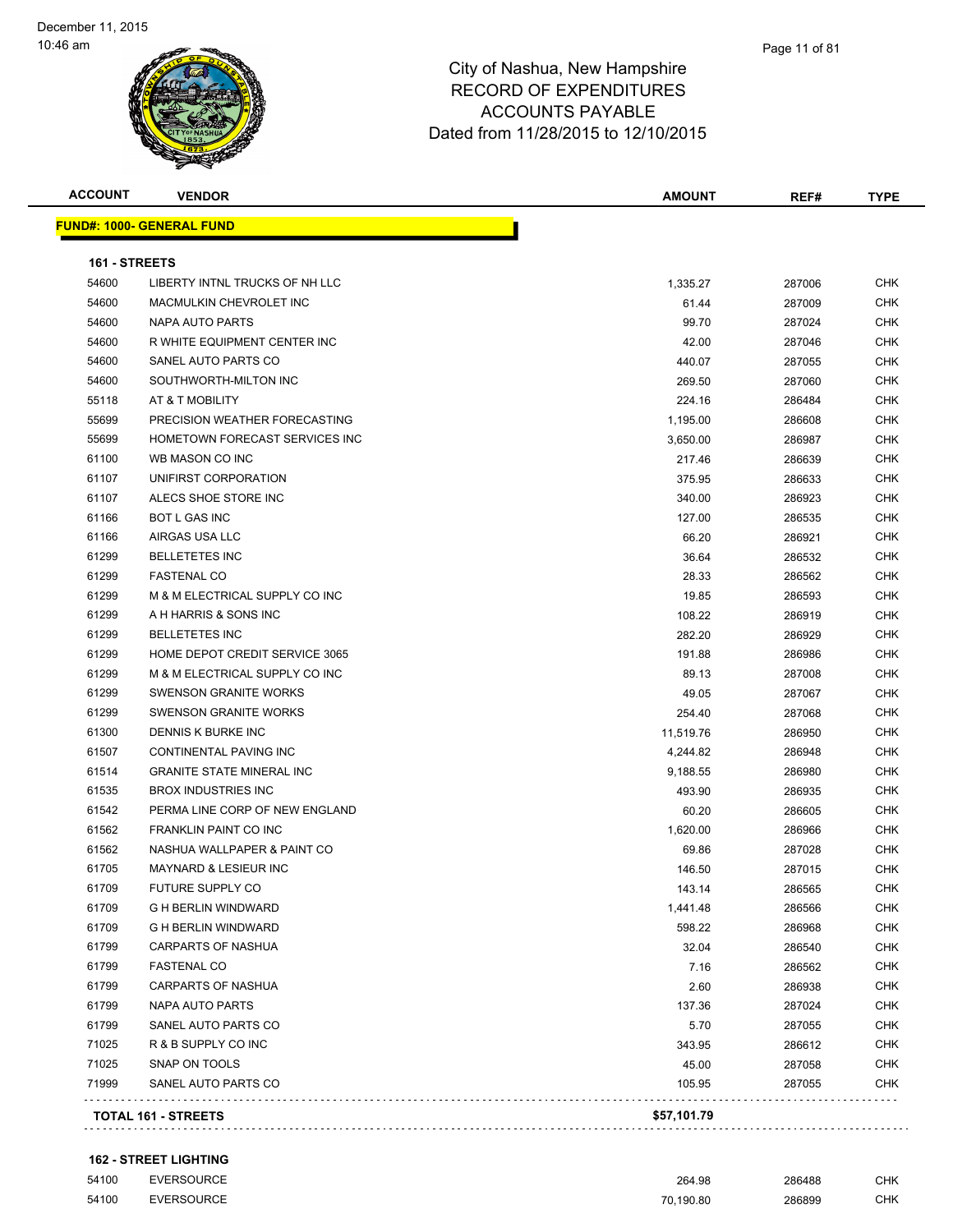| <b>ACCOUNT</b> | <b>VENDOR</b>                         | <b>AMOUNT</b> | REF#   | <b>TYPE</b> |
|----------------|---------------------------------------|---------------|--------|-------------|
|                | <b>FUND#: 1000- GENERAL FUND</b>      |               |        |             |
|                | <b>TOTAL 162 - STREET LIGHTING</b>    | \$70,455.78   |        |             |
|                | <b>166 - PARKING LOTS</b>             |               |        |             |
| 54100          | <b>EVERSOURCE</b>                     | 2,094.12      | 286488 | <b>CHK</b>  |
| 54141          | PENNICHUCK WATER WORKS INC            | 72.72         | 286506 | <b>CHK</b>  |
| 54487          | NASHUA OUTDOOR POWER EQUIPMENT        | 179.74        | 287027 | <b>CHK</b>  |
| 55100          | <b>CALE AMERICA</b>                   | 967.37        | 286937 | <b>CHK</b>  |
| 55307          | <b>JILL STANSFIELD</b>                | 24.73         | 286889 | <b>CHK</b>  |
| 55699          | <b>CALE AMERICA</b>                   | 400.00        | 286937 | <b>CHK</b>  |
| 61299          | HOME DEPOT CREDIT SERVICE 3065        | 87.54         | 286986 | <b>CHK</b>  |
|                | TOTAL 166 - PARKING LOTS              | \$3,826.22    |        |             |
|                | <b>171 - COMMUNITY SERVICES</b>       |               |        |             |
| 54107          | SHATTUCK MALONE OIL CO                | 619.34        | 286507 | <b>CHK</b>  |
| 54141          | PENNICHUCK WATER WORKS INC            | 223.28        | 286506 | <b>CHK</b>  |
| 61100          | WB MASON CO INC                       | 328.49        | 286639 | <b>CHK</b>  |
| 61100          | WB MASON CO INC                       | 15.30         | 287084 | <b>CHK</b>  |
|                | <b>TOTAL 171 - COMMUNITY SERVICES</b> | \$1,186.41    |        |             |
|                | <b>172 - COMMUNITY HEALTH</b>         |               |        |             |
| 55307          | <b>JACQUELINE AGUILAR</b>             | 120.75        | 286862 | <b>CHK</b>  |
| 55307          | <b>KAYLA O'BRIEN</b>                  | 73.20         | 286871 | CHK         |
|                | TOTAL 172 - COMMUNITY HEALTH          | \$193.95      |        |             |
|                | <b>173 - ENVIRONMENTAL HEALTH</b>     |               |        |             |
| 55307          | <b>MEREDITH LOCKWOOD</b>              | 62.10         | 286592 | <b>CHK</b>  |
|                | TOTAL 173 - ENVIRONMENTAL HEALTH      | \$62.10       |        |             |
|                | <b>174 - WELFARE ADMINISTRATION</b>   |               |        |             |
| 55400          | NH MUNICIPAL ASSOCIATION LLC          | 65.00         | 286906 | CHK         |
|                | TOTAL 174 - WELFARE ADMINISTRATION    | \$65.00       |        |             |
|                |                                       |               |        |             |
|                | <b>175 - WELFARE ASSISTANCE</b>       |               |        |             |
| 55810          | MOTEL 6                               | 2,960.81      | 286811 | CHK         |
| 55810          | 28-34 RAILROAD SQUARE LLC             | 525.00        | 286812 | <b>CHK</b>  |
| 55810          | 40 PALM STREET REALTY LLC             | 460.00        | 286813 | <b>CHK</b>  |
| 55810          | CENTRAL REALTY INC                    | 544.97        | 286814 | <b>CHK</b>  |
| 55810          | DAVE RUSSELL PROPERTIES LLC           | 710.96        | 286815 | <b>CHK</b>  |
| 55810          | <b>EMA PROPERTIES LLC</b>             | 675.00        | 286816 | <b>CHK</b>  |
| 55810          | RAYMOND E LORDEN                      | 750.00        | 286817 | <b>CHK</b>  |
| 55810          | EDWARD PAQUIN                         | 907.89        | 286818 | <b>CHK</b>  |
| 55810          | THE FRONT DOOR AGENCY INC             | 360.00        | 286819 | <b>CHK</b>  |
| 55810          | <b>FRANK S ULCICKAS</b>               | 598.05        | 286820 | CHK         |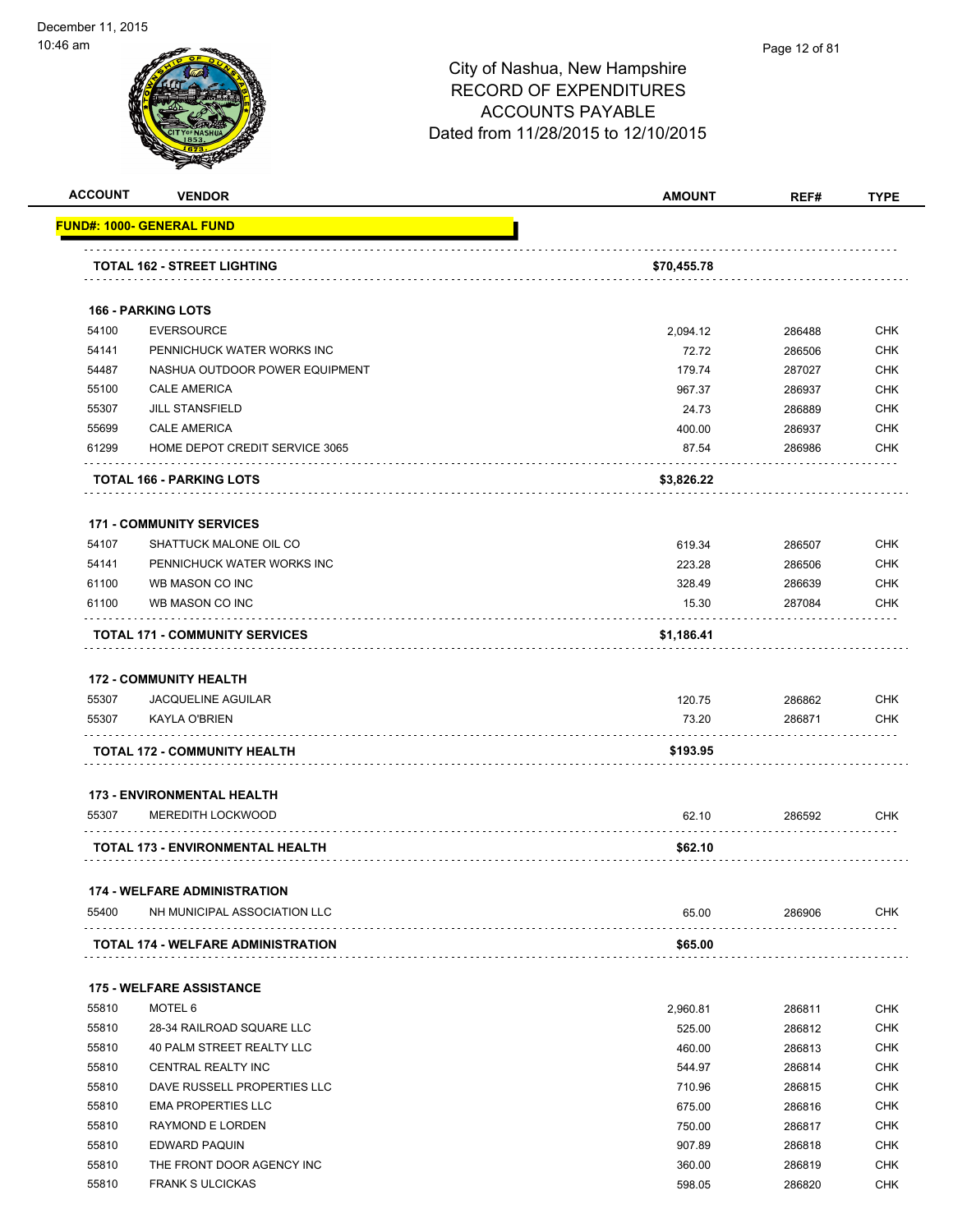| <b>ACCOUNT</b> | <b>VENDOR</b>                         |                 | <b>AMOUNT</b> | REF#    | <b>TYPE</b> |
|----------------|---------------------------------------|-----------------|---------------|---------|-------------|
|                | <b>FUND#: 1000- GENERAL FUND</b>      |                 |               |         |             |
|                | <b>175 - WELFARE ASSISTANCE</b>       |                 |               |         |             |
| 55810          | MOTEL 6                               |                 | 3,417.09      | 287285  | <b>CHK</b>  |
| 55810          | 188 CONCORD ST LLC                    |                 | 1,782.58      | 287286  | <b>CHK</b>  |
| 55810          | 35-37 CROWN ST REALTY LLC             |                 | 604.52        | 287287  | <b>CHK</b>  |
| 55810          | ROSA E CAMPOS ALFARO                  |                 | 375.00        | 287288  | <b>CHK</b>  |
| 55810          | <b>COUNTRY BARN MOTEL</b>             |                 | 2,139.45      | 287289  | <b>CHK</b>  |
| 55810          | <b>DONNA DAIGLE</b>                   |                 | 685.00        | 287290  | <b>CHK</b>  |
| 55810          | <b>FLAGLER PROPERTIES INC</b>         |                 | 900.97        | 287291  | <b>CHK</b>  |
| 55810          | THERESA R GERLACH                     |                 | 900.97        | 287292  | <b>CHK</b>  |
| 55810          | HAMMERHEAD RENTAL PROP LLC            |                 | 1,179.21      | 287293  | <b>CHK</b>  |
| 55810          | ROBERT JUNGKMAN                       |                 | 450.00        | 287294  | <b>CHK</b>  |
| 55810          | KATHLEEN M KARAWSKI                   |                 | 680.00        | 287295  | <b>CHK</b>  |
| 55810          | <b>L &amp; G PROPERTIES LLC</b>       |                 | 330.00        | 287296  | <b>CHK</b>  |
| 55810          | <b>FOTIOS LIAKAKOS</b>                |                 | 460.00        | 287297  | <b>CHK</b>  |
| 55810          | <b>MP HOUSING INC</b>                 |                 | 700.00        | 287298  | <b>CHK</b>  |
| 55810          | <b>NALPATHU LLC</b>                   |                 | 750.00        | 287299  | <b>CHK</b>  |
| 55810          | <b>DIANE URQUHART</b>                 |                 | 445.00        | 287300  | <b>CHK</b>  |
| 55822          | CITIZENS BANK CREDIT CARD             | Greyhound Lines | 179.50        | 9201607 | <b>ACH</b>  |
|                | <b>TOTAL 175 - WELFARE ASSISTANCE</b> |                 | \$24,471.97   |         |             |

### **177 - PARKS & RECREATION**

| <b>HEMALBEN PATEL</b>           |                           | 20.00     | 286805  | <b>CHK</b> |
|---------------------------------|---------------------------|-----------|---------|------------|
| <b>KATHLEEN DECK</b>            |                           | 20.00     | 286806  | <b>CHK</b> |
| <b>KATHLEEN GUNTER</b>          |                           | 20.00     | 286807  | <b>CHK</b> |
| <b>MARLEE KASTENS</b>           |                           | 20.00     | 286808  | <b>CHK</b> |
| <b>SHELBY KELLIHER</b>          |                           | 20.00     | 286809  | <b>CHK</b> |
| <b>EVERSOURCE</b>               |                           | 4,081.96  | 286488  | <b>CHK</b> |
| <b>EVERSOURCE</b>               |                           | 22,322.57 | 286899  | <b>CHK</b> |
| <b>LIBERTY UTILITIES - NH</b>   |                           | 46.64     | 286495  | <b>CHK</b> |
| <b>LIBERTY UTILITIES - NH</b>   |                           | 165.70    | 286499  | <b>CHK</b> |
| PENNICHUCK WATER WORKS INC      |                           | 2,625.44  | 286506  | <b>CHK</b> |
| <b>GATE CITY MONUMENT INC</b>   |                           | 415.00    | 286490  | <b>CHK</b> |
| AMERICAN TANK MANAGEMENT INC    |                           | 6,590.00  | 286520  | <b>CHK</b> |
| ASAP FIRE & SAFETY CORP         |                           | 917.00    | 286521  | <b>CHK</b> |
| ASAP SPRINKLER LLC              |                           | 1,267.00  | 286522  | <b>CHK</b> |
| <b>B &amp; S LOCKSMITHS INC</b> |                           | 6.75      | 286525  | <b>CHK</b> |
| COUNTRYBROOK FARMS LLC          |                           | 1,359.60  | 286550  | <b>CHK</b> |
| <b>FASTENAL CO</b>              |                           | 720.97    | 286562  | <b>CHK</b> |
| HOME DEPOT CREDIT SERVICE 3065  |                           | 592.69    | 286578  | <b>CHK</b> |
| <b>GLENN KOHL</b>               |                           | 1,365.00  | 286590  | <b>CHK</b> |
| M & M ELECTRICAL SUPPLY CO INC  |                           | 62.62     | 286593  | <b>CHK</b> |
| <b>READ CUSTOM SOILS</b>        |                           | 1,010.00  | 286615  | <b>CHK</b> |
| C J ROUSSEAU TRUCKING           |                           | 555.00    | 286936  | <b>CHK</b> |
| <b>CHRISTIAN PARTY RENTAL</b>   |                           | 326.00    | 286941  | <b>CHK</b> |
| F W WEBB CO                     |                           | 7.02      | 286961  | <b>CHK</b> |
| GATE CITY FENCE CO INC          |                           | 675.00    | 286969  | <b>CHK</b> |
| CITIZENS BANK CREDIT CARD       | <b>Canopies and Tarps</b> | 1,081.71  | 9201607 | <b>ACH</b> |
| AT & T MOBILITY                 |                           | 201.44    | 286484  | <b>CHK</b> |
|                                 |                           |           |         |            |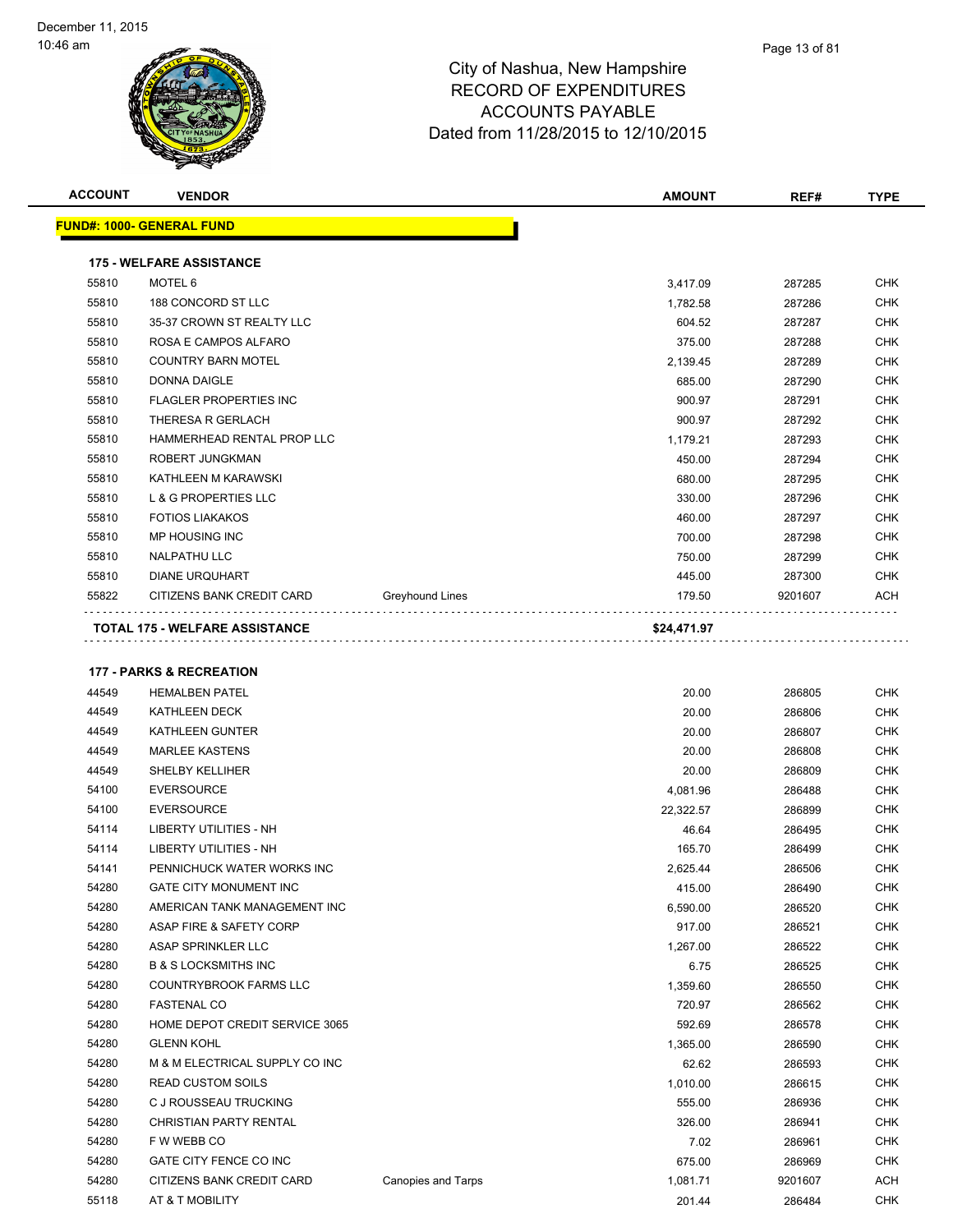

| <u> FUND#: 1000- GENERAL FUND</u>   |                                                                                                                              |             |                                                             |                                                                    |
|-------------------------------------|------------------------------------------------------------------------------------------------------------------------------|-------------|-------------------------------------------------------------|--------------------------------------------------------------------|
|                                     |                                                                                                                              |             |                                                             |                                                                    |
| <b>177 - PARKS &amp; RECREATION</b> |                                                                                                                              |             |                                                             |                                                                    |
| SPORTS TURF MANAGERS ASSOC          |                                                                                                                              | 375.00      | 286622                                                      | CHK                                                                |
| PETTY CASH                          |                                                                                                                              | 5.00        | 286880                                                      | CHK                                                                |
| <b>KEVIN COYLE</b>                  |                                                                                                                              | 250.00      | 286804                                                      | CHK                                                                |
| NASHUA VETERANS PARADE              |                                                                                                                              | 1,600.00    | 286599                                                      | <b>CHK</b>                                                         |
| <b>BSN SPORTS LLC</b>               |                                                                                                                              | 545.90      | 286538                                                      | CHK                                                                |
| BANNER SYSTEMS OF MASSACHUSETT      |                                                                                                                              | 103.41      | 286530                                                      | CHK                                                                |
| NAPA AUTO PARTS                     |                                                                                                                              | 46.92       | 286597                                                      | <b>CHK</b>                                                         |
| NUERA TRANSPORT INC                 |                                                                                                                              | 22.22       | 286602                                                      | CHK                                                                |
| PETTY CASH                          |                                                                                                                              | 6.65        | 286880                                                      | <b>CHK</b>                                                         |
| HOME DEPOT CREDIT SERVICE 3065      |                                                                                                                              | 23.36       | 286578                                                      | <b>CHK</b>                                                         |
| TOTAL 177 - PARKS & RECREATION      |                                                                                                                              | \$49,473.57 |                                                             |                                                                    |
|                                     |                                                                                                                              |             |                                                             |                                                                    |
|                                     |                                                                                                                              |             |                                                             | CHK                                                                |
|                                     |                                                                                                                              |             |                                                             | <b>CHK</b>                                                         |
|                                     |                                                                                                                              |             |                                                             | <b>CHK</b>                                                         |
|                                     |                                                                                                                              |             |                                                             | CHK                                                                |
| STANLEY CONVERGENT SECURITY         |                                                                                                                              |             |                                                             | CHK                                                                |
| AT & T MOBILITY                     |                                                                                                                              | 34.13       | 286484                                                      | CHK                                                                |
| WORK N GEAR LLC                     |                                                                                                                              |             |                                                             | CHK                                                                |
| AMAZON                              |                                                                                                                              | 34.94       | 286483                                                      | <b>CHK</b>                                                         |
| <b>BRODART CO</b>                   |                                                                                                                              | 261.01      |                                                             | CHK                                                                |
| <b>GENERAL BOOK COVERS</b>          |                                                                                                                              | 191.70      | 286970                                                      | CHK                                                                |
| NEW ENGLAND PAPER & SUPPLY          |                                                                                                                              | 480.38      | 287029                                                      | CHK                                                                |
| AMAZON                              |                                                                                                                              | 180.25      | 286483                                                      | CHK                                                                |
| <b>BAKER &amp; TAYLOR</b>           |                                                                                                                              | 1,536.83    | 286528                                                      | CHK                                                                |
| <b>INGRAM LIBRARY SERVICES</b>      |                                                                                                                              | 264.55      | 286585                                                      | CHK                                                                |
| <b>TOWER PUBLISHING</b>             |                                                                                                                              | 92.00       | 286628                                                      | CHK                                                                |
| <b>WEST PAYMENT CENTER</b>          |                                                                                                                              | 42.00       | 286640                                                      | CHK                                                                |
| CITIZENS BANK CREDIT CARD           | Amazon                                                                                                                       | 12.97       | 9201607                                                     | ACH                                                                |
| CHRISTINA COOKS                     |                                                                                                                              | 98.90       | 286461                                                      | <b>CHK</b>                                                         |
| <b>BAKER &amp; TAYLOR</b>           |                                                                                                                              | 62.12       | 286528                                                      | <b>CHK</b>                                                         |
| <b>BLACKSTONE AUDIO INC</b>         |                                                                                                                              | 70.00       | 286534                                                      | <b>CHK</b>                                                         |
| MIDWEST TAPE                        |                                                                                                                              | 794.05      | 286596                                                      | <b>CHK</b>                                                         |
| RANDOM HOUSE LLC                    |                                                                                                                              | 30.00       | 286613                                                      | <b>CHK</b>                                                         |
| <b>BLACKSTONE AUDIO INC</b>         |                                                                                                                              | 35.00       | 286932                                                      | <b>CHK</b>                                                         |
| <b>MIDWEST TAPE</b>                 |                                                                                                                              | 133.08      | 287021                                                      | <b>CHK</b>                                                         |
| <b>AMAZON</b>                       |                                                                                                                              | 18.98       | 286483                                                      | <b>CHK</b>                                                         |
| <b>JENNIFER HOSKING</b>             |                                                                                                                              | 107.80      | 286579                                                      | <b>CHK</b>                                                         |
| AMAZON                              |                                                                                                                              | 1,405.38    | 286483                                                      | <b>CHK</b>                                                         |
|                                     | 179 - LIBRARY<br><b>EVERSOURCE</b><br>PENNICHUCK WATER WORKS INC<br>PEREGRINE ENERGY GROUP<br>COMCAST CABLE COMMUNICATIONS I |             | 5,335.18<br>402.53<br>1,200.00<br>147.85<br>249.48<br>86.93 | 286899<br>286506<br>286604<br>286487<br>287061<br>286642<br>286933 |

### **181 - COMMUNITY DEVELOPMENT**

| 61100 | WB MASON CO INC | 327.75 | 286639 | СНК  |
|-------|-----------------|--------|--------|------|
| 61100 | WB MASON CO INC | 24.61  | 287084 | СНК  |
| 61650 | WB MASON CO INC | 58.06  | 286639 | CHK. |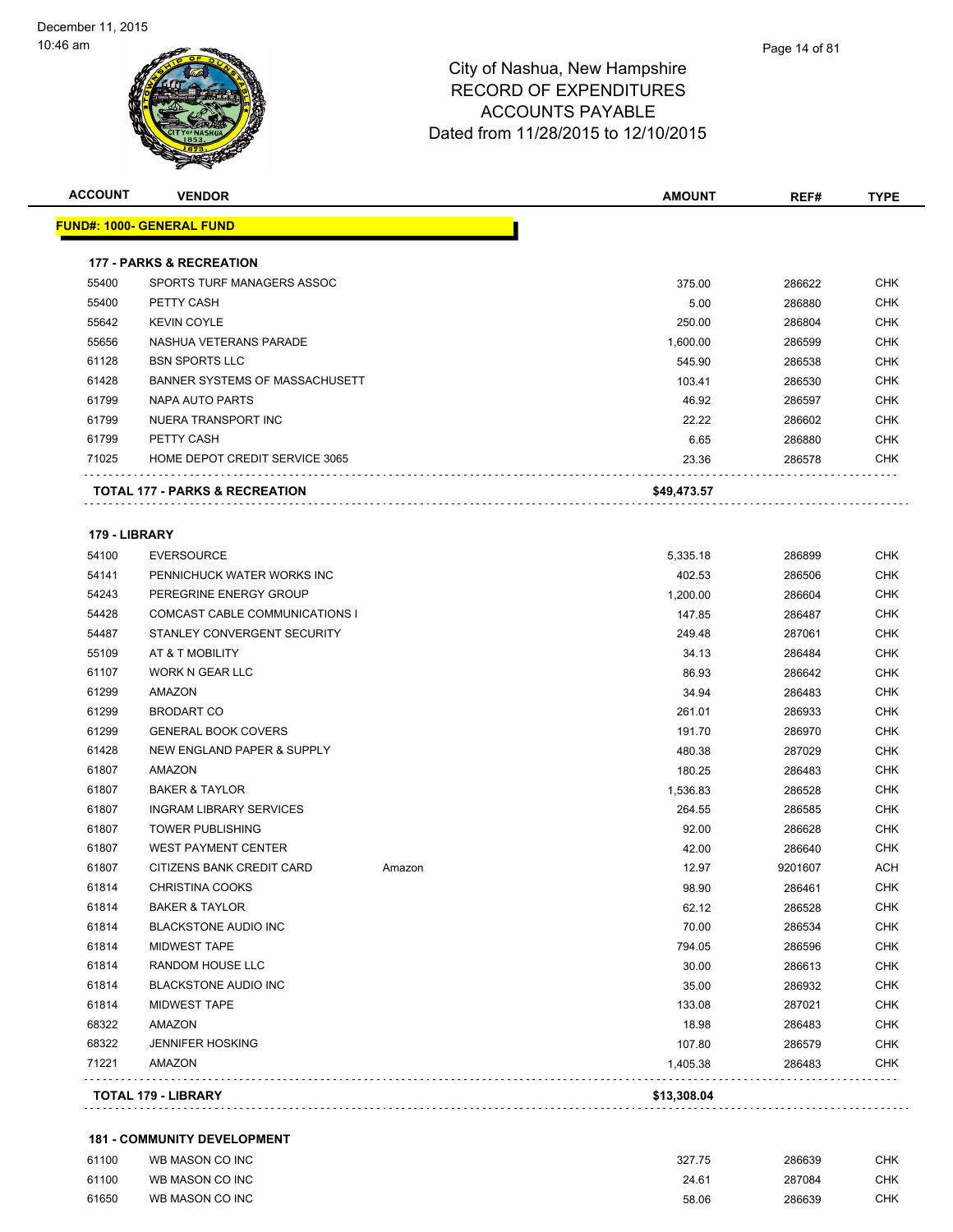| <b>ACCOUNT</b>      | <b>VENDOR</b>                            | <b>AMOUNT</b> | REF#   | <b>TYPE</b> |
|---------------------|------------------------------------------|---------------|--------|-------------|
|                     | <u> FUND#: 1000- GENERAL FUND</u>        |               |        |             |
|                     | <b>TOTAL 181 - COMMUNITY DEVELOPMENT</b> | \$410.42      |        |             |
|                     |                                          |               |        |             |
|                     | <b>182 - PLANNING &amp; ZONING</b>       |               |        |             |
| 55307               | <b>LINDA PANNY</b>                       | 72.80         | 286878 | <b>CHK</b>  |
| 61299               | ROGER HOUSTON                            | 107.88        | 286467 | <b>CHK</b>  |
|                     | <b>TOTAL 182 - PLANNING &amp; ZONING</b> | \$180.68      |        |             |
| <b>191 - SCHOOL</b> |                                          |               |        |             |
| 52150               | NH RETIREMENT SYSTEM                     | 610.16        | 149678 | ACH         |
| 52300               | <b>GUARDIAN</b>                          | 2,546.77      | 286718 | <b>CHK</b>  |
| 52300               | UNUM LIFE INSURANCE                      | 1,719.55      | 286792 | CHK         |
| 52800               | <b>JENNIFER FITZGERALD</b>               | 1,536.00      | 286703 | <b>CHK</b>  |
| 52800               | DANIELLE ST PIERRE                       | 3,009.60      | 287090 | <b>CHK</b>  |
| 52800               | <b>THOMAS CASEY</b>                      | 1,750.00      | 287135 | <b>CHK</b>  |
| 52800               | AMANDA CIRRONE                           | 560.00        | 287138 | <b>CHK</b>  |
| 52800               | <b>STEPHEN LARGY</b>                     | 2,544.00      | 287196 | <b>CHK</b>  |
| 52800               | <b>KRISTINE SMITH</b>                    | 2,380.80      | 287261 | <b>CHK</b>  |
| 53128               | <b>JACKSON LEWIS LLP</b>                 | 1,900.00      | 287187 | <b>CHK</b>  |
| 53600               | ADULT LEARNING CENTER                    | 29,217.10     | 286656 | CHK         |
| 53600               | <b>JOE MILLER</b>                        | 299.93        | 286750 | <b>CHK</b>  |
| 53600               | THE YOUTH COUNCIL                        | 6,132.50      | 287268 | <b>CHK</b>  |
| 53614               | <b>CLARK ASSOC</b>                       | 40,150.00     | 286687 | <b>CHK</b>  |
| 53614               | AMY MCCARTNEY                            | 9,359.57      | 286746 | <b>CHK</b>  |
| 53614               | READYNURSE STAFFING SERVICES             | 264.83        | 286769 | <b>CHK</b>  |
| 53614               | <b>SOLIANT HEALTH</b>                    | 3,607.50      | 286788 | <b>CHK</b>  |
| 53614               | COMPASSIONATE WELLNESS SER LLC           | 540.00        | 287142 | <b>CHK</b>  |
| 53614               | FIRST STUDENT INC                        | 159.53        | 287162 | <b>CHK</b>  |
| 53614               | READYNURSE STAFFING SERVICES             | 601.88        | 287241 | <b>CHK</b>  |
| 53614               | <b>SOLIANT HEALTH</b>                    | 2,697.50      | 287262 | CHK         |
| 53614               | SOUTHERN NH MEDICAL CENTER               | 300.00        | 287263 | CHK         |
| 53628               | NASHUA HS NORTH - COSMETOLOGY            | 270.00        | 286651 | <b>CHK</b>  |
| 53628               | ASCO SERVICES INC                        | 1,106.23      | 286664 | <b>CHK</b>  |
| 53628               | MANIZHEH MEHRABANI                       | 100.00        | 286748 | <b>CHK</b>  |
| 53628               | MULTI STATE BILLING SERVICES L           | 1,767.96      | 286752 | <b>CHK</b>  |
| 53628               | SADECKY'S PUPPETS                        | 595.00        | 286771 | <b>CHK</b>  |
| 53628               | <b>SECURADYNE SYSTEMS</b>                | 1,392.50      | 286780 | <b>CHK</b>  |
| 53628               | DANIELLE TROY                            | 500.00        | 286791 | <b>CHK</b>  |
| 53628               | STATE OF NH CRIMINAL RECORDS             | 793.25        | 287097 | <b>CHK</b>  |
| 53628               | STATE OF NH CRIMINAL RECORDS             | 764.25        | 287098 | <b>CHK</b>  |
| 53628               | ACADEMY FOR SCIENCE AND DESIGN           | 200.00        | 287103 | CHK         |
| 53628               | METRO GROUP INC                          | 825.00        | 287211 | CHK         |
| 53628               | MICROSOCIETY ACADEMY                     | 2,273.00      | 287213 | <b>CHK</b>  |
| 53628               | MULTI STATE BILLING SERVICES L           | 8,625.75      | 287218 | <b>CHK</b>  |
| 53628               | PERFORMANCE REHAB INC                    | 5,424.40      | 287232 | <b>CHK</b>  |
| 53628               | <b>SECURADYNE SYSTEMS</b>                | 2,011.99      | 287253 | <b>CHK</b>  |
| 53628               | DANIELLE TROY                            | 680.00        | 287270 | <b>CHK</b>  |
| 53628               | UNITED SITE SERVICES NORTHEAST           | 142.04        | 287272 | <b>CHK</b>  |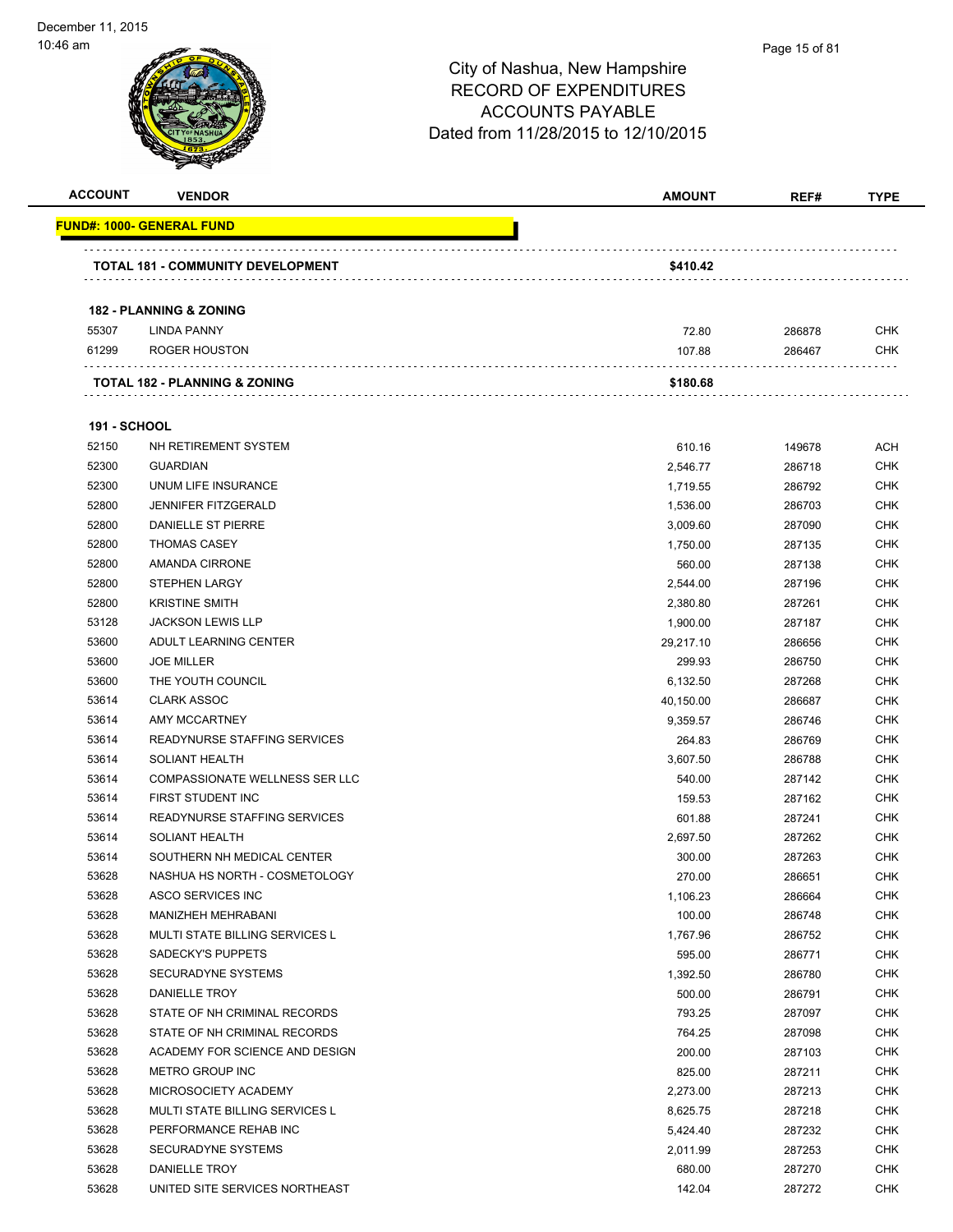### Page 16 of 81

# City of Nashua, New Hampshire RECORD OF EXPENDITURES ACCOUNTS PAYABLE Dated from 11/28/2015 to 12/10/2015

**ACCOUNT VENDOR AMOUNT REF# TYPE**

|                     | <u> FUND#: 1000- GENERAL FUND</u> |           |                  |            |
|---------------------|-----------------------------------|-----------|------------------|------------|
| <b>191 - SCHOOL</b> |                                   |           |                  |            |
| 54100               | <b>EVERSOURCE</b>                 | 3,814.45  | 286648           | <b>CHK</b> |
| 54100               | <b>EVERSOURCE</b>                 | 35,619.90 | 287087           | <b>CHK</b> |
| 54114               | LIBERTY UTILITIES                 | 5,739.11  | 286643           | CHK        |
| 54114               | <b>DIRECT ENERGY BUSINESS</b>     | 7,251.67  | 286645           | <b>CHK</b> |
| 54114               | <b>ENERGYNORTH PROPANE</b>        | 147.06    | 286697           | <b>CHK</b> |
| 54114               | <b>LIBERTY UTILITIES</b>          | 3,061.70  | 287088           | <b>CHK</b> |
| 54114               | <b>DIRECT ENERGY BUSINESS</b>     | 4,035.06  | 287091           | <b>CHK</b> |
| 54141               | PENNICHUCK WATER WORKS INC        | 3,241.97  | 286644           | <b>CHK</b> |
| 54141               | PENNICHUCK WATER WORKS INC        | 1,684.91  | 287089           | <b>CHK</b> |
| 54243               | CONTROL TECHNOLOGIES INC          | 3,416.51  | 286690           | <b>CHK</b> |
| 54243               | CONTROL TECHNOLOGIES INC          | 40,526.25 | 287144           | <b>CHK</b> |
| 54280               | <b>B &amp; S LOCKSMITHS INC</b>   | 269.05    | 286665           | <b>CHK</b> |
| 54280               | PAPPAS COMPANY INC                | 625.00    | 286763           | <b>CHK</b> |
| 54280               | SHIFFLER EQUIPMENT SALES INC      | 52.27     | 286783           | <b>CHK</b> |
| 54280               | TELEPHONE NETWORK TECHNOLOGIES    | 1,205.00  | 286790           | <b>CHK</b> |
| 54280               | <b>B &amp; S LOCKSMITHS INC</b>   | 327.91    | 287109           | <b>CHK</b> |
| 54280               | A J CAMERON SOD FARMS INC         | 434.99    | 287128           | <b>CHK</b> |
| 54487               | ALTERNATIVE COMMUNICATIONS SVC    | 120.00    | 286658           | <b>CHK</b> |
| 54487               | HILLYARD/MANCHESTER               | 1,314.51  | 286722           | <b>CHK</b> |
| 54487               | <b>HOWARD P FAIRFIELD LLC</b>     | 347.14    | 286728           | <b>CHK</b> |
| 54487               | DAVID BAILEY                      | 40.00     | 287111           | <b>CHK</b> |
| 54487               | F W WEBB CO                       | 33.65     | 287159           | <b>CHK</b> |
| 54487               | HILLYARD/MANCHESTER               | 1,431.06  | 287182           | <b>CHK</b> |
| 54487               | M-F ATHLETIC COMPANY INC          | 1,411.33  | 287203           | <b>CHK</b> |
| 54600               | <b>CARPARTS OF NASHUA</b>         | (74.31)   | 286681           | <b>CHK</b> |
| 54600               | SANEL AUTO PARTS CO               | 309.64    | 286772           | <b>CHK</b> |
| 54600               | SANEL AUTO PARTS CO               | 135.61    | 287247           | <b>CHK</b> |
| 55109               | <b>FAIRPOINT COMMUNICATIONS</b>   | 5,139.77  | 286650           | <b>CHK</b> |
| 55109               | VERIZON WIRELESS 742005979        | 439.58    | 286652           | <b>CHK</b> |
| 55109               | <b>BAYRING COMMUNICATIONS</b>     | 2,250.67  | 287092           | <b>CHK</b> |
| 55109               | <b>FAIRPOINT COMMUNICATIONS</b>   | 35.30     | 287093           | <b>CHK</b> |
| 55200               | AMERICAN CULINARY FEDERATION      | 200.00    | 286660           | <b>CHK</b> |
| 55200               | <b>NHIAA</b>                      | 40.00     | 286758           | <b>CHK</b> |
| 55200               | SKILLS USA NH                     | 15.00     | 286786           | <b>CHK</b> |
| 55200               | <b>NHASBO</b>                     | 369.00    | 287095           | <b>CHK</b> |
| 55200               | <b>NHBCO</b>                      | 45.00     | 287096           | CHK        |
| 55200               | <b>SHAWN SULLIVAN</b>             | 81.00     | 287266           | <b>CHK</b> |
| 55300               | NASHUA SCHOOL DISTRICT 42         | 25.00     | 149705           | ACH        |
| 55300               | <b>NHSAA</b>                      | 300.00    | 287227           | <b>CHK</b> |
| 55307               | ARELINDO ALVES                    | 54.48     |                  | <b>CHK</b> |
| 55307               | <b>MARIANNE BUSTEED</b>           | 85.04     | 286659<br>286676 | <b>CHK</b> |
| 55307               | <b>VIRGINIA L COVART</b>          | 16.39     | 286694           | <b>CHK</b> |
|                     |                                   |           |                  |            |
| 55307               | <b>BRENDA G FRENETTE</b>          | 4.66      | 286708           | <b>CHK</b> |
| 55307               | <b>JENNIFER GOODWIN</b>           | 65.40     | 286714           | <b>CHK</b> |
| 55307               | LYNNE JOSEPH                      | 52.32     | 286731           | <b>CHK</b> |
| 55307               | JOANNE LAKE                       | 19.32     | 286734           | <b>CHK</b> |
| 55307               | <b>JUDITH LOFTUS</b>              | 44.41     | 286738           | CHK        |
| 55307               | <b>JASON LONERGAN</b>             | 40.82     | 286739           | CHK        |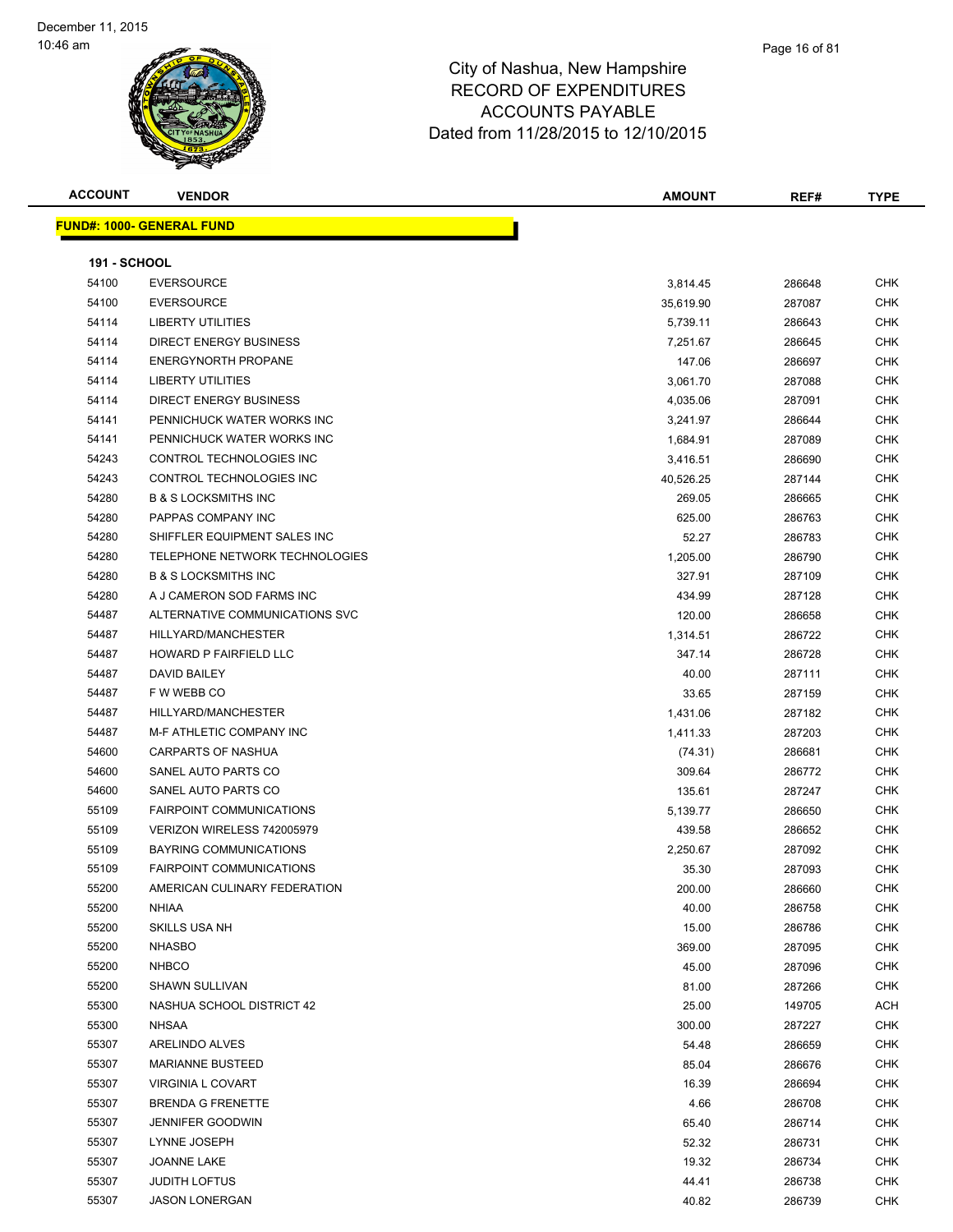| <b>ACCOUNT</b>      | <b>VENDOR</b>                    | <b>AMOUNT</b>   | REF#             | <b>TYPE</b> |
|---------------------|----------------------------------|-----------------|------------------|-------------|
|                     | <b>FUND#: 1000- GENERAL FUND</b> |                 |                  |             |
|                     |                                  |                 |                  |             |
| <b>191 - SCHOOL</b> |                                  |                 |                  |             |
| 55307               | DANIELLE VELLO                   | 46.86           | 286794           | <b>CHK</b>  |
| 55307               | <b>MARIE ALSUP</b>               | 111.12          | 287104           | <b>CHK</b>  |
| 55307               | ROBERT ANASTAS                   | 25.30           | 287106           | <b>CHK</b>  |
| 55307               | <b>MARCIA BAGLEY</b>             | 103.79          | 287110           | <b>CHK</b>  |
| 55307               | <b>CHRISTINE BREEN</b>           | 193.63          | 287125           | <b>CHK</b>  |
| 55307               | <b>MARIANNE BUSTEED</b>          | 65.32           | 287126           | <b>CHK</b>  |
| 55307               | CLAUDIA CASTANO-VELEZ            | 18.11           | 287136           | CHK         |
| 55307               | KAREN CREBASE                    | 92.63           | 287148           | <b>CHK</b>  |
| 55307               | <b>MARIANNE DUSTIN</b>           | 71.01           | 287157           | CHK         |
| 55307               | <b>ERIN FALABELLA</b>            | 20.70           | 287160           | CHK         |
| 55307               | <b>LISA GINGRAS</b>              | 177.95          | 287169           | <b>CHK</b>  |
| 55307               | <b>CARMEN KOSOW</b>              | 9.63            | 287192           | CHK         |
| 55307               | <b>MARC LAQUERRE</b>             | 64.11           | 287195           | CHK         |
| 55307               | DONNA LATINA                     | 43.55           | 287197           | CHK         |
| 55307               | PAULA PAPANICOLAOU               | 72.73           | 287230           | <b>CHK</b>  |
| 55307               | <b>DENISE PETZ</b>               | 26.42           | 287233           | <b>CHK</b>  |
| 55307               | DEBRA ST. LAWRENCE               | 41.40           | 287265           | <b>CHK</b>  |
| 55400               | <b>MEGAN MAHONEY</b>             | 65.00           | 286743           | <b>CHK</b>  |
| 55400               | DAVID VARANO                     | 90.00           | 286793           | <b>CHK</b>  |
| 55400               | <b>CHAD ZIBOLIS</b>              | 115.00          | 286801           | CHK         |
| 55400               | ANGELA DALESSIO                  | 65.00           | 287153           | <b>CHK</b>  |
| 55400               | <b>ANNE PRICE</b>                | 200.00          | 287234           | <b>CHK</b>  |
| 55400               | <b>DAVID PURINGTON</b>           | 65.00           | 287239           | <b>CHK</b>  |
| 55400               | <b>PRITI SHOKEEN</b>             | 275.00          | 287257           | <b>CHK</b>  |
| 55500               | NORTH OF BOSTON MEDIA GROUP      | 291.60          | 287031           | CHK         |
| 55500               | THE TELEGRAPH                    | 318.35          | 287070           | <b>CHK</b>  |
| 55500               | UNION LEADER CORP -- 19828       | 77.46           | 287079           | <b>CHK</b>  |
| 55600               | THE COPY SHOP                    | 632.68          | 287146           | <b>CHK</b>  |
| 55607               | FAIRGROUNDS MIDDLE SCH PETTY C   | 28.18           | 286649           | CHK         |
| 55635               | NASHUA SCHOOL DISTRICT 42        | 1,685.00        | 149705           | ACH         |
| 55642               | PIERRE BELANGER                  | 142.00          | 286667           | <b>CHK</b>  |
| 55642               | <b>JOEL BOURQUE</b>              | 198.00          | 286674           | <b>CHK</b>  |
| 55642               | <b>KENNETH A BOURQUE</b>         | 132.00          | 286675           | <b>CHK</b>  |
| 55642               | <b>WILLIAM NEVERETT</b>          | 66.00           | 286755           | <b>CHK</b>  |
| 55642               | <b>CONNER ROOT</b>               | 132.00          | 286770           | <b>CHK</b>  |
| 55642               | RONALD SEVIGNY                   | 54.00           | 286782           | <b>CHK</b>  |
| 55642               | R. KYLE SNOW                     | 86.00           | 286787           | <b>CHK</b>  |
| 55642               | DEBRA STOLL                      | 66.00           | 286789           | <b>CHK</b>  |
| 55642               | DAVE ZWICKER                     | 132.00          | 286802           | <b>CHK</b>  |
| 55642               | KENNETH A BOURQUE                | 122.00          | 287124           | <b>CHK</b>  |
| 55642               | PHILIP CLINTON                   | 132.00          | 287139           | <b>CHK</b>  |
| 55642               | MICHAEL CROSBY                   | 132.00          | 287149           | <b>CHK</b>  |
| 55642               | <b>JOHN GEISLER</b>              | 66.00           | 287167           | <b>CHK</b>  |
| 55642               | <b>BRIAN HARRINGTON</b>          | 66.00           | 287178           | <b>CHK</b>  |
| 55642               | <b>JASON KOHM</b>                | 66.00           |                  | <b>CHK</b>  |
| 55642               | <b>GARY KUBA</b>                 |                 | 287191           | <b>CHK</b>  |
| 55642               | THOMAS RICHARD SCHULTE           | 122.00<br>74.00 | 287193           | <b>CHK</b>  |
| 55642               | <b>KEVIN SIMONEAU</b>            | 122.00          | 287252<br>287258 | <b>CHK</b>  |
|                     |                                  |                 |                  |             |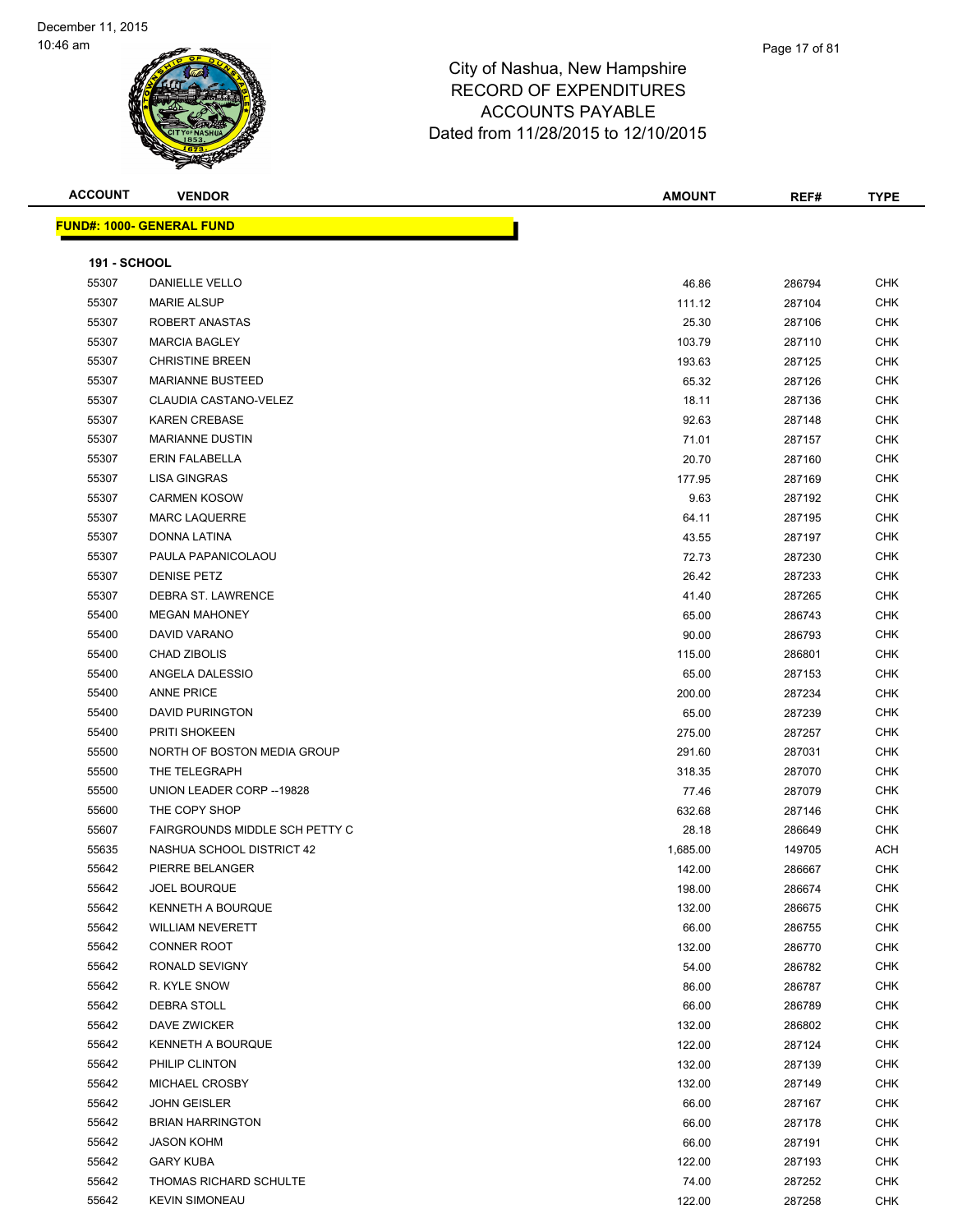| <b>ACCOUNT</b> | <b>VENDOR</b>                            | AMOUNT    | REF#   | <b>TYPE</b> |
|----------------|------------------------------------------|-----------|--------|-------------|
|                | <b>FUND#: 1000- GENERAL FUND</b>         |           |        |             |
|                |                                          |           |        |             |
| 191 - SCHOOL   |                                          |           |        |             |
| 55642          | <b>MICHAEL VIVEIROS</b>                  | 90.00     | 287274 | CHK         |
| 55642          | DAVE ZWICKER                             | 188.00    | 287282 | CHK         |
| 55649          | ROBERT MENCK III                         | 40.00     | 287210 | <b>CHK</b>  |
| 55649          | NIHOA - NH INC                           | 130.00    | 287228 | <b>CHK</b>  |
| 55690          | FIRST STUDENT INC                        | 727.71    | 286702 | <b>CHK</b>  |
| 55690          | FIRST STUDENT INC                        | 1,206.30  | 287162 | <b>CHK</b>  |
| 55690          | U-HAUL                                   | 77.58     | 287271 | CHK         |
| 55691          | <b>BRAD CANFIELD</b>                     | 977.50    | 286677 | CHK         |
| 55691          | FIRST STUDENT INC                        | 195.05    | 286702 | CHK         |
| 55691          | THE PROVIDER ENTERPRISES INC             | 46,483.35 | 286766 | CHK         |
| 55691          | CARING HANDS TRANSPORTATION LL           | 4,890.00  | 287132 | CHK         |
| 55691          | FIRST STUDENT INC                        | 90,392.69 | 287162 | CHK         |
| 55691          | THE PROVIDER ENTERPRISES INC             | 50,078.22 | 287238 | CHK         |
| 55694          | <b>ADULT LEARNING CENTER</b>             | 29,323.50 | 286656 | <b>CHK</b>  |
| 55694          | <b>EASTER SEALS OF NEW HAMPSHIRE</b>     | 22,191.17 | 286696 | CHK         |
| 55694          | NFI NORTH INC                            | 1,802.52  | 286757 | <b>CHK</b>  |
| 55694          | <b>VERMONT PERMANENCY INITIATIVE</b>     | 8,817.22  | 287115 | <b>CHK</b>  |
| 55694          | CROTCHED MOUNTAIN REHAB CTR              | 21,560.06 | 287150 | CHK         |
| 55694          | LEARNING PREP SCHOOL                     | 3,633.46  | 287199 | CHK         |
| 55694          | <b>MARLENE S MORGAN</b>                  | 1,200.00  | 287215 | <b>CHK</b>  |
| 55694          | MOUNT PROSPECT ACADEMY INC               | 10,480.53 | 287216 | <b>CHK</b>  |
| 55694          | NASHOBA LEARNING GROUP                   | 16,129.60 | 287219 | <b>CHK</b>  |
| 55694          | NASHUA CHILDRENS HOME                    | 39,520.32 | 287220 | CHK         |
| 55694          | NFI NORTH INC                            | 1,942.20  | 287226 | <b>CHK</b>  |
| 55694          | <b>REGIONAL SERVICES &amp; EDUCATION</b> | 9,319.64  | 287242 | <b>CHK</b>  |
| 55694          | <b>SEVEN HILLS</b>                       | 8,032.72  | 287254 | CHK         |
| 55694          | <b>SPAULDING YOUTH CENTER</b>            | 11,058.73 | 287264 | <b>CHK</b>  |
| 55694          | YOUTH VILLAGES                           | 8,189.27  | 287281 | <b>CHK</b>  |
| 61100          | CANON SOLUTIONS AMERICA                  | 312.50    | 286678 | CHK         |
| 61100          | WB MASON CO INC                          | 2,899.47  | 286798 | CHK         |
| 61100          | LEDGE ST SCH PETTY CASH                  | 9.99      | 287094 | CHK         |
| 61100          | <b>SCHOOL SPECIALTY</b>                  | 142.24    | 287250 | CHK         |
| 61100          | WB MASON CO INC                          | 10,884.07 | 287277 | <b>CHK</b>  |
| 61135          | BICENTENNIAL SCHOOL PETTY CASH           | 57.57     | 286646 | <b>CHK</b>  |
| 61135          | FAIRGROUNDS MIDDLE SCH PETTY C           | 72.11     | 286649 | <b>CHK</b>  |
| 61135          | ACCURATE LABEL DESIGNS INC               | 404.95    | 286654 | <b>CHK</b>  |
| 61135          | <b>ACP DIRECT</b>                        | 122.35    | 286655 | CHK         |
| 61135          | <b>BARNES &amp; NOBLE INC</b>            | 55.90     | 286666 | CHK         |
| 61135          | <b>CARLEX INC</b>                        | 239.00    | 286680 | CHK         |
| 61135          | <b>CARPARTS OF NASHUA</b>                | 126.40    | 286681 | CHK         |
| 61135          | CARTRIDGE WORLD NASHUA                   | 160.00    | 286683 | CHK         |
| 61135          | CONNECTICUT VALLEY BIO SUPPLY            | 82.55     | 286689 | CHK         |
| 61135          | <b>FREY SCIENTIFIC</b>                   | 338.00    | 286709 | CHK         |
| 61135          | <b>GENERAL LINEN SERVICE INC</b>         | 147.04    | 286712 | <b>CHK</b>  |
| 61135          | <b>HANNAFORD</b>                         | 41.40     | 286719 | CHK         |
| 61135          | <b>HOUGHTON MIFFLIN HARCOURT PUB</b>     | 895.02    | 286726 | CHK         |
| 61135          | LYNNE JOSEPH                             | 129.99    | 286731 | <b>CHK</b>  |
| 61135          | MARKET BASKET ACCT 2589096               | 271.20    | 286744 | CHK         |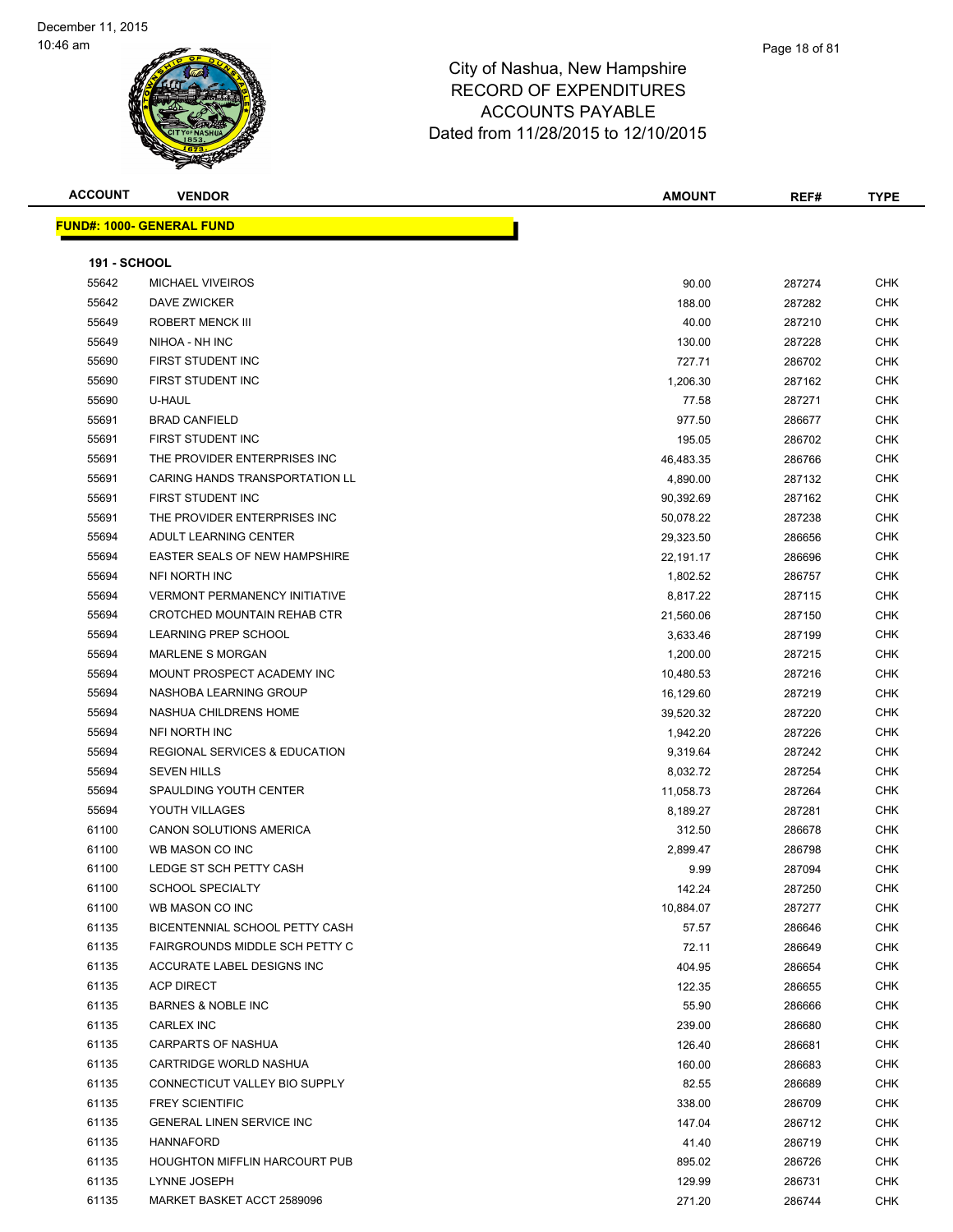| <b>ACCOUNT</b>      | <b>VENDOR</b>                    | <b>AMOUNT</b> | REF#   | <b>TYPE</b> |
|---------------------|----------------------------------|---------------|--------|-------------|
|                     | <b>FUND#: 1000- GENERAL FUND</b> |               |        |             |
| <b>191 - SCHOOL</b> |                                  |               |        |             |
| 61135               | JOHANNA GOSSON MARSTON           | 39.40         | 286745 | <b>CHK</b>  |
| 61135               | <b>MICHAEL MCKNIGHT</b>          | 30.48         | 286747 | <b>CHK</b>  |
| 61135               | <b>NASCO</b>                     | 38.38         | 286753 | <b>CHK</b>  |
| 61135               | NORTH CENTER FOOD SERVICE        | 509.25        | 286759 | <b>CHK</b>  |
| 61135               | NORTHEAST RECORD RETENTION       | 211.50        | 286760 | <b>CHK</b>  |
| 61135               | P J CURRIER LUMBER CO            | 67.73         | 286761 | <b>CHK</b>  |
| 61135               | PERIPOLE INC                     | 561.33        | 286764 | <b>CHK</b>  |
| 61135               | <b>JAMES PUGLIANO</b>            | 24.89         | 286767 | <b>CHK</b>  |
| 61135               | <b>SARGENT WELCH</b>             | 879.63        | 286773 | <b>CHK</b>  |
| 61135               | <b>SHARON SAUNDERS</b>           | 41.15         | 286775 | <b>CHK</b>  |
| 61135               | <b>SCHOOL HEALTH CORP</b>        | 269.34        | 286776 | <b>CHK</b>  |
| 61135               | <b>SCHOOL SPECIALTY</b>          | 1,638.67      | 286778 | <b>CHK</b>  |
| 61135               | <b>WAL-MART</b>                  | 232.49        | 286796 | <b>CHK</b>  |
| 61135               | <b>WARD'S SCIENCE</b>            | 104.83        | 286797 | <b>CHK</b>  |
| 61135               | WB MASON CO INC                  | 384.66        | 286798 | <b>CHK</b>  |
| 61135               | WOODWIND & BRASSWIND             | 6.25          | 286800 | <b>CHK</b>  |
| 61135               | LEDGE ST SCH PETTY CASH          | 38.20         | 287094 | <b>CHK</b>  |
| 61135               | ARMSTRONG MEDICAL INDUSTRIES     | 35.00         | 287108 | <b>CHK</b>  |
| 61135               | <b>BARNES &amp; NOBLE INC</b>    | 576.00        | 287112 | <b>CHK</b>  |
| 61135               | <b>BELLETETES INC</b>            | 144.33        | 287114 | <b>CHK</b>  |
| 61135               | <b>BOND AUTO PARTS INC</b>       | 83.75         | 287118 | <b>CHK</b>  |
| 61135               | BOND AUTO PARTS INC              | 394.74        | 287119 | <b>CHK</b>  |
| 61135               | CANON SOLUTIONS AMERICA          | 145.00        | 287129 | <b>CHK</b>  |
| 61135               | CARPARTS OF NASHUA               | 69.53         | 287134 | <b>CHK</b>  |
| 61135               | <b>CURRICULUM ASSOCIATES LLC</b> | 1,800.00      | 287151 | <b>CHK</b>  |
| 61135               | KATHLEEN DONOVAN                 | 35.99         | 287154 | CHK         |
| 61135               | <b>MARY DUMONT</b>               | 67.20         | 287156 | <b>CHK</b>  |
| 61135               | FLINN SCIENTIFIC INC             | 1,074.29      | 287163 | <b>CHK</b>  |
| 61135               | <b>GRAINGER</b>                  | 67.78         | 287170 | <b>CHK</b>  |
| 61135               | <b>KAREN GREEN</b>               | 225.00        | 287173 | <b>CHK</b>  |
| 61135               | HANNAFORD                        | 23.83         | 287177 | CHK         |
| 61135               | HOME DEPOT CREDIT SERVICE        | 688.96        | 287183 | <b>CHK</b>  |
| 61135               | KATHRYN JANCO                    | 62.10         | 287188 | CHK         |
| 61135               | LISA JANOSIK                     | 55.52         | 287189 | <b>CHK</b>  |
| 61135               | LAKESHORE LEARNING MATERIALS     | 80.48         | 287194 | <b>CHK</b>  |
| 61135               | LEARNING RESOURCES/ED INSIGHTS   | 1,049.85      | 287200 | <b>CHK</b>  |
| 61135               | MARCO PROMO PRODUCTS             | 125.00        | 287206 | <b>CHK</b>  |
| 61135               | MARKERTEK VIDEO SUPPLY           | 228.91        | 287207 | <b>CHK</b>  |
| 61135               | MARKET BASKET ACCT 2589096       | 171.12        | 287208 | <b>CHK</b>  |
| 61135               | MCGRAW HILL SCHOOL EDUCATION     | 115.29        | 287209 | <b>CHK</b>  |
| 61135               | MODERN SCHOOL SUPPLIES INC       | 222.42        | 287214 | CHK         |
| 61135               | <b>ONLINE FABRIC STORE</b>       | 309.00        | 287229 | <b>CHK</b>  |
| 61135               | PRO AV SYSTEMS INC               | 1,959.00      | 287235 | <b>CHK</b>  |
| 61135               | PRO ED CO                        | 43.95         | 287236 | CHK         |
| 61135               | <b>DAVID PURINGTON</b>           | 104.25        | 287239 | CHK         |
| 61135               | <b>RADIOSHACK</b>                | 31.96         | 287240 | CHK         |
| 61135               | <b>SCHOOL SPECIALTY</b>          | 1,199.76      | 287250 | CHK         |
| 61135               | <b>TEACHERS DISCOVERY</b>        | 76.42         | 287267 | CHK         |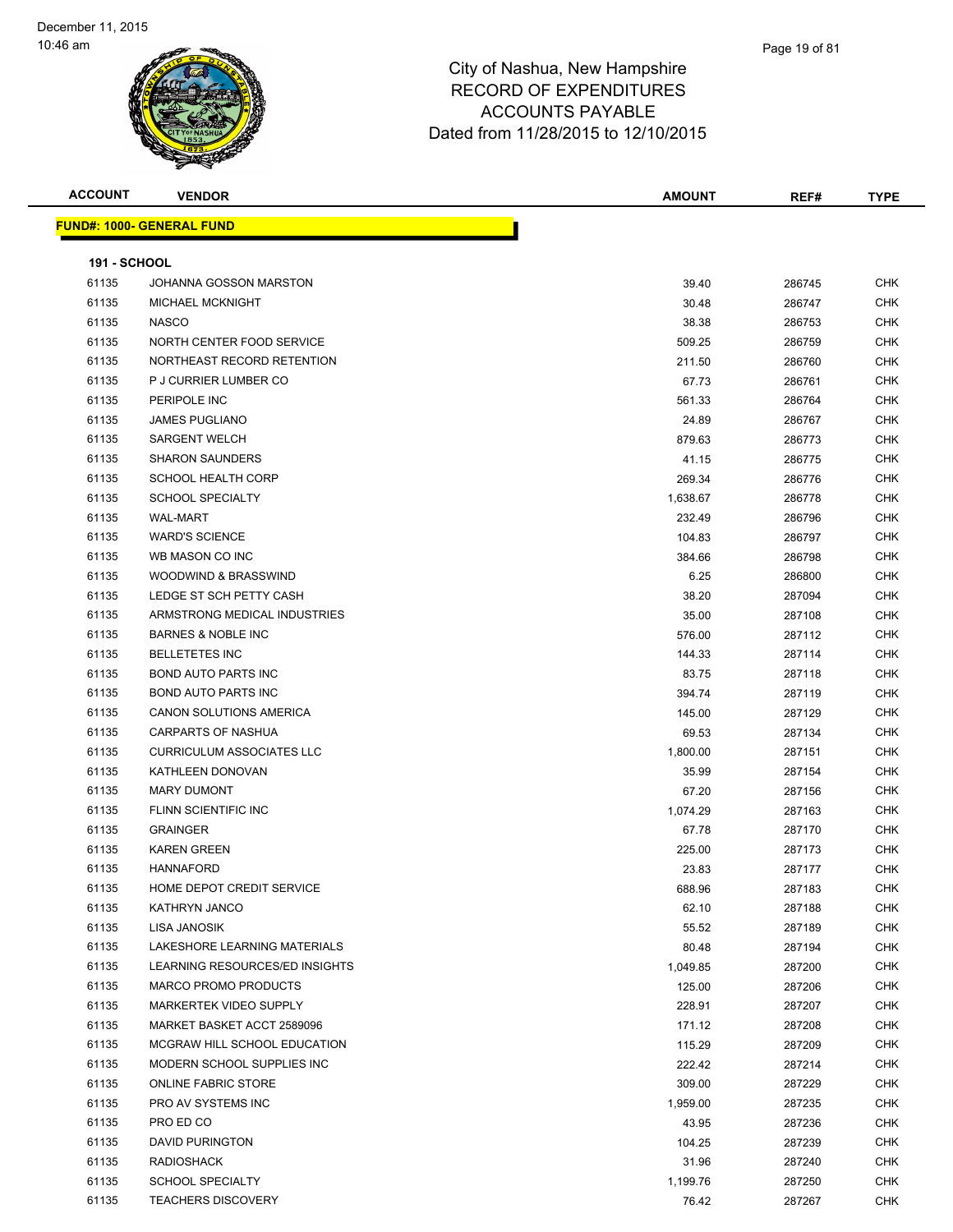| <b>ACCOUNT</b>      | <b>VENDOR</b>                     |                             | <b>AMOUNT</b> | REF#    | <b>TYPE</b> |
|---------------------|-----------------------------------|-----------------------------|---------------|---------|-------------|
|                     | <u> FUND#: 1000- GENERAL FUND</u> |                             |               |         |             |
|                     |                                   |                             |               |         |             |
| <b>191 - SCHOOL</b> |                                   |                             |               |         |             |
| 61135               | <b>WAL-MART</b>                   |                             | 65.99         | 287275  | <b>CHK</b>  |
| 61135               | <b>WARD'S NATURAL SCIENCE</b>     |                             | 499.48        | 287276  | CHK         |
| 61135               | WB MASON CO INC                   |                             | 1,253.39      | 287277  | <b>CHK</b>  |
| 61135               | CITIZENS BANK CREDIT CARD         | BARNES & NOBLE ONLINE ORDER | 332.00        | 9201607 | ACH         |
| 61135               | CITIZENS BANK CREDIT CARD         | BARNES & NOBLE ONLINE ORDER | 66.40         | 9201607 | ACH         |
| 61135               | CITIZENS BANK CREDIT CARD         | BARNES & NOBLE ONLINE ORDER | 99.60         | 9201607 | ACH         |
| 61135               | CITIZENS BANK CREDIT CARD         | BARNES & NOBLE ONLINE ORDER | (16.60)       | 9201607 | ACH         |
| 61142               | <b>SCHOOL HEALTH CORP</b>         |                             | 744.00        | 286776  | CHK         |
| 61142               | SCHOOL NURSE SUPPLY INC           |                             | 427.36        | 286777  | <b>CHK</b>  |
| 61142               | <b>SCHOOL HEALTH CORP</b>         |                             | 308.65        | 287249  | CHK         |
| 61142               | WB MASON CO INC                   |                             | 11.97         | 287277  | <b>CHK</b>  |
| 61249               | <b>NCS PEARSON</b>                |                             | 108.70        | 287223  | <b>CHK</b>  |
| 61299               | <b>FASTENAL CO</b>                |                             | 341.80        | 286700  | CHK         |
| 61299               | <b>ELLEN GREENBERG</b>            |                             | 166.95        | 286717  | CHK         |
| 61299               | HOME DEPOT CREDIT SERVICES        |                             | 84.88         | 286725  | CHK         |
| 61299               | <b>MIL-BAR PLASTICS INC</b>       |                             | 711.64        | 286749  | CHK         |
| 61299               | TREASURER STATE OF NH             |                             | 202.16        | 287100  | <b>CHK</b>  |
| 61299               | <b>BELLETETES INC</b>             |                             | 237.70        | 287114  | <b>CHK</b>  |
| 61299               | <b>FASTENAL CO</b>                |                             | 210.56        | 287161  | CHK         |
| 61299               | <b>ELLEN GREENBERG</b>            |                             | 175.18        | 287174  | <b>CHK</b>  |
| 61299               | NASHUA WALLPAPER & PAINT CO       |                             | 40.37         | 287222  | CHK         |
| 61299               | <b>DAVID PELLETIER</b>            |                             | 52.57         | 287231  | CHK         |
| 61299               | STEPHANIE SEWHUK-THOMAS           |                             | 72.15         | 287255  | <b>CHK</b>  |
| 61407               | INTERSTATE ALL BATTERY CENTER     |                             | 65.50         | 286730  | <b>CHK</b>  |
| 61407               | M & M ELECTRICAL SUPPLY CO INC    |                             | 58.59         | 286740  | CHK         |
| 61407               | WILLIAMS COMMUNICATIONS SERVIC    |                             | 634.50        | 286799  | CHK         |
| 61407               | M & M ELECTRICAL SUPPLY CO INC    |                             | 575.48        | 287201  | CHK         |
| 61407               | WILLIAMS COMMUNICATIONS SERVIC    |                             | 318.50        | 287278  | CHK         |
| 61414               | F W WEBB CO                       |                             | 1,292.53      | 286699  | CHK         |
| 61414               | <b>GRANITE GROUP</b>              |                             | 3.35          | 286716  | <b>CHK</b>  |
| 61414               | F W WEBB CO                       |                             | 1,293.53      | 287159  | <b>CHK</b>  |
| 61414               | <b>GRANITE GROUP</b>              |                             | 550.26        | 287171  | <b>CHK</b>  |
| 61414               | <b>HAJOCA CORPORATION</b>         |                             | 112.74        | 287175  | <b>CHK</b>  |
| 61414               | TOTAL AIR SUPPLY INC              |                             | 23.48         | 287269  | <b>CHK</b>  |
| 61421               | CAPP INC                          |                             | 462.00        | 286679  | <b>CHK</b>  |
| 61421               | <b>GRAINGER</b>                   |                             | 781.16        | 286715  | <b>CHK</b>  |
| 61421               | ARCSOURCE INC                     |                             | 119.31        | 287107  | CHK         |
| 61421               | BEARINGS SPECIALTY CO INC         |                             | 174.90        | 287113  | <b>CHK</b>  |
| 61421               | CAPP INC                          |                             | 3,015.00      | 287130  | CHK         |
| 61421               | <b>GRAINGER</b>                   |                             | 1,521.52      | 287170  | CHK         |
| 61428               | CENTRAL PAPER PRODUCTS CO         |                             | 10,294.70     | 286685  | <b>CHK</b>  |
| 61428               | MARKET BASKET ACCT 2589096        |                             | 253.98        | 286744  | CHK         |
| 61428               | CENTRAL PAPER PRODUCTS CO         |                             | 763.68        | 287137  | CHK         |
| 61599               | FRANKLIN PAINT CO INC             |                             | 205.00        | 286706  | CHK         |
| 61599               | NASHUA OUTDOOR POWER EQUIPMENT    |                             | 52.70         | 286754  | CHK         |
| 61599               | NASHUA OUTDOOR POWER EQUIPMENT    |                             | 343.35        | 287221  | <b>CHK</b>  |
| 61607               | BEST BUY BUSINESS ADVANTAGE       |                             | 45.09         | 286669  | <b>CHK</b>  |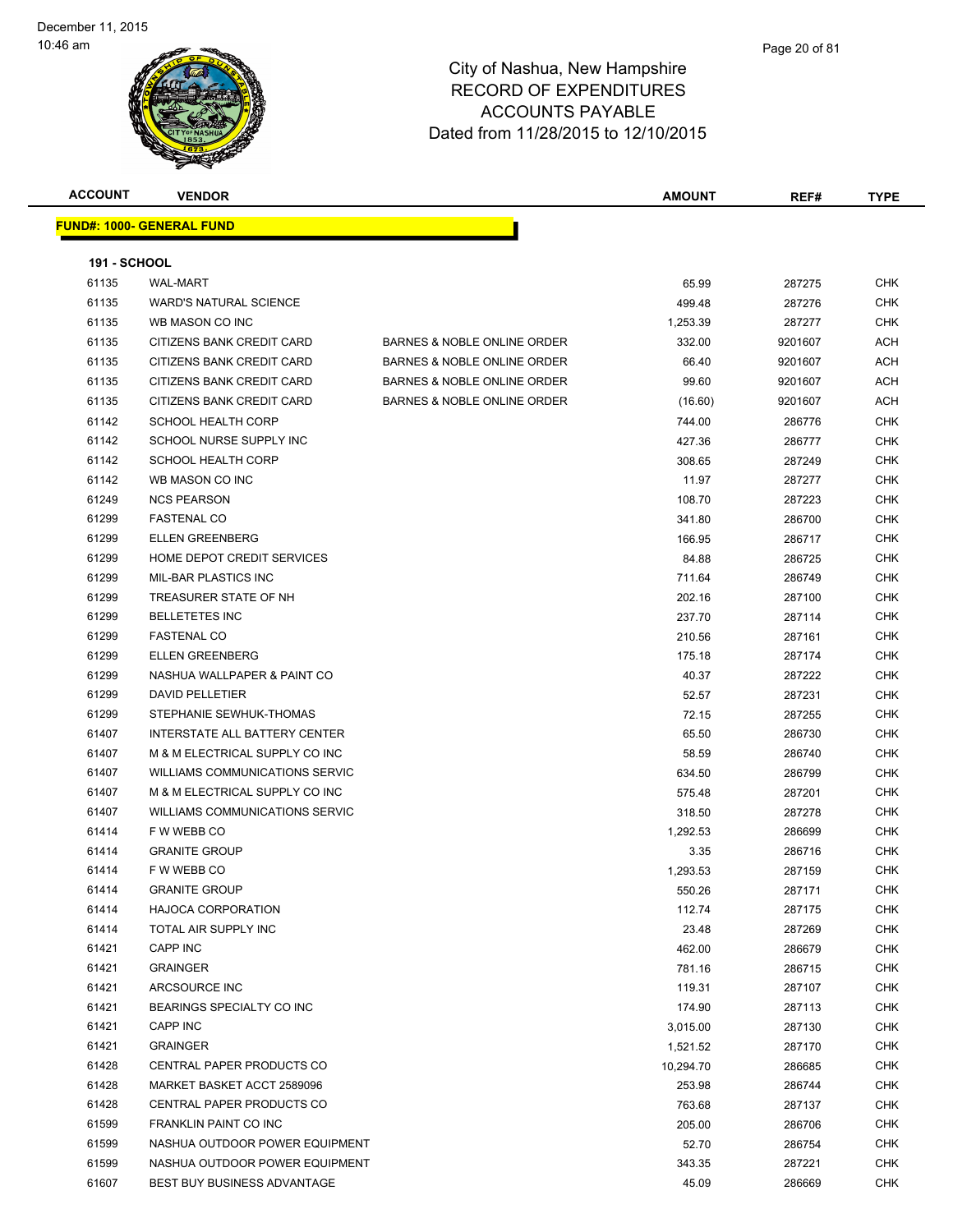| <b>ACCOUNT</b>      | <b>VENDOR</b>                         | <b>AMOUNT</b> | REF#   | <b>TYPE</b> |
|---------------------|---------------------------------------|---------------|--------|-------------|
|                     | <b>FUND#: 1000- GENERAL FUND</b>      |               |        |             |
| <b>191 - SCHOOL</b> |                                       |               |        |             |
| 61607               | SCHOOLHOUSE OUTFITTERS, LLC           | 291.88        | 286779 | <b>CHK</b>  |
| 61607               | <b>SHOWMECABLES</b>                   | 123.25        | 286784 | <b>CHK</b>  |
| 61607               | <b>CARD TECH ID</b>                   | 1,000.00      | 287131 | <b>CHK</b>  |
| 61650               | <b>COPIER SUPPLY STORE</b>            | 281.28        | 287145 | <b>CHK</b>  |
| 61814               | FOLLETT SCHOOL SOLUTIONS INC          | 48.27         | 286704 | CHK         |
| 61814               | PERMA-BOUND                           | 289.91        | 286765 | CHK         |
| 61814               | <b>BARNES &amp; NOBLE INC</b>         | 54.35         | 287112 | <b>CHK</b>  |
| 61814               | <b>DS ASSOCIATES</b>                  | 697.52        | 287155 | <b>CHK</b>  |
| 61814               | FOLLETT SCHOOL SOLUTIONS INC          | 42.50         | 287165 | <b>CHK</b>  |
| 61814               | <b>JEAN NEWCOMB</b>                   | 68.74         | 287225 | <b>CHK</b>  |
| 61875               | UNITED PARCEL SERVICE                 | 6.18          | 287101 | <b>CHK</b>  |
| 61875               | <b>BARNES &amp; NOBLE INC</b>         | 613.43        | 287112 | <b>CHK</b>  |
| 61875               | FOLLETT SCHOOL SOLUTIONS INC          | 916.46        | 287164 | CHK         |
| 61875               | <b>HEINEMANN</b>                      | 422.50        | 287180 | <b>CHK</b>  |
| 61875               | SADDLEBACK EDUCATIONAL INC            | 210.17        | 287245 | <b>CHK</b>  |
| 71221               | <b>HEWLETT PACKARD COMPANY</b>        | 1,686.00      | 286720 | <b>CHK</b>  |
| 71221               | COMPUTER HUT dba IT INSIDERS          | 2,462.24      | 287143 | <b>CHK</b>  |
| 71221               | <b>CUSTOM COMPUTER SPECIALIST INC</b> | 6,240.00      | 287152 | <b>CHK</b>  |
| 71228               | RTM COMMUNICATIONS INC                | 750.00        | 287244 | <b>CHK</b>  |
| 71800               | <b>VIRCO INC</b>                      | 4,241.60      | 286795 | <b>CHK</b>  |
| 71800               | <b>WORTHINGTON DIRECT INC</b>         | 183.37        | 287280 | <b>CHK</b>  |
| 71999               | NASHUA OUTDOOR POWER EQUIPMENT        | 11,241.00     | 286754 | <b>CHK</b>  |
| 71999               | <b>IPEVO</b>                          | 327.75        | 287186 | <b>CHK</b>  |
| 71999               | PRO AV SYSTEMS INC                    | 1,232.00      | 287235 | <b>CHK</b>  |
| 71999               | WOODWIND & BRASSWIND                  | 787.50        | 287279 | CHK         |
|                     | TOTAL 191 - SCHOOL                    | \$757,995.07  |        |             |
|                     |                                       |               |        |             |
|                     | <b>193 - DEBT SERVICE</b>             |               |        |             |

| 75300 | <b>US BANK</b>                  | 300.00   | 286915 | СНК |
|-------|---------------------------------|----------|--------|-----|
|       |                                 |          |        |     |
|       | <b>TOTAL 193 - DEBT SERVICE</b> | \$300.00 |        |     |
|       |                                 |          |        |     |

**TOTAL FUND 1000 - GENERAL FUND \$4,056,124.66** 

### **FUND#: 1001- GF-CAPITAL IMPROVEMENTS**

|       | <b>161 - STREETS-CAP IMP</b>   |          |        |            |
|-------|--------------------------------|----------|--------|------------|
| 81100 | UNITED RENTALS (NORTH AMERICA) | 768.86   | 287080 | <b>CHK</b> |
| 81100 | KING LUMINAIRE CO INC          | 2,550.00 | 286589 | <b>CHK</b> |
| 81100 | BROX INDUSTRIES INC            | 46.74    | 286537 | <b>CHK</b> |
| 81100 | KING LUMINAIRE CO INC          | 2.550.00 | 286589 | <b>CHK</b> |
| 81100 | <b>BROX INDUSTRIES INC.</b>    | 122.94   | 286935 | <b>CHK</b> |
| 81100 | JOHNSONS ELECTRIC INC          | 385.00   | 286999 | <b>CHK</b> |
| 81100 | KING LUMINAIRE CO INC          | 2.550.00 | 286589 | <b>CHK</b> |
| 81100 | KING LUMINAIRE CO INC          | 2.550.00 | 286589 | <b>CHK</b> |
| 81100 | <b>BROX INDUSTRIES INC.</b>    | 663.70   | 286935 | <b>CHK</b> |
|       |                                |          |        |            |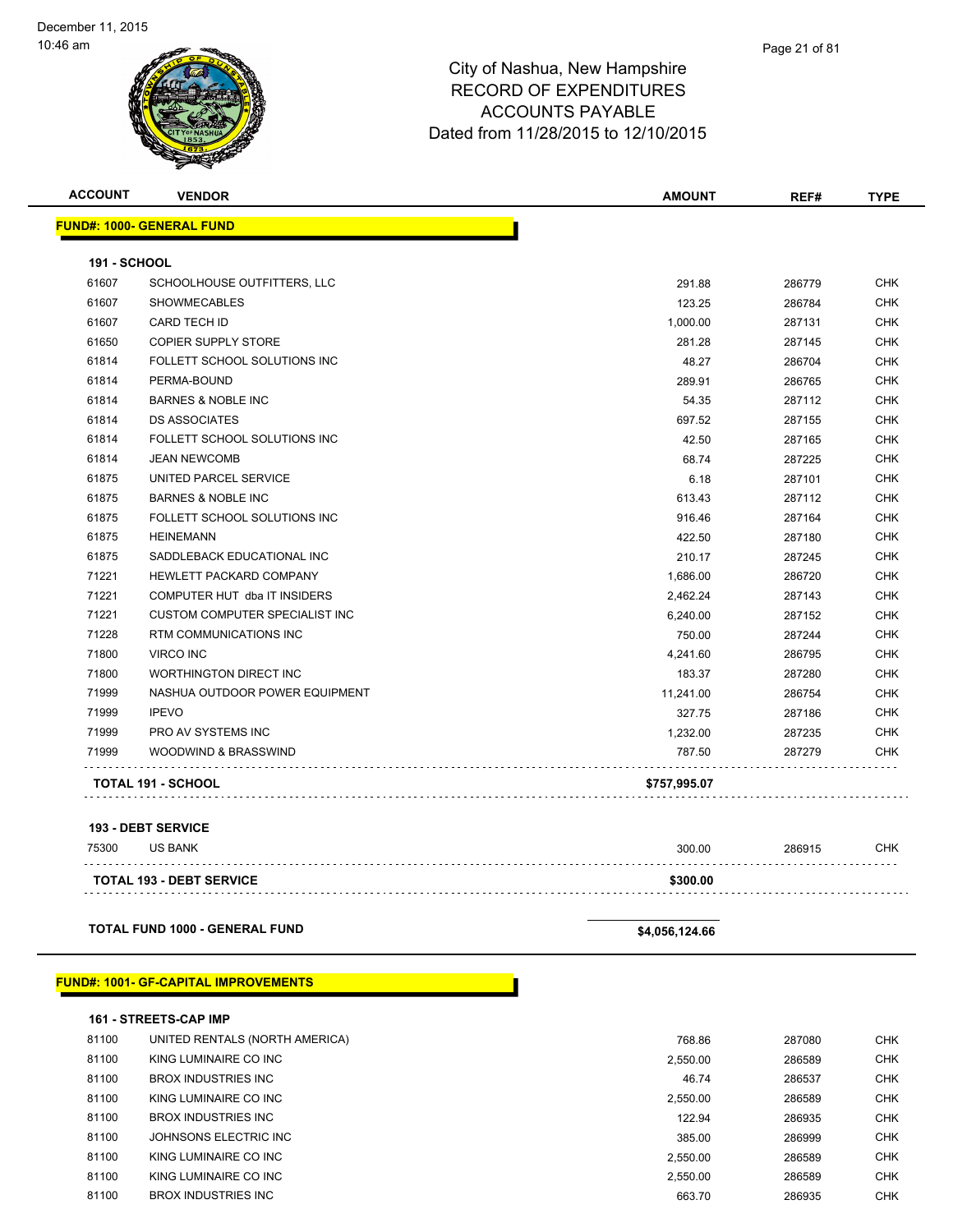| 10:46 am            |                                                     | City of Nashua, New Hampshire<br><b>RECORD OF EXPENDITURES</b><br><b>ACCOUNTS PAYABLE</b><br>Dated from 11/28/2015 to 12/10/2015 | Page 22 of 81    |                          |
|---------------------|-----------------------------------------------------|----------------------------------------------------------------------------------------------------------------------------------|------------------|--------------------------|
| <b>ACCOUNT</b>      | <b>VENDOR</b>                                       | <b>AMOUNT</b>                                                                                                                    | REF#             | <b>TYPE</b>              |
|                     | <b>FUND#: 1001- GF-CAPITAL IMPROVEMENTS</b>         |                                                                                                                                  |                  |                          |
|                     | 161 - STREETS-CAP IMP                               |                                                                                                                                  |                  |                          |
| 81100               | JOHNSONS ELECTRIC INC                               | 4,303.50                                                                                                                         | 286999           | <b>CHK</b>               |
|                     | TOTAL 161 - STREETS-CAP IMP                         | \$16,490.74                                                                                                                      |                  |                          |
|                     | <b>TOTAL FUND 1001 - GF-CAPITAL IMPROVEMENTS</b>    | \$16,490.74                                                                                                                      |                  |                          |
|                     | <b>FUND#: 1010- GF-PRIOR YEAR ESCROWS/EXPENSES</b>  |                                                                                                                                  |                  |                          |
|                     | <b>109 - CIVIC&amp;COMMUNITY ACT-PRIOR YEAR</b>     |                                                                                                                                  |                  |                          |
| 56203<br>56203      | <b>CITY ARTS NASHUA</b><br>DOWNTOWN DECORATIONS INC | 8,000.00                                                                                                                         | 286544           | <b>CHK</b><br><b>CHK</b> |
|                     |                                                     | 7,320.00                                                                                                                         | 286557           |                          |
|                     | TOTAL 109 - CIVIC&COMMUNITY ACT-PRIOR YEAR          | \$15,320.00                                                                                                                      |                  |                          |
|                     | 122 - IT-PRIOR YEAR                                 |                                                                                                                                  |                  |                          |
| 54428               | <b>CIVICPLUS</b>                                    | 23,955.96                                                                                                                        | 286943           | <b>CHK</b>               |
|                     | TOTAL 122 - IT-PRIOR YEAR                           | \$23,955.96                                                                                                                      |                  |                          |
|                     | <b>161 - STREETS-PRIOR YEAR</b>                     |                                                                                                                                  |                  |                          |
| 71428               | <b>HOWARD P FAIRFIELD LLC</b>                       | 42,000.00                                                                                                                        | 286988           | <b>CHK</b>               |
|                     | <b>TOTAL 161 - STREETS-PRIOR YEAR</b>               | \$42,000.00                                                                                                                      |                  |                          |
|                     | 179 - LIBRARY-PRIOR YEAR                            |                                                                                                                                  |                  |                          |
| 71000<br>81200      | <b>IMSYS SECURITY</b><br>PEREGRINE ENERGY GROUP     | 5,976.99                                                                                                                         | 286584<br>286604 | <b>CHK</b><br><b>CHK</b> |
|                     |                                                     | 5,850.00                                                                                                                         |                  |                          |
|                     | <b>TOTAL 179 - LIBRARY-PRIOR YEAR</b>               | \$11,826.99                                                                                                                      |                  |                          |
| <b>191 - SCHOOL</b> |                                                     |                                                                                                                                  |                  |                          |
| 53628               | HEWLETT PACKARD ENTERPRISE CO                       | 2,022.33                                                                                                                         | 286721           | <b>CHK</b>               |
| 61875               | FOLLETT SCHOOL SOLUTIONS INC                        | 24.96                                                                                                                            | 286705           | <b>CHK</b>               |
| 71221<br>71221      | SIMPLEX GRINNELL<br>SIMPLEX GRINNELL                | 2,922.81                                                                                                                         | 286785           | <b>CHK</b><br><b>CHK</b> |
| 71999               | <b>BELLETETES INC</b>                               | 1,462.58<br>2,279.16                                                                                                             | 287259<br>287114 | <b>CHK</b>               |
|                     | TOTAL 191 - SCHOOL                                  | \$8,711.84                                                                                                                       |                  |                          |
|                     |                                                     |                                                                                                                                  |                  |                          |
|                     | TOTAL FUND 1010 - GF-PRIOR YEAR ESCROWS/EXPENSES    | \$101,814.79                                                                                                                     |                  |                          |

| 54487 | AFFILIATED HVAC SERVICES LLC | 440.00 | 286657 |
|-------|------------------------------|--------|--------|
| 55307 | AMY CASSIDY                  | 23.29  | 286684 |
| 55307 | PAMELA CORREA                | 78.49  | 286691 |
| 55307 | <b>KARYN LAWLESS</b>         | 68.57  | 286736 |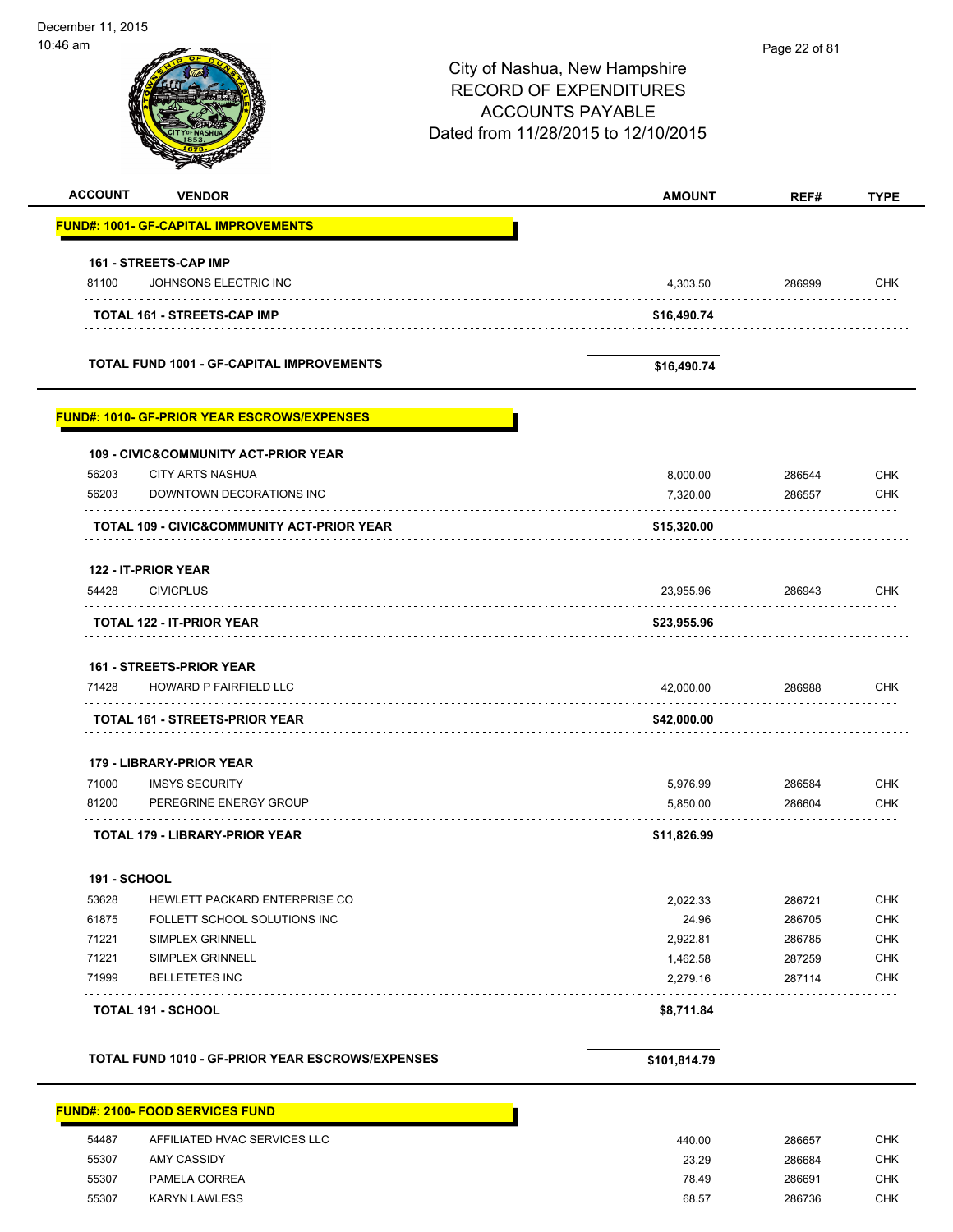

| <b>ACCOUNT</b> | <b>VENDOR</b>                                   | <b>AMOUNT</b> | REF#   | <b>TYPE</b> |
|----------------|-------------------------------------------------|---------------|--------|-------------|
|                | <b>FUND#: 2100- FOOD SERVICES FUND</b>          |               |        |             |
| 55307          | PAULE RALPH                                     | 72.31         | 286768 | <b>CHK</b>  |
| 55307          | <b>LISA BORDELEAU</b>                           | 36.80         | 287121 | <b>CHK</b>  |
| 55307          | <b>ODETTE SLOSEK</b>                            | 70.58         | 287260 | <b>CHK</b>  |
| 61214          | <b>BIMBO FOODS BAKERIES INC</b>                 | 1,836.15      | 286670 | <b>CHK</b>  |
| 61214          | COCA COLA BOTTLING CO                           | 1,083.50      | 286688 | <b>CHK</b>  |
| 61214          | COSTA FRUIT & PRODUCE CO INC                    | 2,411.94      | 286692 | <b>CHK</b>  |
| 61214          | M SAUNDERS INC                                  | 3,688.10      | 286741 | <b>CHK</b>  |
| 61214          | TREASURER ST OF NH - SURPLUS D                  | 3,828.75      | 287099 | <b>CHK</b>  |
| 61214          | <b>BIMBO FOODS BAKERIES INC.</b>                | 1,725.10      | 287117 | <b>CHK</b>  |
| 61214          | COCA COLA BOTTLING CO                           | 1,364.75      | 287140 | <b>CHK</b>  |
| 61214          | COSTA FRUIT & PRODUCE CO INC                    | 21,361.06     | 287147 | <b>CHK</b>  |
| 61214          | <b>GARELICK FARMS LYNN</b>                      | 34,731.83     | 287166 | <b>CHK</b>  |
| 61214          | GILLS PIZZA CO                                  | 4,624.75      | 287168 | <b>CHK</b>  |
| 61214          | <b>GREAT STATE BEVERAGES INC</b>                | 689.85        | 287172 | <b>CHK</b>  |
| 61214          | HERSHEY CREAMERY COMPANY                        | 832.92        | 287181 | <b>CHK</b>  |
| 61214          | <b>M SAUNDERS INC</b>                           | 6,756.76      | 287202 | <b>CHK</b>  |
| 61214          | <b>SAL'S PIZZA</b>                              | 702.00        | 287246 | <b>CHK</b>  |
| 61299          | <b>BLUE RIBBON MAINTENANCE SUPPLI</b>           | 1,600.34      | 286671 | <b>CHK</b>  |
| 61299          | <b>ANN HOVEY</b>                                | 119.97        | 286727 | <b>CHK</b>  |
| 61299          | CENTRAL PAPER PRODUCTS CO                       | 6,483.76      | 287137 | <b>CHK</b>  |
| 71000          | KITTREDGE EQUIPMENT CO - NH                     | 3,549.00      | 286732 | <b>CHK</b>  |
|                | <b>TOTAL FUND 2100 - FOOD SERVICES FUND</b>     | \$98,180.57   |        |             |
|                | <b>FUND#: 2201- DRIVERS EDUCATION FUND</b>      |               |        |             |
| 61799          | <b>BEST FORD</b>                                | 953.66        | 287116 | <b>CHK</b>  |
|                | <b>TOTAL FUND 2201 - DRIVERS EDUCATION FUND</b> | \$953.66      |        |             |
|                | <b>FUND#: 2207- ADULT ED/CONTINUING ED</b>      |               |        |             |
| 44600          | <b>BEVERLY KOEHLER</b>                          | 140.00        | 287190 | <b>CHK</b>  |
| 55300          | NCTN/WORLD EDUCATION                            | 598.00        | 287224 | <b>CHK</b>  |
| 61299          | <b>KRISTIN MULLEN</b>                           | 36.63         | 286751 | <b>CHK</b>  |
| 61299          | DONALD PROVENCHER                               | 59.00         | 287237 | <b>CHK</b>  |
|                |                                                 |               |        |             |
|                | <b>TOTAL FUND 2207 - ADULT ED/CONTINUING ED</b> | \$833.63      |        |             |
|                | <b>FUND#: 2222- AFTER SCHOOL PROGRAM</b>        |               |        |             |
| 44600          | <b>MIRAL SHAH</b>                               | 620.00        | 287256 | <b>CHK</b>  |
| 55300          | <b>STEVE AMROL</b>                              | 10.35         | 287105 | <b>CHK</b>  |
| 61299          | <b>CHUNKY'S CINEMA</b>                          | 804.30        | 286647 | <b>CHK</b>  |
| 61299          | AC MOORE INC                                    | 104.08        | 286653 | <b>CHK</b>  |
| 61299          | COSTA FRUIT & PRODUCE CO INC                    | 1,459.75      | 286692 | <b>CHK</b>  |
| 61299          | <b>GARELICK FARMS LYNN</b>                      | 285.77        | 286711 | <b>CHK</b>  |
| 61299          | MARKET BASKET ACCT 2589096                      | 257.40        | 286744 | <b>CHK</b>  |
| 61299          | AC MOORE INC                                    | 246.29        | 287102 | <b>CHK</b>  |
|                |                                                 |               |        |             |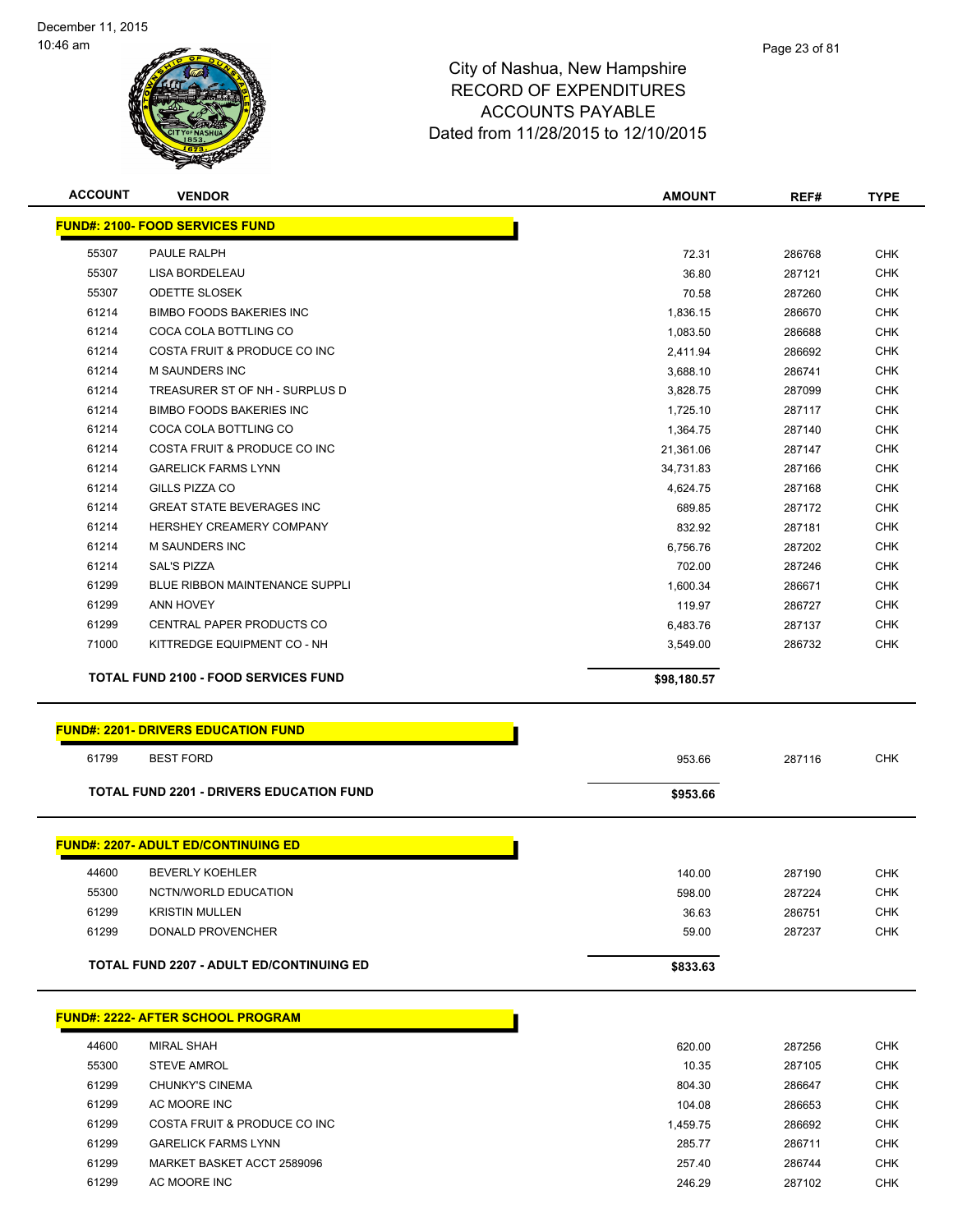

| <b>ACCOUNT</b> | <b>VENDOR</b>                                           | AMOUNT     | REF#   | <b>TYPE</b> |
|----------------|---------------------------------------------------------|------------|--------|-------------|
|                | <b>FUND#: 2222- AFTER SCHOOL PROGRAM</b>                |            |        |             |
| 61299          | <b>HEATHER BOUCHER</b>                                  | 102.55     | 287123 | <b>CHK</b>  |
| 61299          | KATHLEEN A BYRNE                                        | 65.21      | 287127 | <b>CHK</b>  |
| 61299          | <b>MELISSA CARLEY</b>                                   | 23.53      | 287133 | <b>CHK</b>  |
| 61299          | CATHERINE COGSWELL                                      | 61.91      | 287141 | <b>CHK</b>  |
| 61299          | <b>GARELICK FARMS LYNN</b>                              | 137.30     | 287166 | <b>CHK</b>  |
| 61299          | LINDA HAMM                                              | 32.90      | 287176 | <b>CHK</b>  |
| 61299          | HOME DEPOT CREDIT SERV                                  | 64.36      | 287184 | <b>CHK</b>  |
| 61299          | MARKET BASKET ACCT 2589096                              | 132.00     | 287208 | <b>CHK</b>  |
| 61299          | <b>WAL-MART</b>                                         | 6.47       | 287275 | <b>CHK</b>  |
| 61299          | WB MASON CO INC                                         | 425.41     | 287277 | <b>CHK</b>  |
|                | <b>TOTAL FUND 2222 - AFTER SCHOOL PROGRAM</b>           | \$4,839.58 |        |             |
|                | <b>FUND#: 2501- PUBLIC HEALTH CLIENT FEES FUND</b>      |            |        |             |
| 55845          | TREASURER STATE OF NH                                   | 670.00     | 286913 | <b>CHK</b>  |
|                | <b>TOTAL FUND 2501 - PUBLIC HEALTH CLIENT FEES FUND</b> | \$670.00   |        |             |
|                |                                                         |            |        |             |
|                | <b>FUND#: 2503- PARKS &amp; REC PROGRAMS FUND</b>       |            |        |             |
| 44549          | <b>BILL THOMPSON</b>                                    | 60.00      | 286803 | <b>CHK</b>  |
|                | <b>TOTAL FUND 2503 - PARKS &amp; REC PROGRAMS FUND</b>  | \$60.00    |        |             |
|                | <b>FUND#: 2504- HOLMAN STADIUM EVENTS FUND</b>          |            |        |             |
| 55658          | <b>STADIUM GRAPHICS</b>                                 | 1,120.00   | 286623 | <b>CHK</b>  |
|                | <b>TOTAL FUND 2504 - HOLMAN STADIUM EVENTS FUND</b>     | \$1,120.00 |        |             |
|                |                                                         |            |        |             |
|                | <b>FUND#: 2505- GOVT &amp; EDUCATION CHANNELS FUND</b>  |            |        |             |
| 53432          | DONNA GRAHAM                                            | 20.00      | 286975 | <b>CHK</b>  |
| 53470          | JOHN COLLINS                                            | 75.00      | 286945 | <b>CHK</b>  |
| 53470          | <b>THOMAS KING</b>                                      | 75.00      | 287002 | <b>CHK</b>  |
| 53470          | <b>JIM MCLEAN</b>                                       | 537.50     | 287019 | <b>CHK</b>  |
| 53470          | <b>TIM O'NEIL</b>                                       | 562.50     | 287034 | <b>CHK</b>  |
| 53470          | <b>SCOTT SILVA</b>                                      | 300.00     | 287057 | <b>CHK</b>  |
| 53470          | FRANK J WALLENT                                         | 200.00     | 287082 | <b>CHK</b>  |
| 54100          | <b>EVERSOURCE</b>                                       | 245.52     | 286488 | <b>CHK</b>  |
| 54141          | PENNICHUCK WATER WORKS INC                              | 16.91      | 286506 | <b>CHK</b>  |
| 55300          | <b>JEFF POEHNERT</b>                                    | 162.15     | 286478 | <b>CHK</b>  |
| 55300          | PETER JOHNSON                                           | 187.45     | 286879 | <b>CHK</b>  |
| 55400          | PETER JOHNSON                                           | 642.80     | 286879 | <b>CHK</b>  |
| 55699          | AARDVARK THE DEAN OF CLEAN                              | 195.00     | 286516 | <b>CHK</b>  |
| 55699          | COMCAST CABLE COMMUNICATIONS I                          | 10.39      | 286898 | <b>CHK</b>  |
| 61100          | PETER JOHNSON                                           | 19.30      | 286879 | <b>CHK</b>  |
| 61299          | PETER JOHNSON                                           | 244.97     | 286879 | <b>CHK</b>  |
| 71000          | PETER JOHNSON                                           | 351.84     | 286879 | <b>CHK</b>  |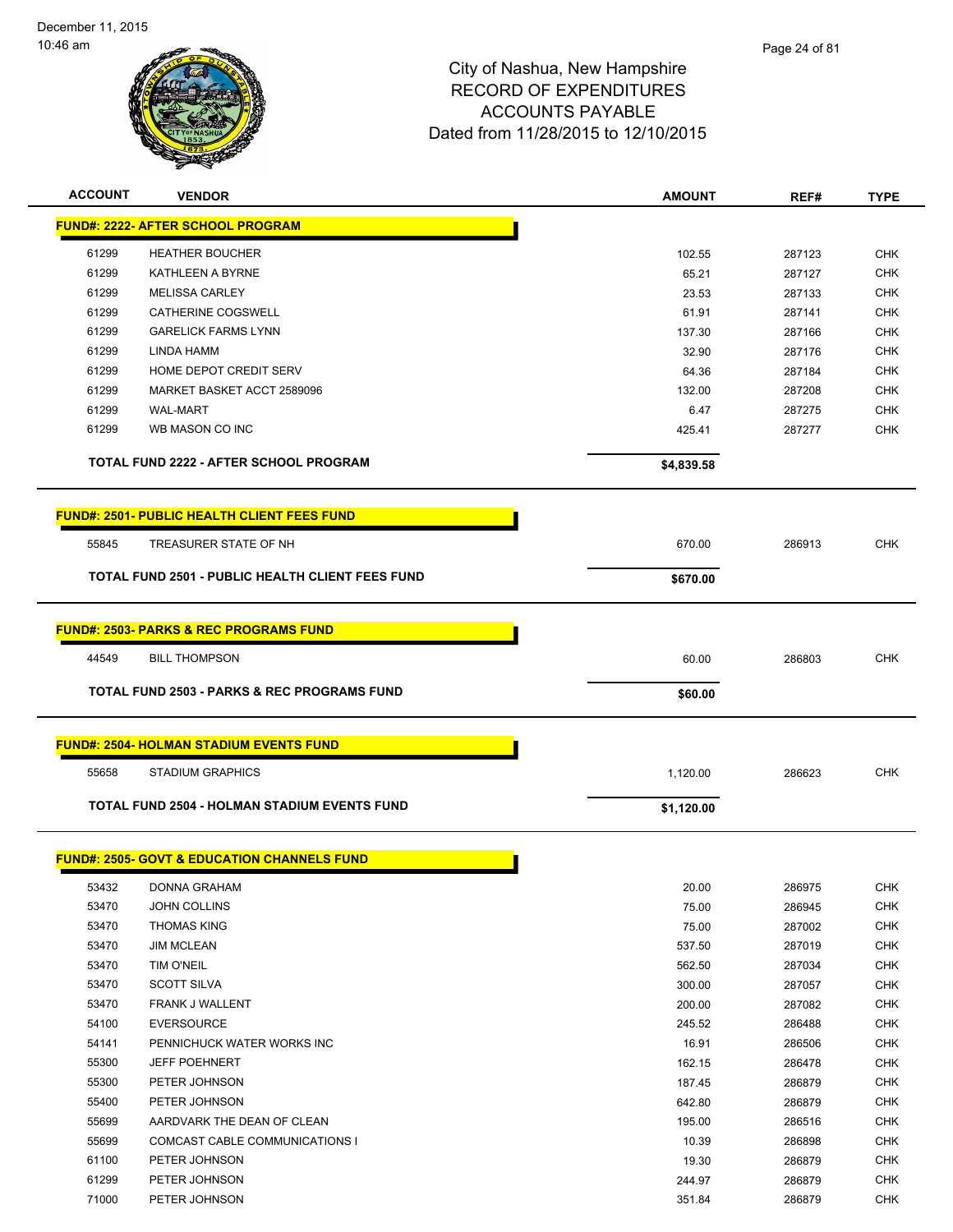| <b>ACCOUNT</b> | <b>VENDOR</b>                                               | <b>AMOUNT</b>       | REF#             | <b>TYPE</b>       |
|----------------|-------------------------------------------------------------|---------------------|------------------|-------------------|
|                | <b>TOTAL FUND 2505 - GOVT &amp; EDUCATION CHANNELS FUND</b> | \$3,846.33          |                  |                   |
|                | <b>FUND#: 2506- HUNT BLDG FACILITY RENTAL FUND</b>          |                     |                  |                   |
| 54100          | <b>EVERSOURCE</b>                                           | 456.53              | 286488           | <b>CHK</b>        |
| 54114          | <b>LIBERTY UTILITIES - NH</b>                               | 210.99              | 286494           | <b>CHK</b>        |
| 54141          | PENNICHUCK WATER WORKS INC                                  | 327.19              | 286506           | <b>CHK</b>        |
| 54200          | DEPENDABLE LOCK SERVICE INC                                 | 98.00               | 286555           | <b>CHK</b>        |
| 54200          | ERICKSON CLEANING SERVICES LLC                              | 200.00              | 286560           | <b>CHK</b>        |
| 54280          | PROTECTION ONE ALARM MONTORING                              | 54.00               | 286609           | <b>CHK</b>        |
|                | TOTAL FUND 2506 - HUNT BLDG FACILITY RENTAL FUND            | \$1,346.71          |                  |                   |
|                | <b>FUND#: 2508- SPECIAL ROAD &amp; HIGHWAY FUND</b>         |                     |                  |                   |
| 81704          | <b>BROX INDUSTRIES INC</b>                                  | 187,632.20          | 286934           | <b>CHK</b>        |
|                | TOTAL FUND 2508 - SPECIAL ROAD & HIGHWAY FUND               | \$187,632.20        |                  |                   |
|                | <b>FUND#: 3050- POLICE GRANTS FUND</b>                      |                     |                  |                   |
| 71000          | <b>ALPHAGRAPHICS</b>                                        | 357.16              | 286926           | <b>CHK</b>        |
|                | <b>TOTAL FUND 3050 - POLICE GRANTS FUND</b>                 | \$357.16            |                  |                   |
|                |                                                             |                     |                  |                   |
|                | <b>FUND#: 3068- COMMUNITY SERVICES GRANTS FUND</b>          |                     |                  |                   |
| 55100          | AT & T MOBILITY                                             | 76.22               | 286484           | <b>CHK</b>        |
| 55300          | <b>JACQUELINE AGUILAR</b>                                   | 37.38               | 286862           | <b>CHK</b>        |
|                | TOTAL FUND 3068 - COMMUNITY SERVICES GRANTS FUND            | \$113.60            |                  |                   |
|                | <b>FUND#: 3070- COMMUNITY HEALTH GRANTS FUND</b>            |                     |                  |                   |
| 53628          | ALEXANDER GRANOK MD                                         | 900.00              | 286981           | <b>CHK</b>        |
| 54221          | <b>STERICYCLE INC</b>                                       | 97.18               | 287064           | <b>CHK</b>        |
| 55300          | <b>JACQUELINE AGUILAR</b>                                   | 70.15               | 286862           | <b>CHK</b>        |
| 55300          | KAYLA O'BRIEN                                               | 1.73                | 286871           | <b>CHK</b>        |
|                | TOTAL FUND 3070 - COMMUNITY HEALTH GRANTS FUND              | \$1,069.06          |                  |                   |
|                | <b>FUND#: 3090- URBAN PROGRAM GRANTS FUND</b>               |                     |                  |                   |
|                |                                                             |                     |                  |                   |
| 54210          | DAD'S ABATEMENT LLC<br>& NANCY M SPANG                      | 30,000.00           | 286868           | <b>CHK</b><br>CHK |
| 54210<br>54210 | ALCHEMY LEAD MANAGMENT                                      | 20,000.00<br>190.00 | 286861<br>286518 | <b>CHK</b>        |
| 54210          | DAD'S ABATEMENT LLC                                         | 810.00              | 286867           | <b>CHK</b>        |
| 54225          | ALCHEMY LEAD MANAGMENT                                      | 1,090.00            | 286518           | <b>CHK</b>        |
| 54225          | ALCHEMY LEAD MANAGMENT                                      | 1,702.00            | 286922           | <b>CHK</b>        |
| 55118          | AT & T MOBILITY                                             | 32.23               | 286484           | <b>CHK</b>        |
| 55307          | DAVID SULLIVAN                                              | 585.93              | 286890           | <b>CHK</b>        |
|                |                                                             |                     |                  |                   |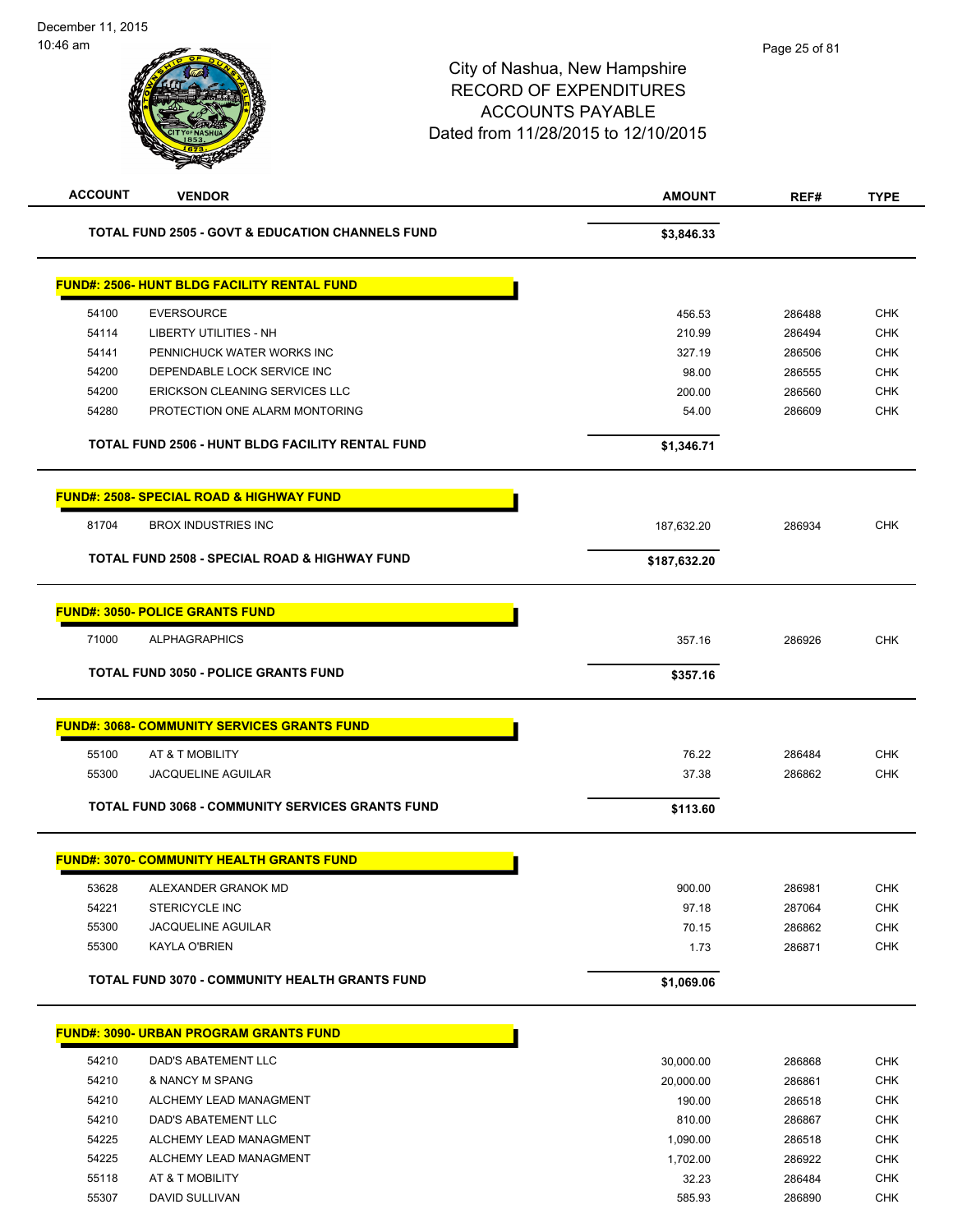

| <b>ACCOUNT</b> | <b>VENDOR</b>                                      |                                | <b>AMOUNT</b> | REF#    | <b>TYPE</b> |
|----------------|----------------------------------------------------|--------------------------------|---------------|---------|-------------|
|                | <b>FUND#: 3090- URBAN PROGRAM GRANTS FUND</b>      |                                |               |         |             |
| 55307          | <b>ROBERT RICE</b>                                 |                                | 185.73        | 286885  | <b>CHK</b>  |
| 55421          | CITIZENS BANK CREDIT CARD                          | Hampton Inn & Suites Orlandl-S | 179.67        | 9201607 | <b>ACH</b>  |
| 55421          | CITIZENS BANK CREDIT CARD                          | Hampton Inn & Suites Orlandl-S | 539.01        | 9201607 | <b>ACH</b>  |
| 61100          | PURE WATERS OF NEW ENGLAND LLC                     |                                | 90.00         | 287044  | <b>CHK</b>  |
| 68345          | <b>SUSAN WILEY</b>                                 |                                | 400.00        | 286482  | <b>CHK</b>  |
| 69025          | <b>UPDATED HOMES LLC</b>                           |                                | 4,300.00      | 286892  | <b>CHK</b>  |
| 69025          | <b>UPDATED HOMES LLC</b>                           |                                | 5.546.17      | 286893  | <b>CHK</b>  |
| 69025          | <b>UPDATED HOMES LLC</b>                           |                                | 3.678.83      | 286893  | <b>CHK</b>  |
| 69025          | MUNOZ CONSTRUCTION AND                             |                                | 8,100.00      | 286475  | <b>CHK</b>  |
|                | <b>TOTAL FUND 3090 - URBAN PROGRAM GRANTS FUND</b> |                                | \$77,429.57   |         |             |

h

### **FUND#: 3120- TRANSIT GRANTS FUND**

|       | <b>TOTAL FUND 3120 - TRANSIT GRANTS FUND</b> | \$27,162.89 |        |            |
|-------|----------------------------------------------|-------------|--------|------------|
| 61799 | FREIGHTLINER OF NH INC                       | 32.86       | 286967 | <b>CHK</b> |
| 61799 | <b>FASTENAL CO</b>                           | 37.99       | 286962 | <b>CHK</b> |
| 61799 | ALLIANCE BUS GROUP INC                       | 506.12      | 286925 | <b>CHK</b> |
| 61799 | <b>CUMMINS NORTHEAST LLC</b>                 | 156.73      | 286551 | <b>CHK</b> |
| 61799 | QUIRK GM PARTS DEPOT                         | 152.26      | 287045 | <b>CHK</b> |
| 61799 | <b>GILLIG LLC</b>                            | 430.07      | 286972 | <b>CHK</b> |
| 61799 | <b>GILLIG LLC</b>                            | 879.42      | 286567 | <b>CHK</b> |
| 61307 | <b>EAST RIVER ENERGY INC</b>                 | 21,873.00   | 286558 | <b>CHK</b> |
| 61299 | <b>FASTENAL CO</b>                           | 49.51       | 286962 | <b>CHK</b> |
| 61299 | <b>AMAZON</b>                                | 62.37       | 286483 | <b>CHK</b> |
| 61299 | RYDER FLEET PRODUCTS                         | 42.72       | 287050 | <b>CHK</b> |
| 61299 | <b>AMAZON</b>                                | 133.47      | 286483 | <b>CHK</b> |
| 61299 | WB MASON CO INC                              | 47.35       | 286639 | <b>CHK</b> |
| 61299 | AMAZON                                       | 6.99        | 286483 | <b>CHK</b> |
| 61299 | PURE WATERS OF NEW ENGLAND LLC               | 31.50       | 287044 | <b>CHK</b> |
| 55699 | CINTAS#016                                   | 85.92       | 286942 | <b>CHK</b> |
| 55699 | <b>AMAZON</b>                                | 22.14       | 286483 | <b>CHK</b> |
| 55699 | PRINT FACTORY                                | 130.00      | 287043 | <b>CHK</b> |
| 55118 | AT & T MOBILITY                              | 125.50      | 286484 | <b>CHK</b> |
| 55109 | <b>FAIRPOINT COMMUNICATIONS</b>              | 50.00       | 286900 | <b>CHK</b> |
| 54141 | PENNICHUCK WATER WORKS INC                   | 73.81       | 286506 | <b>CHK</b> |
| 54141 | PENNICHUCK WATER WORKS INC                   | 61.99       | 286506 | <b>CHK</b> |
| 54114 | <b>LIBERTY UTILITIES - NH</b>                | 79.39       | 286497 | <b>CHK</b> |
| 54100 | <b>EVERSOURCE</b>                            | 271.02      | 286488 | <b>CHK</b> |
| 54100 | <b>EVERSOURCE</b>                            | 912.34      | 286488 | <b>CHK</b> |
| 54100 | <b>EVERSOURCE</b>                            | 908.42      | 286488 | <b>CHK</b> |

### **FUND#: 3800- SCHOOL GRANTS FUND**

| 53600 | <b>SERESC</b>           | 5.981.25 | 286781 | СНК |
|-------|-------------------------|----------|--------|-----|
| 53600 | <b>SERESC</b>           | 735.88   | 286781 | CHK |
| 53607 | <b>SERESC</b>           | 8.920.00 | 286781 | CHK |
| 53614 | <b>TARA L HASBROUCK</b> | 612.50   | 287179 | CHK |

Г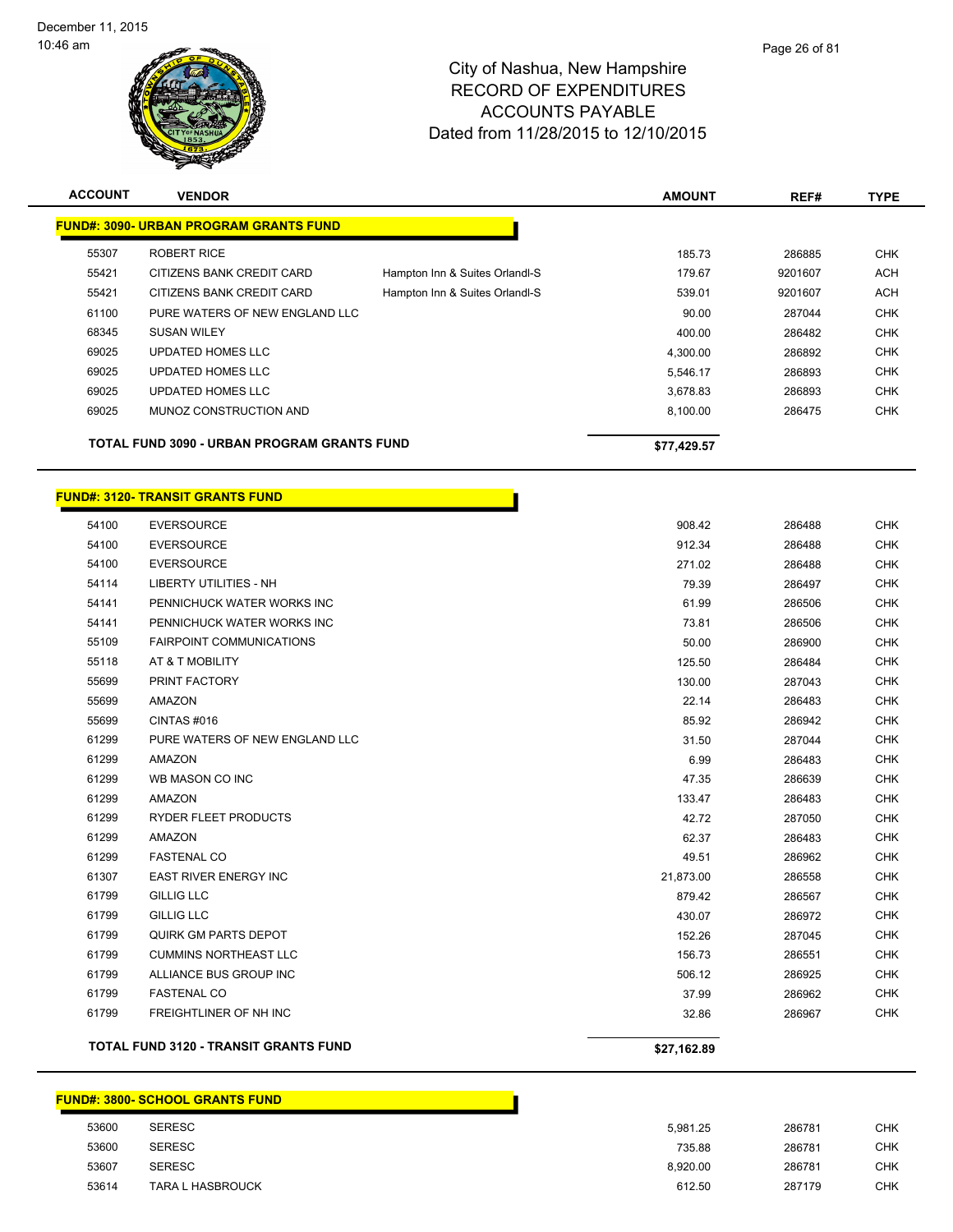

| <b>ACCOUNT</b> | <b>VENDOR</b>                          |          | <b>AMOUNT</b> | REF#    | <b>TYPE</b> |
|----------------|----------------------------------------|----------|---------------|---------|-------------|
|                | <b>FUND#: 3800- SCHOOL GRANTS FUND</b> |          |               |         |             |
| 53614          | <b>AUDREY VARGA</b>                    |          | 700.00        | 287273  | <b>CHK</b>  |
| 53628          | <b>SERESC</b>                          |          | 14,513.62     | 286781  | <b>CHK</b>  |
| 53628          | ASCENTRIA COMMUNITY SERVICES           |          | 218.00        | 286663  | <b>CHK</b>  |
| 53628          | <b>TIMOTHY F BOSCH</b>                 |          | 50.00         | 286673  | <b>CHK</b>  |
| 53628          | <b>WHITNEY FREEMAN</b>                 |          | 50.00         | 286707  | <b>CHK</b>  |
| 53628          | KATHERINE S GOLTSOV                    |          | 25.00         | 286713  | <b>CHK</b>  |
| 53628          | <b>HOLLY LAVINE</b>                    |          | 100.00        | 286735  | <b>CHK</b>  |
| 53628          | <b>TIMOTHY F BOSCH</b>                 |          | 25.00         | 287122  | <b>CHK</b>  |
| 53628          | <b>HOLLY LAVINE</b>                    |          | 100.00        | 287198  | <b>CHK</b>  |
| 53628          | <b>BOOTHBY THERAPY SERVICES LLC</b>    |          | 701.36        | 286672  | <b>CHK</b>  |
| 53628          | THE CARROLL CENTER FOR THE BLI         |          | 5,152.75      | 286682  | <b>CHK</b>  |
| 53628          | <b>INTERIM HEALTH CARE</b>             |          | 2,804.00      | 286729  | <b>CHK</b>  |
| 53628          | <b>BOOTHBY THERAPY SERVICES LLC</b>    |          | 701.36        | 287120  | <b>CHK</b>  |
| 53628          | <b>INTERIM HEALTH CARE</b>             |          | 4,278.00      | 287185  | <b>CHK</b>  |
| 54807          | <b>FIRST CHURCH</b>                    |          | 3,746.00      | 286701  | <b>CHK</b>  |
| 55300          | <b>JEAN BENNETT</b>                    |          | 453.03        | 286668  | <b>CHK</b>  |
| 55300          | <b>TRAVIS COTE</b>                     |          | 65.20         | 286693  | <b>CHK</b>  |
| 55300          | <b>KELLY HOLMES</b>                    |          | 62.10         | 286723  | <b>CHK</b>  |
| 55300          | <b>RANDY PANTINOPLE</b>                |          | 65.44         | 286762  | <b>CHK</b>  |
| 55300          | <b>ADAM ROZUMEK</b>                    |          | 512.97        | 287243  | <b>CHK</b>  |
| 55300          | <b>COLLEEN DARWISH</b>                 |          | 55.00         | 286695  | <b>CHK</b>  |
| 55300          | <b>MARIANNE DUSTIN</b>                 |          | 70.70         | 287157  | <b>CHK</b>  |
| 55300          | <b>KATHLEEN EICHER</b>                 |          | 181.85        | 287158  | <b>CHK</b>  |
| 55300          | <b>KRISTIN MAILHOT</b>                 |          | 70.15         | 287205  | <b>CHK</b>  |
| 55400          | <b>TRAVIS COTE</b>                     |          | 50.00         | 286693  | <b>CHK</b>  |
| 55400          | <b>RANDY PANTINOPLE</b>                |          | 50.00         | 286762  | <b>CHK</b>  |
| 55400          | <b>LISA SAUNDERS</b>                   |          | 50.00         | 286774  | <b>CHK</b>  |
| 55400          | CITIZENS BANK CREDIT CARD              | BLS*ODLS | 50.00         | 9201607 | <b>ACH</b>  |
| 55400          | <b>CHERRIE FULTON</b>                  |          | 65.00         | 286710  | <b>CHK</b>  |
| 55400          | AMERICAN RED CROSS                     |          | 1,130.00      | 286661  | <b>CHK</b>  |
| 55400          | <b>CYNTHIA MICHAUD</b>                 |          | 65.00         | 287212  | <b>CHK</b>  |
| 55690          | ROBERT CIOPPA                          |          | 100.00        | 286686  | <b>CHK</b>  |
| 55690          | THE PROVIDER ENTERPRISES INC           |          | 2.271.57      | 286766  | <b>CHK</b>  |
| 55690          | FIRST STUDENT INC                      |          | 249.95        | 287162  | <b>CHK</b>  |
| 61135          | <b>ERIC ARMIN INC</b>                  |          | 136.25        | 286698  | <b>CHK</b>  |
| 61299          | NEVERETTS SEW & VAC INC                |          | 739.00        | 286756  | <b>CHK</b>  |
| 61299          | NEVERETTS SEW & VAC INC                |          | 739.00        | 286756  | <b>CHK</b>  |
| 61299          | KATHLEEN MACINTYRE                     |          | 29.71         | 286742  | <b>CHK</b>  |
| 61299          | <b>JULIA MACINTOSH</b>                 |          | 90.97         | 287204  | <b>CHK</b>  |
| 61299          | COMPUTER HUT dba IT INSIDERS           |          | 419.65        | 287143  | CHK         |
| 61299          | SCHOOLOUTLET.COM                       |          | 125.53        | 287251  | <b>CHK</b>  |
| 61875          | UNITED PARCEL SERVICE                  |          | 10.54         | 287101  | CHK         |
| 61875          | <b>BARNES &amp; NOBLE INC</b>          |          | 468.00        | 287112  | <b>CHK</b>  |
| 61875          | <b>HEINEMANN</b>                       |          | 420.00        | 287180  | <b>CHK</b>  |
| 61875          | BARNES & NOBLE INC                     |          | 52.90         | 287112  | CHK         |
| 61875          | <b>BRENDA LEMON</b>                    |          | 286.20        | 286737  | <b>CHK</b>  |
| 61875          | <b>SCHOLASTIC INC</b>                  |          | 192.00        | 287248  | CHK         |
| 71221          | APPLE INC                              |          | 958.00        | 286662  | <b>CHK</b>  |
| 71999          | LAERDAL CUSTOMER SERVICE               |          | 541.89        | 286733  | <b>CHK</b>  |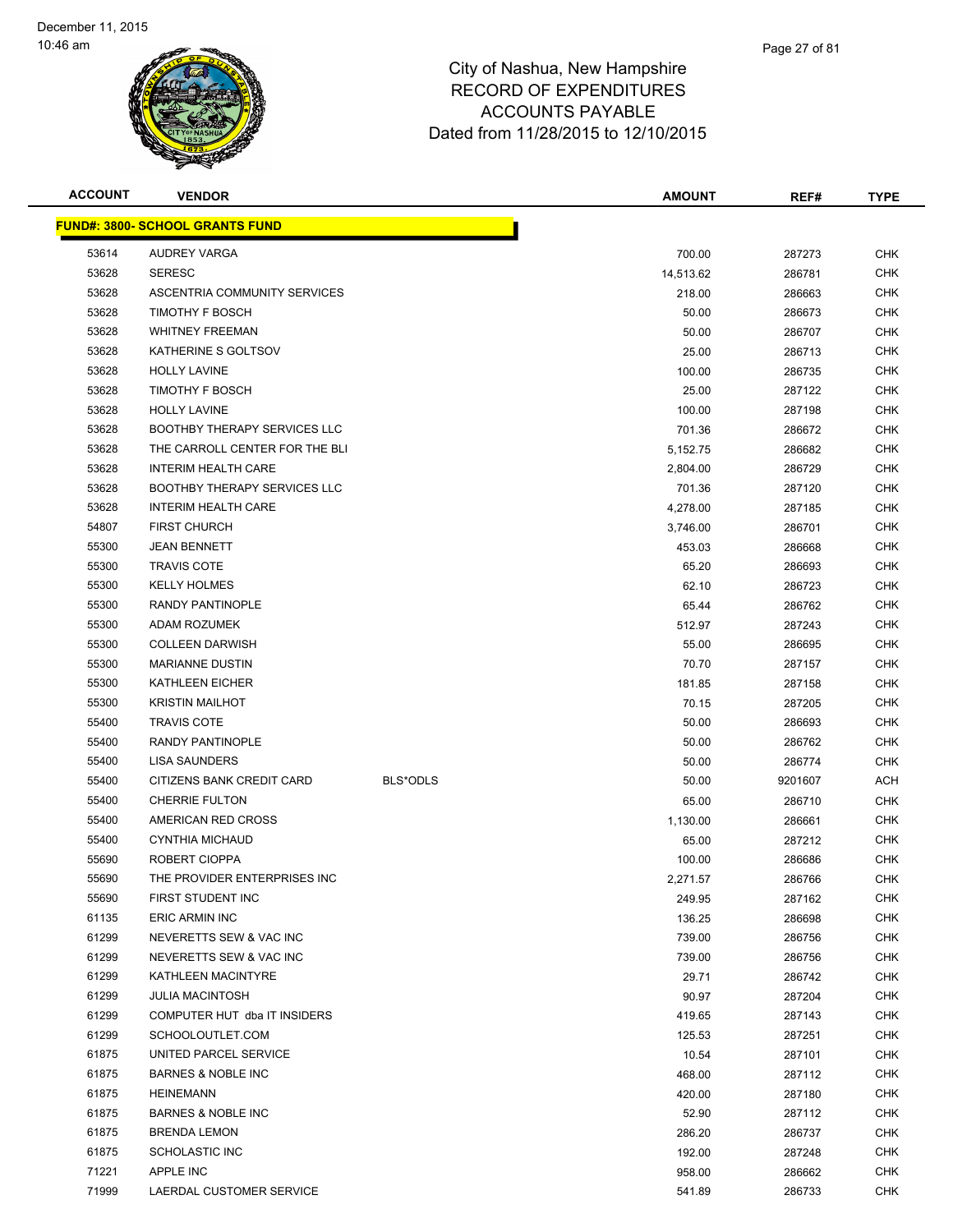| <b>ACCOUNT</b> | <b>VENDOR</b>                                | <b>AMOUNT</b> | REF#   | <b>TYPE</b> |
|----------------|----------------------------------------------|---------------|--------|-------------|
|                | <b>FUND#: 3800- SCHOOL GRANTS FUND</b>       |               |        |             |
| 71999          | ARMSTRONG MEDICAL INDUSTRIES                 | 462.66        | 287108 | <b>CHK</b>  |
| 71999          | MARKERTEK VIDEO SUPPLY                       | 2,138.99      | 287207 | <b>CHK</b>  |
| 71999          | MSC INDUSTRIAL SUPPLY CO INC                 | 2,079.72      | 287217 | <b>CHK</b>  |
|                | <b>TOTAL FUND 3800 - SCHOOL GRANTS FUND</b>  | \$64,923.69   |        |             |
|                | <b>FUND#: 3810- FOOD SERVICE GRANTS FUND</b> |               |        |             |
| 61214          | <b>M SAUNDERS INC</b>                        | 662.20        | 287202 | <b>CHK</b>  |
| 61214          | <b>M SAUNDERS INC</b>                        | 760.90        | 287202 | <b>CHK</b>  |
| 61214          | <b>M SAUNDERS INC</b>                        | 528.25        | 287202 | <b>CHK</b>  |
| 61214          | <b>M SAUNDERS INC</b>                        | 1,184.85      | 287202 | <b>CHK</b>  |
| 61214          | <b>M SAUNDERS INC</b>                        | 1,084.00      | 287202 | <b>CHK</b>  |
| 61214          | <b>M SAUNDERS INC</b>                        | 693.95        | 287202 | <b>CHK</b>  |
| 61214          | <b>M SAUNDERS INC</b>                        | 760.05        | 287202 | <b>CHK</b>  |
| 61214          | <b>M SAUNDERS INC</b>                        | 1,190.35      | 287202 | <b>CHK</b>  |
| 61299          | COSTA FRUIT & PRODUCE CO INC                 | 64.54         | 287147 | <b>CHK</b>  |
| 61299          | <b>CENTRAL PAPER PRODUCTS CO</b>             | 80.36         | 287137 | <b>CHK</b>  |

TOTAL FUND 3810 - FOOD SERVICE GRANTS FUND<br>
\$7,106.26

|       | <b>FUND#: 4005- TRAFFIC VIOLATIONS FUND</b>      |          |        |            |
|-------|--------------------------------------------------|----------|--------|------------|
| 45400 | KEITH CLEGG                                      | 35.00    | 286588 | <b>CHK</b> |
| 55607 | MAILINGS UNLIMITED - MVR                         | 630.00   | 149681 | <b>ACH</b> |
| 55699 | VERIZON WIRELESS-742016226                       | 192.60   | 286513 | <b>CHK</b> |
|       |                                                  |          |        |            |
|       | <b>TOTAL FUND 4005 - TRAFFIC VIOLATIONS FUND</b> | \$857.60 |        |            |

 61299 COSTA FRUIT & PRODUCE CO INC 32.27 287147 CHK 61299 COSTA FRUIT & PRODUCE CO INC 64.54 287147 CHK

|       | <b>FUND#: 4010- MOTOR VEHICLE ADMIN FUND</b>      |          |        |     |
|-------|---------------------------------------------------|----------|--------|-----|
| 61830 | COMPUTER MANAGEMENT SYSTEMS                       | 630.66   | 286946 | CHK |
|       | <b>TOTAL FUND 4010 - MOTOR VEHICLE ADMIN FUND</b> | \$630.66 |        |     |
|       |                                                   |          |        |     |

## **FUND#: 4020- POLICE DRUG ENFORCEMENT FUND**

| 55699 | <b>TRANSUNION RISK &amp; ALTERNATIVE</b>              | 110.00   | 287072 | СНК |
|-------|-------------------------------------------------------|----------|--------|-----|
|       | <b>TOTAL FUND 4020 - POLICE DRUG ENFORCEMENT FUND</b> | \$110.00 |        |     |

|       | <b>FUND#: 4025- DOJ DRUG FORFEITURE FUND</b> |                              |
|-------|----------------------------------------------|------------------------------|
| 54100 | EVERSOURCE                                   |                              |
| 55118 | VERIZON WIRELESS-785728687                   |                              |
| 55400 | CITIZENS BANK CREDIT CARD                    | <b>Hyatt Regency Newport</b> |
| 55699 | COMCAST CABLE COMMUNICATIONS I               |                              |
| 55699 | CITIZENS BANK CREDIT CARD                    | Wheelabrator Technology      |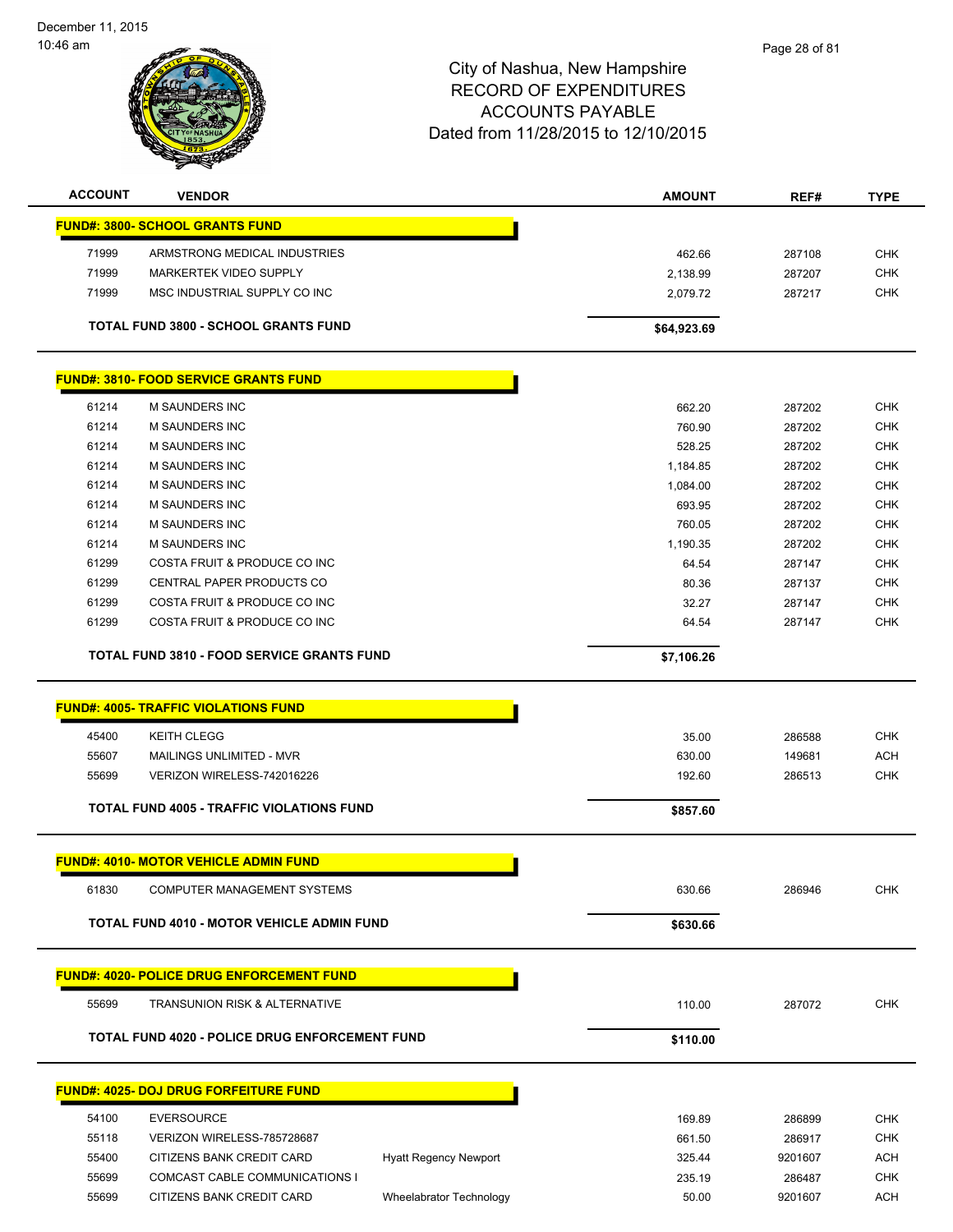December 11, 2015 10:46 am



| <b>ACCOUNT</b> | <b>VENDOR</b>                                    | <b>AMOUNT</b>    | REF#             | <b>TYPE</b>              |
|----------------|--------------------------------------------------|------------------|------------------|--------------------------|
|                | <b>FUND#: 4025- DOJ DRUG FORFEITURE FUND</b>     |                  |                  |                          |
| 56315          | <b>GRANITE STATE CHILDREN'S</b>                  | 833.35           | 286978           | <b>CHK</b>               |
| 56347          | NASHUA YOUTH COUNCIL                             | 600.00           | 287086           | <b>CHK</b>               |
| 61799          | <b>CARPARTS OF NASHUA</b>                        | 7.01             | 286938           | <b>CHK</b>               |
|                | TOTAL FUND 4025 - DOJ DRUG FORFEITURE FUND       | \$2,882.38       |                  |                          |
|                |                                                  |                  |                  |                          |
|                | <b>FUND#: 4032- PISTOL PERMIT FEES FUND</b>      |                  |                  |                          |
| 55699          | NASHUA POLICE ATHLETIC LEAGUE                    | 2,500.00         | 286877           | <b>CHK</b>               |
|                | <b>TOTAL FUND 4032 - PISTOL PERMIT FEES FUND</b> | \$2,500.00       |                  |                          |
|                | <b>FUND#: 4053- FIRE REGIONAL HAZMAT FUND</b>    |                  |                  |                          |
| 71000          | <b>MOORE MEDICAL LLC</b>                         | 750.47           | 287023           | <b>CHK</b>               |
|                | TOTAL FUND 4053 - FIRE REGIONAL HAZMAT FUND      | \$750.47         |                  |                          |
|                |                                                  |                  |                  |                          |
|                | <b>FUND#: 4090- LIB-LOST/DAMAGED BOOK FINES</b>  |                  |                  |                          |
| 61807          | <b>BARRINGTON PUBLIC LIBRARY</b>                 | 14.00            | 286531           | <b>CHK</b>               |
| 61814          | <b>MIDWEST TAPE</b><br><b>MIDWEST TAPE</b>       | 38.88            | 286596           | <b>CHK</b>               |
| 61814<br>71000 | THE RTI GROUP                                    | 168.56<br>995.00 | 287021<br>287049 | <b>CHK</b><br><b>CHK</b> |
|                |                                                  |                  |                  |                          |
|                | TOTAL FUND 4090 - LIB-LOST/DAMAGED BOOK FINES    | \$1,216.44       |                  |                          |
|                | <b>FUND#: 5010- CAP PROJECTS-INFO TECHNOLOGY</b> |                  |                  |                          |
| 81342          | <b>CDW GOVERNMENT</b>                            | 240.72           | 286541           | <b>CHK</b>               |
| 81342          | HYLAND SOFTWARE INC                              | 22,491.00        | 286990           | <b>CHK</b>               |
| 81342          | <b>TYLER TECHNOLOGIES INC</b>                    | 522.39           | 287077           | <b>CHK</b>               |
|                | TOTAL FUND 5010 - CAP PROJECTS-INFO TECHNOLOGY   | \$23,254.11      |                  |                          |
|                | <b>FUND#: 5040- CAPITAL PROJECTS-FIRE</b>        |                  |                  |                          |
| 81200          | <b>LIGHTEC INC</b>                               | 11,859.77        | 286591           | CHK                      |
|                | <b>TOTAL FUND 5040 - CAPITAL PROJECTS-FIRE</b>   | \$11,859.77      |                  |                          |
|                |                                                  |                  |                  |                          |
|                | <b>FUND#: 5050- CAP PROJECTS-COMMUNICATIONS</b>  |                  |                  |                          |
| 81300          | MOTOROLA SOLUTIONS INC                           | 1,253,289.10     | 286501           | CHK                      |
|                | TOTAL FUND 5050 - CAP PROJECTS-COMMUNICATIONS    | \$1,253,289.10   |                  |                          |
|                | <b>FUND#: 5200- CAPITAL PROJECTS-STREETS</b>     |                  |                  |                          |
| 81700          | VANASSE HANGEN BRUSTLIN INC                      | 1,586.02         | 286636           | CHK                      |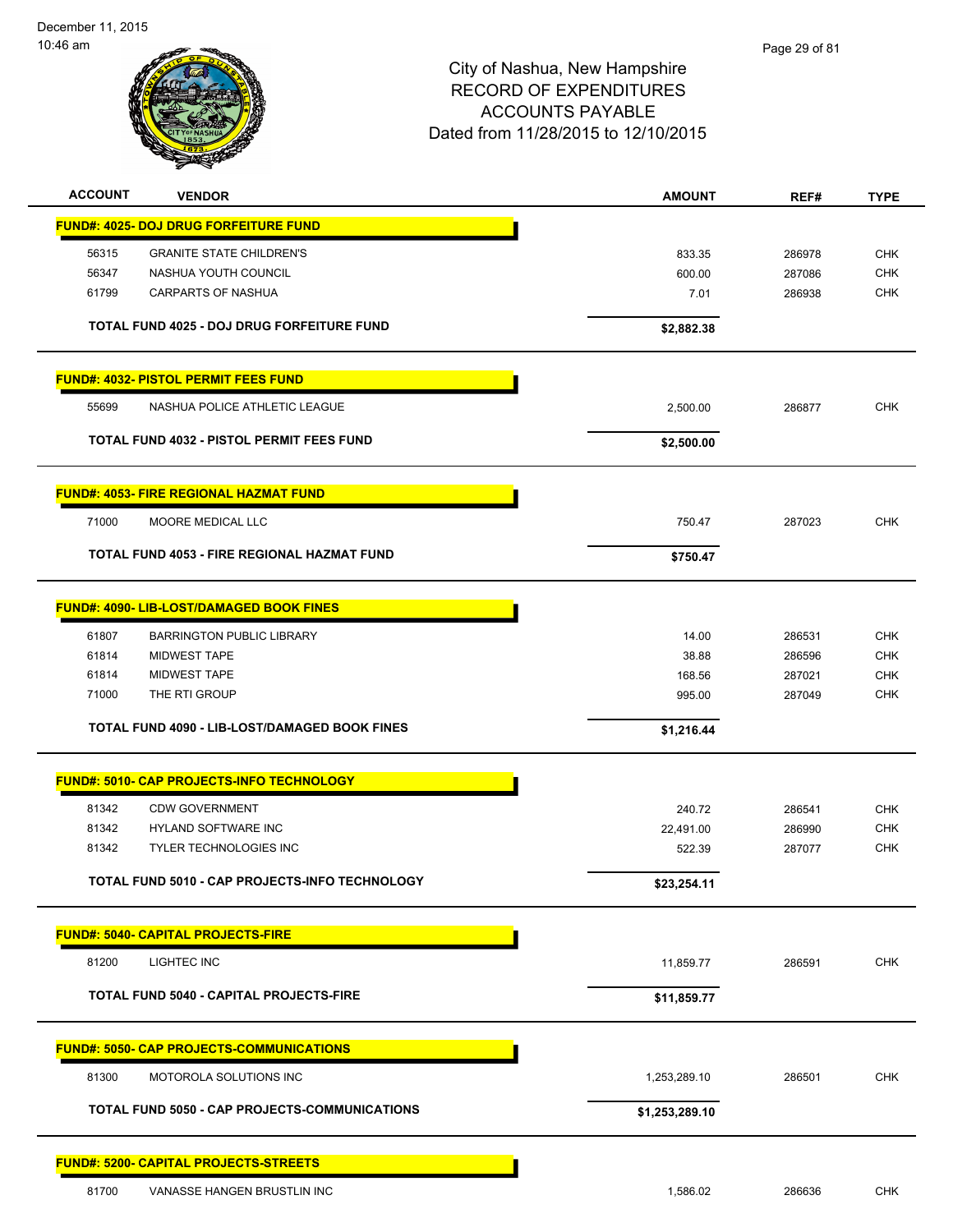| <b>ACCOUNT</b> | <b>VENDOR</b>                                     | <b>AMOUNT</b> | REF#   | <b>TYPE</b> |
|----------------|---------------------------------------------------|---------------|--------|-------------|
|                | <b>FUND#: 5200- CAPITAL PROJECTS-STREETS</b>      |               |        |             |
| 81700          | <b>STV INCORPORATED</b>                           | 2,097.22      | 287066 | <b>CHK</b>  |
|                | <b>TOTAL FUND 5200 - CAPITAL PROJECTS-STREETS</b> | \$3,683.24    |        |             |
|                |                                                   |               |        |             |
|                | <b>FUND#: 5300- CAPITAL PROJECTS-PARKING</b>      |               |        |             |
| 81200          | PAUL JARRY PLUMBING, HEATING                      | 5,800.00      | 287038 | <b>CHK</b>  |
|                | <b>TOTAL FUND 5300 - CAPITAL PROJECTS-PARKING</b> | \$5,800.00    |        |             |
|                |                                                   |               |        |             |
|                | <b>FUND#: 5700- CAP PROJECTS-BROAD ST PARKWAY</b> |               |        |             |
| 81700          | E D SWETT INC                                     | 443,978.30    | 286956 | <b>CHK</b>  |
| 81700          | E D SWETT INC                                     | 497,666.96    | 286956 | <b>CHK</b>  |
| 81700          | <b>EVERSOURCE</b>                                 | 38.60         | 286488 | <b>CHK</b>  |
| 81700          | CONTINENTAL PAVING INC                            | 820, 161.57   | 286548 | <b>CHK</b>  |
| 81700          | <b>HAYNER SWANSON INC</b>                         | 29,714.14     | 286575 | <b>CHK</b>  |
| 81700          | <b>HAYNER SWANSON INC</b>                         | 18,008.81     | 286983 | <b>CHK</b>  |
| 81700          | PARSONS BRINKERHOFF INC                           | 1,344.83      | 287037 | <b>CHK</b>  |
| 81700          | <b>HAYNER SWANSON INC</b>                         | 2,293.55      | 286575 | <b>CHK</b>  |
| 81700          | <b>HAYNER SWANSON INC</b>                         | 9,131.08      | 286983 | <b>CHK</b>  |
| 81700          | PARSONS BRINKERHOFF INC                           | 51,794.20     | 287037 | <b>CHK</b>  |
| 81700          | <b>HAYNER SWANSON INC</b>                         | 23,041.85     | 286575 | <b>CHK</b>  |
| 81700          | <b>HAYNER SWANSON INC</b>                         | 3,556.25      | 286983 | <b>CHK</b>  |
| 81700          | PARSONS BRINKERHOFF INC                           | 1,555.43      | 287037 | <b>CHK</b>  |
| 81700          | HAYNER SWANSON INC                                | 45,485.55     | 286575 | <b>CHK</b>  |
| 81700          | <b>HAYNER SWANSON INC</b>                         | 36,499.93     | 286983 | <b>CHK</b>  |
| 81700          | PARSONS BRINKERHOFF INC                           | 44,047.95     | 287037 | CHK         |
| 81700          | <b>HAYNER SWANSON INC</b>                         | 8,067.17      | 286575 | <b>CHK</b>  |
| 81700          | <b>HAYNER SWANSON INC</b>                         | 10,287.50     | 286983 | <b>CHK</b>  |
| 81700          | PENNICHUCK WATER WORKS INC                        | 301.32        | 286506 | <b>CHK</b>  |

**TOTAL FUND 5700 - CAP PROJECTS-BROAD ST PARKWAY \$2,052,078.45** 

|       | <b>FUND#: 6000- SOLID WASTE FUND</b> |          |        |            |
|-------|--------------------------------------|----------|--------|------------|
| 53107 | SANBORN HEAD & ASSOC INC             | 8.019.63 | 287052 | <b>CHK</b> |
| 53999 | USDA, APHIS, GENERAL                 | 3,192.80 | 286511 | <b>CHK</b> |
| 54100 | <b>EVERSOURCE</b>                    | 304.82   | 286488 |            |
| 54200 | BILLS WORLD CLASS CLEANING SER       | 780.00   | 286931 |            |
| 54280 | AMAZON                               | 116.97   | 286483 |            |
| 54280 | HOME DEPOT CREDIT SERVICE 3065       | 113.69   | 286986 |            |
| 54600 | AMAZON                               | 647.90   | 286483 |            |
| 54600 | CARPARTS OF NASHUA                   | 378.85   | 286540 |            |
| 54600 | CARPARTS OF NASHUA                   | 240.52   | 286938 |            |
| 54600 | G H BERLIN WINDWARD                  | 824.92   | 286968 |            |
| 54600 | <b>GRANITE STATE GLASS</b>           | 240.00   | 286979 |            |

 CWS FENCE & GUARDRAIL 4,400.00 286552 CHK 81700 NASHUA MILLYARD ASSOC INC **And Alternative Contract COST 103.46** 287026 CHK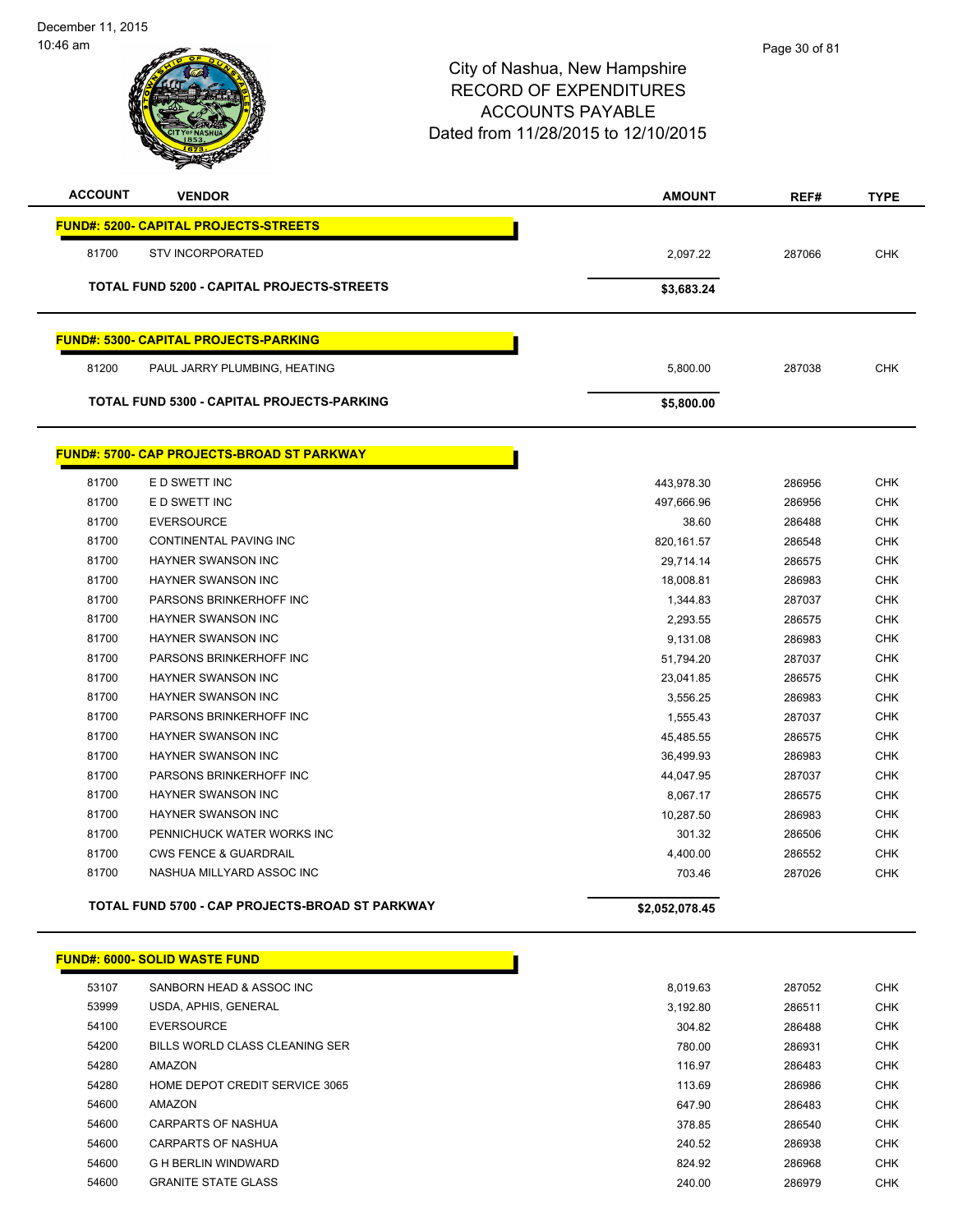

| <b>ACCOUNT</b> | <b>VENDOR</b>                             | <b>AMOUNT</b> | REF#   | <b>TYPE</b> |
|----------------|-------------------------------------------|---------------|--------|-------------|
|                | <b>FUND#: 6000- SOLID WASTE FUND</b>      |               |        |             |
| 54600          | NAPA AUTO PARTS                           | 55.47         | 287025 | <b>CHK</b>  |
| 54600          | PRECISION HYDRAULIC INC                   | 461.78        | 287042 | <b>CHK</b>  |
| 55109          | <b>COMCAST CABLE COMMUNICATIONS I</b>     | 112.68        | 286487 | <b>CHK</b>  |
| 55109          | PAETEC COMMUNICATIONS INC                 | 4.27          | 286504 | <b>CHK</b>  |
| 55607          | UNITED PARCEL SERVICE                     | 11.58         | 286509 | <b>CHK</b>  |
| 55699          | <b>INTERSTATE REFRIGERANT</b>             | 378.00        | 286586 | <b>CHK</b>  |
| 55699          | SANBORN HEAD & ASSOC INC                  | 6,000.00      | 286618 | <b>CHK</b>  |
| 55699          | UNIVERSAL RECYCLING TECH                  | 3,842.96      | 286634 | <b>CHK</b>  |
| 55699          | <b>INTERSTATE REFRIGERANT</b>             | 336.00        | 286994 | <b>CHK</b>  |
| 55699          | NRRA (NORTHEAST RESOURCE RECOV            | 423.00        | 287033 | <b>CHK</b>  |
| 61107          | UNIFIRST CORPORATION                      | 361.75        | 286633 | <b>CHK</b>  |
| 61107          | UNIFIRST CORPORATION                      | 141.30        | 287078 | <b>CHK</b>  |
| 61192          | TRI STATE FIRE PROTECTION LLC             | 984.55        | 287073 | <b>CHK</b>  |
| 61307          | SHATTUCK MALONE OIL CO                    | 687.15        | 286507 | <b>CHK</b>  |
| 61307          | SHATTUCK MALONE OIL CO                    | 1,072.63      | 286910 | <b>CHK</b>  |
| 61705          | <b>MAYNARD &amp; LESIEUR INC</b>          | 516.88        | 287012 | <b>CHK</b>  |
| 71000          | <b>GRAINGER</b>                           | 76.35         | 286976 | <b>CHK</b>  |
| 71000          | <b>ISCO INDUSTRIES</b>                    | 249.73        | 286995 | <b>CHK</b>  |
|                | <b>TOTAL FUND 6000 - SOLID WASTE FUND</b> | \$30,576.18   |        |             |

# **FUND#: 6200- WASTEWATER FUND**

| 21775 | WHITE DUCK REALTY LLC          | 598.21    | 286810 | <b>CHK</b> |
|-------|--------------------------------|-----------|--------|------------|
| 44597 | HILLSBOROUGH COUNTY REGISTRY   | 142.37    | 286985 | <b>CHK</b> |
| 53107 | CHEMSERVE ENVIRONMENTAL ANALYS | 225.21    | 286542 | <b>CHK</b> |
| 53107 | WOODARD & CURRAN INC           | 3,800.00  | 286641 | <b>CHK</b> |
| 53107 | CHEMSERVE ENVIRONMENTAL ANALYS | 478.93    | 286940 | <b>CHK</b> |
| 53107 | <b>EST ASSOCIATES</b>          | 16,500.00 | 286960 | <b>CHK</b> |
| 53128 | RATH YOUNG & PIGNATELLI PC     | 3,131.50  | 286614 | <b>CHK</b> |
| 53467 | PENNICHUCK WATER WORKS INC     | 9,529.80  | 286907 | <b>CHK</b> |
| 53467 | <b>MAILINGS UNLIMITED</b>      | 806.15    | 287010 | <b>CHK</b> |
| 54100 | <b>EVERSOURCE</b>              | 1,711.98  | 286488 | <b>CHK</b> |
| 54100 | <b>EVERSOURCE</b>              | 457.10    | 286899 | <b>CHK</b> |
| 54114 | <b>LIBERTY UTILITIES - NH</b>  | 49.13     | 286493 | <b>CHK</b> |
| 54114 | <b>DIRECT ENERGY BUSINESS</b>  | 666.81    | 286952 | <b>CHK</b> |
| 54141 | PENNICHUCK WATER WORKS INC     | 893.59    | 286506 | <b>CHK</b> |
| 54141 | PENNICHUCK WATER WORKS INC     | 2,835.47  | 286908 | <b>CHK</b> |
| 54200 | ALL GREEN COMMERCIAL JANITORS  | 693.33    | 286924 | <b>CHK</b> |
| 54280 | M & M ELECTRICAL SUPPLY CO INC | 195.15    | 286593 | <b>CHK</b> |
| 54300 | <b>BROX INDUSTRIES INC</b>     | 59.67     | 286537 | <b>CHK</b> |
| 54300 | ROBERT W CHAMPAGNE             | 5,990.00  | 286886 | <b>CHK</b> |
| 54300 | <b>BROX INDUSTRIES INC</b>     | 244.30    | 286935 | <b>CHK</b> |
| 54300 | CONTINENTAL PAVING INC         | 349.23    | 286948 | <b>CHK</b> |
| 54487 | AAA PUMP SERVICE INC           | 4,001.08  | 286515 | <b>CHK</b> |
| 54487 | F W WEBB CO                    | 1,683.78  | 286561 | <b>CHK</b> |
| 54487 | <b>HAJOCA CORPORATION</b>      | 306.80    | 286573 | <b>CHK</b> |
| 54487 | HOME DEPOT CREDIT SERVICE 3065 | 242.96    | 286578 | <b>CHK</b> |
| 54487 | HUBER TECHNOLOGY INC           | 667.00    | 286580 | <b>CHK</b> |

n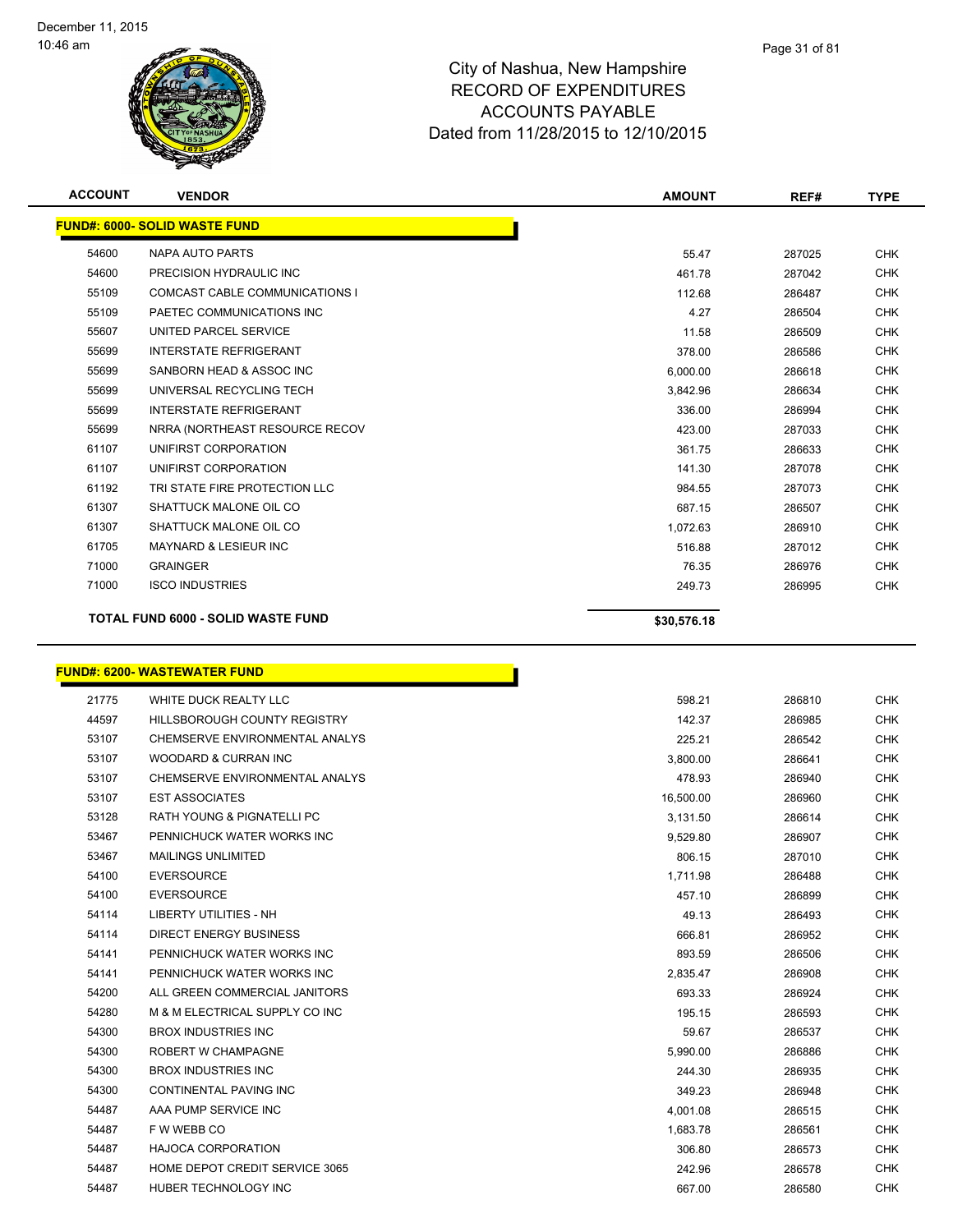

| <b>ACCOUNT</b> | <b>VENDOR</b>                            | <b>AMOUNT</b>  | REF#   | <b>TYPE</b> |
|----------------|------------------------------------------|----------------|--------|-------------|
|                | <b>FUND#: 6200- WASTEWATER FUND</b>      |                |        |             |
| 54487          | M & M ELECTRICAL SUPPLY CO INC           | 579.31         | 286593 | <b>CHK</b>  |
| 54487          | PINE MOTOR PARTS                         | 191.94         | 286606 | <b>CHK</b>  |
| 54487          | F W WEBB CO                              | 173.84         | 286961 | <b>CHK</b>  |
| 54487          | OCECO INC                                | 1,876.00       | 287035 | <b>CHK</b>  |
| 54600          | <b>CARPARTS OF NASHUA</b>                | (68.07)        | 286540 | <b>CHK</b>  |
| 54600          | CN WOOD CO INC                           | 5,241.00       | 286547 | <b>CHK</b>  |
| 54828          | US BANK EQUIPMENT FINANCE                | 113.54         | 286916 | <b>CHK</b>  |
| 55109          | PAETEC COMMUNICATIONS INC                | 4.27           | 286504 | <b>CHK</b>  |
| 55109          | <b>FAIRPOINT COMMUNICATIONS</b>          | 77.54          | 286900 | <b>CHK</b>  |
| 55118          | AT & T MOBILITY                          | 169.52         | 286484 | <b>CHK</b>  |
| 55118          | AT & T MOBILITY                          | 1,215.54       | 286486 | <b>CHK</b>  |
| 55400          | <b>NHWPCA</b>                            | 180.00         | 286503 | <b>CHK</b>  |
| 55421          | NEIWPCC TRAINING                         | 120.00         | 286502 | <b>CHK</b>  |
| 61100          | WB MASON CO INC                          | (8.88)         | 286639 | <b>CHK</b>  |
| 61107          | UNIFIRST CORPORATION                     | 226.25         | 286633 | <b>CHK</b>  |
| 61107          | UNIFIRST CORPORATION                     | 221.56         | 287078 | <b>CHK</b>  |
| 61149          | EMD MILLIPORE CORPORATION                | 823.39         | 286559 | <b>CHK</b>  |
| 61149          | <b>HACH COMPANY</b>                      | 345.59         | 286572 | <b>CHK</b>  |
| 61149          | <b>IDEXX DISTRIBUTION INC</b>            | 1,219.43       | 286991 | <b>CHK</b>  |
| 61156          | PVS CHEMICAL SOLUTIONS INC               | 3,153.70       | 286610 | <b>CHK</b>  |
| 61156          | POLYDYNE INC                             | 27,501.00      | 287041 | <b>CHK</b>  |
| 61299          | NASHUA FARMERS EXCHANGE INC              | 50.00          | 286598 | <b>CHK</b>  |
| 61299          | PINE MOTOR PARTS                         | 50.74          | 286606 | <b>CHK</b>  |
| 61299          | SANEL AUTO PARTS CO                      | 65.58          | 286620 | <b>CHK</b>  |
| 61830          | COMPUTER MANAGEMENT SYSTEMS              | 630.67         | 286946 | <b>CHK</b>  |
| 71000          | M & M ELECTRICAL SUPPLY CO INC           | 869.10         | 286593 | <b>CHK</b>  |
| 71000          | <b>GRANITE CITY ELECTRIC SUPPLY</b>      | 5,050.00       | 286977 | <b>CHK</b>  |
| 81200          | ROCKWELL ROOFING INC                     | 191,250.00     | 286616 | <b>CHK</b>  |
| 81700          | <b>BROX INDUSTRIES INC</b>               | 81,482.17      | 286934 | <b>CHK</b>  |
| 81700          | DEFELICE CORPORATION                     | 1,199,463.00   | 286464 | <b>CHK</b>  |
| 81700          | <b>HAZEN &amp; SAWYER PC</b>             | 5,455.56       | 286576 | <b>CHK</b>  |
| 81700          | <b>HAZEN &amp; SAWYER PC</b>             | 4,001.96       | 286984 | <b>CHK</b>  |
| 81700          | <b>BROX INDUSTRIES INC</b>               | 31,521.00      | 286934 | <b>CHK</b>  |
| 81700          | TED BERRY COMPANY                        | 2,750.00       | 287069 | <b>CHK</b>  |
| 81700          | ROBERT W CHAMPAGNE                       | 7,700.00       | 286886 | <b>CHK</b>  |
| 81700          | DEFELICE CORPORATION                     | 73,734.87      | 286869 | <b>CHK</b>  |
| 81700          | <b>HAZEN &amp; SAWYER PC</b>             | 3,748.66       | 286576 | <b>CHK</b>  |
|                | <b>TOTAL FUND 6200 - WASTEWATER FUND</b> | \$1,707,439.33 |        |             |

### **FUND#: 6500- PROPERTY & CASUALTY FUND**

| 54267 | TREASURER STATE OF NH          | 100.00    | 286508 | <b>CHK</b> |
|-------|--------------------------------|-----------|--------|------------|
| 54267 | STANLEY ELEVATOR CO INC        | 4.414.54  | 287062 | <b>CHK</b> |
| 59207 | ACCURATE TRANSCRIPTION MATTERS | 22.25     | 286821 | <b>CHK</b> |
| 59207 | ADVANCE ORTHOPEDIC & SPORTS    | 178.84    | 286822 | <b>CHK</b> |
| 59207 | APPLE NASHUA LLC               | 964.00    | 286823 | <b>CHK</b> |
| 59207 | ASSOCIATED RADIOLOGISTS PA     | 181.00    | 286824 | <b>CHK</b> |
| 59207 | BOSTON SPORTS & SHOULDER CTR   | 11.275.43 | 286825 | <b>CHK</b> |
|       |                                |           |        |            |

Г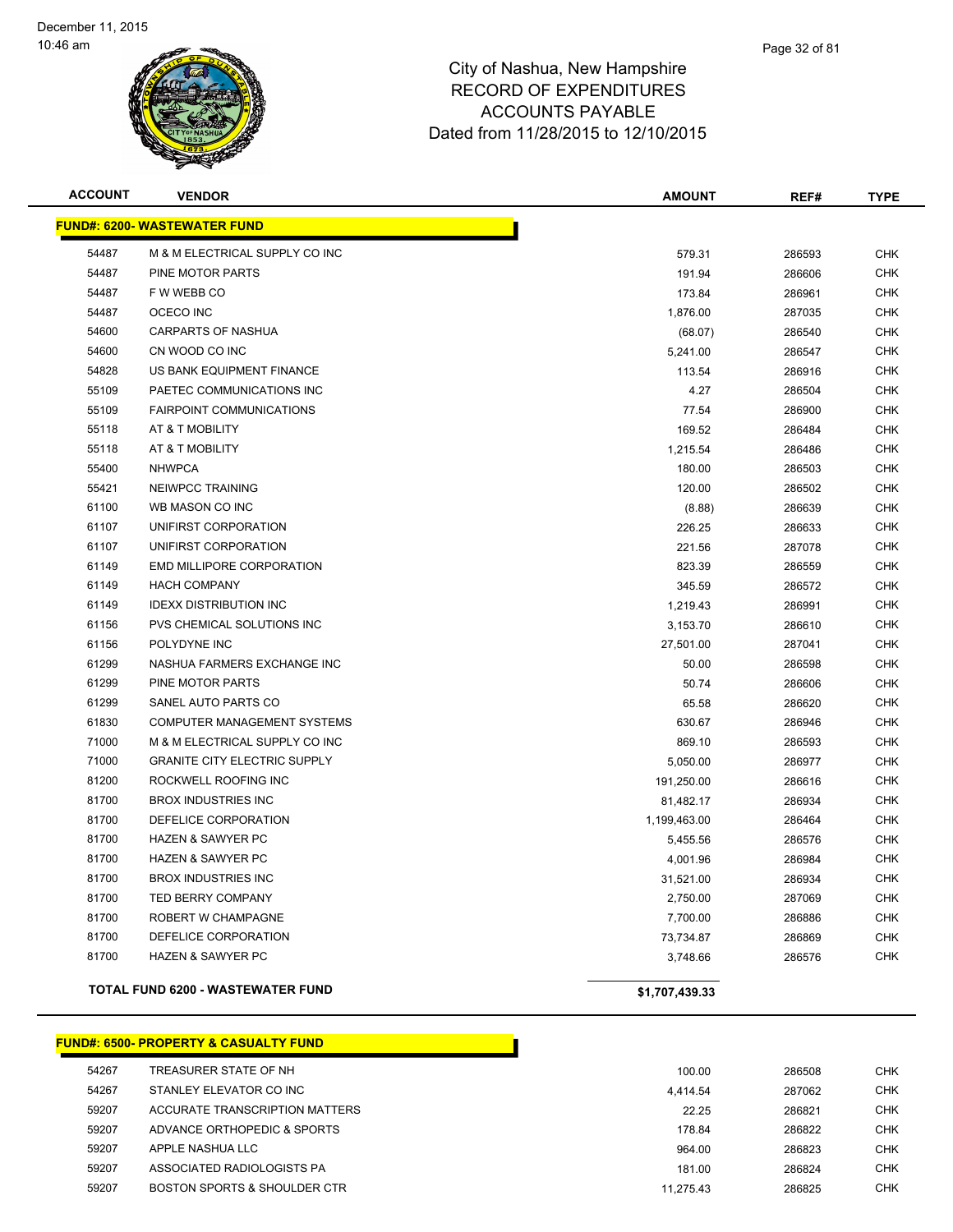

| <b>ACCOUNT</b>                                        | <b>VENDOR</b>                                    | <b>AMOUNT</b> | REF#   | <b>TYPE</b> |
|-------------------------------------------------------|--------------------------------------------------|---------------|--------|-------------|
|                                                       | <b>FUND#: 6500- PROPERTY &amp; CASUALTY FUND</b> |               |        |             |
| 59207                                                 | <b>CPTE NASHUA</b>                               | 2,688.00      | 286826 | <b>CHK</b>  |
| 59207                                                 | DARTMOUTH HITCHCOCK CLINIC                       | 20.00         | 286829 | <b>CHK</b>  |
| 59207                                                 | DEVINE MILLIMET & BRANCH PA                      | 54.28         | 286830 | <b>CHK</b>  |
| 59207                                                 | FOUNDATION MEDICAL PARTNERS                      | 480.00        | 286831 | <b>CHK</b>  |
| 59207                                                 | FOUR SEASONS ORTHOPEDIC CENTER                   | 321.00        | 286832 | <b>CHK</b>  |
| 59207                                                 | GOTMAN, SCHULTHESS & STEERE PA                   | 187.00        | 286833 | <b>CHK</b>  |
| 59207                                                 | INJURED WORKERS PHARMACY LLC                     | 485.63        | 286834 | <b>CHK</b>  |
| 59207                                                 | <b>KEVIN S MORIARTY DC</b>                       | 540.00        | 286835 | <b>CHK</b>  |
| 59207                                                 | NASHUA CHIROPRACTIC                              | 315.00        | 286836 | <b>CHK</b>  |
| 59207                                                 | OCCUPATIONAL HEALTH CTRS SOUTH                   | 399.48        | 286837 | <b>CHK</b>  |
| 59207                                                 | ORTHOCARE MEDICAL EQUIPMENT LL                   | 39.76         | 286838 | <b>CHK</b>  |
| 59207                                                 | PAIN SOLUTIONS PLLC                              | 500.00        | 286839 | <b>CHK</b>  |
| 59207                                                 | PERFORMANCE REHAB INC                            | 735.00        | 286840 | <b>CHK</b>  |
| 59207                                                 | SO NH REGIONAL MEDICAL CENTER                    | 2,286.69      | 286841 | <b>CHK</b>  |
| 59207                                                 | STONERIVER PHARMACY SOLUTIONS                    | 3,651.26      | 286842 | <b>CHK</b>  |
| 59225                                                 | <b>CULLENCOLLIMORE PLLC</b>                      | 945.00        | 286827 | <b>CHK</b>  |
| 59250                                                 | <b>CUMMINS NORTHEAST INC</b>                     | 1,953.50      | 286828 | <b>CHK</b>  |
| 61100                                                 | WB MASON CO INC                                  | (151.42)      | 287084 | CHK         |
| <b>TOTAL FUND 6500 - PROPERTY &amp; CASUALTY FUND</b> |                                                  | \$32,586.24   |        |             |
|                                                       |                                                  |               |        |             |

# **FUND#: 6600- BENEFITS SELF INSURANCE FUND**

|       | JND#: 6600- BENEFITS SELF INSURANCE FUND       |                |
|-------|------------------------------------------------|----------------|
| 21520 | COLONIAL LIFE AND ACCIDENT INS                 | 3,815.57       |
| 21520 | SUN LIFE ASSURANCE CO OF CANAD                 | 6.648.49       |
| 21520 | COLONIAL LIFE AND ACCIDENT INS                 | 2,297.25       |
| 21545 | NORTHERN NEW ENGLAND BENEFIT                   | 40,350.56      |
| 21585 | <b>VISION SERVICE PLAN NH</b>                  | 15.635.46      |
| 53121 | THE HOWARD E NYHART COMPANY                    | 2.000.00       |
| 59500 | NORTHEAST DELTA DENTAL                         | 23,564.40      |
| 59507 | ANTHEM BCBS OF NE                              | 91,420.76      |
| 59507 | ANTHEM BCBS OF NE                              | 96,524.73      |
| 59507 | ANTHEM BCBS OF NE                              | 501,443.61     |
| 59507 | ANTHEM BCBS OF NE                              | 466,313.86     |
| 59507 | ANTHEM BCBS OF NE                              | 23,233.07      |
| 59507 | ANTHEM BCBS OF NE                              | 82,107.17      |
| 59507 | HARVARD PILGRIM HEALTH CARE                    | 194,100.56     |
| 59525 | NORTHEAST DELTA DENTAL                         | 39,870.92      |
| 59585 | <b>CENTERS FOR MEDICARE/MEDICAID</b>           | 57.687.00      |
|       | TOTAL FUND 6600 - BENEFITS SELF INSURANCE FUND | \$1,647,013.41 |

### **FUND#: 7052- MINE FALLS PARK ETF**

| 54280 | PENNICHUCK WATER WORKS INC | 153.51   | 286506 | CHK |
|-------|----------------------------|----------|--------|-----|
| 54280 | INTELLIGENT PRODUCTS INC   | .010.02  | 286993 | CHK |
| 71000 | GOALS 4 SPORTS             | 5.260.00 | 286973 | CHK |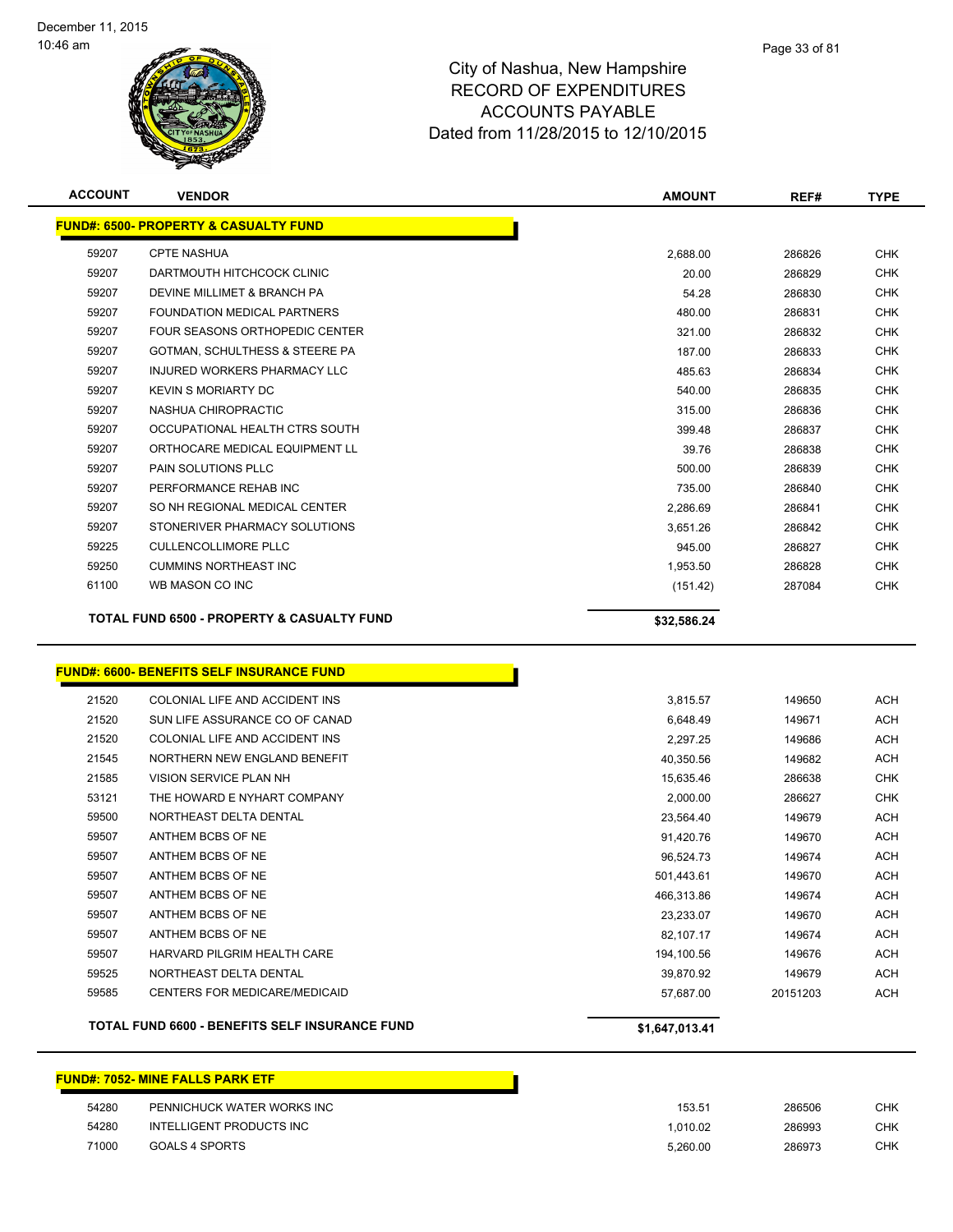| <b>ACCOUNT</b> | <b>VENDOR</b>                                         | <b>AMOUNT</b> | REF#     | <b>TYPE</b> |
|----------------|-------------------------------------------------------|---------------|----------|-------------|
|                | TOTAL FUND 7052 - MINE FALLS PARK ETF                 | \$6,423.53    |          |             |
|                | <b>FUND#: 7064- JACKSON MILLS DAM OPERATIONS</b>      |               |          |             |
| 54100          | <b>EVERSOURCE</b>                                     | 836.55        | 286488   | <b>CHK</b>  |
| 54221          | DAVES SEPTIC SERVICE INC                              | 98.45         | 286553   | <b>CHK</b>  |
| 54221          | CHARLES GEORGE COMPANIES INC                          | 100.00        | 286939   | <b>CHK</b>  |
| 55109          | <b>FAIRPOINT COMMUNICATIONS</b>                       | 98.89         | 286900   | <b>CHK</b>  |
| 55514          | <b>GRANITE STATE HYDROPOWER</b>                       | 1,650.00      | 286901   | <b>CHK</b>  |
| 55699          | <b>ESSEX POWER SERVICES INC</b>                       | 7,095.98      | 286959   | <b>CHK</b>  |
|                | <b>TOTAL FUND 7064 - JACKSON MILLS DAM OPERATIONS</b> | \$9,879.87    |          |             |
|                | <b>FUND#: 7078- CITY BUILDINGS ETF</b>                |               |          |             |
| 71000          | TECNO DISPLAY INC                                     | 2,315.19      | 12082015 | ACH         |
| 81100          | <b>HUDSON QUARRY CORP</b>                             | 1,079.20      | 286989   | <b>CHK</b>  |
| 81100          | <b>SWENSON GRANITE WORKS</b>                          | 267.84        | 287068   | <b>CHK</b>  |
|                | <b>TOTAL FUND 7078 - CITY BUILDINGS ETF</b>           | \$3,662.23    |          |             |
|                | <b>FUND#: 7506- ETF CONTRIB-WOODLAWN CEMETERY</b>     |               |          |             |
| 61299          | <b>HARDY DORIC INC</b>                                | 585.00        | 286574   | <b>CHK</b>  |
| 81200          | HOME DEPOT CREDIT SERVICE 3065                        | 61.83         | 286986   | <b>CHK</b>  |
|                | TOTAL FUND 7506 - ETF CONTRIB-WOODLAWN CEMETERY       | \$646.83      |          |             |
|                | <b>FUND#: 7543- LIBRARY-JESSIE C LOCKE</b>            |               |          |             |
| 53128          | <b>BARRADALE O'CONNELL NEWKIRK</b>                    | 260.00        | 286928   | <b>CHK</b>  |
|                | <b>TOTAL FUND 7543 - LIBRARY-JESSIE C LOCKE</b>       | \$260.00      |          |             |
|                | <b>FUND#: 7546- LIB-VIRGINIA CARR BLOOMFIELD</b>      |               |          |             |
| 71000          | <b>IMSYS SECURITY</b>                                 | 13.15         | 286584   | <b>CHK</b>  |
|                | TOTAL FUND 7546 - LIB-VIRGINIA CARR BLOOMFIELD        | \$13.15       |          |             |
|                | <b>FUND#: 7549- LIBRARY-MISC LIB DONATIONS</b>        |               |          |             |
| 68322          | <b>GALINA L SZAKACS</b>                               | 4,000.00      | 286624   | <b>CHK</b>  |
|                | <b>TOTAL FUND 7549 - LIBRARY-MISC LIB DONATIONS</b>   | \$4,000.00    |          |             |
|                | <b>FUND#: 7551- P&amp;R-SUMMERFUN</b>                 |               |          |             |
| 68322          | <b>BALLOONLAND</b>                                    | 300.00        | 286529   | <b>CHK</b>  |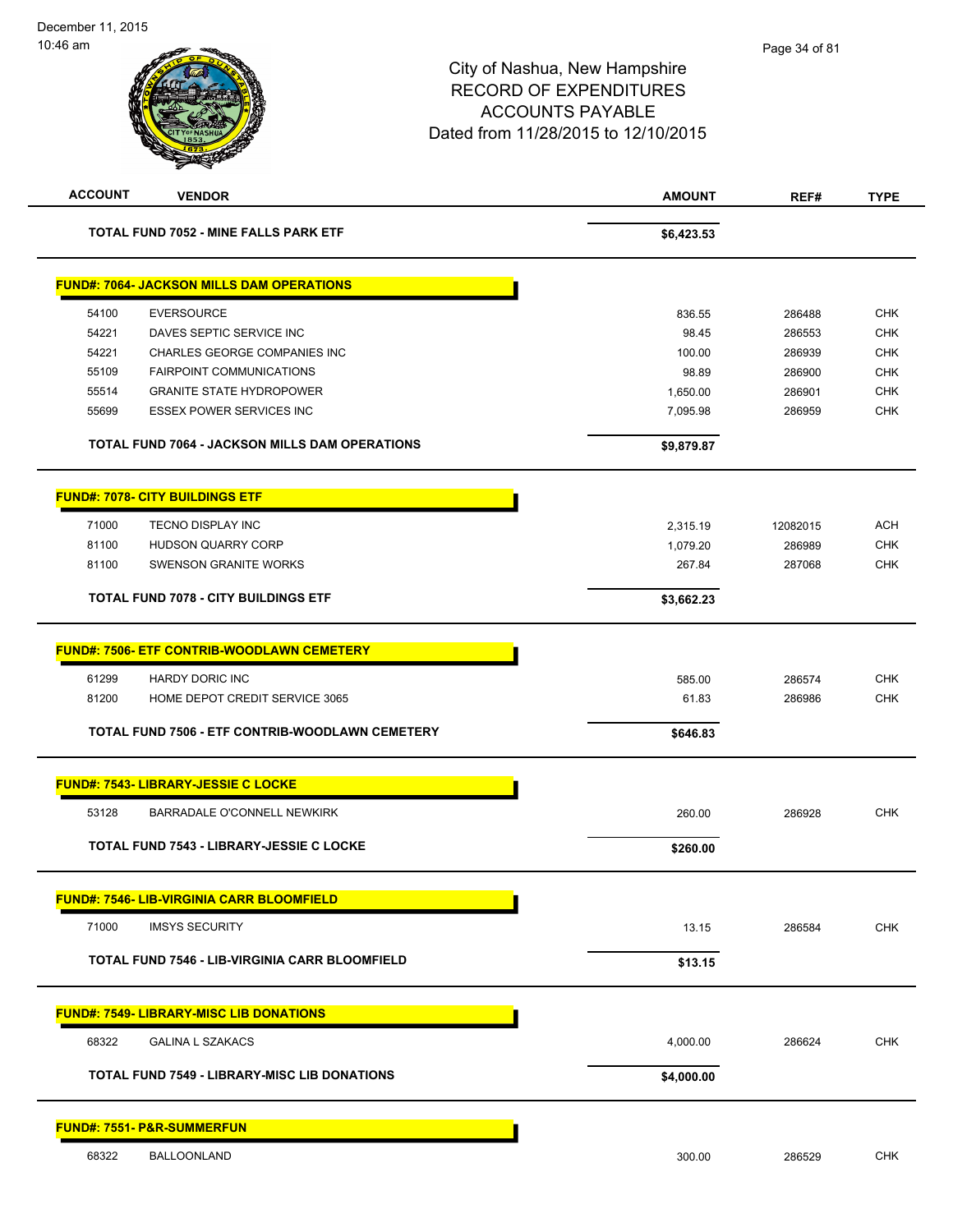|                                                     | STATISTICS OF                                     |               |        |             |
|-----------------------------------------------------|---------------------------------------------------|---------------|--------|-------------|
| <b>ACCOUNT</b>                                      | <b>VENDOR</b>                                     | <b>AMOUNT</b> | REF#   | <b>TYPE</b> |
|                                                     | <b>TOTAL FUND 7551 - P&amp;R-SUMMERFUN</b>        | \$300.00      |        |             |
|                                                     | <b>FUND#: 8063- LIBRARY-HENRY STEARNS FUND</b>    |               |        |             |
| 61807                                               | <b>BAKER &amp; TAYLOR</b>                         | 582.11        | 286528 | <b>CHK</b>  |
| <b>TOTAL FUND 8063 - LIBRARY-HENRY STEARNS FUND</b> |                                                   | \$582.11      |        |             |
|                                                     | <b>FUND#: 8400- AGENCY-DEVELOPER ESCROWS</b>      |               |        |             |
| 21730                                               | PAUL J PENNELL                                    | 5,171.00      | 286476 | <b>CHK</b>  |
|                                                     | <b>TOTAL FUND 8400 - AGENCY-DEVELOPER ESCROWS</b> | \$5,171.00    |        |             |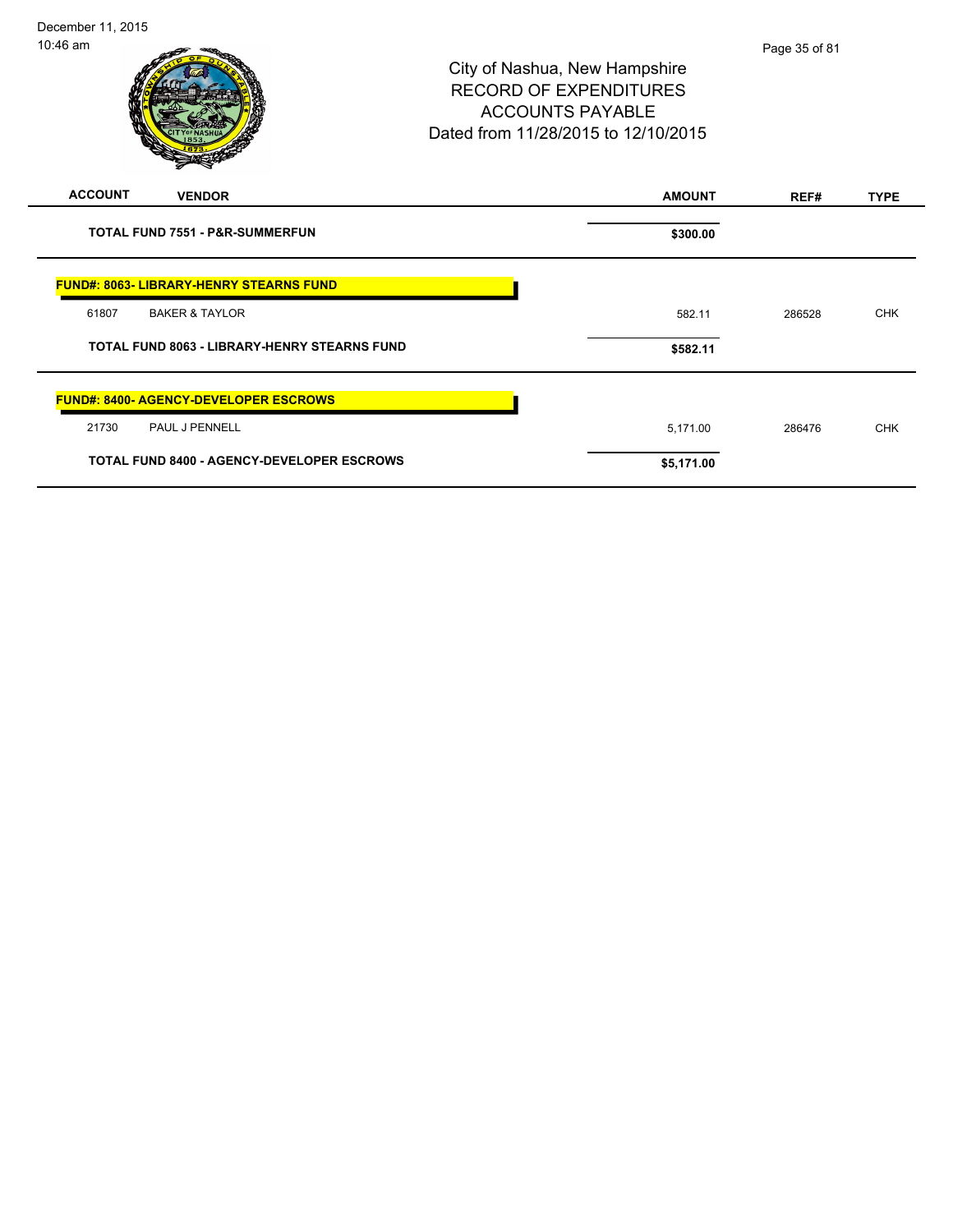

| <b>ACCOUNT</b> | <b>VENDOR</b> |                                           | <b>AMOUNT</b><br>REF# | <b>TYPE</b> |
|----------------|---------------|-------------------------------------------|-----------------------|-------------|
|                |               | <b>EXPENDITURE SUMMARY BY FUND</b>        | <b>AMOUNT</b>         |             |
|                | 1000          | <b>GENERAL FUND</b>                       | 4,056,124.66          |             |
|                | 1001          | <b>GF-CAPITAL IMPROVEMENTS</b>            | 16,490.74             |             |
|                | 1010          | <b>GF-PRIOR YEAR ESCROWS/EXPENSES</b>     | 101,814.79            |             |
|                | 2100          | <b>FOOD SERVICES FUND</b>                 | 98,180.57             |             |
|                | 2201          | DRIVERS EDUCATION FUND                    | 953.66                |             |
|                | 2207          | ADULT ED/CONTINUING ED                    | 833.63                |             |
|                | 2222          | AFTER SCHOOL PROGRAM                      | 4,839.58              |             |
|                | 2501          | PUBLIC HEALTH CLIENT FEES FUND            | 670.00                |             |
|                | 2503          | <b>PARKS &amp; REC PROGRAMS FUND</b>      | 60.00                 |             |
|                | 2504          | HOLMAN STADIUM EVENTS FUND                | 1,120.00              |             |
|                | 2505          | <b>GOVT &amp; EDUCATION CHANNELS FUND</b> | 3,846.33              |             |
|                | 2506          | HUNT BLDG FACILITY RENTAL FUND            | 1,346.71              |             |
|                | 2508          | SPECIAL ROAD & HIGHWAY FUND               | 187,632.20            |             |
|                | 3050          | POLICE GRANTS FUND                        | 357.16                |             |
|                | 3068          | COMMUNITY SERVICES GRANTS FUND            | 113.60                |             |
|                | 3070          | COMMUNITY HEALTH GRANTS FUND              | 1,069.06              |             |
|                | 3090          | URBAN PROGRAM GRANTS FUND                 | 77,429.57             |             |
|                | 3120          | <b>TRANSIT GRANTS FUND</b>                | 27,162.89             |             |
|                | 3800          | <b>SCHOOL GRANTS FUND</b>                 | 64,923.69             |             |
|                | 3810          | FOOD SERVICE GRANTS FUND                  | 7,106.26              |             |
|                | 4005          | TRAFFIC VIOLATIONS FUND                   | 857.60                |             |
|                | 4010          | MOTOR VEHICLE ADMIN FUND                  | 630.66                |             |
|                | 4020          | POLICE DRUG ENFORCEMENT FUND              | 110.00                |             |
|                | 4025          | DOJ DRUG FORFEITURE FUND                  | 2,882.38              |             |
|                | 4032          | PISTOL PERMIT FEES FUND                   | 2,500.00              |             |
|                | 4053          | FIRE REGIONAL HAZMAT FUND                 | 750.47                |             |
|                | 4090          | LIB-LOST/DAMAGED BOOK FINES               | 1,216.44              |             |
|                | 5010          | CAP PROJECTS-INFO TECHNOLOGY              | 23,254.11             |             |
|                | 5040          | CAPITAL PROJECTS-FIRE                     | 11,859.77             |             |
|                | 5050          | CAP PROJECTS-COMMUNICATIONS               | 1,253,289.10          |             |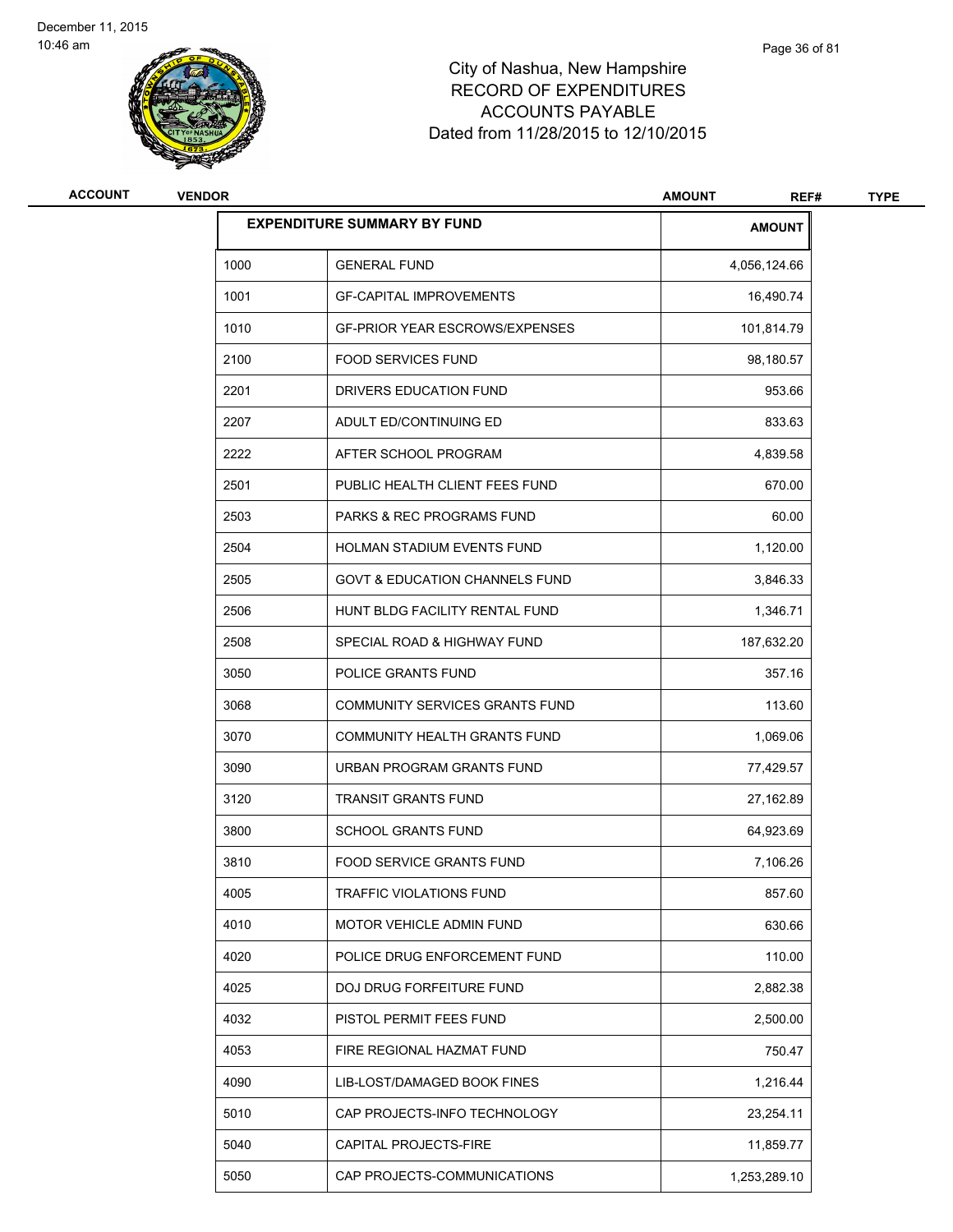

# City of Nashua, New Hampshire RECORD OF EXPENDITURES ACCOUNTS PAYABLE Dated from 11/28/2015 to 12/10/2015

| <b>VENDOR</b> |                                     | <b>AMOUNT</b><br>REF# |
|---------------|-------------------------------------|-----------------------|
|               |                                     | <b>AMOUNT</b>         |
| 5200          | CAPITAL PROJECTS-STREETS            | 3,683.24              |
| 5300          | CAPITAL PROJECTS-PARKING            | 5,800.00              |
| 5700          | CAP PROJECTS-BROAD ST PARKWAY       | 2,052,078.45          |
| 6000          | <b>SOLID WASTE FUND</b>             | 30,576.18             |
| 6200          | <b>WASTEWATER FUND</b>              | 1,707,439.33          |
| 6500          | PROPERTY & CASUALTY FUND            | 32,586.24             |
| 6600          | BENEFITS SELF INSURANCE FUND        | 1,647,013.41          |
| 7052          | MINE FALLS PARK ETF                 | 6,423.53              |
| 7064          | <b>JACKSON MILLS DAM OPERATIONS</b> | 9,879.87              |
| 7078          | <b>CITY BUILDINGS ETF</b>           | 3,662.23              |
| 7506          | ETF CONTRIB-WOODLAWN CEMETERY       | 646.83                |
| 7543          | LIBRARY-JESSIE C LOCKE              | 260.00                |
| 7546          | LIB-VIRGINIA CARR BLOOMFIELD        | 13.15                 |
| 7549          | <b>LIBRARY-MISC LIB DONATIONS</b>   | 4,000.00              |
| 7551          | P&R-SUMMERFUN                       | 300.00                |
| 8063          | <b>LIBRARY-HENRY STEARNS FUND</b>   | 582.11                |
| 8400          | AGENCY-DEVELOPER ESCROWS            | 5,171.00              |
| <b>TOTAL:</b> |                                     | 11,459,541.20         |
|               |                                     |                       |

Page 37 of 81

**Grand Total:**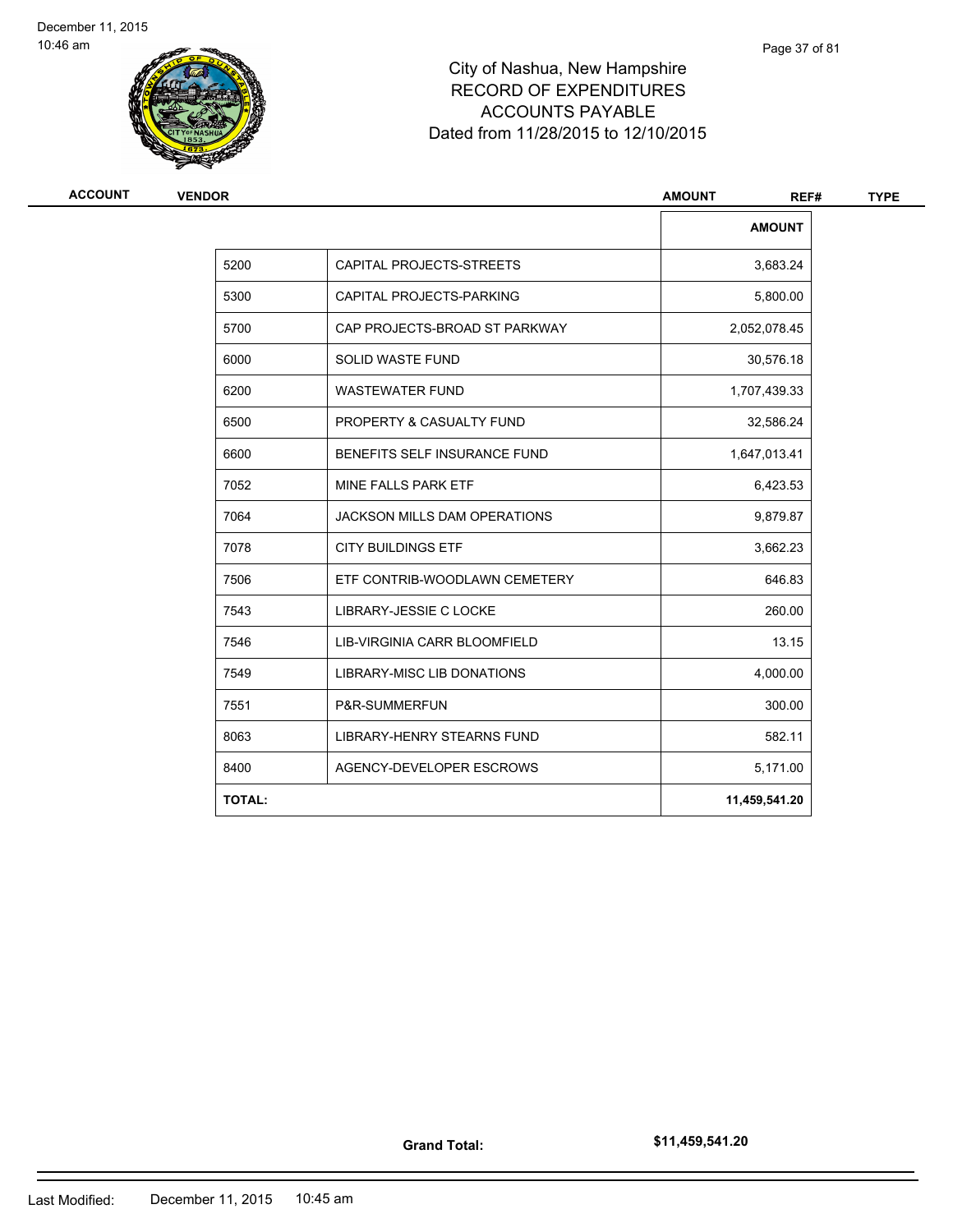

Page 38 of 81

|     | <b>PAY DATE</b>                   | <b>ACCOUNT</b>                       | <b>DESCRIPTION</b>               | <b>AMOUNT</b> |
|-----|-----------------------------------|--------------------------------------|----------------------------------|---------------|
|     | <b>FUND#: 1000 - GENERAL FUND</b> |                                      |                                  |               |
|     |                                   |                                      |                                  |               |
| 101 | <b>MAYOR</b>                      |                                      |                                  |               |
|     | 12/3/15                           | 51100                                | CITIZEN SERVICES DIRECTOR        | 903.15        |
|     | 12/10/15                          | 51100                                | CITIZEN SERVICES DIRECTOR        | 903.15        |
|     | 12/3/15                           | 51100                                | <b>COMMUNICATIONS DIRECTOR</b>   | 903.15        |
|     | 12/10/15                          | 51100                                | <b>COMMUNICATIONS DIRECTOR</b>   | 903.15        |
|     | 12/3/15                           | 51100                                | <b>EXECUTIVE SECRETARY AA</b>    | 957.30        |
|     | 12/10/15                          | 51100                                | EXECUTIVE SECRETARY AA           | 957.30        |
|     | 12/3/15                           | 51100                                | <b>INTERN</b>                    | 570.00        |
|     | 12/10/15                          | 51100                                | <b>INTERN</b>                    | 600.00        |
|     | 12/3/15                           | 51500                                | <b>MAYOR</b>                     | 2,194.95      |
|     | 12/10/15                          | 51500                                | <b>MAYOR</b>                     | 2,194.95      |
|     | <b>TOTAL 101 - MAYOR</b>          |                                      |                                  | \$11,087.10   |
| 102 | <b>BOARD OF ALDERMEN</b>          |                                      |                                  |               |
|     | 12/3/15                           | 51100                                | ALDERMANIC LEGISLATION MANAGER   | 1,489.35      |
|     | 12/10/15                          | 51100                                | ALDERMANIC LEGISLATION MANAGER   | 1,489.35      |
|     | 12/3/15                           | 51200                                | LEGISLATIVE TRANSCRIPTION SPEC   | 445.94        |
|     | 12/10/15                          | 51200                                | LEGISLATIVE TRANSCRIPTION SPEC   | 410.27        |
|     |                                   | <b>TOTAL 102 - BOARD OF ALDERMEN</b> |                                  | \$3,834.91    |
| 103 | <b>LEGAL</b>                      |                                      |                                  |               |
|     | 12/3/15                           | 51100                                | ASSOCIATE CORPORATION COUNSEL    | 1,529.80      |
|     | 12/10/15                          | 51100                                | ASSOCIATE CORPORATION COUNSEL    | 1,529.80      |
|     | 12/3/15                           | 51100                                | <b>CORPORATION COUNSEL</b>       | 2,265.30      |
|     | 12/10/15                          | 51100                                | <b>CORPORATION COUNSEL</b>       | 2,265.30      |
|     | 12/3/15                           | 51100                                | DEPUTY CORPORATION COUNSEL       | 2,060.85      |
|     | 12/10/15                          | 51100                                | DEPUTY CORPORATION COUNSEL       | 2,060.85      |
|     | 12/3/15                           | 51100                                | <b>LEGAL ASSISTANT</b>           | 1,957.20      |
|     | 12/10/15                          | 51100                                | <b>LEGAL ASSISTANT</b>           | 1,957.20      |
|     | <b>TOTAL 103 - LEGAL</b>          |                                      |                                  | \$15,626.30   |
| 107 | <b>CITY CLERK</b>                 |                                      |                                  |               |
|     | 12/3/15                           | 51100                                | <b>CITY CLERK</b>                | 1,622.10      |
|     | 12/10/15                          | 51100                                | <b>CITY CLERK</b>                | 1,622.10      |
|     | 12/3/15                           | 51100                                | <b>CLERK VITAL RECORDS II</b>    | 835.30        |
|     | 12/3/15                           | 51100                                | DEPARTMENT COORDINATOR, CC       | 833.70        |
|     | 12/10/15                          | 51100                                | DEPARTMENT COORDINATOR, CC       | 833.70        |
|     | 12/10/15                          | 51300                                | OVERTIME-REGULAR                 | 7.82          |
|     | 12/3/15                           | 51400                                | <b>WAGES TEMP-SEASONAL</b>       | 90.00         |
|     | 12/10/15                          | 51400                                | WAGES TEMP-SEASONAL              | 187.50        |
|     | 12/3/15                           | 51512                                | WAGES APPOINTED OFFICIALS        | 75.00         |
|     | 12/10/15                          | 51512                                | <b>WAGES APPOINTED OFFICIALS</b> | 150.00        |
|     |                                   |                                      |                                  |               |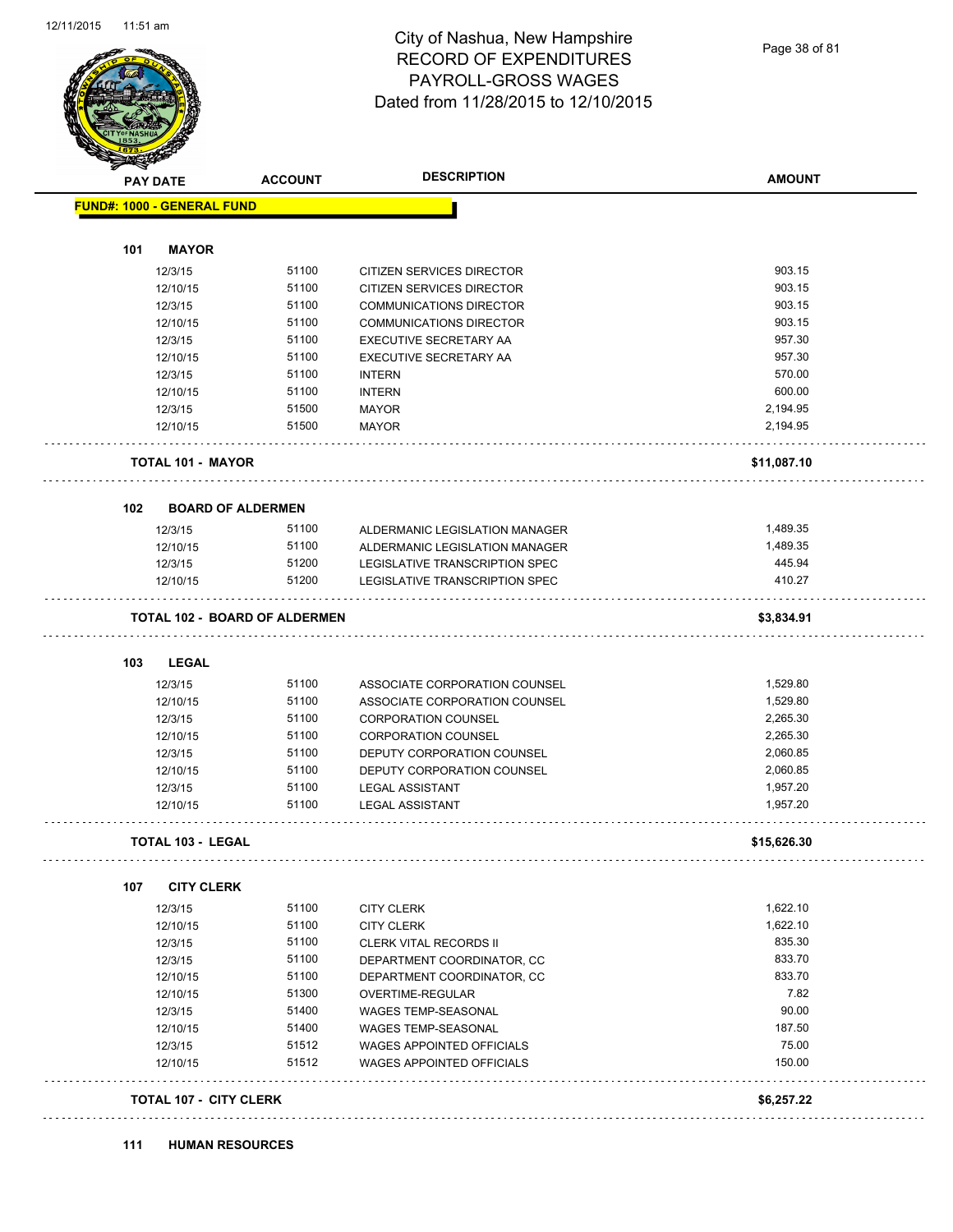

| <b>PAY DATE</b>                    | <b>ACCOUNT</b>                | <b>DESCRIPTION</b>                       | <b>AMOUNT</b> |
|------------------------------------|-------------------------------|------------------------------------------|---------------|
| <b>FUND#: 1000 - GENERAL FUND</b>  |                               |                                          |               |
| 111<br><b>HUMAN RESOURCES</b>      |                               |                                          |               |
| 12/3/15                            | 51100                         | <b>COMPENSATION MANAGER</b>              | 1,626.10      |
| 12/10/15                           | 51100                         | <b>COMPENSATION MANAGER</b>              | 1,626.10      |
| 12/3/15                            | 51100                         | HR SPEC                                  | 729.62        |
| 12/10/15                           | 51100                         | HR SPEC                                  | 208.46        |
| 12/3/15                            | 51100                         | HUMAN RESOURCES DIRECTOR                 | 1,501.75      |
| 12/10/15                           | 51100                         | HUMAN RESOURCES DIRECTOR                 | 1,501.75      |
| 12/3/15                            | 51100                         | PAYROLL ANALYST                          | 1,914.79      |
| 12/10/15                           | 51100                         | PAYROLL ANALYST                          | 1,914.80      |
| 12/3/15                            | 51200                         | ADMINISTRATIVE ASSISTANT I               | 276.82        |
| 12/10/15                           | 51200                         | ADMINISTRATIVE ASSISTANT I               | 280.23        |
| 12/3/15                            | 51300                         | OVERTIME-REGULAR                         | 161.28        |
| 12/10/15                           | 51300                         | OVERTIME-REGULAR                         | 60.48         |
| 12/10/15                           | 51750                         | <b>RETIREMENT &amp; SEPARATION PAY</b>   | 1,200.75      |
| <b>TOTAL 111 - HUMAN RESOURCES</b> |                               |                                          | \$13,002.93   |
| 122                                | <b>INFORMATION TECHNOLOGY</b> |                                          |               |
|                                    | 51100                         |                                          | 704.60        |
| 12/3/15                            | 51100                         | ADMIN ASSISTANT II<br>ADMIN ASSISTANT II | 704.60        |
| 12/10/15<br>12/3/15                | 51100                         | <b>ENTERPRISE SYS ADMINISTRATOR</b>      | 1,404.70      |
| 12/10/15                           | 51100                         | <b>ENTERPRISE SYS ADMINISTRATOR</b>      | 1,404.70      |
| 12/3/15                            | 51100                         | ERP SYSTEM ADMIN DBA                     | 1,720.00      |
| 12/10/15                           | 51100                         | ERP SYSTEM ADMIN DBA                     | 1,720.00      |
| 12/3/15                            | 51100                         | INTER INTRA APPL DEV PROJ LDR            | 1,674.50      |
| 12/10/15                           | 51100                         | INTER INTRA APPL DEV PROJ LDR            | 1,674.50      |
| 12/3/15                            | 51100                         | IT DIVISION DIRECTOR                     | 2,060.85      |
| 12/10/15                           | 51100                         | IT DIVISION DIRECTOR                     | 2,060.85      |
| 12/3/15                            | 51100                         | IT INFRASTRUCTURE ANALYST                | 1,218.45      |
| 12/10/15                           | 51100                         | IT INFRASTRUCTURE ANALYST                | 1,218.45      |
| 12/3/15                            | 51100                         | IT INFRASTRUCTURE TEAM LEADER            | 1,853.20      |
| 12/10/15                           | 51100                         | IT INFRASTRUCTURE TEAM LEADER            | 1,853.20      |
| 12/3/15                            | 51100                         | SYSTEMS ADM DATABASE ADM                 | 1,688.80      |
| 12/10/15                           | 51100                         | SYSTEMS ADM DATABASE ADM                 | 1,688.80      |
| 12/3/15                            | 51100                         | TECH SUPPORT TEAM LEADER                 | 1,562.00      |
| 12/10/15                           | 51100                         | TECH SUPPORT TEAM LEADER                 | 1,562.00      |
| 12/3/15                            | 51100                         | TECHNICAL SPEC II NET SUPPORT            | 1,162.75      |
| 12/10/15                           | 51100                         | TECHNICAL SPEC II NET SUPPORT            | 1,162.75      |
| 12/3/15                            | 51100                         | <b>TECHNICAL SPECIALIST I</b>            | 727.35        |
| 12/10/15                           | 51100                         | TECHNICAL SPECIALIST I                   | 727.35        |
|                                    |                               |                                          |               |

**126 FINANCIAL SERVICES**

| 12/3/15  | 51100 | ACCOUNTING COMPLIANCE MGR    | 1.138.25 |
|----------|-------|------------------------------|----------|
| 12/10/15 | 51100 | ACCOUNTING COMPLIANCE MGR    | 1.138.25 |
| 12/3/15  | 51100 | ACCOUNTS PAYABLE COORDINATOR | 2.162.00 |
| 12/10/15 | 51100 | ACCOUNTS PAYABLE COORDINATOR | 2.170.85 |
| 12/3/15  | 51100 | ACCOUNTS PAYABLE SUPV        | 985.55   |
| 12/10/15 | 51100 | ACCOUNTS PAYABLE SUPV        | 985.55   |
| 12/3/15  | 51100 | ADMINISTRATIVE ASSISTANT I   | 677.85   |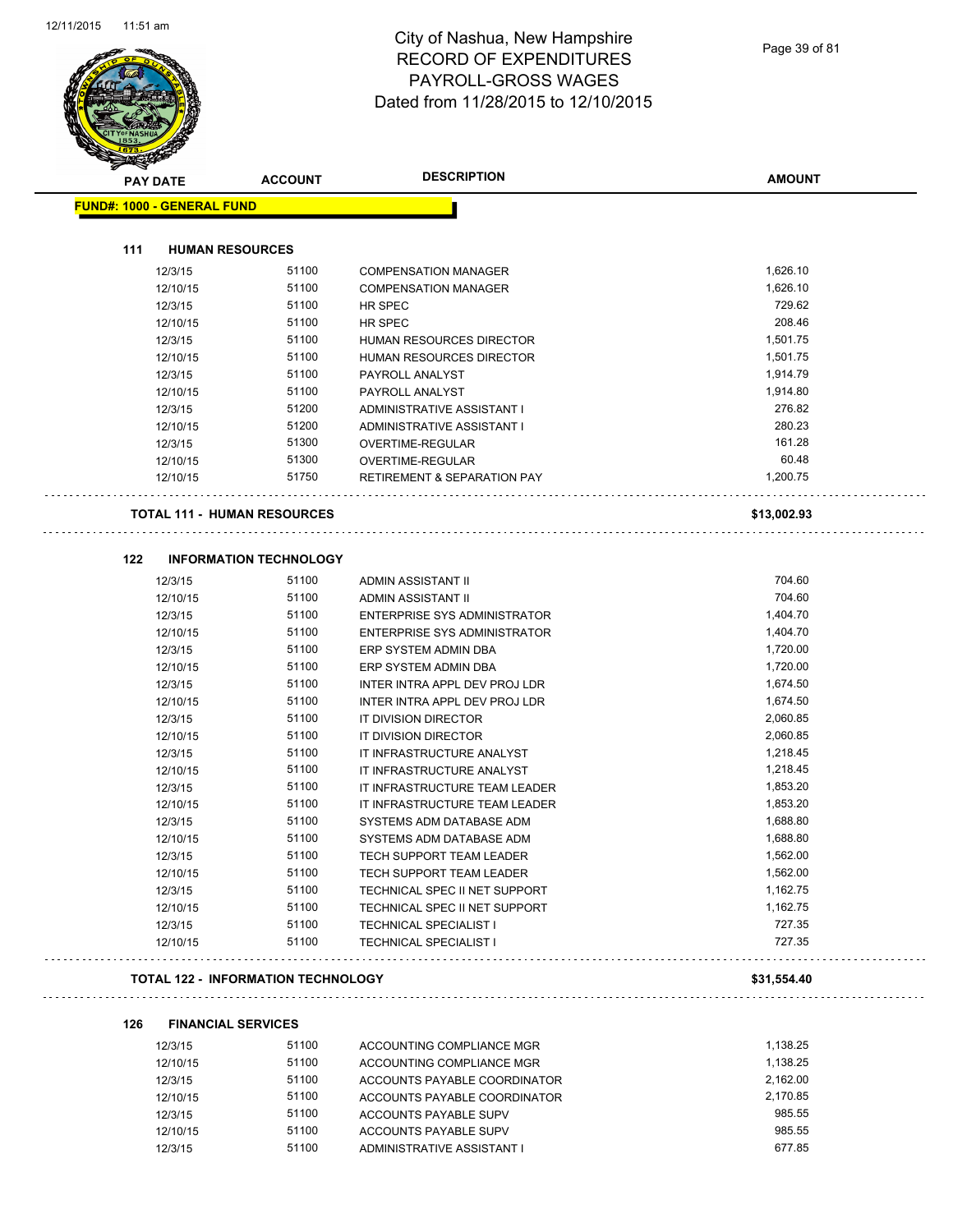$\overline{a}$ 



# City of Nashua, New Hampshire RECORD OF EXPENDITURES PAYROLL-GROSS WAGES Dated from 11/28/2015 to 12/10/2015

Page 40 of 81

| <b>STATERS</b>                        |                |                                   |               |
|---------------------------------------|----------------|-----------------------------------|---------------|
| <b>PAY DATE</b>                       | <b>ACCOUNT</b> | <b>DESCRIPTION</b>                | <b>AMOUNT</b> |
| <b>FUND#: 1000 - GENERAL FUND</b>     |                |                                   |               |
|                                       |                |                                   |               |
| 126<br><b>FINANCIAL SERVICES</b>      |                |                                   |               |
| 12/10/15                              | 51100          | ADMINISTRATIVE ASSISTANT I        | 677.85        |
| 12/3/15                               | 51100          | <b>CFO COMPTROLLER</b>            | 2,120.60      |
| 12/10/15                              | 51100          | <b>CFO COMPTROLLER</b>            | 2,120.60      |
| 12/3/15                               | 51100          | <b>CLERK VITAL RECORDS II</b>     | 622.20        |
| 12/10/15                              | 51100          | <b>CLERK VITAL RECORDS II</b>     | 622.20        |
| 12/3/15                               | 51100          | DEP TREASURER TAX COLLECTOR       | 1,116.40      |
| 12/10/15                              | 51100          | DEP TREASURER TAX COLLECTOR       | 1,116.40      |
| 12/3/15                               | 51100          | FINANCE AND ADMIN MANAGER         | 766.80        |
| 12/10/15                              | 51100          | FINANCE AND ADMIN MANAGER         | 766.80        |
| 12/3/15                               | 51100          | FINANCIAL MANAGER GENERAL GOVT    | 1,450.00      |
| 12/10/15                              | 51100          | FINANCIAL MANAGER GENERAL GOVT    | 1,450.00      |
| 12/3/15                               | 51100          | FINANCIAL SERVICES COORDINATOR    | 992.85        |
| 12/10/15                              | 51100          | FINANCIAL SERVICES COORDINATOR    | 992.85        |
|                                       | 51100          |                                   | 1,341.39      |
| 12/3/15                               |                | MV CLERK II REGISTRATION          |               |
| 12/10/15                              | 51100          | MV CLERK II REGISTRATION          | 1,341.39      |
| 12/3/15                               | 51100          | <b>OPERATIONS ANALYST</b>         | 769.95        |
| 12/10/15                              | 51100          | OPERATIONS ANALYST                | 769.95        |
| 12/3/15                               | 51100          | REVENUE ACCOUNTS SPEC             | 772.90        |
| 12/10/15                              | 51100          | REVENUE ACCOUNTS SPEC             | 772.90        |
| 12/3/15                               | 51100          | REVENUE COORDINATOR               | 1,007.95      |
| 12/10/15                              | 51100          | REVENUE COORDINATOR               | 1,007.95      |
| 12/3/15                               | 51100          | <b>SENIOR ACCOUNTANT</b>          | 1,064.25      |
| 12/10/15                              | 51100          | SENIOR ACCOUNTANT                 | 1,064.25      |
| 12/3/15                               | 51100          | SENIOR FINANCIAL ANALYST          | 1,155.06      |
| 12/10/15                              | 51100          | SENIOR FINANCIAL ANALYST          | 1,155.05      |
| 12/3/15                               | 51100          | <b>SUPV VEHICLE REGISTRATION</b>  | 1,092.80      |
| 12/10/15                              | 51100          | SUPV VEHICLE REGISTRATION         | 1,092.80      |
| 12/3/15                               | 51100          | TREASURER TAX COLLECTOR           | 1,853.20      |
| 12/10/15                              | 51100          | TREASURER TAX COLLECTOR           | 1,853.20      |
| 12/3/15                               | 51100          | <b>VEHICLE REGISTRATION CLERK</b> | 1,093.60      |
| 12/10/15                              | 51100          | <b>VEHICLE REGISTRATION CLERK</b> | 1,093.60      |
| 12/10/15                              | 51200          | <b>ACCOUNTING TEMP</b>            | 416.25        |
| 12/3/15                               | 51200          | TRUST ACCOUNTANT PT               | 704.12        |
| 12/10/15                              | 51200          | TRUST ACCOUNTANT PT               | 704.12        |
| 12/3/15                               | 51300          | OVERTIME-REGULAR                  | 31.97         |
| 12/10/15                              | 51300          | OVERTIME-REGULAR                  | 234.30        |
| <b>TOTAL 126 - FINANCIAL SERVICES</b> |                |                                   | \$46,466.80   |
|                                       |                |                                   |               |
| 129<br><b>CITY BUILDINGS</b>          |                |                                   |               |
| 12/3/15                               | 51100          | <b>BUILDING MANAGER</b>           | 1,110.45      |
| 12/10/15                              | 51100          | <b>BUILDING MANAGER</b>           | 1,110.45      |
| 12/3/15                               | 51100          | <b>CUSTODIAN I</b>                | 1,229.25      |
| 12/10/15                              | 51100          | <b>CUSTODIAN I</b>                | 1,247.44      |
| 12/3/15                               | 51100          | MAINTENANCE SPEC                  | 699.45        |
| 12/10/15                              | 51100          | MAINTENANCE SPEC                  | 699.45        |
| 12/3/15                               | 51200          | <b>CUSTODIAN I</b>                | 324.84        |
| 12/10/15                              | 51200          | <b>CUSTODIAN I</b>                | 324.84        |

12/3/15 51300 OVERTIME-REGULAR 188.74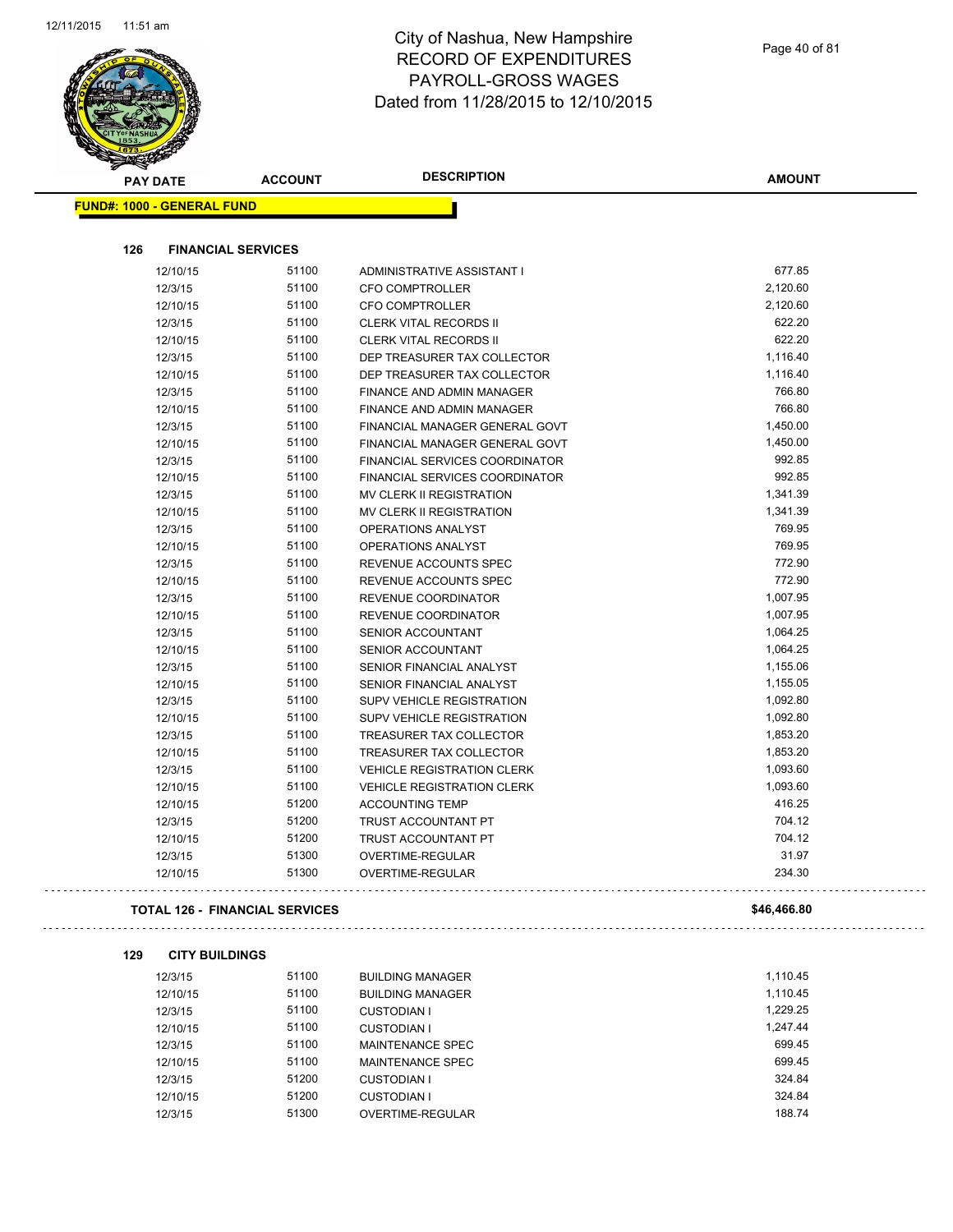Page 41 of 81

|     | <b>PAY DATE</b>                   | <b>ACCOUNT</b>           | <b>DESCRIPTION</b>                     | <b>AMOUNT</b> |
|-----|-----------------------------------|--------------------------|----------------------------------------|---------------|
|     | <b>FUND#: 1000 - GENERAL FUND</b> |                          |                                        |               |
|     |                                   |                          |                                        |               |
|     | <b>TOTAL 129 - CITY BUILDINGS</b> |                          |                                        | \$6,934.91    |
|     |                                   |                          |                                        |               |
| 130 | <b>PURCHASING</b>                 |                          |                                        |               |
|     | 12/3/15                           | 51100                    | PURCHASING AGENT I                     | 698.45        |
|     | 12/10/15                          | 51100                    | PURCHASING AGENT I                     | 698.45        |
|     | 12/3/15                           | 51100                    | PURCHASING AGENT II                    | 878.75        |
|     | 12/10/15                          | 51100                    | PURCHASING AGENT II                    | 878.75        |
|     | 12/3/15                           | 51100                    | PURCHASING MANAGER                     | 1,579.20      |
|     | 12/10/15                          | 51100                    | PURCHASING MANAGER                     | 1,579.20      |
|     | <b>TOTAL 130 - PURCHASING</b>     |                          |                                        | \$6,312.80    |
| 131 | <b>HUNT BUILDING</b>              |                          |                                        |               |
|     | 12/3/15                           | 51100                    | HUNT MEMORIAL BLDG & ARTS ADM          | 330.76        |
|     | 12/10/15                          | 51100                    | HUNT MEMORIAL BLDG & ARTS ADM          | 330.75        |
|     | <b>TOTAL 131 - HUNT BUILDING</b>  |                          |                                        | \$661.51      |
| 132 | <b>ASSESSING</b>                  |                          |                                        |               |
|     | 12/3/15                           | 51100                    | <b>APPRAISER I</b>                     | 895.45        |
|     | 12/10/15                          | 51100                    | <b>APPRAISER I</b>                     | 895.45        |
|     | 12/3/15                           | 51100                    | <b>APPRAISER II</b>                    | 1,069.65      |
|     | 12/10/15                          | 51100                    | <b>APPRAISER II</b>                    | 1,069.65      |
|     | 12/3/15                           | 51100                    | <b>APPRAISER III</b>                   | 1,218.50      |
|     | 12/10/15                          | 51100                    | <b>APPRAISER III</b>                   | 1,218.50      |
|     | 12/3/15                           | 51100                    | ASSESSING ADMIN SPEC II CSR            | 740.35        |
|     | 12/10/15                          | 51100                    | ASSESSING ADMIN SPEC II CSR            | 740.35        |
|     | 12/3/15                           | 51100                    | ASSESSING ADMIN SPEC III CSR           | 931.60        |
|     | 12/10/15                          | 51100                    | ASSESSING ADMIN SPEC III CSR           | 931.60        |
|     | 12/3/15                           | 51100                    | CHIEF ASSESSOR GIS MANAGER             | 2,154.80      |
|     | 12/10/15                          | 51100                    | CHIEF ASSESSOR GIS MANAGER             | 2,154.80      |
|     | 12/3/15                           | 51100                    | DEPARTMENT COORDINATOR                 | 884.70        |
|     | 12/10/15                          | 51100                    | DEPARTMENT COORDINATOR                 | 884.70        |
|     | 12/3/15                           | 51100                    | DEPUTY MANAGER APPRAISER IV            | 1,537.40      |
|     | 12/10/15                          | 51100                    | DEPUTY MANAGER APPRAISER IV            | 1,537.40      |
|     | 12/3/15                           | 51750                    | <b>RETIREMENT &amp; SEPARATION PAY</b> | 285.58        |
|     | <b>TOTAL 132 - ASSESSING</b>      |                          |                                        | \$19,150.48   |
| 134 | GIS                               |                          |                                        |               |
|     | 12/3/15                           | 51100                    | <b>GIS TECHNICIAN II</b>               | 1,094.30      |
|     | 12/10/15                          | 51100                    | <b>GIS TECHNICIAN II</b>               | 1,094.30      |
|     | <b>TOTAL 134 - GIS</b>            |                          |                                        | \$2,188.60    |
| 142 |                                   | <b>WOODLAWN CEMETERY</b> |                                        |               |
|     | 12/3/15                           | 51100                    | <b>GROUNDSKEEPER CEMETERY</b>          | 1,339.69      |
|     |                                   |                          |                                        |               |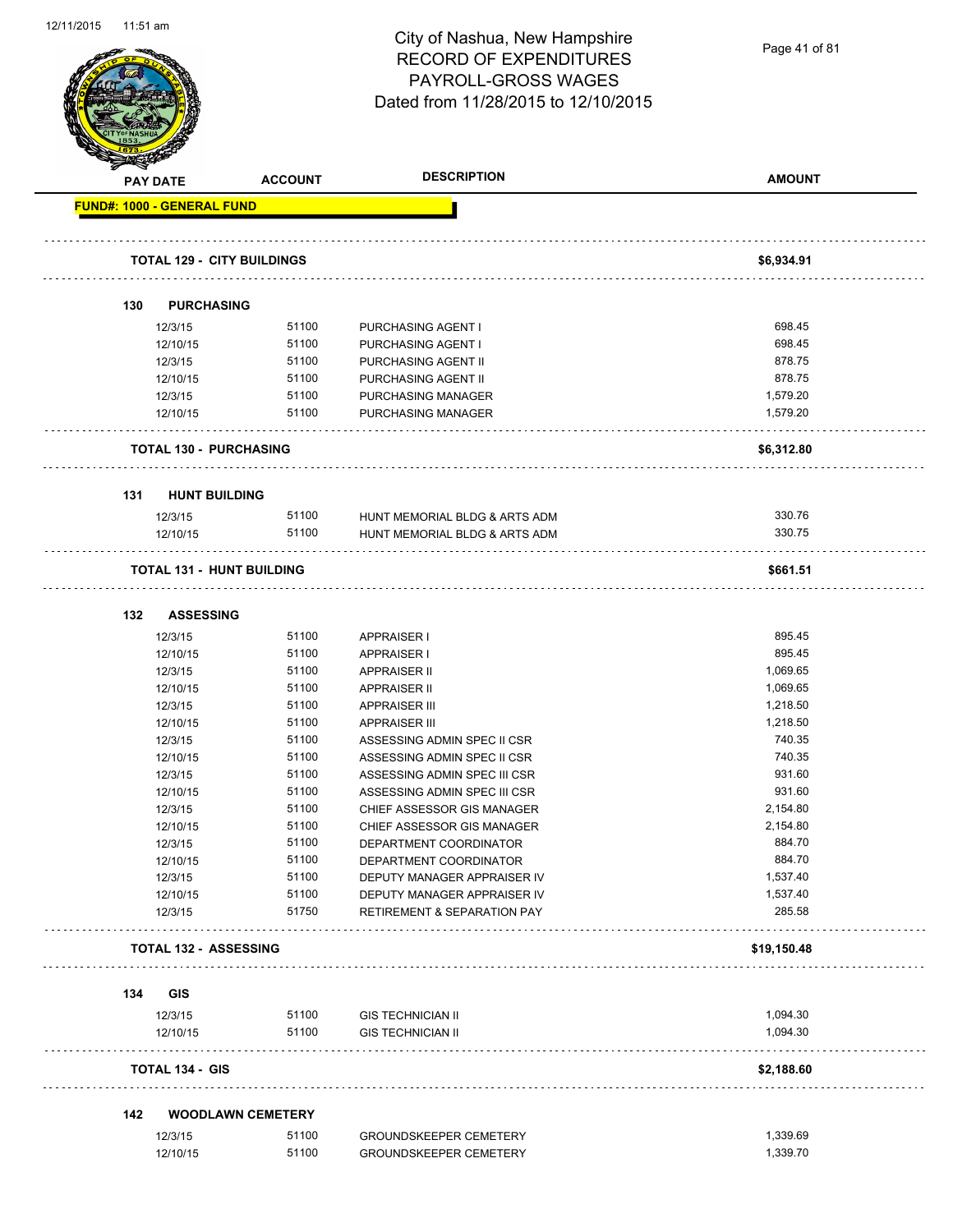|     | PAY DATE                          | <b>ACCOUNT</b>                                     | <b>DESCRIPTION</b>                                       | <b>AMOUNT</b>        |
|-----|-----------------------------------|----------------------------------------------------|----------------------------------------------------------|----------------------|
|     | <b>FUND#: 1000 - GENERAL FUND</b> |                                                    |                                                          |                      |
|     |                                   |                                                    |                                                          |                      |
| 142 |                                   | <b>WOODLAWN CEMETERY</b>                           |                                                          |                      |
|     | 12/3/15                           | 51100                                              | SUBFOREMAN CEMETERY                                      | 766.05               |
|     | 12/10/15                          | 51100                                              | SUBFOREMAN CEMETERY                                      | 766.05               |
|     | 12/3/15                           | 51100                                              | SUPERINTENDENT CEMETERY I                                | 1,075.60             |
|     | 12/10/15                          | 51100                                              | SUPERINTENDENT CEMETERY I                                | 1,075.60             |
|     | 12/3/15                           | 51400                                              | WAGES TEMP-SEASONAL                                      | 540.00               |
|     | 12/10/15                          | 51400                                              | WAGES TEMP-SEASONAL                                      | 800.00               |
|     |                                   | <b>TOTAL 142 - WOODLAWN CEMETERY</b>               |                                                          | \$7,702.69           |
|     |                                   |                                                    |                                                          |                      |
| 144 | 12/3/15                           | <b>EDGEWOOD &amp; SUBURBAN CEMETERIES</b><br>51100 | <b>GROUNDSKEEPER CEMETERY</b>                            |                      |
|     |                                   | 51100                                              |                                                          | 1,160.05<br>1,145.97 |
|     | 12/10/15<br>12/3/15               | 51100                                              | <b>GROUNDSKEEPER CEMETERY</b><br>SUBFOREMAN CEMETERY     | 835.75               |
|     |                                   | 51100                                              | <b>SUBFOREMAN CEMETERY</b>                               | 835.75               |
|     | 12/10/15                          | 51100                                              |                                                          | 1,166.65             |
|     | 12/3/15                           | 51100                                              | SUPERINTENDENT CEMETERY II<br>SUPERINTENDENT CEMETERY II | 1,166.65             |
|     | 12/10/15<br>12/3/15               | 51400                                              | <b>WAGES TEMP-SEASONAL</b>                               | 240.00               |
|     |                                   | 51400                                              |                                                          | 400.00               |
|     | 12/10/15                          |                                                    | <b>WAGES TEMP-SEASONAL</b>                               |                      |
|     |                                   |                                                    | TOTAL 144 - EDGEWOOD & SUBURBAN CEMETERIES               | \$6,950.82           |
| 150 | <b>POLICE</b>                     |                                                    |                                                          |                      |
|     | 12/3/15                           | 51100                                              | <b>1ST YEAR OFFICERS</b>                                 | 10,694.75            |
|     | 12/10/15                          | 51100                                              | <b>1ST YEAR OFFICERS</b>                                 | 10,694.75            |
|     | 12/3/15                           | 51100                                              | 1ST YR OFFICERS CERTIFIED SPEC                           | 1,016.10             |
|     | 12/10/15                          | 51100                                              | 1ST YR OFFICERS CERTIFIED SPEC                           | 1,016.10             |
|     | 12/3/15                           | 51100                                              | <b>ACCOUNT CLERK III</b>                                 | 2,181.25             |
|     | 12/10/15                          | 51100                                              | <b>ACCOUNT CLERK III</b>                                 | 2,181.24             |
|     | 12/3/15                           | 51100                                              | ADMINISTRATIVE PROJECT SPEC                              | 1,285.00             |
|     | 12/10/15                          | 51100                                              | ADMINISTRATIVE PROJECT SPEC                              | 1,285.00             |
|     | 12/3/15                           | 51100                                              | ANIMAL CONTROL OFFICER                                   | 945.95               |
|     | 12/10/15                          | 51100                                              | ANIMAL CONTROL OFFICER                                   | 945.95               |
|     | 12/3/15                           | 51100                                              | ASSISTANT RECORDS MANAGER                                | 983.60               |
|     | 12/10/15                          | 51100                                              | ASSISTANT RECORDS MANAGER                                | 1,967.20             |
|     | 12/3/15                           | 51100                                              | AUTO MECHANIC 1ST CLASS                                  | 1,629.03             |
|     | 12/10/15                          | 51100                                              | AUTO MECHANIC 1ST CLASS                                  | 1,629.04             |
|     | 12/3/15                           | 51100                                              | <b>BUILDING MAINTENANCE SUPV</b>                         | 983.60               |
|     | 12/10/15                          | 51100                                              | <b>BUILDING MAINTENANCE SUPV</b>                         | 983.60               |
|     | 12/3/15                           | 51100                                              | <b>CAPTAIN</b>                                           | 14,627.90            |
|     | 12/10/15                          | 51100                                              | <b>CAPTAIN</b>                                           | 14,627.90            |
|     | 12/3/15                           | 51100                                              | CHIEF OF POLICE                                          | 2,574.80             |
|     | 12/10/15                          | 51100                                              | CHIEF OF POLICE                                          | 2,574.80             |
|     | 12/3/15                           | 51100                                              | COMM TECH ALL DESIGNATIONS                               | 8,649.30             |
|     | 12/10/15                          | 51100                                              | COMM TECH ALL DESIGNATIONS                               | 8,649.30             |
|     | 12/3/15                           | 51100                                              | COMMUNITY POLICE COORD CEMD                              | 1,295.20             |
|     | 12/10/15                          | 51100                                              | COMMUNITY POLICE COORD CEMD                              | 1,295.20             |
|     | 12/3/15                           | 51100                                              | <b>CRIME ANALYST</b>                                     | 1,260.50             |
|     | 12/10/15                          | 51100                                              | <b>CRIME ANALYST</b>                                     | 1,260.50             |
|     | 12/3/15                           | 51100                                              | <b>CUSTODIAN II</b>                                      | 760.00               |
|     |                                   |                                                    |                                                          |                      |
|     | 12/10/15                          | 51100                                              | <b>CUSTODIAN II</b>                                      | 760.00               |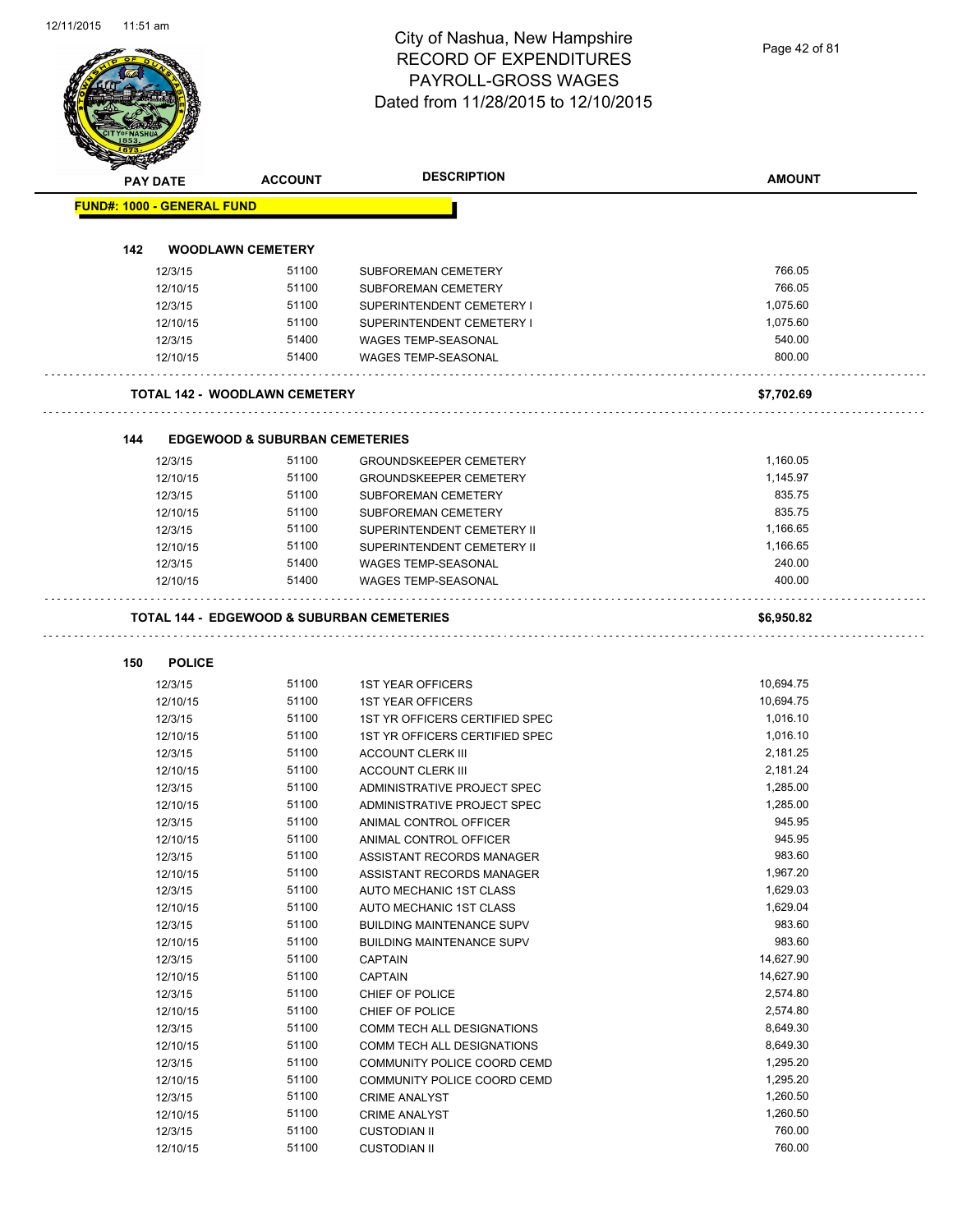

|     | <b>PAY DATE</b>                   | <b>ACCOUNT</b> | <b>DESCRIPTION</b>                                          | <b>AMOUNT</b>        |
|-----|-----------------------------------|----------------|-------------------------------------------------------------|----------------------|
|     | <b>FUND#: 1000 - GENERAL FUND</b> |                |                                                             |                      |
|     |                                   |                |                                                             |                      |
|     |                                   |                |                                                             |                      |
| 150 | <b>POLICE</b>                     |                |                                                             |                      |
|     | 12/3/15                           | 51100          | <b>CUSTODIAN III</b>                                        | 1,485.55             |
|     | 12/10/15                          | 51100          | <b>CUSTODIAN III</b>                                        | 1,485.55             |
|     | 12/3/15                           | 51100          | DEPUTY CHIEF OF POLICE                                      | 4,666.50             |
|     | 12/10/15                          | 51100          | DEPUTY CHIEF OF POLICE                                      | 4,666.50             |
|     | 12/3/15                           | 51100          | <b>DETENTION SPEC</b>                                       | 858.60               |
|     | 12/10/15                          | 51100          | DETENTION SPEC                                              | 858.60<br>4,566.65   |
|     | 12/3/15                           | 51100<br>51100 | DISPATCHERS ALL DESIGNATIONS                                | 4,566.65             |
|     | 12/10/15                          | 51100          | DISPATCHERS ALL DESIGNATIONS<br>FLEET MAINTENANCE ASST SUPV | 921.20               |
|     | 12/3/15<br>12/10/15               | 51100          | FLEET MAINTENANCE ASST SUPV                                 | 921.20               |
|     | 12/3/15                           | 51100          | IT MANAGER/SOFTWARE SPECIALIST                              | 1,652.80             |
|     | 12/10/15                          | 51100          | IT MANAGER/SOFTWARE SPECIALIST                              | 1,652.80             |
|     | 12/3/15                           | 51100          | <b>LEGAL SECRETARY</b>                                      | 695.35               |
|     | 12/10/15                          | 51100          | LEGAL SECRETARY                                             | 695.35               |
|     | 12/3/15                           | 51100          | LIEUTENANT                                                  | 15,632.55            |
|     | 12/10/15                          | 51100          | <b>LIEUTENANT</b>                                           | 15,632.55            |
|     | 12/3/15                           | 51100          | NPD BUSINESS COORDINATOR                                    | 923.10               |
|     | 12/10/15                          | 51100          | NPD BUSINESS COORDINATOR                                    | 923.10               |
|     | 12/3/15                           | 51100          | <b>NPD BUSINESS MANAGER</b>                                 | 1,737.00             |
|     | 12/10/15                          | 51100          | NPD BUSINESS MANAGER                                        | 1,737.00             |
|     | 12/3/15                           | 51100          | NPD NETWORK ADMINISTRATOR                                   | 1,317.60             |
|     | 12/10/15                          | 51100          | NPD NETWORK ADMINISTRATOR                                   | 1,317.60             |
|     | 12/3/15                           | 51100          | PARALEGAL                                                   | 972.40               |
|     | 12/10/15                          | 51100          | PARALEGAL                                                   | 972.40               |
|     | 12/3/15                           | 51100          | PATROLMAN ALL RANKS                                         | 150,259.34           |
|     | 12/10/15                          | 51100          | PATROLMAN ALL RANKS                                         | 148,922.52           |
|     | 12/3/15                           | 51100          | POLICE ATTORNEY                                             | 1,596.80             |
|     | 12/10/15                          | 51100          | POLICE ATTORNEY                                             | 1,596.80             |
|     | 12/3/15                           | 51100          | RECORDS & COMMUNICATIONS MGR                                | 1,520.00             |
|     | 12/10/15                          | 51100          | <b>RECORDS &amp; COMMUNICATIONS MGR</b>                     | 1,520.00             |
|     | 12/3/15                           | 51100          | <b>RECORDS TECHNICIAN I</b>                                 | 1,947.85             |
|     | 12/10/15                          | 51100          | <b>RECORDS TECHNICIAN I</b>                                 | 1,947.85             |
|     | 12/3/15                           | 51100          | RECORDS TECHNICIAN II                                       | 844.70               |
|     | 12/10/15                          | 51100          | <b>RECORDS TECHNICIAN II</b>                                | 844.70               |
|     | 12/3/15                           | 51100          | SEC DOMESTIC VIOLENCE UNIT                                  | 718.60               |
|     | 12/10/15                          | 51100          | SEC DOMESTIC VIOLENCE UNIT                                  | 718.60               |
|     | 12/3/15                           | 51100          | SECRETARIAL SUPV DET BUREAU                                 | 902.80               |
|     | 12/10/15                          | 51100          | SECRETARIAL SUPV DET BUREAU                                 | 902.80               |
|     | 12/3/15                           | 51100          | <b>SECRETARY III</b>                                        | 2,797.15             |
|     | 12/10/15                          | 51100          | <b>SECRETARY III</b>                                        | 2,797.15             |
|     | 12/3/15                           | 51100          | <b>SECRETARY V</b>                                          | 1,665.25             |
|     | 12/10/15                          | 51100          | <b>SECRETARY V</b>                                          | 1,665.25             |
|     | 12/3/15                           | 51100          | <b>SECRETARY VI</b>                                         | 791.86               |
|     | 12/10/15                          | 51100          | <b>SECRETARY VI</b>                                         | 791.85               |
|     | 12/3/15                           | 51100          | <b>SERGEANT</b>                                             | 36,328.86            |
|     | 12/10/15                          | 51100          | <b>SERGEANT</b>                                             | 35,568.60            |
|     | 12/3/15                           | 51100          | <b>SHIFT LEADER</b>                                         | 2,079.40             |
|     | 12/10/15                          | 51100          | SHIFT LEADER                                                | 2,079.40             |
|     | 12/3/15                           | 51100          | <b>SUPV POLICE FLEET</b>                                    | 1,249.60             |
|     | 12/10/15                          | 51100<br>51200 | SUPV POLICE FLEET                                           | 1,249.60             |
|     | 12/3/15                           | 51200          | <b>ACCREDITATION MANAGER</b>                                | 1,069.28<br>1,069.28 |
|     | 12/10/15                          |                | <b>ACCREDITATION MANAGER</b>                                |                      |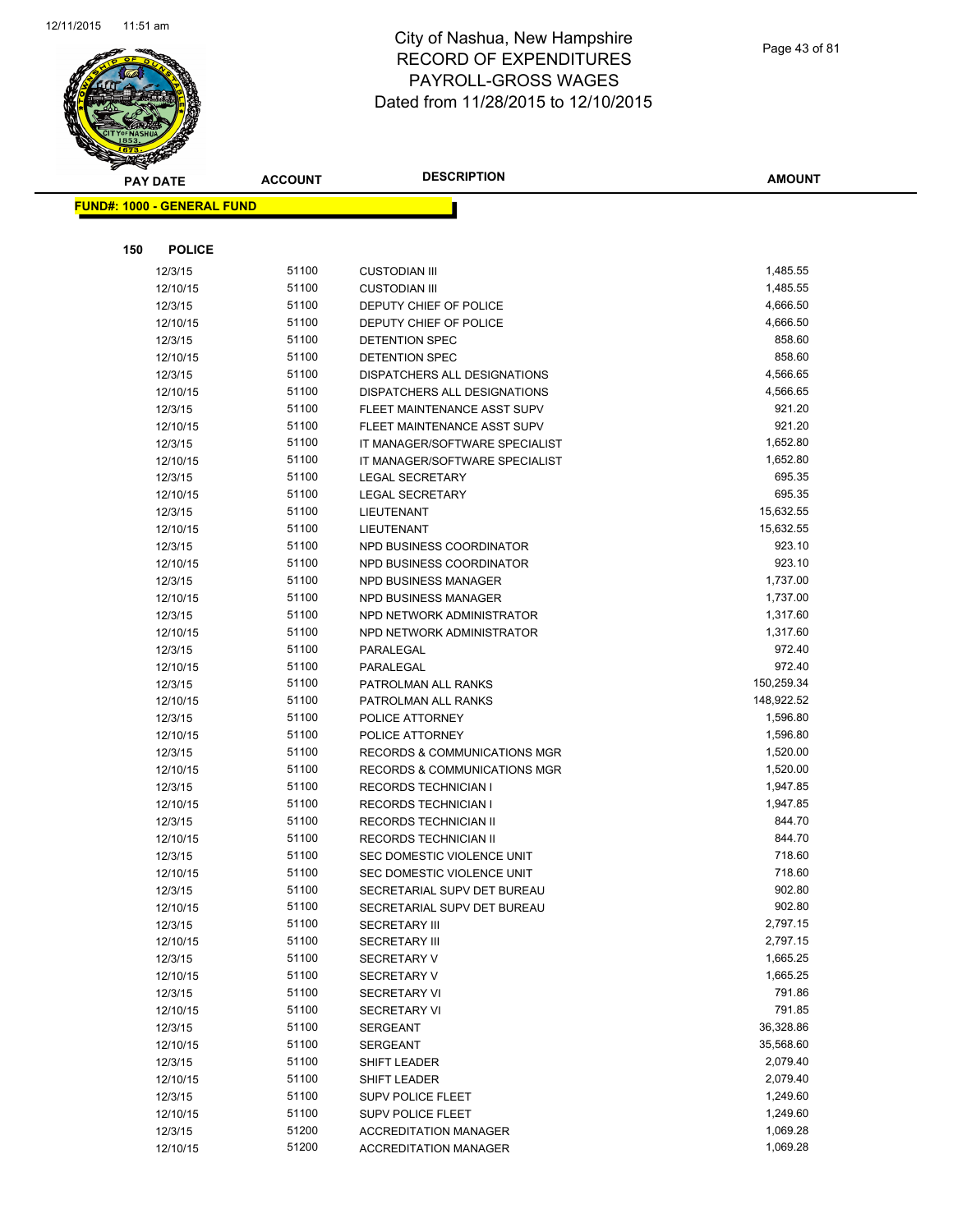$\hat{\beta}$ 



### City of Nashua, New Hampshire RECORD OF EXPENDITURES PAYROLL-GROSS WAGES Dated from 11/28/2015 to 12/10/2015

Page 44 of 81

| <del>ℱ</del><br>$\blacktriangle$ .<br><b>PAY DATE</b> | <b>ACCOUNT</b> | <b>DESCRIPTION</b>                     | <b>AMOUNT</b> |
|-------------------------------------------------------|----------------|----------------------------------------|---------------|
| <b>FUND#: 1000 - GENERAL FUND</b>                     |                |                                        |               |
|                                                       |                |                                        |               |
| <b>POLICE</b><br>150                                  |                |                                        |               |
| 12/3/15                                               | 51200          | <b>DETENTION SPEC</b>                  | 734.56        |
| 12/10/15                                              | 51200          | <b>DETENTION SPEC</b>                  | 734.56        |
| 12/3/15                                               | 51200          | POLICE ATTORNEY PT                     | 1,236.16      |
| 12/10/15                                              | 51200          | POLICE ATTORNEY PT                     | 1,236.16      |
| 12/3/15                                               | 51200          | PRISONER TRANSPORT OFFICER             | 791.32        |
| 12/10/15                                              | 51200          | PRISONER TRANSPORT OFFICER             | 791.32        |
| 12/3/15                                               | 51200          | SENIOR RELATIONS SPECIALIST            | 686.88        |
| 12/10/15                                              | 51200          | SENIOR RELATIONS SPECIALIST            | 686.88        |
| 12/3/15                                               | 51300          | OVERTIME-REGULAR                       | 11,289.40     |
| 12/10/15                                              | 51300          | OVERTIME-REGULAR                       | 2,430.40      |
| 12/3/15                                               | 51309          | <b>OVERTIME-TRAINING</b>               | 487.80        |
| 12/10/15                                              | 51309          | <b>OVERTIME-TRAINING</b>               | 2,508.27      |
| 12/3/15                                               | 51315          | <b>OVERTIME-WITNESS</b>                | 3,486.18      |
| 12/10/15                                              | 51315          | <b>OVERTIME-WITNESS</b>                | 3,285.62      |
| 12/3/15                                               | 51322          | OVERTIME-INVESTIGATIVE                 | 5,421.10      |
| 12/10/15                                              | 51322          | OVERTIME-INVESTIGATIVE                 | 4,756.93      |
| 12/3/15                                               | 51330          | OVERTIME-COVERAGE                      | 9,005.18      |
| 12/10/15                                              | 51330          | OVERTIME-COVERAGE                      | 14,209.72     |
| 12/3/15                                               | 51412          | <b>WAGES PER DIEM</b>                  | 666.25        |
| 12/10/15                                              | 51412          | <b>WAGES PER DIEM</b>                  | 1,045.50      |
| 12/3/15                                               | 51512          | <b>WAGES APPOINTED OFFICIALS</b>       | 370.00        |
| 12/3/15                                               | 51600          | <b>LONGEVITY</b>                       | 7,200.00      |
| 12/10/15                                              | 51600          | <b>LONGEVITY</b>                       | 350.00        |
| 12/3/15                                               | 51607          | EDUCATIONAL INCENTIVE                  | 104,650.00    |
| 12/3/15                                               | 51628          | <b>EXTRA HOLIDAY</b>                   | 58,557.64     |
| 12/10/15                                              | 51750          | <b>RETIREMENT &amp; SEPARATION PAY</b> | 86,400.80     |
| 12/10/15                                              | 61107          | <b>CLOTHING &amp; UNIFORMS</b>         | 377.30        |
| <b>TOTAL 150 - POLICE</b>                             |                |                                        | \$898,457.98  |
| 152<br><b>FIRE</b>                                    |                |                                        |               |
| 12/3/15                                               | 51100          | ADMINISTRATIVE ASSISTANT II            | 2,280.00      |
| 12/10/15                                              | 51100          | ADMINISTRATIVE ASSISTANT II            | 2,279.99      |
| 12/3/15                                               | 51100          | <b>ASST FIRE CHIEF</b>                 | 2,086.04      |
| 12/10/15                                              | 51100          | <b>ASST FIRE CHIEF</b>                 | 2,086.04      |
| 12/3/15                                               | 51100          | ASST SUPERINTENDENT FIRE ALARM         | 1,512.76      |
| 12/10/15                                              | 51100          | ASST SUPERINTENDENT FIRE ALARM         | 1,512.76      |
| 12/3/15                                               | 51100          | ASST SUPERINTENDENT FIRE FLEET         | 1,497.76      |
| 12/10/15                                              | 51100          | ASST SUPERINTENDENT FIRE FLEET         | 1,497.76      |
| 12/3/15                                               | 51100          | ASST SUPERINTENDENT PREVENTION         | 1,512.76      |
| 12/10/15                                              | 51100          | ASST SUPERINTENDENT PREVENTION         | 1,512.76      |
| 12/3/15                                               | 51100          | <b>CAPTAIN</b>                         | 10,622.58     |
| 12/10/15                                              | 51100          | <b>CAPTAIN</b>                         | 10,622.59     |
| 12/3/15                                               | 51100          | CAPTAIN FIRE TRAINING SAFETY           | 1,704.12      |
| 12/10/15                                              | 51100          | CAPTAIN FIRE TRAINING SAFETY           | 1,704.12      |
| 12/3/15                                               | 51100          | DEPUTY FIRE CHIEF                      | 6,420.88      |
| 12/10/15                                              | 51100          | DEPUTY FIRE CHIEF                      | 6,001.32      |
| 12/3/15                                               | 51100          | <b>EXEC ASST BUSINESS COORD</b>        | 1,091.55      |
| 12/10/15                                              | 51100          | <b>EXEC ASST BUSINESS COORD</b>        | 1,091.55      |
| 12/3/15                                               | 51100          | FIRE CHIEF                             | 2,292.80      |
| 12/10/15                                              | 51100          | FIRE CHIEF                             | 2,292.80      |
|                                                       |                |                                        |               |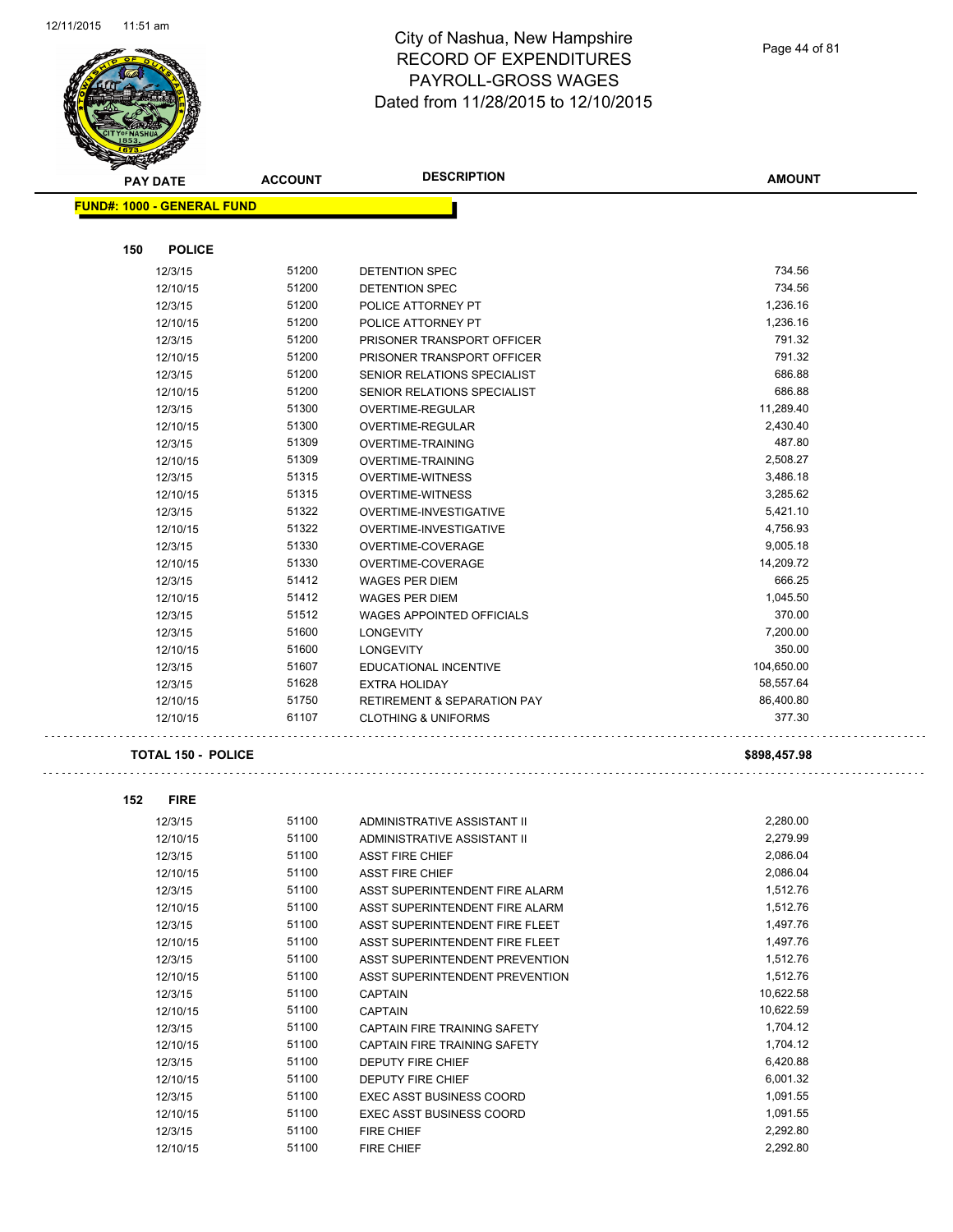

Page 45 of 81

| <b>PAY DATE</b>                   | <b>ACCOUNT</b>                         | <b>DESCRIPTION</b>                    | <b>AMOUNT</b> |
|-----------------------------------|----------------------------------------|---------------------------------------|---------------|
| <b>FUND#: 1000 - GENERAL FUND</b> |                                        |                                       |               |
|                                   |                                        |                                       |               |
| <b>FIRE</b><br>152                |                                        |                                       |               |
| 12/3/15                           | 51100                                  | <b>FIRE DISPATCH ALL RANKS</b>        | 7,390.67      |
| 12/10/15                          | 51100                                  | FIRE DISPATCH ALL RANKS               | 7,122.50      |
| 12/3/15                           | 51100                                  | FIRE DISPATCHER CLERK TRAINER         | 1,212.06      |
| 12/10/15                          | 51100                                  | FIRE DISPATCHER CLERK TRAINER         | 1,531.02      |
| 12/3/15                           | 51100                                  | <b>FIRE LIEUTENANT</b>                | 39,456.91     |
| 12/10/15                          | 51100                                  | <b>FIRE LIEUTENANT</b>                | 39,589.66     |
| 12/3/15                           | 51100                                  | <b>FIRE MECHANIC</b>                  | 1,341.20      |
| 12/10/15                          | 51100                                  | <b>FIRE MECHANIC</b>                  | 1,341.20      |
| 12/3/15                           | 51100                                  | FIRE TRAINING OFFICER                 | 1,482.96      |
| 12/10/15                          | 51100                                  | FIRE TRAINING OFFICER                 | 1,482.96      |
| 12/3/15                           | 51100                                  | <b>FIREFIGHTERS ALL RANKS</b>         | 123,729.05    |
| 12/10/15                          | 51100                                  | <b>FIREFIGHTERS ALL RANKS</b>         | 123,729.17    |
| 12/3/15                           | 51100                                  | SUPERINTENDENT FIRE ALARM             | 1,670.56      |
| 12/10/15                          | 51100                                  | SUPERINTENDENT FIRE ALARM             | 1,670.56      |
| 12/3/15                           | 51100                                  | SUPERINTENDENT FIRE FLEET             | 1,670.56      |
| 12/10/15                          | 51100                                  | SUPERINTENDENT FIRE FLEET             | 1,670.56      |
| 12/3/15                           | 51100                                  | SUPERINTENDENT FIRE PREVENTION        | 1,670.56      |
| 12/10/15                          | 51100                                  | SUPERINTENDENT FIRE PREVENTION        | 1,670.56      |
| 12/3/15                           | 51300                                  | OVERTIME-REGULAR                      | 1,518.77      |
| 12/10/15                          | 51300                                  | <b>OVERTIME-REGULAR</b>               | 572.95        |
| 12/3/15                           | 51330                                  | OVERTIME-COVERAGE                     | 8,226.57      |
| 12/10/15                          | 51330                                  | OVERTIME-COVERAGE                     | 8,411.08      |
| 12/3/15                           | 51628                                  | <b>EXTRA HOLIDAY</b>                  | 52,089.23     |
| 12/3/15                           | 51650                                  | ADDITIONAL HOURS                      | 21,117.57     |
| 12/10/15                          | 51650                                  | ADDITIONAL HOURS                      | 19,897.32     |
| 12/3/15                           | 51700                                  | <b>STIPENDS</b>                       | 4,454.30      |
| 12/10/15                          | 51700                                  | <b>STIPENDS</b>                       | 4,454.30      |
| <b>TOTAL 152 - FIRE</b>           |                                        |                                       | \$541,797.75  |
| 153                               | <b>BUILDING INSPECTION</b>             |                                       |               |
| 12/3/15                           | 51100                                  | <b>BUILDING AND UTILITIES INSPCTR</b> | 3,380.60      |
| 12/10/15                          | 51100                                  | <b>BUILDING AND UTILITIES INSPCTR</b> | 3,380.60      |
| 12/3/15                           | 51100                                  | <b>BUILDING DEPARTMENT MANAGER</b>    | 1,450.00      |
| 12/10/15                          | 51100                                  | <b>BUILDING DEPARTMENT MANAGER</b>    | 1,450.00      |
| 12/3/15                           | 51100                                  | PERMIT TECHNICIAN I                   | 631.40        |
| 12/10/15                          | 51100                                  | PERMIT TECHNICIAN I                   | 631.40        |
| 12/3/15                           | 51100                                  | PERMIT TECHNICIAN III                 | 777.85        |
| 12/10/15                          | 51100                                  | PERMIT TECHNICIAN III                 | 777.86        |
| 12/3/15                           | 51100                                  | <b>PLANS EXAMINER</b>                 | 1,186.05      |
| 12/10/15                          | 51100                                  | <b>PLANS EXAMINER</b>                 | 1,186.05      |
| 12/3/15                           | 51200                                  | <b>BUILDING AND UTILITIES INSPCTR</b> | 805.65        |
| 12/10/15                          | 51200                                  | <b>BUILDING AND UTILITIES INSPCTR</b> | 805.65        |
|                                   | <b>TOTAL 153 - BUILDING INSPECTION</b> |                                       | \$16,463.11   |

| <b>CODE ENFORCEMENT</b><br>155 |  |
|--------------------------------|--|
|--------------------------------|--|

| 12/3/15  | 51100 | CODE ENFORCEMENT OFFICER II | 2.124.35 |
|----------|-------|-----------------------------|----------|
| 12/10/15 | 51100 | CODE ENFORCEMENT OFFICER II | 2.124.35 |
| 12/3/15  | 51100 | MGR CODE ENFORCEMENT DEPT   | 1.367.60 |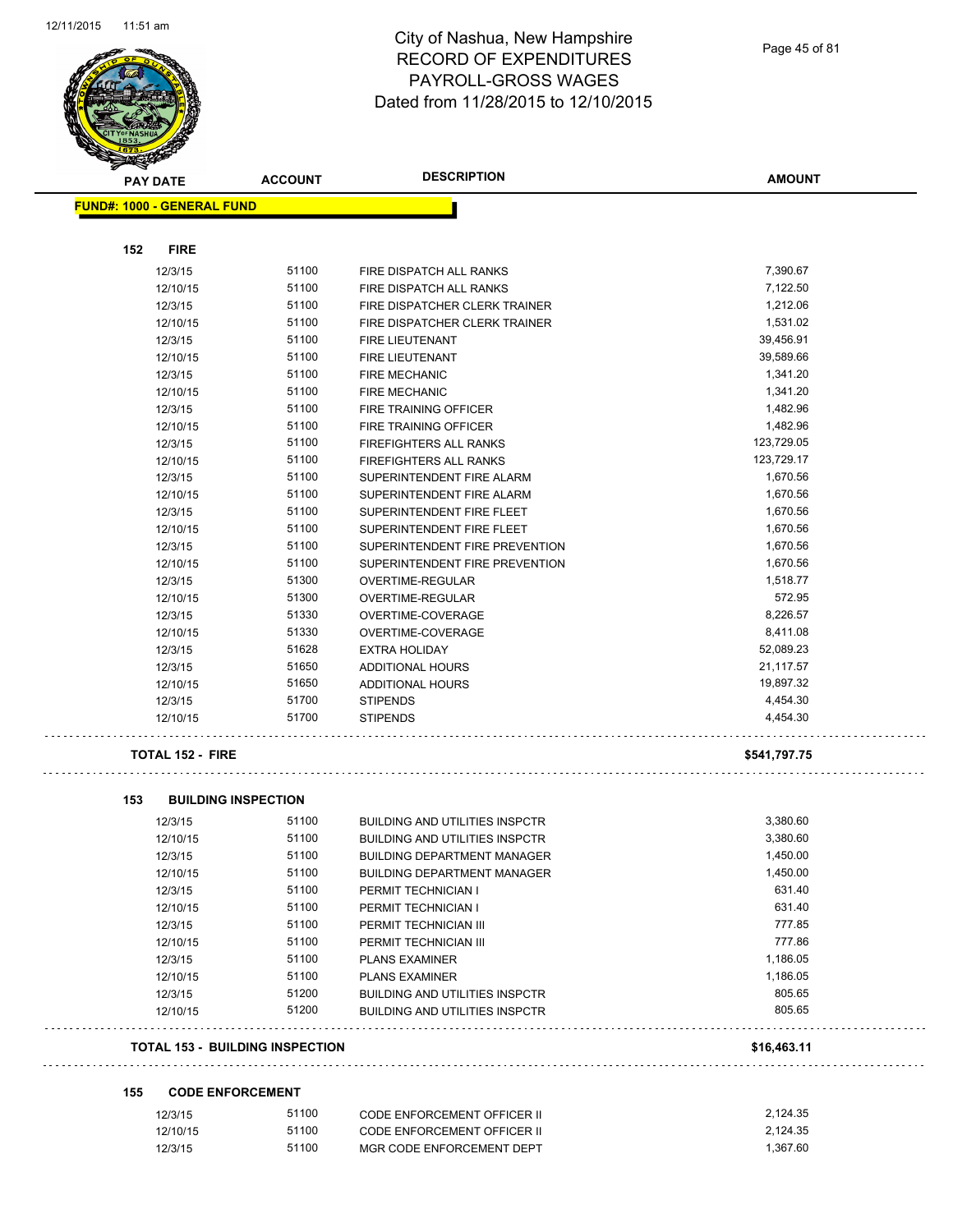Page 46 of 81

|     | <b>PAY DATE</b>                   | <b>ACCOUNT</b>                             | <b>DESCRIPTION</b>                                                           | <b>AMOUNT</b>        |
|-----|-----------------------------------|--------------------------------------------|------------------------------------------------------------------------------|----------------------|
|     | <b>FUND#: 1000 - GENERAL FUND</b> |                                            |                                                                              |                      |
| 155 |                                   | <b>CODE ENFORCEMENT</b>                    |                                                                              |                      |
|     | 12/10/15                          | 51100                                      | MGR CODE ENFORCEMENT DEPT                                                    | 1,367.60             |
|     |                                   | <b>TOTAL 155 - CODE ENFORCEMENT</b>        |                                                                              | \$6,983.90           |
|     |                                   |                                            |                                                                              |                      |
| 156 |                                   | <b>EMERGENCY MANAGEMENT</b>                |                                                                              |                      |
|     | 12/3/15<br>12/10/15               | 51100<br>51100                             | <b>EMERGENCY MANAGEMENT DIRECTOR</b><br><b>EMERGENCY MANAGEMENT DIRECTOR</b> | 1,529.80<br>1,529.80 |
|     |                                   |                                            |                                                                              |                      |
|     |                                   | <b>TOTAL 156 - EMERGENCY MANAGEMENT</b>    |                                                                              | \$3,059.60           |
| 157 |                                   | <b>CITYWIDE COMMUNICATIONS</b>             |                                                                              |                      |
|     | 12/3/15                           | 51100                                      | <b>COMM SYS ENGR TECH</b>                                                    | 1,546.40             |
|     | 12/10/15                          | 51100                                      | <b>COMM SYS ENGR TECH</b>                                                    | 1,546.40             |
|     | 12/3/15                           | 51200                                      | RADIO SYSTEMS MANAGER                                                        | 1,312.32             |
|     | 12/10/15                          | 51200                                      | RADIO SYSTEMS MANAGER                                                        | 1,312.32             |
|     | 12/3/15                           | 51600                                      | <b>LONGEVITY</b>                                                             | 800.00               |
|     |                                   | <b>TOTAL 157 - CITYWIDE COMMUNICATIONS</b> |                                                                              | \$6,517.44           |
| 160 |                                   | <b>PUBLIC WORKS-ADMIN/ENGINEERING</b>      |                                                                              |                      |
|     | 12/3/15                           | 51100                                      | ADMINISTRATIVE ASSISTANT II                                                  | 704.60               |
|     | 12/10/15                          | 51100                                      | ADMINISTRATIVE ASSISTANT II                                                  | 704.60               |
|     | 12/3/15                           | 51100                                      | CITIZEN SERVICES COORDINATOR                                                 | 763.50               |
|     | 12/10/15                          | 51100                                      | CITIZEN SERVICES COORDINATOR                                                 | 763.50               |
|     | 12/3/15                           | 51100                                      | <b>CITY ENGINEER</b>                                                         | 1,030.45             |
|     | 12/10/15                          | 51100                                      | <b>CITY ENGINEER</b>                                                         | 1,030.45             |
|     | 12/3/15                           | 51100                                      | CONST INSP ENGINEERING ASST                                                  | 947.55               |
|     | 12/10/15                          | 51100                                      | <b>CONST INSP ENGINEERING ASST</b>                                           | 947.55               |
|     | 12/3/15                           | 51100                                      | DEPUTY MANAGER OF ENGINEERING                                                | 710.65               |
|     | 12/10/15                          | 51100                                      | DEPUTY MANAGER OF ENGINEERING                                                | 710.65               |
|     | 12/3/15                           | 51100                                      | DIRECTOR PUBLIC WORKS                                                        | 1,528.65             |
|     | 12/10/15                          | 51100                                      | <b>DIRECTOR PUBLIC WORKS</b>                                                 | 1,528.65             |
|     | 12/3/15                           | 51100                                      | DIVISION OPERATIONS MANAGER                                                  | 1,455.50             |
|     | 12/10/15                          | 51100                                      | DIVISION OPERATIONS MANAGER                                                  | 1,455.50             |
|     | 12/3/15                           | 51100                                      | DPW CONTRACT ADMINISTRATOR                                                   | 340.55               |
|     | 12/10/15                          | 51100                                      | DPW CONTRACT ADMINISTRATOR                                                   | 340.55               |
|     | 12/3/15                           | 51100                                      | <b>ENGINEERING INSPECTORS</b>                                                | 1,904.85             |
|     | 12/10/15                          | 51100                                      | <b>ENGINEERING INSPECTORS</b>                                                | 1,904.85             |
|     | 12/3/15                           | 51100                                      | <b>EXECUTIVE ASSISTANT</b>                                                   | 689.90               |
|     | 12/10/15                          | 51100                                      | <b>EXECUTIVE ASSISTANT</b>                                                   | 689.90               |
|     | 12/3/15                           | 51100                                      | <b>SENIOR FOREMAN</b>                                                        | 1,305.60             |
|     | 12/10/15                          | 51100                                      | <b>SENIOR FOREMAN</b>                                                        | 1,305.60             |
|     | 12/3/15                           | 51100                                      | SENIOR TRAFFIC ENGINEER                                                      | 1,626.10             |
|     |                                   | 51100                                      |                                                                              | 1,626.11             |
|     | 12/10/15                          |                                            | SENIOR TRAFFIC ENGINEER                                                      |                      |
|     | 12/3/15                           | 51100                                      | <b>STAFF ENGINEER</b>                                                        | 1,219.70             |
|     | 12/10/15                          | 51100                                      | <b>STAFF ENGINEER</b>                                                        | 1,219.70             |
|     | 12/3/15                           | 51100                                      | STREET CONSTRUCTION ENGINEER                                                 | 1,332.96             |
|     | 12/10/15<br>12/3/15               | 51100<br>51100                             | STREET CONSTRUCTION ENGINEER<br>SURVEY TECHNICIAN                            | 1,332.96<br>1,149.50 |
|     |                                   |                                            |                                                                              |                      |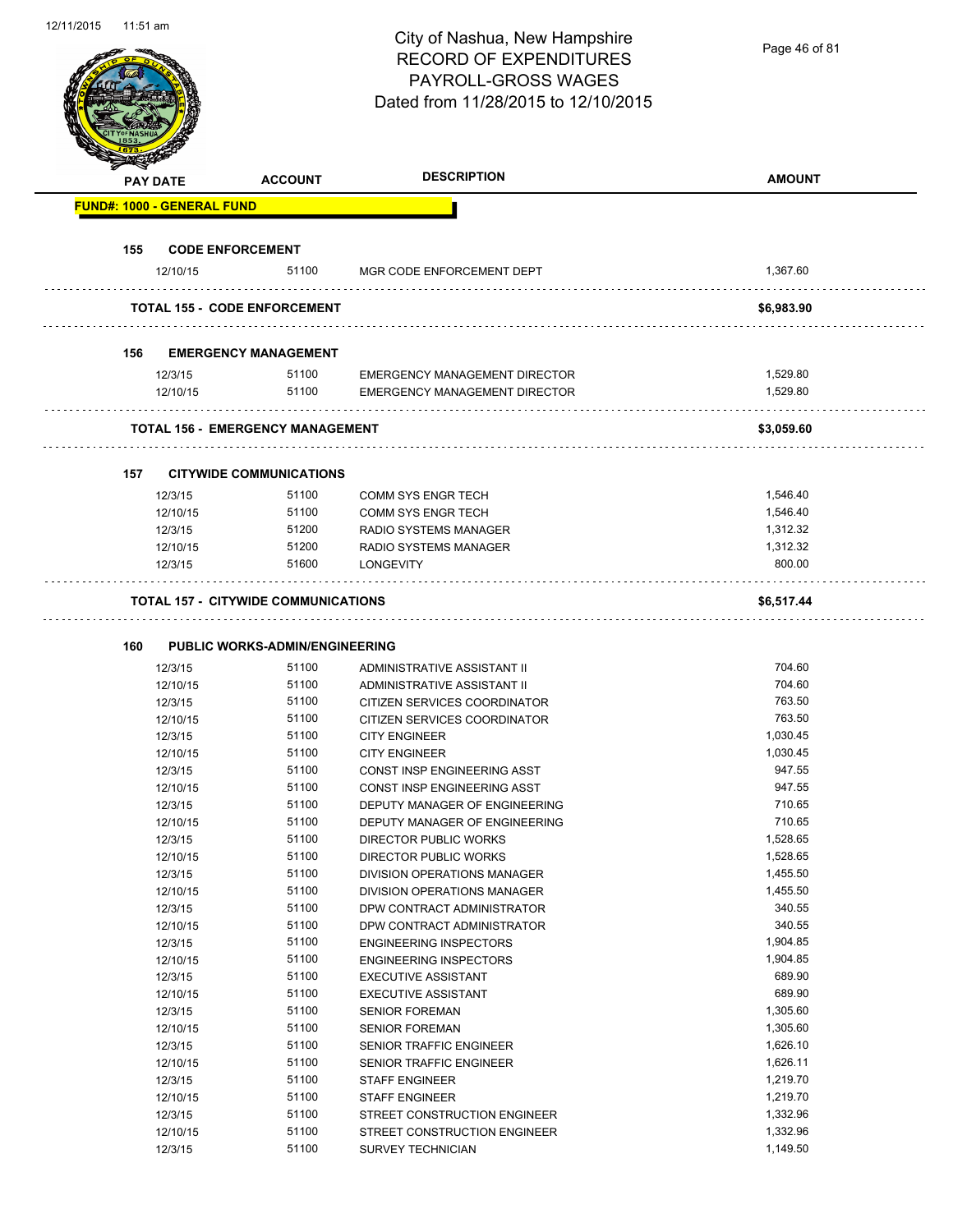|     |                                   |                                                   | <b>RECORD OF EXPENDITURES</b><br>PAYROLL-GROSS WAGES<br>Dated from 11/28/2015 to 12/10/2015 |                  |
|-----|-----------------------------------|---------------------------------------------------|---------------------------------------------------------------------------------------------|------------------|
|     | <b>PAY DATE</b>                   | <b>ACCOUNT</b>                                    | <b>DESCRIPTION</b>                                                                          | <b>AMOUNT</b>    |
|     | <b>FUND#: 1000 - GENERAL FUND</b> |                                                   |                                                                                             |                  |
| 160 |                                   | <b>PUBLIC WORKS-ADMIN/ENGINEERING</b>             |                                                                                             |                  |
|     | 12/10/15                          | 51100                                             | <b>SURVEY TECHNICIAN</b>                                                                    | 1,149.50         |
|     |                                   | <b>TOTAL 160 - PUBLIC WORKS-ADMIN/ENGINEERING</b> |                                                                                             | \$33,420.13      |
| 161 | <b>STREETS</b>                    |                                                   |                                                                                             |                  |
|     | 12/3/15                           | 51100                                             | ADMINISTRATIVE ASSISTANT III                                                                | 999.20           |
|     | 12/10/15                          | 51100                                             | ADMINISTRATIVE ASSISTANT III                                                                | 999.20           |
|     | 12/3/15                           | 51100                                             | AUTO MECH 1ST CLASS NIGHTS                                                                  | 3,146.40         |
|     | 12/10/15                          | 51100                                             | AUTO MECH 1ST CLASS NIGHTS                                                                  | 3,184.81         |
|     | 12/3/15                           | 51100                                             | AUTO MECH 2ND CLASS                                                                         | 948.40           |
|     | 12/10/15                          | 51100                                             | AUTO MECH 2ND CLASS                                                                         | 1,896.80         |
|     | 12/3/15                           | 51100                                             | AUTO MECH 2ND CLASS NIGHTS                                                                  | 960.40           |
|     | 12/10/15                          | 51100                                             | AUTO MECH 2ND CLASS NIGHTS                                                                  | 960.40           |
|     | 12/3/15                           | 51100                                             | AUTO MECHANIC 1ST CLASS                                                                     | 3,123.20         |
|     | 12/10/15                          | 51100                                             | AUTO MECHANIC 1ST CLASS                                                                     | 3,123.20         |
|     | 12/3/15                           | 51100                                             | EQUIP OPR STREET REPAIR                                                                     | 7,751.37         |
|     | 12/10/15                          | 51100                                             | EQUIP OPR STREET REPAIR                                                                     | 7,617.20         |
|     | 12/3/15                           | 51100                                             | FLEET MAINTENANCE FOREMAN                                                                   | 1,149.50         |
|     | 12/10/15                          | 51100                                             | FLEET MAINTENANCE FOREMAN                                                                   | 1,149.50         |
|     | 12/3/15                           | 51100                                             | FLEET MANAGER STREET DEPT                                                                   | 1,075.00         |
|     | 12/10/15                          | 51100                                             | FLEET MANAGER STREET DEPT                                                                   | 1,075.00         |
|     | 12/3/15                           | 51100                                             | <b>MASON PIPELAYER</b>                                                                      | 2,739.60         |
|     | 12/10/15                          | 51100                                             | <b>MASON PIPELAYER</b>                                                                      | 2,739.60         |
|     | 12/3/15                           | 51100                                             | <b>RETIREE DPW</b>                                                                          | 836.05           |
|     | 12/10/15                          | 51100                                             | <b>RETIREE DPW</b>                                                                          | 632.27           |
|     | 12/3/15                           | 51100                                             | <b>SIGN MAINTENANCE</b>                                                                     | 1,805.60         |
|     | 12/10/15                          | 51100                                             | SIGN MAINTENANCE                                                                            | 1,805.60         |
|     | 12/3/15                           | 51100                                             | SIGN MAINTENANCE ASSISTANT                                                                  | 842.00           |
|     | 12/10/15                          | 51100                                             | SIGN MAINTENANCE ASSISTANT                                                                  | 842.00           |
|     | 12/3/15                           | 51100<br>51100                                    | STOREKEEPER PWD                                                                             | 938.85<br>938.85 |
|     | 12/10/15                          |                                                   | STOREKEEPER PWD<br><b>STREET FOREMAN</b>                                                    | 4,839.19         |
|     | 12/3/15<br>12/10/15               | 51100<br>51100                                    | <b>STREET FOREMAN</b>                                                                       | 4,839.18         |
|     | 12/3/15                           | 51100                                             | SUPERINTENDENT OF STREETS                                                                   | 1,823.90         |
|     | 12/10/15                          | 51100                                             | SUPERINTENDENT OF STREETS                                                                   | 1,823.90         |
|     | 12/3/15                           | 51100                                             | TRAFFIC MAINTENANCE ASSISTANT                                                               | 898.00           |
|     | 12/10/15                          | 51100                                             | TRAFFIC MAINTENANCE ASSISTANT                                                               | 898.00           |
|     | 12/3/15                           | 51100                                             | <b>TRAFFIC TECHNICIAN I</b>                                                                 | 2,160.80         |
|     | 12/10/15                          | 51100                                             | <b>TRAFFIC TECHNICIAN I</b>                                                                 | 2,160.80         |
|     | 12/3/15                           | 51100                                             | TRUCK DRIVER STREET REPAIR                                                                  | 17,315.60        |
|     | 12/10/15                          | 51100                                             | TRUCK DRIVER STREET REPAIR                                                                  | 17,424.87        |
|     | 12/3/15                           | 51100                                             | <b>WELDER FIRST CLASS</b>                                                                   | 2,070.41         |
|     | 12/10/15                          | 51100                                             | <b>WELDER FIRST CLASS</b>                                                                   | 2,070.40         |
|     | 12/3/15                           | 51300                                             | OVERTIME-REGULAR                                                                            | 14,629.41        |
|     | 12/10/15                          | 51300                                             | OVERTIME-REGULAR                                                                            | 10,030.22        |
|     | 12/10/15                          | 51600                                             | LONGEVITY                                                                                   | 3,200.00         |
|     | 12/10/15                          | 51750                                             | <b>RETIREMENT &amp; SEPARATION PAY</b>                                                      | 8.36             |

12/11/2015 11:51 am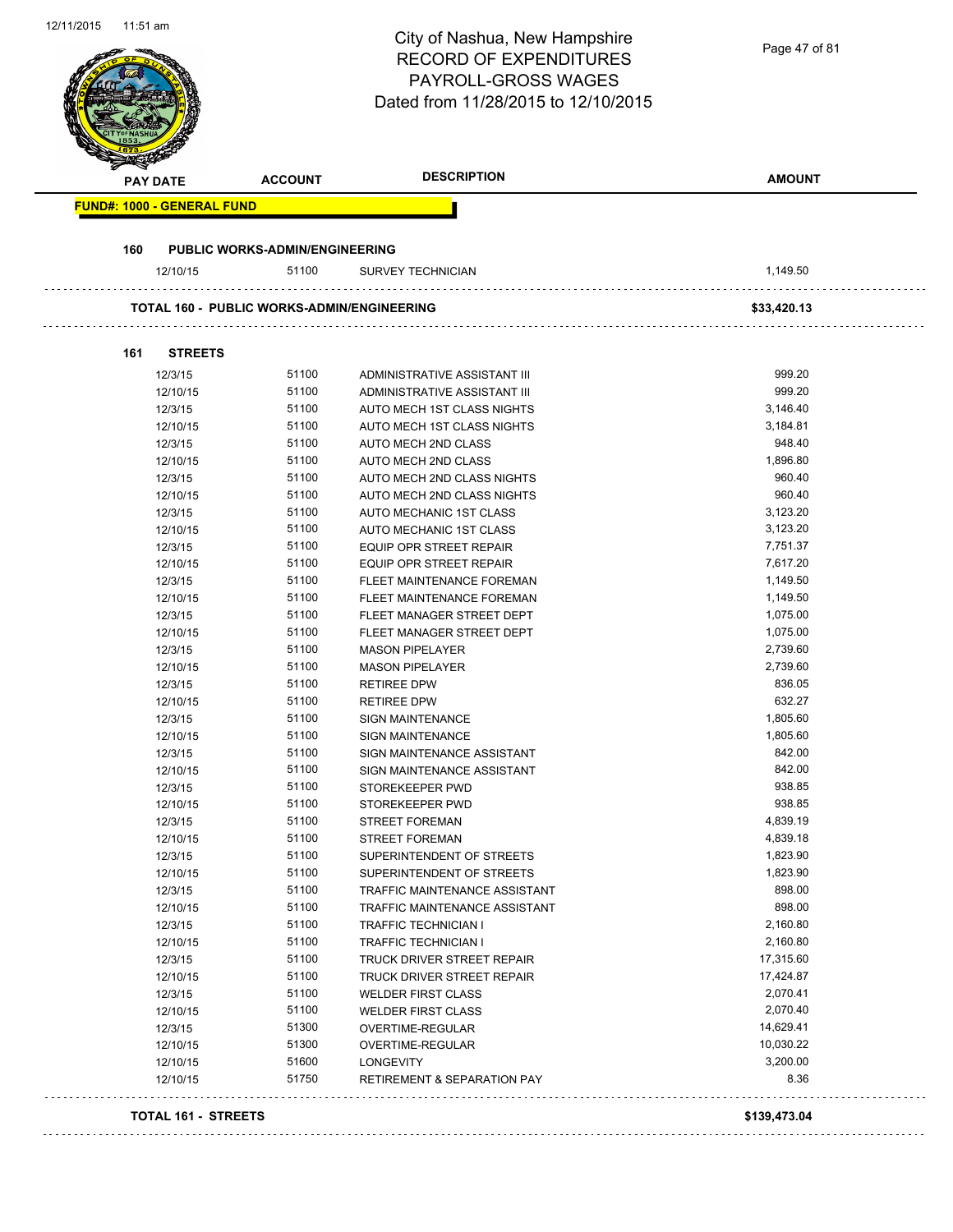Page 48 of 81

|     | <b>PAY DATE</b>                   | <b>ACCOUNT</b>                          | <b>DESCRIPTION</b>            | <b>AMOUNT</b> |
|-----|-----------------------------------|-----------------------------------------|-------------------------------|---------------|
|     | <b>FUND#: 1000 - GENERAL FUND</b> |                                         |                               |               |
| 166 | <b>PARKING LOTS</b>               |                                         |                               |               |
|     |                                   |                                         |                               |               |
|     | 12/3/15                           | 51100                                   | PARKING MAINTENANCE           | 1,383.40      |
|     | 12/10/15                          | 51100                                   | PARKING MAINTENANCE           | 1,383.40      |
|     | 12/3/15                           | 51100                                   | PARKING OPERATIONS COORD      | 773.70        |
|     | 12/10/15                          | 51100                                   | PARKING OPERATIONS COORD      | 773.70        |
|     | 12/3/15                           | 51100                                   | TRANSPORTATION DEPT MANAGER   | 68.40         |
|     | 12/10/15                          | 51100                                   | TRANSPORTATION DEPT MANAGER   | 68.40         |
|     | 12/3/15                           | 51300                                   | OVERTIME-REGULAR              | 397.08        |
|     | 12/10/15                          | 51300                                   | OVERTIME-REGULAR              | 25.45         |
|     | <b>TOTAL 166 - PARKING LOTS</b>   |                                         |                               | \$4,873.53    |
| 171 |                                   | <b>COMMUNITY SERVICES</b>               |                               |               |
|     | 12/3/15                           | 51100                                   | DIRECTOR HEALTH AND COMM SVS  | 1,778.30      |
|     | 12/10/15                          | 51100                                   | DIRECTOR HEALTH AND COMM SVS  | 1,778.30      |
|     | 12/3/15                           | 51100                                   | PROGRAM COORDINATOR           | 957.30        |
|     | 12/10/15                          | 51100                                   | PROGRAM COORDINATOR           | 957.30        |
|     |                                   | <b>TOTAL 171 - COMMUNITY SERVICES</b>   |                               | \$5,471.20    |
|     |                                   |                                         |                               |               |
| 172 | <b>COMMUNITY HEALTH</b>           |                                         |                               |               |
|     | 12/3/15                           | 51100                                   | ADMINISTRATIVE ASSISTANT II   | 738.30        |
|     | 12/10/15                          | 51100                                   | ADMINISTRATIVE ASSISTANT II   | 738.32        |
|     | 12/3/15                           | 51100                                   | BILINGUAL OUTREACH WORKER     | 786.80        |
|     | 12/10/15                          | 51100                                   | BILINGUAL OUTREACH WORKER     | 786.80        |
|     | 12/3/15                           | 51100                                   | MANAGER COMMUNITY HEALTH      | 1,404.70      |
|     | 12/10/15                          | 51100                                   | MANAGER COMMUNITY HEALTH      | 1,404.70      |
|     | 12/3/15                           | 51100                                   | PUB HEALTH NURSE              | 3,405.95      |
|     | 12/10/15                          | 51100                                   | PUB HEALTH NURSE              | 3,405.95      |
|     | 12/3/15                           | 51412                                   | <b>WAGES PER DIEM</b>         | 303.01        |
|     | 12/10/15                          | 51412                                   | WAGES PER DIEM                | 522.69        |
|     |                                   | TOTAL 172 - COMMUNITY HEALTH            |                               | \$13,497.22   |
| 173 |                                   | <b>ENVIRONMENTAL HEALTH</b>             |                               |               |
|     | 12/3/15                           | 51100                                   | ENVIRONMENTAL HEALTH SPEC     | 2,457.35      |
|     | 12/10/15                          | 51100                                   | ENVIRONMENTAL HEALTH SPEC     | 2,457.35      |
|     | 12/3/15                           | 51100                                   | ENVIRONMENTAL TECH OFFICE MGR | 1,008.80      |
|     | 12/10/15                          | 51100                                   | ENVIRONMENTAL TECH OFFICE MGR | 1,008.80      |
|     | 12/3/15                           | 51100                                   | <b>LABORATORY DIRECTOR</b>    | 1,017.40      |
|     |                                   | 51100                                   |                               | 1,017.40      |
|     | 12/10/15                          |                                         | LABORATORY DIRECTOR           |               |
|     | 12/3/15                           | 51100                                   | MANAGER ENVIRONMENTAL HEALTH  | 1,489.35      |
|     | 12/10/15                          | 51100                                   | MANAGER ENVIRONMENTAL HEALTH  | 1,489.35      |
|     |                                   | <b>TOTAL 173 - ENVIRONMENTAL HEALTH</b> |                               | \$11,945.80   |
| 174 |                                   | <b>WELFARE ADMINISTRATION</b>           |                               |               |
|     |                                   |                                         |                               |               |
|     | 12/3/15                           | 51100                                   | ADMINISTRATIVE ASSISTANT I    | 842.60        |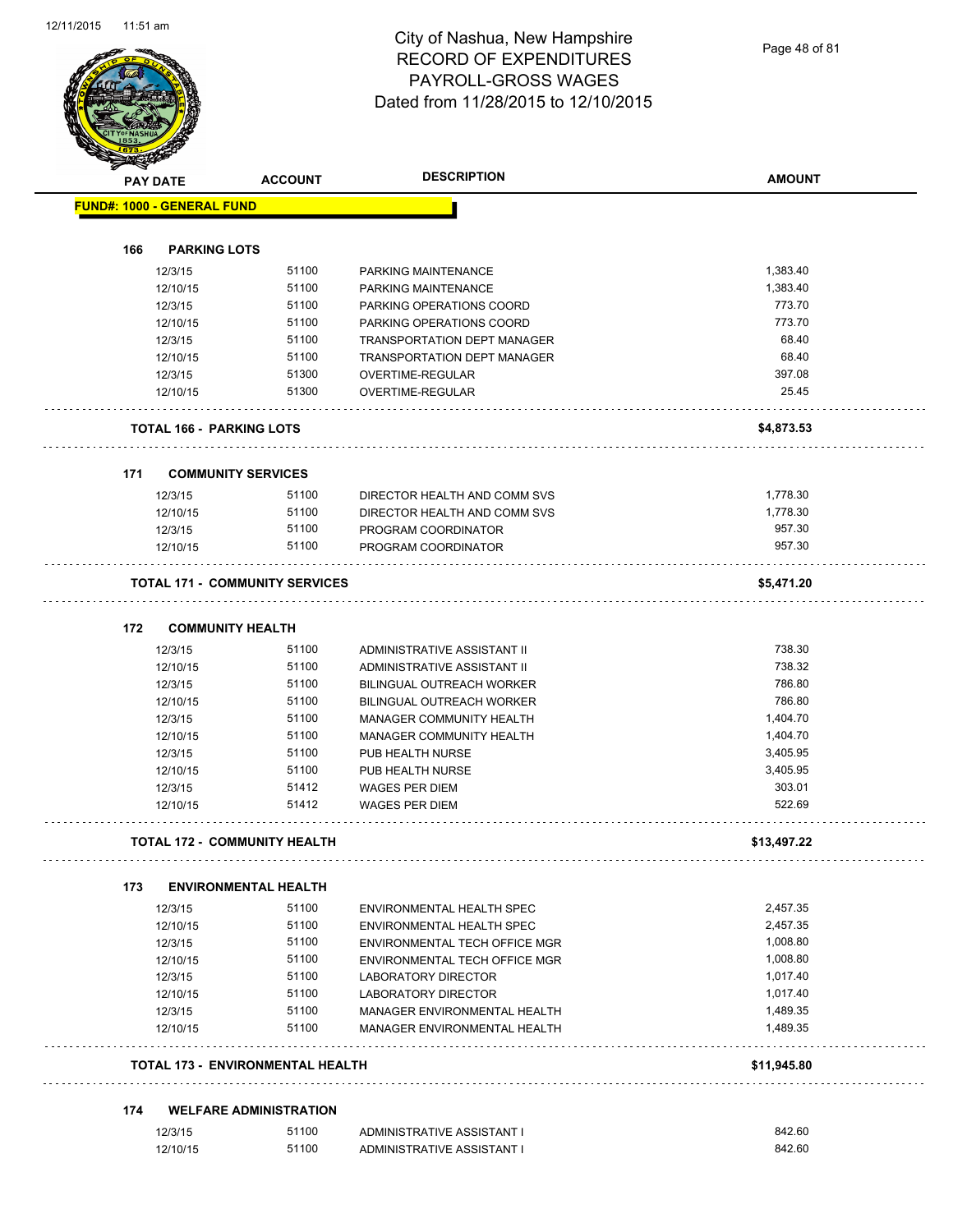|     | <b>PAY DATE</b>                   | <b>ACCOUNT</b>                            | <b>DESCRIPTION</b>               | <b>AMOUNT</b> |
|-----|-----------------------------------|-------------------------------------------|----------------------------------|---------------|
|     | <b>FUND#: 1000 - GENERAL FUND</b> |                                           |                                  |               |
|     |                                   |                                           |                                  |               |
| 174 |                                   | <b>WELFARE ADMINISTRATION</b>             |                                  |               |
|     | 12/3/15                           | 51100                                     | CASE TECHNICIAN WELFARE          | 2,334.00      |
|     | 12/10/15                          | 51100                                     | <b>CASE TECHNICIAN WELFARE</b>   | 2,334.00      |
|     | 12/3/15                           | 51100                                     | INTAKE WORKER ACCOUNTANT         | 964.35        |
|     | 12/10/15                          | 51100                                     | INTAKE WORKER ACCOUNTANT         | 964.35        |
|     | 12/3/15                           | 51100                                     | SENIOR CASE TECHNICIAN           | 985.55        |
|     | 12/10/15                          | 51100                                     | SENIOR CASE TECHNICIAN           | 985.55        |
|     | 12/3/15                           | 51100                                     | <b>WELFARE OFFICER</b>           | 1,493.05      |
|     | 12/10/15                          | 51100                                     | <b>WELFARE OFFICER</b>           | 1,493.05      |
|     |                                   | <b>TOTAL 174 - WELFARE ADMINISTRATION</b> |                                  | \$13,239.10   |
| 177 |                                   | <b>PARKS &amp; RECREATION</b>             |                                  |               |
|     | 12/3/15                           | 51100                                     | ADMINISTRATIVE ASSISTANT II      | 777.85        |
|     | 12/10/15                          | 51100                                     | ADMINISTRATIVE ASSISTANT II      | 777.85        |
|     | 12/3/15                           | 51100                                     | EQUIPMENT OPERATOR, PARKS        | 948.40        |
|     | 12/10/15                          | 51100                                     | EQUIPMENT OPERATOR, PARKS        | 948.40        |
|     | 12/3/15                           | 51100                                     | FOREMAN LABOR PARK               | 3,448.50      |
|     | 12/10/15                          | 51100                                     | FOREMAN LABOR PARK               | 3,448.50      |
|     | 12/3/15                           | 51100                                     | <b>GROUNDSKEEPER MAINTENANCE</b> | 6,072.52      |
|     | 12/10/15                          | 51100                                     | <b>GROUNDSKEEPER MAINTENANCE</b> | 6,657.61      |
|     | 12/3/15                           | 51100                                     | <b>GROUNDSMAN I</b>              | 2,439.60      |
|     | 12/10/15                          | 51100                                     | <b>GROUNDSMAN I</b>              | 2,439.60      |
|     | 12/3/15                           | 51100                                     | <b>GROUNDSMAN II</b>             | 854.00        |
|     | 12/10/15                          | 51100                                     | <b>GROUNDSMAN II</b>             | 854.00        |
|     | 12/3/15                           | 51100                                     | <b>LEAD GROUNDSMAN</b>           | 2,877.60      |
|     | 12/10/15                          | 51100                                     | <b>LEAD GROUNDSMAN</b>           | 2,877.60      |
|     | 12/3/15                           | 51100                                     | NURSERY WORKER PARKS             | 902.80        |
|     | 12/10/15                          | 51100                                     | NURSERY WORKER PARKS             | 902.80        |
|     | 12/3/15                           | 51100                                     | PROGRAM COORDINATOR              | 365.10        |
|     | 12/10/15                          | 51100                                     | PROGRAM COORDINATOR              | 365.10        |
|     | 12/3/15                           | 51100                                     | RECREATION PROGRAM MANAGER       | 1,115.75      |
|     | 12/10/15                          | 51100                                     | RECREATION PROGRAM MANAGER       | 1,115.76      |
|     |                                   | 51100                                     |                                  | 948.40        |
|     | 12/3/15                           | 51100                                     | STELLOS STADIUM ATTENDANT        | 948.40        |
|     | 12/10/15                          |                                           | STELLOS STADIUM ATTENDANT        |               |
|     | 12/3/15                           | 51100                                     | SUPERINTENDENT OF PARKS RECR     | 1,771.20      |
|     | 12/10/15                          | 51100                                     | SUPERINTENDENT OF PARKS RECR     | 1,771.20      |
|     | 12/3/15                           | 51300                                     | OVERTIME-REGULAR                 | 4,588.91      |
|     | 12/10/15                          | 51300                                     | <b>OVERTIME-REGULAR</b>          | 575.87        |
|     |                                   | <b>TOTAL 177 - PARKS &amp; RECREATION</b> |                                  | \$50,793.32   |
| 179 | <b>LIBRARY</b>                    |                                           |                                  |               |
|     | 12/3/15                           | 51100                                     | ADMIN ASST COST ACCOUNTANT       | 829.16        |
|     | 12/10/15                          | 51100                                     | ADMIN ASST COST ACCOUNTANT       | 694.41        |
|     | 12/3/15                           | 51100                                     | ASSISTANT DIRECTOR LIBRARY       | 1,408.20      |
|     |                                   | 51100                                     |                                  | 1,408.20      |

| 12/10/15 | 51100 | ASSISTANT DIRECTOR LIBRARY     | 1.408.20 |
|----------|-------|--------------------------------|----------|
| 12/3/15  | 51100 | ASSISTANT LIBRARIAN CIRCULATIO | 995.30   |
| 12/10/15 | 51100 | ASSISTANT LIBRARIAN CIRCULATIO | 995.30   |
| 12/3/15  | 51100 | ASSISTANT LIBRARIAN YOUTH SERV | 797.65   |
| 12/10/15 | 51100 | ASSISTANT LIBRARIAN YOUTH SERV | 797.66   |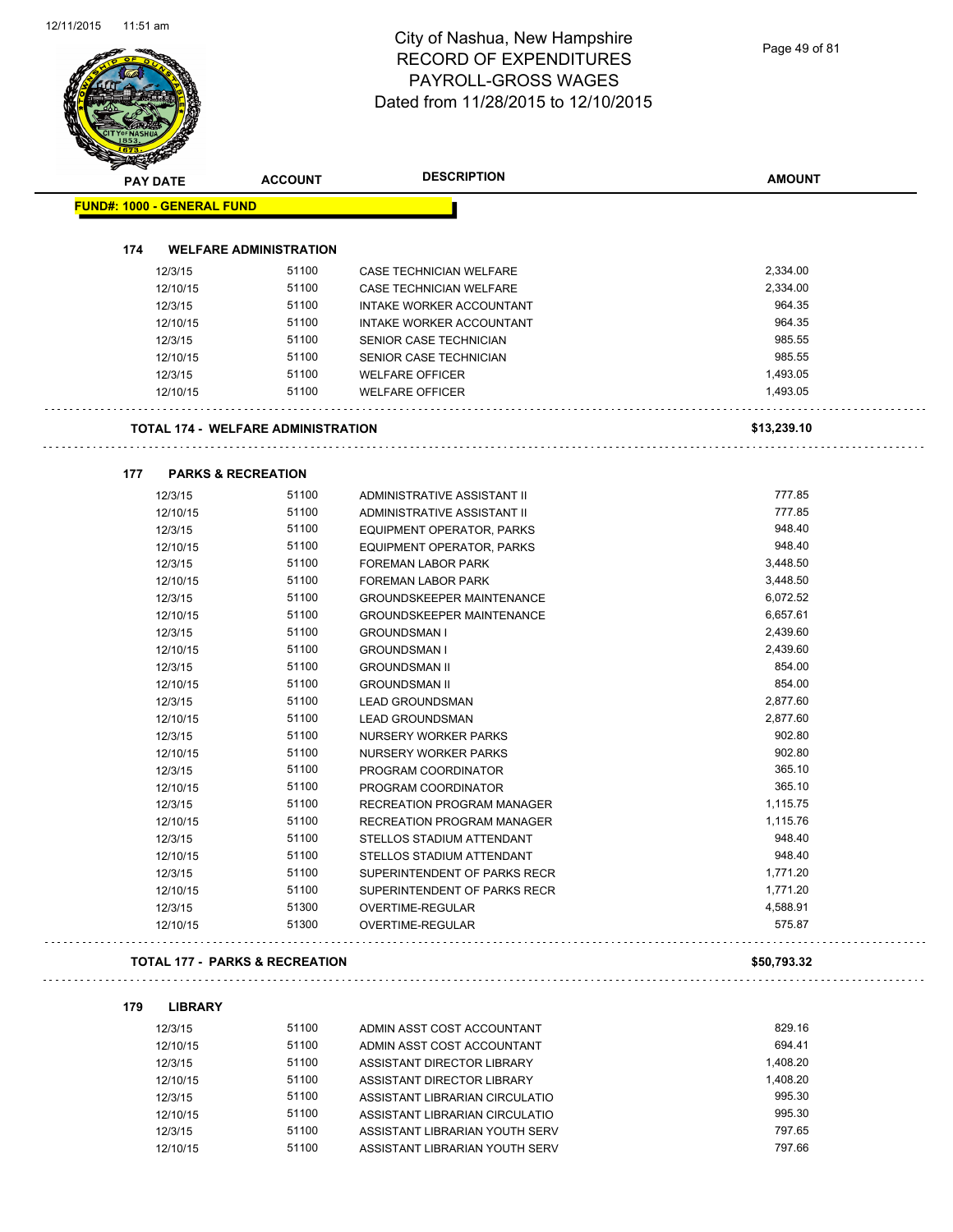

| <b>PAY DATE</b>                   | <b>ACCOUNT</b> | <b>DESCRIPTION</b>                                       | <b>AMOUNT</b>    |
|-----------------------------------|----------------|----------------------------------------------------------|------------------|
| <b>FUND#: 1000 - GENERAL FUND</b> |                |                                                          |                  |
|                                   |                |                                                          |                  |
|                                   |                |                                                          |                  |
| 179<br><b>LIBRARY</b>             |                |                                                          |                  |
| 12/3/15                           | 51100          | <b>DIRECTOR LIBRARY</b>                                  | 1,941.85         |
| 12/10/15                          | 51100          | <b>DIRECTOR LIBRARY</b>                                  | 1,941.85         |
| 12/3/15                           | 51100          | EXECUTIVE ASST OFFICE MANAGER                            | 883.75           |
| 12/10/15                          | 51100          | EXECUTIVE ASST OFFICE MANAGER                            | 883.75           |
| 12/3/15                           | 51100          | HUNT MEMORIAL BLDG & ARTS ADM                            | 330.74           |
| 12/10/15                          | 51100          | HUNT MEMORIAL BLDG & ARTS ADM                            | 330.75           |
| 12/3/15                           | 51100          | IT COORDINATOR                                           | 903.85           |
| 12/10/15                          | 51100          | IT COORDINATOR                                           | 903.85           |
| 12/3/15                           | 51100          | JANITOR                                                  | 498.41           |
| 12/10/15                          | 51100          | <b>JANITOR</b>                                           | 501.55           |
| 12/3/15                           | 51100<br>51100 | LIBRARIAN ADULT SERVICES                                 | 990.40<br>984.25 |
| 12/10/15<br>12/3/15               | 51100          | LIBRARIAN ADULT SERVICES<br><b>LIBRARIAN CIRCULATION</b> | 1,012.98         |
| 12/10/15                          | 51100          | <b>LIBRARIAN CIRCULATION</b>                             | 1,025.79         |
| 12/3/15                           | 51100          | LIBRARIAN OUTREACH SVS                                   | 1,034.43         |
| 12/10/15                          | 51100          | <b>LIBRARIAN OUTREACH SVS</b>                            | 1,021.66         |
| 12/3/15                           | 51100          | LIBRARIAN TECH SERVICES                                  | 1,060.48         |
| 12/10/15                          | 51100          | LIBRARIAN TECH SERVICES                                  | 1,060.50         |
| 12/3/15                           | 51100          | <b>LIBRARIAN YOUTH SERVICES</b>                          | 1,988.87         |
| 12/10/15                          | 51100          | <b>LIBRARIAN YOUTH SERVICES</b>                          | 1,904.59         |
| 12/3/15                           | 51100          | LIBRARY ASSISTANT CIRCULATION                            | 5,481.50         |
| 12/10/15                          | 51100          | LIBRARY ASSISTANT CIRCULATION                            | 5,481.50         |
| 12/3/15                           | 51100          | LIBRARY ASSISTANT MEDIA SERVIC                           | 722.80           |
| 12/10/15                          | 51100          | LIBRARY ASSISTANT MEDIA SERVIC                           | 722.80           |
| 12/3/15                           | 51100          | <b>LIBRARY ASSISTANT TECH SVS</b>                        | 722.80           |
| 12/10/15                          | 51100          | LIBRARY ASSISTANT TECH SVS                               | 722.79           |
| 12/3/15                           | 51100          | LIBRARY ASSISTANT YOUTH SERVIC                           | 1,358.11         |
| 12/10/15                          | 51100          | LIBRARY ASSISTANT YOUTH SERVIC                           | 1,358.10         |
| 12/3/15                           | 51100          | <b>MAINTENANCE SUPV</b>                                  | 871.70           |
| 12/10/15                          | 51100          | <b>MAINTENANCE SUPV</b>                                  | 871.70           |
| 12/3/15                           | 51100          | MEDIA SERVICES COORDINATOR                               | 1,232.16         |
| 12/10/15                          | 51100          | <b>MEDIA SERVICES COORDINATOR</b>                        | 1,232.16         |
| 12/3/15                           | 51100          | PAGE & COLLECTION COORDINATOR                            | 858.90           |
| 12/10/15                          | 51100          | PAGE & COLLECTION COORDINATOR                            | 853.53           |
| 12/3/15                           | 51100          | REFERENCE LIBRARIAN ADULT SERV                           | 3,088.10         |
| 12/10/15                          | 51100          | REFERENCE LIBRARIAN ADULT SERV                           | 3,088.10         |
| 12/3/15                           | 51100<br>51100 | REFERENCE LIBRARIAN TECH SVS                             | 773.45<br>773.45 |
| 12/10/15                          | 51100          | REFERENCE LIBRARIAN TECH SVS                             | 584.69           |
| 12/3/15<br>12/10/15               | 51100          | <b>SECURITY LIBRARY</b><br><b>SECURITY LIBRARY</b>       | 627.85           |
| 12/3/15                           | 51200          | LIBRARY ASSISTANT CIRCULATION                            | 331.49           |
| 12/10/15                          | 51200          | LIBRARY ASSISTANT CIRCULATION                            | 397.79           |
| 12/3/15                           | 51200          | LIBRARY ASSISTANT TECH SVS                               | 424.85           |
| 12/10/15                          | 51200          | LIBRARY ASSISTANT TECH SVS                               | 424.85           |
| 12/3/15                           | 51200          | LIBRARY ASSISTANT YOUTH SERVIC                           | 393.09           |
| 12/10/15                          | 51200          | LIBRARY ASSISTANT YOUTH SERVIC                           | 389.04           |
| 12/3/15                           | 51200          | LIBRARY PAGE YOUTH SERVICES                              | 327.79           |
| 12/10/15                          | 51200          | LIBRARY PAGE YOUTH SERVICES                              | 461.74           |
| 12/3/15                           | 51200          | LIBRARY PAGES CIRCULATION                                | 301.52           |
| 12/10/15                          | 51200          | LIBRARY PAGES CIRCULATION                                | 416.85           |
| 12/3/15                           | 51200          | LIBRARY PAGES MEDIA SERVICES                             | 320.95           |
| 12/10/15                          | 51200          | LIBRARY PAGES MEDIA SERVICES                             | 458.50           |
|                                   |                |                                                          |                  |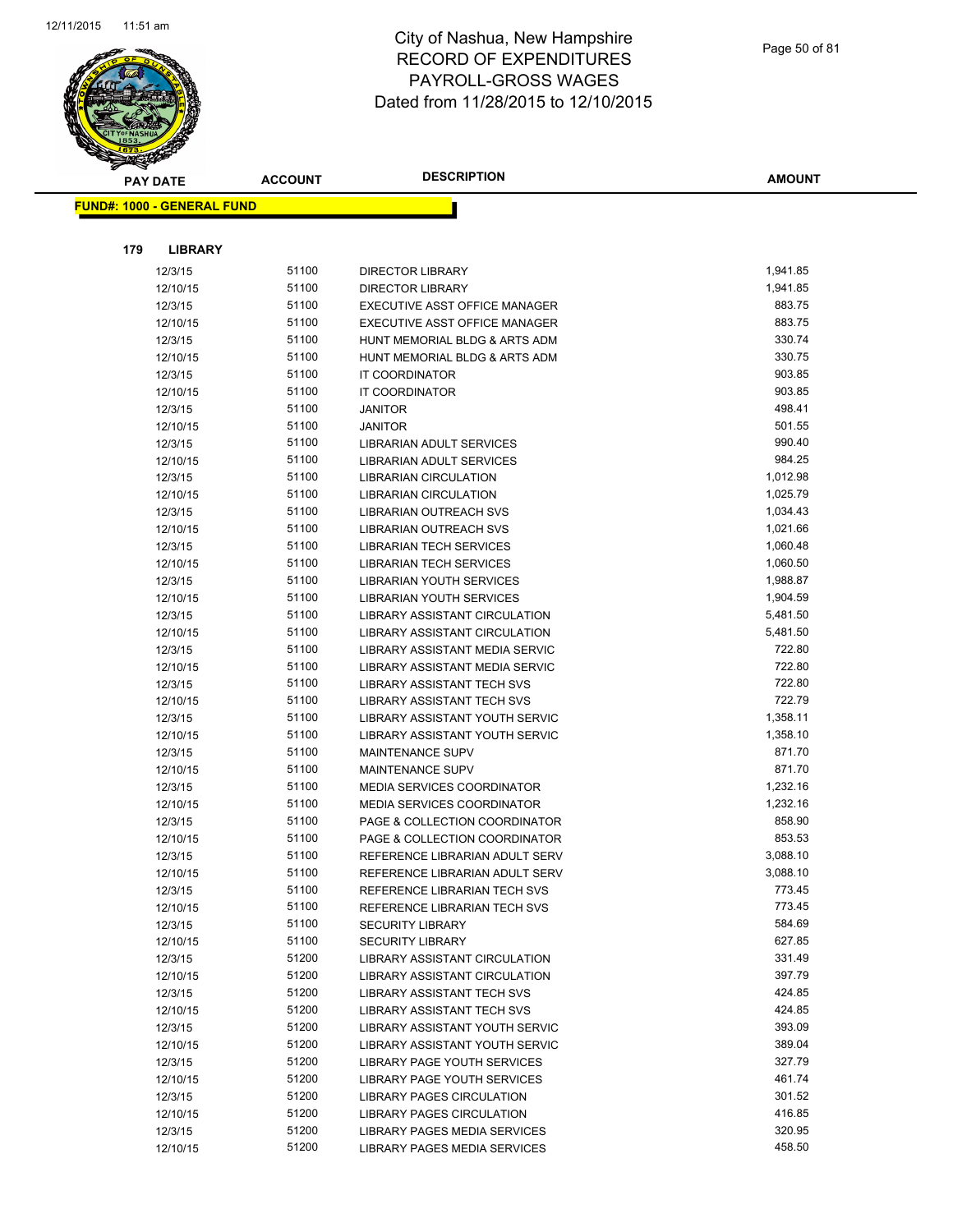Page 51 of 81

|     | <b>PAY DATE</b>                          | <b>ACCOUNT</b>                        | <b>DESCRIPTION</b>                                     | <b>AMOUNT</b>    |
|-----|------------------------------------------|---------------------------------------|--------------------------------------------------------|------------------|
|     | <b>FUND#: 1000 - GENERAL FUND</b>        |                                       |                                                        |                  |
|     |                                          |                                       |                                                        |                  |
| 179 | <b>LIBRARY</b>                           |                                       |                                                        |                  |
|     | 12/10/15                                 | 51200                                 | PARA DW SPEC ELM                                       | 121.51           |
|     | 12/3/15                                  | 51200                                 | <b>SECURITY LIBRARY</b>                                | 360.00           |
|     | 12/10/15                                 | 51200                                 | <b>SECURITY LIBRARY</b>                                | 360.00           |
|     | 12/3/15                                  | 51300                                 | OVERTIME-REGULAR                                       | 1,298.93         |
|     | 12/10/15                                 | 51300                                 | <b>OVERTIME-REGULAR</b>                                | 1,075.71         |
|     | <b>TOTAL 179 - LIBRARY</b>               |                                       |                                                        | \$68,420.98      |
|     |                                          |                                       |                                                        |                  |
| 181 |                                          | <b>COMMUNITY DEVELOPMENT</b><br>51100 |                                                        | 704.60           |
|     | 12/3/15                                  |                                       | ADMINISTRATIVE ASSISTANT II                            |                  |
|     | 12/10/15                                 | 51100                                 | ADMINISTRATIVE ASSISTANT II                            | 704.60           |
|     | 12/3/15                                  | 51100                                 | DIRECTOR COMMUNITY DEVELOPMENT                         | 1,873.50         |
|     | 12/10/15                                 | 51100                                 | DIRECTOR COMMUNITY DEVELOPMENT                         | 1,873.50         |
|     | 12/3/15                                  | 51100                                 | <b>WATERWAYS MANAGER</b>                               | 1,364.20         |
|     | 12/10/15                                 | 51100                                 | <b>WATERWAYS MANAGER</b>                               | 1,364.20         |
|     | 12/3/15                                  | 51200                                 | ADMINISTRATIVE ASSISTANT I                             | 360.27           |
|     | 12/10/15                                 | 51200                                 | ADMINISTRATIVE ASSISTANT I                             | 374.31           |
|     | 12/3/15                                  | 51400                                 | <b>WAGES TEMP-SEASONAL</b>                             | 100.00           |
|     | 12/10/15                                 | 51400                                 | <b>WAGES TEMP-SEASONAL</b>                             | 100.00           |
|     | <b>TOTAL 181 - COMMUNITY DEVELOPMENT</b> |                                       |                                                        | \$8,819.18       |
|     |                                          |                                       |                                                        |                  |
|     |                                          |                                       |                                                        |                  |
| 182 | <b>PLANNING &amp; ZONING</b>             |                                       |                                                        |                  |
|     | 12/3/15                                  | 51100                                 | DEPARTMENT COORDINATOR                                 | 957.65           |
|     | 12/10/15                                 | 51100                                 | DEPARTMENT COORDINATOR                                 | 957.64           |
|     | 12/3/15                                  | 51100                                 | DEPUTY PLANNING MANAGER                                | 1,384.10         |
|     | 12/10/15                                 | 51100                                 | DEPUTY PLANNING MANAGER                                | 1,384.10         |
|     | 12/3/15                                  | 51100                                 | MANAGER PLANNING DEPT                                  | 1,935.50         |
|     | 12/10/15                                 | 51100                                 | MANAGER PLANNING DEPT                                  | 1,935.50         |
|     | 12/3/15                                  | 51100                                 | PLANNER I                                              | 2,750.69         |
|     | 12/10/15                                 | 51100                                 | <b>PLANNER I</b>                                       | 2,253.95         |
|     |                                          | 51100                                 |                                                        | 722.30           |
|     | 12/3/15                                  |                                       | ZONING COORDINATOR                                     |                  |
|     | 12/10/15                                 | 51100                                 | ZONING COORDINATOR                                     | 722.30           |
|     | 12/3/15<br>12/10/15                      | 53428<br>53428                        | STENOGRAPHIC SERVICES<br>STENOGRAPHIC SERVICES         | 250.00<br>375.00 |
|     | <b>TOTAL 182 - PLANNING &amp; ZONING</b> |                                       |                                                        | \$15,628.73      |
|     |                                          |                                       |                                                        |                  |
| 183 |                                          | <b>ECONOMIC DEVELOPMENT</b>           |                                                        |                  |
|     | 12/3/15                                  | 51100                                 | ECONOMIC DEV DIRECTOR                                  | 1,929.25         |
|     | 12/10/15                                 | 51100                                 | <b>ECONOMIC DEV DIRECTOR</b>                           | 1,929.25         |
|     | <b>TOTAL 183 - ECONOMIC DEVELOPMENT</b>  |                                       |                                                        | \$3,858.50       |
| 191 | <b>SCHOOL</b>                            |                                       |                                                        |                  |
|     |                                          | 51100                                 |                                                        | 2,971.10         |
|     | 12/3/15<br>12/3/15                       | 51100                                 | ASSISTANT DIRECTOR BUSINESS<br>ASSISTANT PRINCIPAL AMH | 2,807.70         |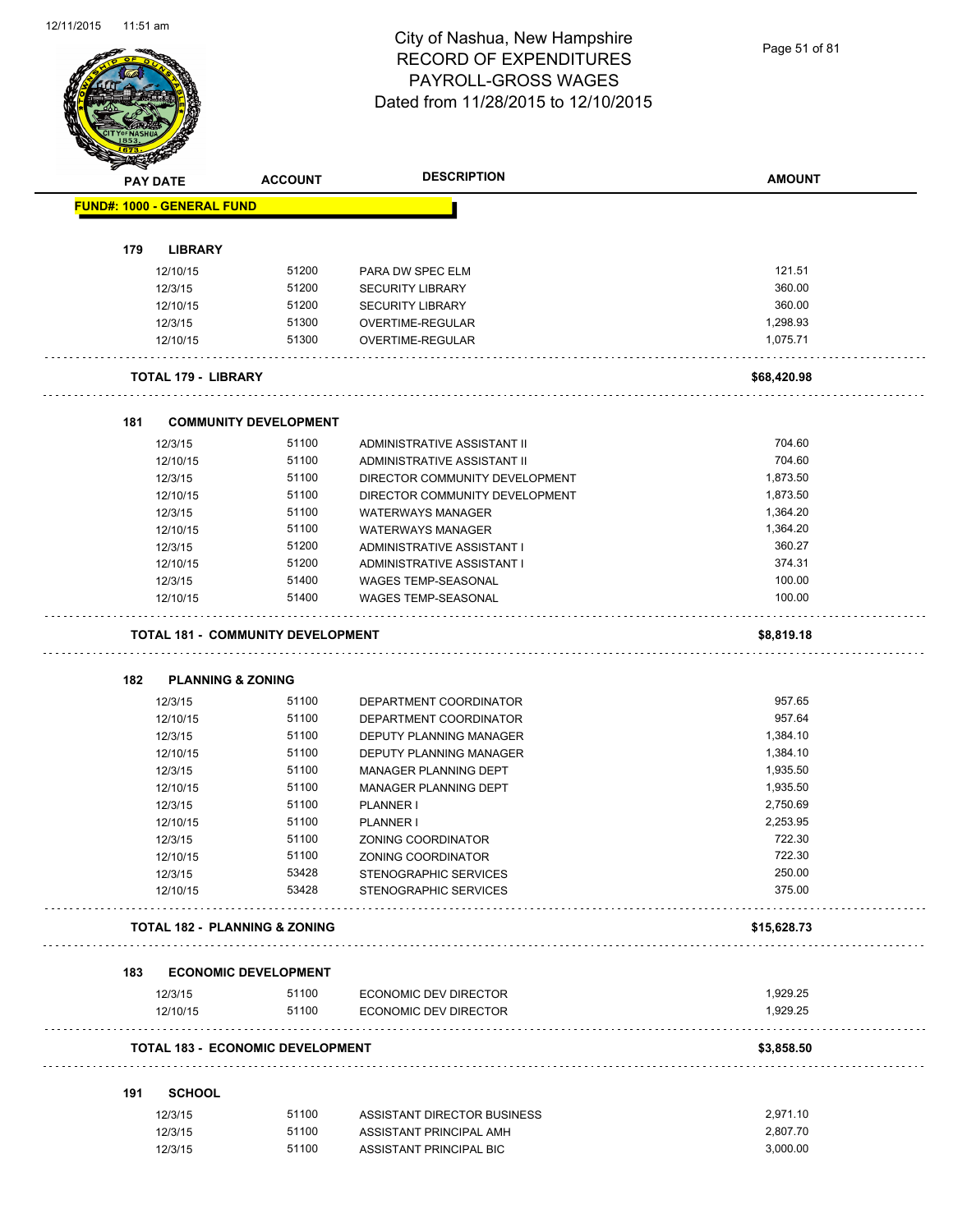

Page 52 of 81

|     | <b>PAY DATE</b>                   | <b>ACCOUNT</b> | <b>DESCRIPTION</b>                                       | <b>AMOUNT</b>        |
|-----|-----------------------------------|----------------|----------------------------------------------------------|----------------------|
|     | <b>FUND#: 1000 - GENERAL FUND</b> |                |                                                          |                      |
|     |                                   |                |                                                          |                      |
| 191 | <b>SCHOOL</b>                     |                |                                                          |                      |
|     |                                   |                |                                                          |                      |
|     | 12/3/15                           | 51100<br>51100 | ASSISTANT PRINCIPAL BIR                                  | 1,403.80<br>1,451.90 |
|     | 12/3/15                           | 51100          | ASSISTANT PRINCIPAL BRO                                  | 3,048.10             |
|     | 12/3/15<br>11/26/15               | 51100          | ASSISTANT PRINCIPAL CHARL<br>ASSISTANT PRINCIPAL DR CRSP | (7,269.51)           |
|     | 12/3/15                           | 51100          | ASSISTANT PRINCIPAL DR CRSP                              | 1,475.90             |
|     | 12/3/15                           | 51100          | ASSISTANT PRINCIPAL ELM                                  | 6,730.80             |
|     | 12/3/15                           | 51100          | <b>ASSISTANT PRINCIPAL FES</b>                           | 3,048.10             |
|     | 12/3/15                           | 51100          | ASSISTANT PRINCIPAL FMS                                  | 3,365.40             |
|     | 12/3/15                           | 51100          | ASSISTANT PRINCIPAL LEDGE                                | 2,903.80             |
|     | 12/3/15                           | 51100          | ASSISTANT PRINCIPAL MDE                                  | 3,048.10             |
|     | 12/3/15                           | 51100          | ASSISTANT PRINCIPAL MTP                                  | 2,951.90             |
|     | 12/3/15                           | 51100          | ASSISTANT PRINCIPAL NHN                                  | 12,536.00            |
|     | 12/3/15                           | 51100          | ASSISTANT PRINCIPAL NHS                                  | 12,829.10            |
|     | 12/3/15                           | 51100          | ASSISTANT PRINCIPAL PMS                                  | 3,365.40             |
|     | 12/3/15                           | 51100          | ASSISTANT PRINCIPAL SHE                                  | 1,451.90             |
|     | 12/3/15                           | 51100          | ASSISTANT SUPERINTENDENT                                 | 8,484.50             |
|     | 12/3/15                           | 51100          | ASST DIRECTOR PLANT OPS                                  | 4,470.90             |
|     | 12/3/15                           | 51100          | <b>ASST DIRECTOR SPED</b>                                | 6,243.60             |
|     | 12/3/15                           | 51100          | ASST SYSTEMS ADMIN FULL YEAR                             | 12,798.10            |
|     | 12/3/15                           | 51100          | ASST SYSTEMS ADMIN SCH YEAR                              | 323.74               |
|     | 12/10/15                          | 51100          | ASST SYSTEMS ADMIN SCH YEAR                              | 781.45               |
|     | 12/3/15                           | 51100          | ATTENDANCE OFFICER                                       | 2,331.49             |
|     | 12/3/15                           | 51100          | CAREER CENTER COORD NHN                                  | 1,518.30             |
|     | 12/3/15                           | 51100          | CHIEF OPERATING OFFICER                                  | 4,044.00             |
|     | 12/3/15                           | 51100          | CLERICAL ACADEMY NHN                                     | 3,376.52             |
|     | 12/10/15                          | 51100          | CLERICAL ACADEMY NHN                                     | 3,153.29             |
|     | 12/3/15                           | 51100          | CLERICAL ACADEMY NHS                                     | 2,121.45             |
|     | 12/10/15                          | 51100          | CLERICAL ACADEMY NHS                                     | 2,116.39             |
|     | 12/3/15                           | 51100          | CLERICAL ADULT ED NHN                                    | 749.15               |
|     | 12/10/15                          | 51100          | CLERICAL ADULT ED NHN                                    | 753.15               |
|     | 12/3/15                           | 51100          | <b>CLERICAL ASST SUPER SUP</b>                           | 1,977.55             |
|     | 12/10/15                          | 51100          | <b>CLERICAL ASST SUPER SUP</b>                           | 1,977.53             |
|     | 12/3/15                           | 51100          | CLERICAL ATHLETIC NHN                                    | 721.15               |
|     | 12/10/15                          | 51100          | <b>CLERICAL ATHLETIC NHN</b>                             | 721.15               |
|     | 12/3/15                           | 51100          | CLERICAL ATHLETIC NHS                                    | 745.15               |
|     | 12/10/15                          | 51100          | <b>CLERICAL ATHLETIC NHS</b>                             | 745.15               |
|     | 12/3/15                           | 51100          | <b>CLERICAL BUSINESS</b>                                 | 3,718.20             |
|     | 12/10/15                          | 51100          | <b>CLERICAL BUSINESS</b>                                 | 3,718.20             |
|     | 12/3/15                           | 51100          | CLERICAL CHIEF OP OFFICER SUP                            | 816.09               |
|     | 12/10/15                          | 51100          | CLERICAL CHIEF OP OFFICER SUP                            | 816.09               |
|     | 12/3/15                           | 51100          | CLERICAL CTE NHS                                         | 736.23               |
|     | 12/10/15                          | 51100          | <b>CLERICAL CTE NHS</b>                                  | 756.40               |
|     | 12/3/15                           | 51100          | CLERICAL GUIDANCE ELM                                    | 756.40               |
|     | 12/10/15                          | 51100          | CLERICAL GUIDANCE ELM                                    | 756.37               |
|     | 12/3/15                           | 51100          | CLERICAL GUIDANCE NHN                                    | 1,161.77             |
|     | 12/10/15                          | 51100          | CLERICAL GUIDANCE NHN                                    | 2,011.67             |
|     | 12/3/15                           | 51100          | <b>CLERICAL GUIDANCE NHS</b>                             | 2,108.90             |
|     | 12/10/15                          | 51100          | <b>CLERICAL GUIDANCE NHS</b>                             | 2,108.90             |
|     | 12/3/15                           | 51100          | <b>CLERICAL HUMAN RESOURCES</b>                          | 2,110.19             |
|     | 12/10/15                          | 51100          | <b>CLERICAL HUMAN RESOURCES</b>                          | 2,091.27             |
|     | 12/3/15                           | 51100          | CLERICAL PAYROLL SUP                                     | 677.25               |
|     | 12/10/15                          | 51100          | <b>CLERICAL PAYROLL SUP</b>                              | 677.25               |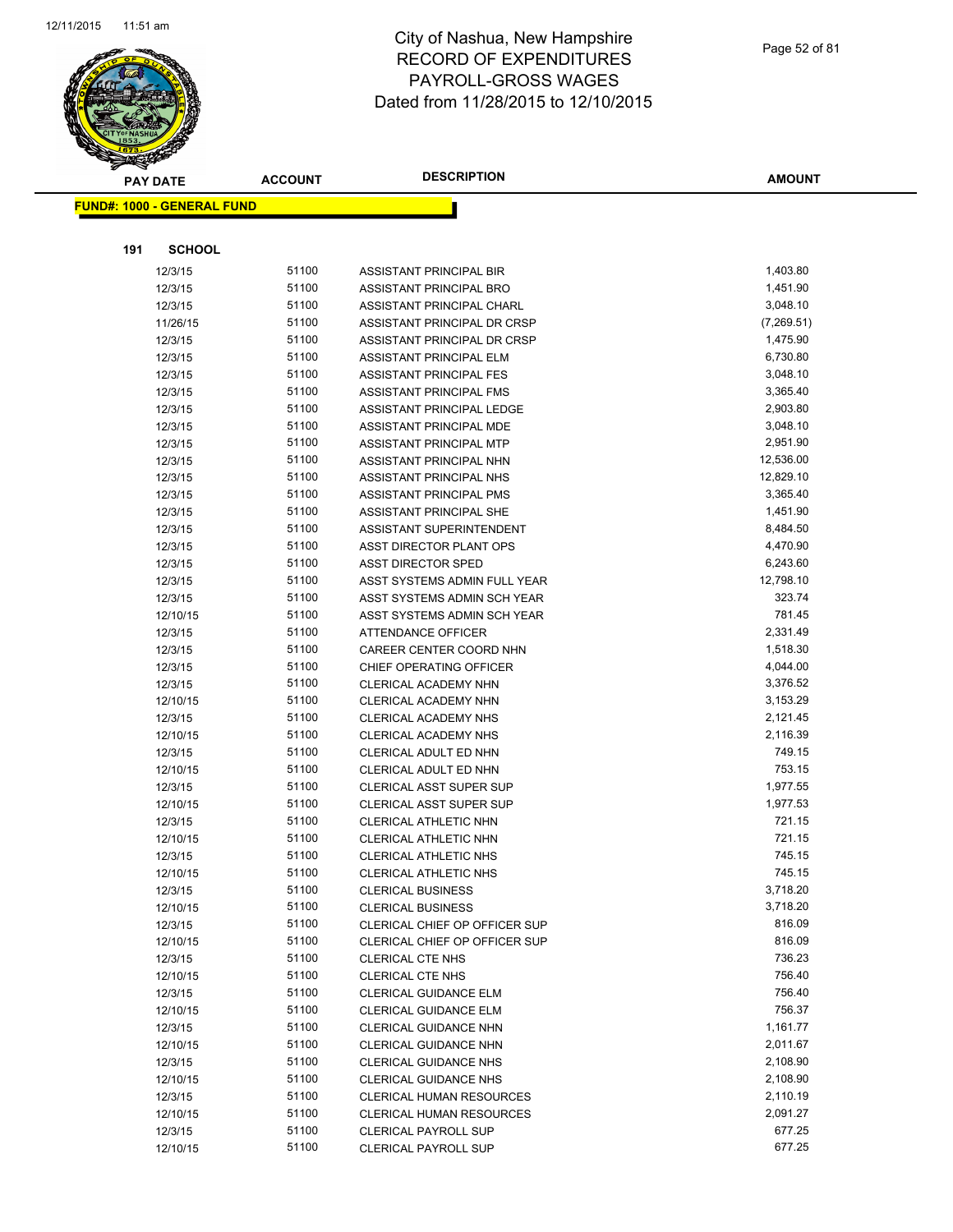

|     | <b>PAY DATE</b>                    | <b>ACCOUNT</b> | <b>DESCRIPTION</b>                                      | <b>AMOUNT</b>        |
|-----|------------------------------------|----------------|---------------------------------------------------------|----------------------|
|     | <u> FUND#: 1000 - GENERAL FUND</u> |                |                                                         |                      |
|     |                                    |                |                                                         |                      |
| 191 | <b>SCHOOL</b>                      |                |                                                         |                      |
|     |                                    |                |                                                         |                      |
|     | 12/3/15                            | 51100          | <b>CLERICAL PLANT OPS</b>                               | 677.26               |
|     | 12/10/15                           | 51100          | <b>CLERICAL PLANT OPS</b>                               | 668.22               |
|     | 12/3/15                            | 51100          | <b>CLERICAL PRINCIPAL AMH</b>                           | 1,321.16             |
|     | 12/10/15                           | 51100          | <b>CLERICAL PRINCIPAL AMH</b>                           | 1,321.15             |
|     | 12/3/15                            | 51100          | <b>CLERICAL PRINCIPAL BIC</b>                           | 1,365.05             |
|     | 12/10/15                           | 51100          | <b>CLERICAL PRINCIPAL BIC</b>                           | 1,365.05             |
|     | 12/3/15                            | 51100<br>51100 | <b>CLERICAL PRINCIPAL BIR</b>                           | 1,472.46<br>1,512.80 |
|     | 12/10/15                           | 51100          | <b>CLERICAL PRINCIPAL BIR</b>                           | 1,512.80             |
|     | 12/3/15                            | 51100          | <b>CLERICAL PRINCIPAL BRO</b>                           | 1,512.80             |
|     | 12/10/15<br>12/3/15                | 51100          | <b>CLERICAL PRINCIPAL BRO</b><br>CLERICAL PRINCIPAL CHA | 1,354.50             |
|     | 12/10/15                           | 51100          | <b>CLERICAL PRINCIPAL CHA</b>                           | 1,354.50             |
|     | 12/3/15                            | 51100          | <b>CLERICAL PRINCIPAL DRC</b>                           | 709.90               |
|     | 12/10/15                           | 51100          | CLERICAL PRINCIPAL DRC                                  | 709.90               |
|     | 12/3/15                            | 51100          | <b>CLERICAL PRINCIPAL ELM</b>                           | 2,776.57             |
|     | 12/10/15                           | 51100          | <b>CLERICAL PRINCIPAL ELM</b>                           | 2,756.70             |
|     | 12/3/15                            | 51100          | <b>CLERICAL PRINCIPAL FES</b>                           | 1,466.30             |
|     | 12/10/15                           | 51100          | <b>CLERICAL PRINCIPAL FES</b>                           | 1,466.30             |
|     | 12/3/15                            | 51100          | <b>CLERICAL PRINCIPAL FMS</b>                           | 2,211.45             |
|     | 12/10/15                           | 51100          | <b>CLERICAL PRINCIPAL FMS</b>                           | 2,211.45             |
|     | 12/3/15                            | 51100          | <b>CLERICAL PRINCIPAL LDG</b>                           | 1,387.15             |
|     | 12/10/15                           | 51100          | <b>CLERICAL PRINCIPAL LDG</b>                           | 1,387.15             |
|     | 12/3/15                            | 51100          | <b>CLERICAL PRINCIPAL MDE</b>                           | 1,501.55             |
|     | 12/10/15                           | 51100          | <b>CLERICAL PRINCIPAL MDE</b>                           | 1,501.55             |
|     | 12/3/15                            | 51100          | <b>CLERICAL PRINCIPAL MTP</b>                           | 1,431.05             |
|     | 12/10/15                           | 51100          | <b>CLERICAL PRINCIPAL MTP</b>                           | 1,431.05             |
|     | 12/3/15                            | 51100          | <b>CLERICAL PRINCIPAL NHN</b>                           | 1,382.42             |
|     | 12/10/15                           | 51100          | CLERICAL PRINCIPAL NHN                                  | 1,387.15             |
|     | 12/3/15                            | 51100          | <b>CLERICAL PRINCIPAL NHS</b>                           | 1,885.49             |
|     | 12/10/15                           | 51100          | <b>CLERICAL PRINCIPAL NHS</b>                           | 2,117.30             |
|     | 12/3/15                            | 51100          | <b>CLERICAL PRINCIPAL NSE</b>                           | 1,501.55             |
|     | 12/10/15                           | 51100          | <b>CLERICAL PRINCIPAL NSE</b>                           | 1,496.50             |
|     | 12/3/15                            | 51100          | <b>CLERICAL PRINCIPAL PMS</b>                           | 2,032.95             |
|     | 12/10/15                           | 51100          | <b>CLERICAL PRINCIPAL PMS</b>                           | 2,032.95             |
|     | 12/3/15                            | 51100          | <b>CLERICAL PRINCIPAL SHE</b>                           | 1,512.80             |
|     | 12/10/15                           | 51100          | <b>CLERICAL PRINCIPAL SHE</b>                           | 1,512.80             |
|     | 12/3/15                            | 51100          | CLERICAL RECEPTIONIST NHN                               | 756.40               |
|     | 12/10/15                           | 51100          | CLERICAL RECEPTIONIST NHN                               | 756.40               |
|     | 12/3/15                            | 51100          | CLERICAL RECEPTIONIST NHS                               | 709.90               |
|     | 12/10/15                           | 51100          | CLERICAL RECEPTIONIST NHS                               | 709.90               |
|     | 12/3/15                            | 51100          | CLERICAL SPECIAL ED NHN                                 | 643.90               |
|     | 12/10/15                           | 51100          | CLERICAL SPECIAL ED NHN                                 | 643.90               |
|     | 12/3/15                            | 51100          | CLERICAL SPECIAL ED NHS                                 | 639.60               |
|     | 12/10/15                           | 51100          | CLERICAL SPECIAL ED NHS                                 | 643.90               |
|     | 12/3/15                            | 51100          | CLERICAL SPECIAL ED SUP                                 | 1,512.80             |
|     | 12/10/15                           | 51100          | <b>CLERICAL SPECIAL ED SUP</b>                          | 1,512.79             |
|     | 12/3/15                            | 51100          | <b>CLERICAL STUDENT SERV SUP</b>                        | 805.30               |
|     | 12/10/15                           | 51100          | <b>CLERICAL STUDENT SERV SUP</b>                        | 805.30               |
|     | 12/3/15                            | 51100          | <b>CLERICAL SUPERINTENDANT SUP</b>                      | 1,692.30             |
|     | 12/3/15                            | 51100          | <b>CLERICAL TRANSPORTATION SUP</b>                      | 343.40               |
|     | 12/10/15                           | 51100          | <b>CLERICAL TRANSPORTATION SUP</b>                      | 343.40               |
|     | 12/3/15                            | 51100          | <b>CURRICULUM SUPERVISOR</b>                            | 5,772.90             |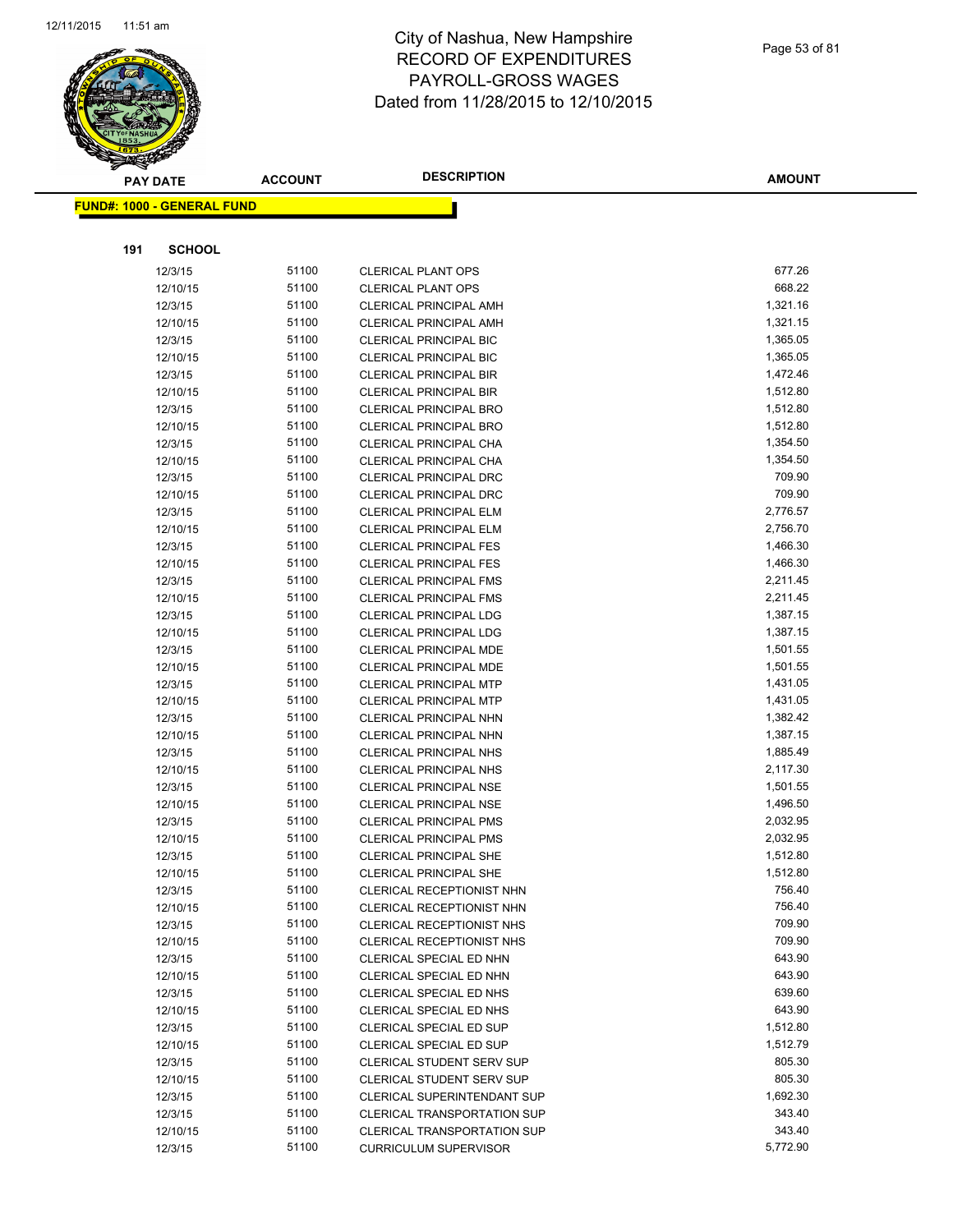

|     | <b>PAY DATE</b>                   | <b>ACCOUNT</b> | <b>DESCRIPTION</b>                                               | <b>AMOUNT</b>      |
|-----|-----------------------------------|----------------|------------------------------------------------------------------|--------------------|
|     | <b>FUND#: 1000 - GENERAL FUND</b> |                |                                                                  |                    |
|     |                                   |                |                                                                  |                    |
|     |                                   |                |                                                                  |                    |
| 191 | <b>SCHOOL</b>                     |                |                                                                  |                    |
|     | 12/3/15                           | 51100          | <b>CUSTODIAN AMH</b>                                             | 2,084.40           |
|     | 12/10/15                          | 51100          | <b>CUSTODIAN AMH</b>                                             | 2,084.41           |
|     | 12/3/15                           | 51100          | <b>CUSTODIAN ASST HEAD FMS</b>                                   | 791.20             |
|     | 12/10/15                          | 51100          | <b>CUSTODIAN ASST HEAD FMS</b>                                   | 791.20             |
|     | 12/3/15                           | 51100          | <b>CUSTODIAN ASST HEAD NHN</b>                                   | 1,736.80           |
|     | 12/10/15                          | 51100          | <b>CUSTODIAN ASST HEAD NHN</b>                                   | 1,736.80           |
|     | 12/3/15                           | 51100          | <b>CUSTODIAN ASST HEAD NHS</b>                                   | 1,736.80           |
|     | 12/10/15                          | 51100          | <b>CUSTODIAN ASST HEAD NHS</b>                                   | 1,736.80<br>791.20 |
|     | 12/3/15                           | 51100<br>51100 | <b>CUSTODIAN ASST HEAD PMS</b><br><b>CUSTODIAN ASST HEAD PMS</b> | 791.20             |
|     | 12/10/15<br>12/3/15               | 51100          | <b>CUSTODIAN BIC</b>                                             | 2,084.40           |
|     | 12/10/15                          | 51100          | <b>CUSTODIAN BIC</b>                                             | 2,084.40           |
|     | 12/3/15                           | 51100          | <b>CUSTODIAN BIR</b>                                             | 2,084.40           |
|     | 12/10/15                          | 51100          | <b>CUSTODIAN BIR</b>                                             | 2,136.51           |
|     | 12/3/15                           | 51100          | <b>CUSTODIAN BRO</b>                                             | 1,385.26           |
|     | 12/10/15                          | 51100          | <b>CUSTODIAN BRO</b>                                             | 1,389.61           |
|     | 12/3/15                           | 51100          | <b>CUSTODIAN CHA</b>                                             | 2,092.41           |
|     | 12/10/15                          | 51100          | <b>CUSTODIAN CHA</b>                                             | 1,543.14           |
|     | 12/3/15                           | 51100          | <b>CUSTODIAN DRC</b>                                             | 694.80             |
|     | 12/10/15                          | 51100          | <b>CUSTODIAN DRC</b>                                             | 694.80             |
|     | 12/3/15                           | 51100          | <b>CUSTODIAN ELM</b>                                             | 5,648.01           |
|     | 12/10/15                          | 51100          | <b>CUSTODIAN ELM</b>                                             | 5,782.63           |
|     | 12/3/15                           | 51100          | <b>CUSTODIAN FES</b>                                             | 1,389.60           |
|     | 12/10/15                          | 51100          | <b>CUSTODIAN FES</b>                                             | 1,389.60           |
|     | 12/3/15                           | 51100          | <b>CUSTODIAN FMS</b>                                             | 2,779.20           |
|     | 12/10/15                          | 51100          | <b>CUSTODIAN FMS</b>                                             | 2,809.42           |
|     | 12/3/15                           | 51100          | <b>CUSTODIAN HEAD AMH</b>                                        | 791.20             |
|     | 12/10/15                          | 51100          | <b>CUSTODIAN HEAD AMH</b>                                        | 791.20             |
|     | 12/3/15                           | 51100          | <b>CUSTODIAN HEAD BIC</b>                                        | 791.20             |
|     | 12/10/15                          | 51100          | <b>CUSTODIAN HEAD BIC</b>                                        | 791.20             |
|     | 12/3/15                           | 51100          | <b>CUSTODIAN HEAD BIR</b>                                        | 791.20             |
|     | 12/10/15                          | 51100          | <b>CUSTODIAN HEAD BIR</b>                                        | 791.20             |
|     | 12/3/15                           | 51100          | <b>CUSTODIAN HEAD BRO</b>                                        | 791.20             |
|     | 12/10/15                          | 51100          | <b>CUSTODIAN HEAD BRO</b>                                        | 791.20             |
|     | 12/3/15                           | 51100          | <b>CUSTODIAN HEAD CHA</b>                                        | 791.20             |
|     | 12/10/15                          | 51100          | <b>CUSTODIAN HEAD CHA</b>                                        | 791.20             |
|     | 12/3/15                           | 51100          | <b>CUSTODIAN HEAD DRC</b>                                        | 791.21             |
|     | 12/10/15                          | 51100          | <b>CUSTODIAN HEAD DRC</b>                                        | 791.20             |
|     | 12/3/15                           | 51100          | <b>CUSTODIAN HEAD ELM</b>                                        | 937.60             |
|     | 12/10/15                          | 51100          | <b>CUSTODIAN HEAD ELM</b>                                        | 937.60             |
|     | 12/3/15                           | 51100          | <b>CUSTODIAN HEAD FES</b>                                        | 791.20             |
|     | 12/10/15                          | 51100          | <b>CUSTODIAN HEAD FES</b>                                        | 791.20             |
|     | 12/3/15                           | 51100          | <b>CUSTODIAN HEAD FMS</b>                                        | 937.60             |
|     | 12/10/15                          | 51100          | <b>CUSTODIAN HEAD FMS</b>                                        | 937.60             |
|     | 12/3/15                           | 51100          | <b>CUSTODIAN HEAD LDG</b>                                        | 791.20             |
|     | 12/10/15                          | 51100          | <b>CUSTODIAN HEAD LDG</b>                                        | 791.20             |
|     | 12/3/15                           | 51100          | <b>CUSTODIAN HEAD MDE</b>                                        | 791.20             |
|     | 12/10/15                          | 51100          | <b>CUSTODIAN HEAD MDE</b>                                        | 791.20             |
|     | 12/3/15                           | 51100          | <b>CUSTODIAN HEAD MTP</b>                                        | 791.20             |
|     | 12/10/15                          | 51100          | <b>CUSTODIAN HEAD MTP</b>                                        | 791.20             |
|     | 12/3/15                           | 51100          | <b>CUSTODIAN HEAD NHN</b>                                        | 943.20             |
|     | 12/10/15                          | 51100          | <b>CUSTODIAN HEAD NHN</b>                                        | 943.20             |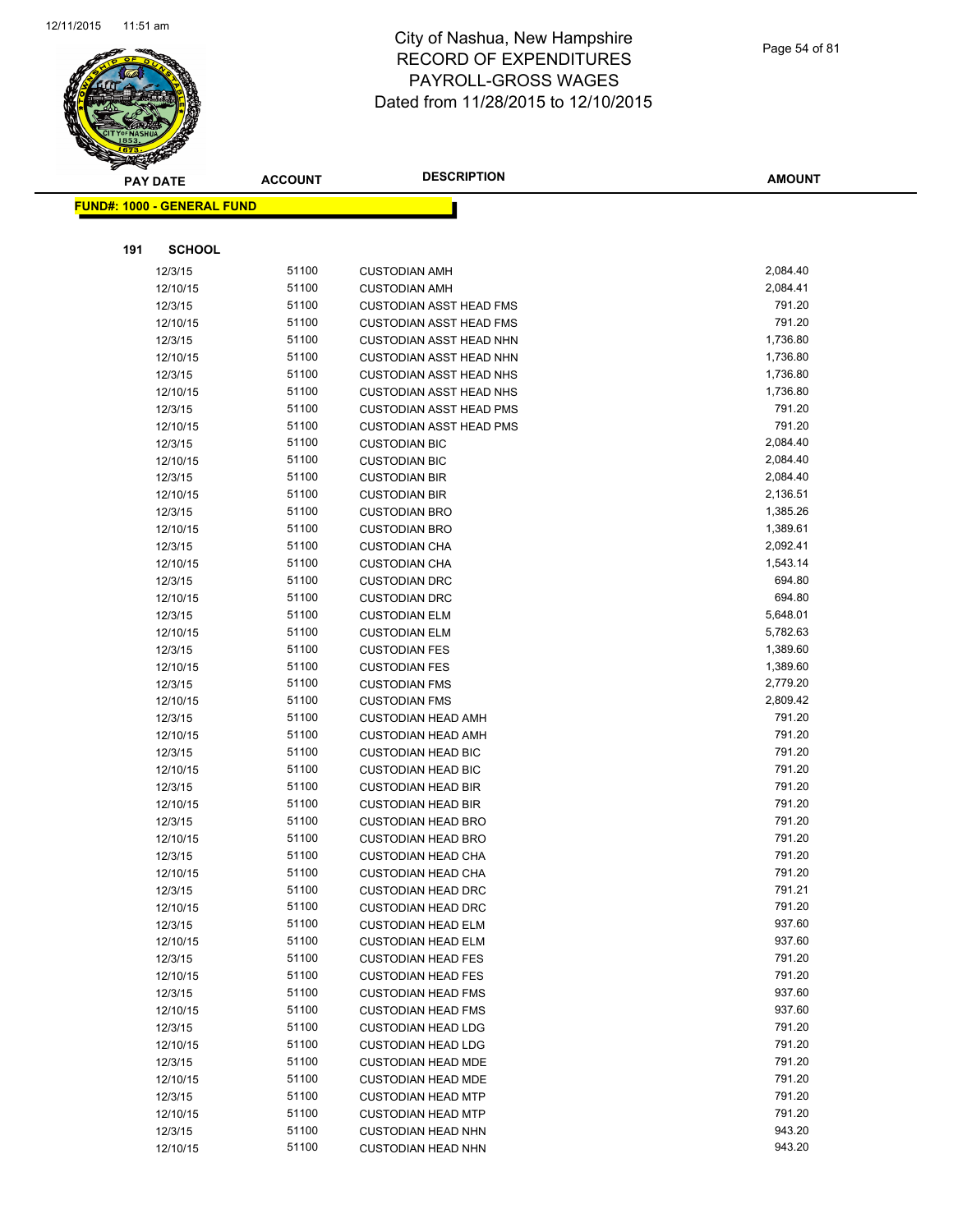

|     | <b>PAY DATE</b>                   | <b>ACCOUNT</b> | <b>DESCRIPTION</b>              | <b>AMOUNT</b> |
|-----|-----------------------------------|----------------|---------------------------------|---------------|
|     | <b>FUND#: 1000 - GENERAL FUND</b> |                |                                 |               |
|     |                                   |                |                                 |               |
| 191 | <b>SCHOOL</b>                     |                |                                 |               |
|     | 12/3/15                           | 51100          | <b>CUSTODIAN HEAD NHS</b>       | 943.20        |
|     | 12/10/15                          | 51100          | <b>CUSTODIAN HEAD NHS</b>       | 943.20        |
|     | 12/3/15                           | 51100          | <b>CUSTODIAN HEAD NSE</b>       | 791.21        |
|     | 12/10/15                          | 51100          | <b>CUSTODIAN HEAD NSE</b>       | 791.20        |
|     | 12/3/15                           | 51100          | <b>CUSTODIAN HEAD PMS</b>       | 937.60        |
|     | 12/10/15                          | 51100          | <b>CUSTODIAN HEAD PMS</b>       | 937.60        |
|     | 12/3/15                           | 51100          | <b>CUSTODIAN HEAD SHE</b>       | 514.28        |
|     | 12/10/15                          | 51100          | <b>CUSTODIAN HEAD SHE</b>       | 197.80        |
|     | 12/3/15                           | 51100          | <b>CUSTODIAN LDG</b>            | 1,641.70      |
|     | 12/10/15                          | 51100          | <b>CUSTODIAN LDG</b>            | 1,389.60      |
|     | 12/3/15                           | 51100          | <b>CUSTODIAN MDE</b>            | 1,142.07      |
|     | 12/10/15                          | 51100          | <b>CUSTODIAN MDE</b>            | 977.06        |
|     | 12/3/15                           | 51100          | <b>CUSTODIAN MTP</b>            | 1,486.00      |
|     | 12/10/15                          | 51100          | <b>CUSTODIAN MTP</b>            | 1,424.34      |
|     | 12/3/15                           | 51100          | <b>CUSTODIAN NHN</b>            | 10,062.52     |
|     | 12/10/15                          | 51100          | <b>CUSTODIAN NHN</b>            | 10,364.88     |
|     | 12/3/15                           | 51100          | <b>CUSTODIAN NHS</b>            | 10,064.87     |
|     | 12/10/15                          | 51100          | <b>CUSTODIAN NHS</b>            | 10,179.62     |
|     | 12/3/15                           | 51100          | <b>CUSTODIAN NSE</b>            | 1,389.60      |
|     | 12/10/15                          | 51100          | <b>CUSTODIAN NSE</b>            | 1,389.60      |
|     | 12/3/15                           | 51100          | <b>CUSTODIAN PMS</b>            | 2,122.97      |
|     | 12/10/15                          | 51100          | <b>CUSTODIAN PMS</b>            | 2,075.72      |
|     | 12/3/15                           | 51100          | <b>CUSTODIAN SHE</b>            | 2,180.80      |
|     | 12/10/15                          | 51100          | <b>CUSTODIAN SHE</b>            | 2,180.80      |
|     | 12/3/15                           | 51100          | <b>CUSTODIAN SUPERVISOR WPO</b> | 2,039.30      |
|     | 12/10/15                          | 51100          | <b>CUSTODIAN TEMP</b>           | 1,056.00      |
|     | 12/3/15                           | 51100          | <b>CUSTODIAN WID</b>            | 972.72        |
|     | 12/10/15                          | 51100          | <b>CUSTODIAN WID</b>            | 977.05        |
|     | 12/3/15                           | 51100          | DATA ANALYST                    | 1,808.40      |
|     | 12/3/15                           | 51100          | DIRECTOR ADULT ED               | 3,160.00      |
|     | 12/3/15                           | 51100          | <b>DIRECTOR ATHLETICS</b>       | 3,476.00      |
|     | 12/3/15                           | 51100          | DIRECTOR COM GRANTS             | 3,090.10      |
|     | 12/3/15                           | 51100          | <b>DIRECTOR GUIDANCE</b>        | 6,029.50      |
|     | 12/3/15                           | 51100          | DIRECTOR HUMAN RESOURCES        | 3,201.10      |
|     | 12/3/15                           | 51100          | <b>DIRECTOR PLANT OPS</b>       | 3,608.20      |
|     | 12/3/15                           | 51100          | DIRECTOR PRE SCHOOL             | 2,663.50      |
|     | 12/3/15                           | 51100          | DIRECTOR SPECIAL ED             | 3,730.80      |
|     | 12/3/15                           | 51100          | DIRECTOR STUDENT SERVICES       | 3,222.00      |
|     | 12/3/15                           | 51100          | DIRECTOR TECHNOLOGY             | 4,058.30      |
|     | 12/3/15                           | 51100          | DIRECTOR TRANSPORTATION         | 3,067.10      |
|     | 12/3/15                           | 51100          | DIRECTOR VOCATIONAL             | 7,084.40      |
|     | 12/3/15                           | 51100          | DW TECHNOLOGY PEER COACH        | 2,602.91      |
|     | 12/3/15                           | 51100          | ELL OUTREACH WORKER             | 1,611.50      |
|     | 12/3/15                           | 51100          | ELL OUTREACH WORKER HOURLY      | 293.75        |
|     | 12/10/15                          | 51100          | ELL OUTREACH WORKER HOURLY      | 450.00        |
|     | 12/3/15                           | 51100          | <b>GUIDANCE COUNSELOR AMH</b>   | 1,823.09      |
|     | 12/3/15                           | 51100          | <b>GUIDANCE COUNSELOR BIR</b>   | 2,873.00      |
|     | 12/3/15                           | 51100          | <b>GUIDANCE COUNSELOR BRO</b>   | 1,762.10      |
|     | 12/3/15                           | 51100          | GUIDANCE COUNSELOR CHA          | 2,873.00      |
|     | 12/3/15                           | 51100          | GUIDANCE COUNSELOR DRC          | 2,782.91      |
|     | 12/3/15                           | 51100          | <b>GUIDANCE COUNSELOR ELM</b>   | 11,514.61     |
|     | 12/3/15                           | 51100          | <b>GUIDANCE COUNSELOR FES</b>   | 2,782.91      |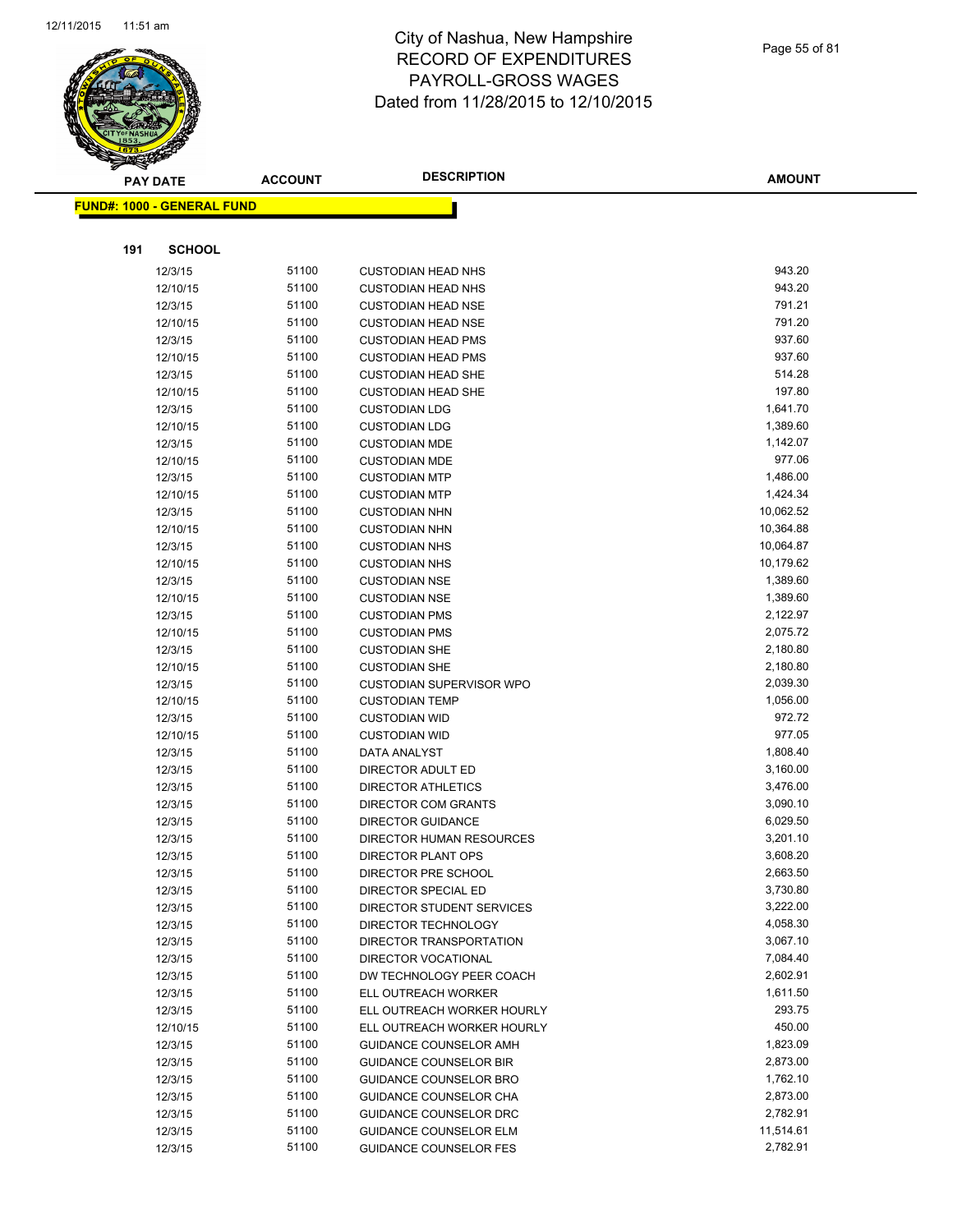

|     | <b>PAY DATE</b>                   | <b>ACCOUNT</b> | <b>DESCRIPTION</b>            | <b>AMOUNT</b> |
|-----|-----------------------------------|----------------|-------------------------------|---------------|
|     | <b>FUND#: 1000 - GENERAL FUND</b> |                |                               |               |
|     |                                   |                |                               |               |
| 191 | <b>SCHOOL</b>                     |                |                               |               |
|     | 12/3/15                           | 51100          | <b>GUIDANCE COUNSELOR FMS</b> | 5,552.10      |
|     | 12/3/15                           | 51100          | GUIDANCE COUNSELOR LDG        | 2,761.41      |
|     | 12/3/15                           | 51100          | <b>GUIDANCE COUNSELOR MDE</b> | 2,288.99      |
|     | 12/3/15                           | 51100          | <b>GUIDANCE COUNSELOR MTP</b> | 2,782.91      |
|     | 12/3/15                           | 51100          | GUIDANCE COUNSELOR NHN        | 18,262.20     |
|     | 12/3/15                           | 51100          | GUIDANCE COUNSELOR NHS        | 19,374.32     |
|     | 12/3/15                           | 51100          | <b>GUIDANCE COUNSELOR NSE</b> | 2,782.91      |
|     | 12/3/15                           | 51100          | <b>GUIDANCE COUNSELOR PMS</b> | 8,160.98      |
|     | 12/3/15                           | 51100          | <b>GUIDANCE COUNSELOR SHE</b> | 2,674.81      |
|     | 12/3/15                           | 51100          | JOB DEVELOPER SPED NHN        | 2,873.00      |
|     | 12/3/15                           | 51100          | LIBRARIAN AMH                 | 2,674.81      |
|     | 12/3/15                           | 51100          | <b>LIBRARIAN BIC</b>          | 1,719.92      |
|     | 12/3/15                           | 51100          | <b>LIBRARIAN BIR</b>          | 1,949.69      |
|     | 12/3/15                           | 51100          | LIBRARIAN BRO                 | 1,810.20      |
|     | 12/3/15                           | 51100          | LIBRARIAN CHA                 | 2,873.00      |
|     | 12/3/15                           | 51100          | <b>LIBRARIAN DRC</b>          | 2,002.61      |
|     | 12/3/15                           | 51100          | <b>LIBRARIAN ELM</b>          | 1,683.49      |
|     | 12/3/15                           | 51100          | <b>LIBRARIAN FES</b>          | 2,304.11      |
|     | 12/3/15                           | 51100          | LIBRARIAN FMS                 | 3,288.90      |
|     | 12/3/15                           | 51100          | <b>LIBRARIAN LDG</b>          | 2,020.41      |
|     | 12/3/15                           | 51100          | <b>LIBRARIAN MDE</b>          | 2,288.99      |
|     | 12/3/15                           | 51100          | <b>LIBRARIAN MTP</b>          | 2,501.81      |
|     | 12/3/15                           | 51100          | LIBRARIAN NHN                 | 4,552.60      |
|     | 12/3/15                           | 51100          | LIBRARIAN NHS                 | 4,940.10      |
|     | 12/3/15                           | 51100          | <b>LIBRARIAN NSE</b>          | 2,288.99      |
|     | 12/3/15                           | 51100          | <b>LIBRARIAN PMS</b>          | 1,823.09      |
|     | 12/3/15                           | 51100          | LIBRARIAN SHE                 | 2,782.91      |
|     | 12/3/15                           | 51100          | LICENSED PRACTICAL NURSE AMH  | 1,098.88      |
|     | 12/3/15                           | 51100          | LICENSED PRACTICAL NURSE ELM  | 2,748.71      |
|     | 12/3/15                           | 51100          | MAINTENANCE ALARM WPO         | 998.80        |
|     | 12/10/15                          | 51100          | MAINTENANCE ALARM WPO         | 998.80        |
|     | 12/3/15                           | 51100          | MAINTENANCE ASST GRDS WPO     | 951.20        |
|     | 12/10/15                          | 51100          | MAINTENANCE ASST GRDS WPO     | 951.20        |
|     | 12/3/15                           | 51100          | MAINTENANCE CARPENTER WPO     | 975.60        |
|     | 12/10/15                          | 51100          | MAINTENANCE CARPENTER WPO     | 975.60        |
|     | 12/3/15                           | 51100          | MAINTENANCE ELECTRICIAN WPO   | 1,997.60      |
|     | 12/10/15                          | 51100          | MAINTENANCE ELECTRICIAN WPO   | 1,997.60      |
|     | 12/3/15                           | 51100          | MAINTENANCE GRDS FORMEN WPO   | 975.60        |
|     | 12/10/15                          | 51100          | MAINTENANCE GRDS FORMEN WPO   | 975.60        |
|     | 12/3/15                           | 51100          | MAINTENANCE GROUNDS WPO       | 3,348.80      |
|     | 12/10/15                          | 51100          | MAINTENANCE GROUNDS WPO       | 3,348.80      |
|     | 12/3/15                           | 51100          | MAINTENANCE HVAC WPO          | 2,930.80      |
|     | 12/10/15                          | 51100          | MAINTENANCE HVAC WPO          | 2,930.80      |
|     | 12/3/15                           | 51100          | MAINTENANCE MESSENGER WPO     | 937.60        |
|     | 12/10/15                          | 51100          | MAINTENANCE MESSENGER WPO     | 937.60        |
|     | 12/3/15                           | 51100          | MAINTENANCE PLUMBER WPO       | 1,002.80      |
|     | 12/10/15                          | 51100          | MAINTENANCE PLUMBER WPO       | 1,002.80      |
|     | 12/3/15                           | 51100          | MAINTENANCE TRADES WPO        | 3,913.60      |
|     | 12/10/15                          | 51100          | MAINTENANCE TRADES WPO        | 3,913.60      |
|     | 12/3/15                           | 51100          | <b>MARKETING TEACHER NHS</b>  | 2,288.99      |
|     | 12/3/15                           | 51100          | <b>NURSE AMH</b>              | 2,550.81      |
|     | 12/3/15                           | 51100          | <b>NURSE BIC</b>              | 1,921.24      |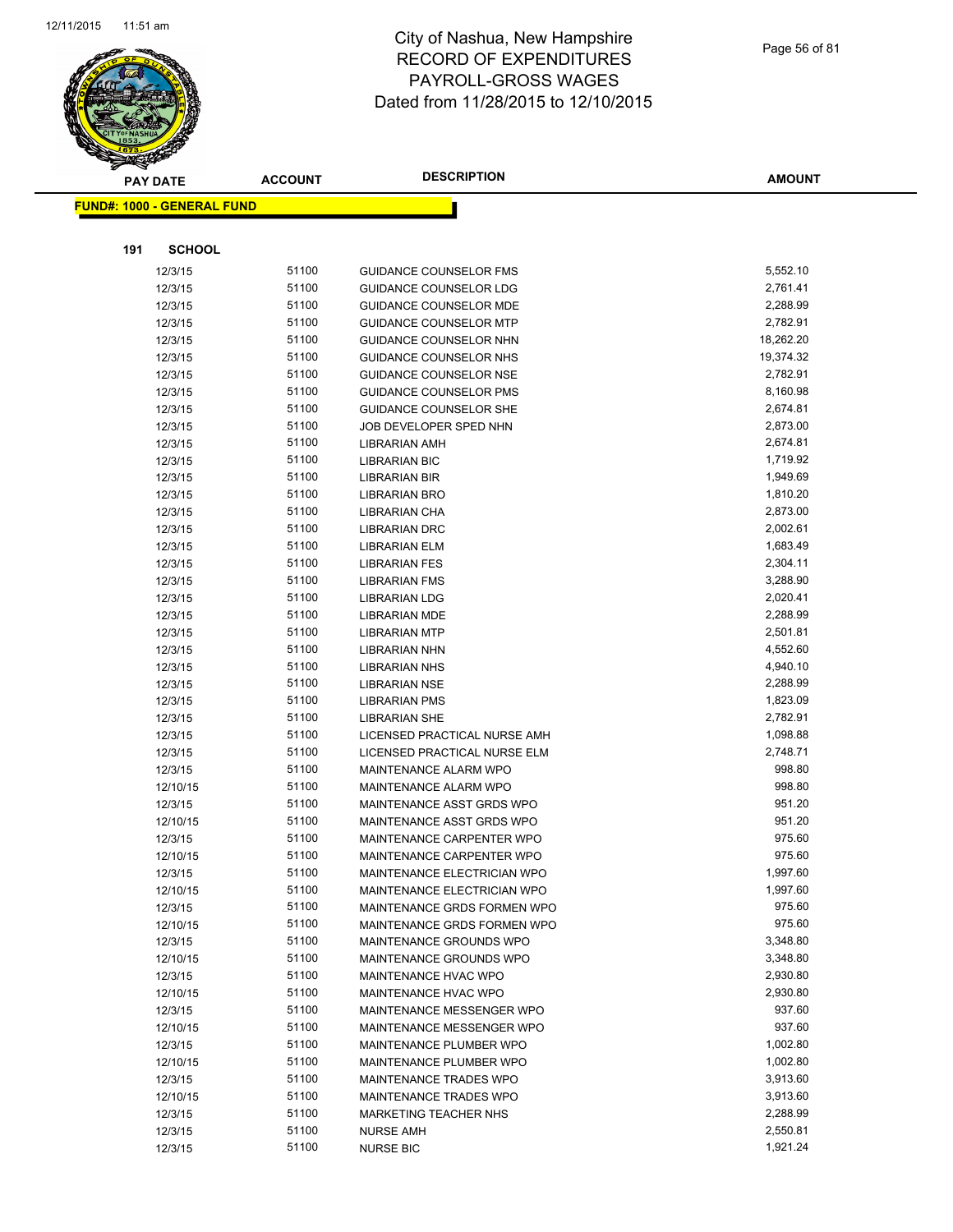

Page 57 of 81

|     | <b>PAY DATE</b>                   | <b>ACCOUNT</b> | <b>DESCRIPTION</b>              | <b>AMOUNT</b> |
|-----|-----------------------------------|----------------|---------------------------------|---------------|
|     | <b>FUND#: 1000 - GENERAL FUND</b> |                |                                 |               |
|     |                                   |                |                                 |               |
|     |                                   |                |                                 |               |
| 191 | <b>SCHOOL</b>                     |                |                                 |               |
|     | 12/10/15                          | 51100          | <b>NURSE BIC</b>                | 58.28         |
|     | 12/3/15                           | 51100          | <b>NURSE BIR</b>                | 2,012.00      |
|     | 12/3/15                           | 51100          | <b>NURSE BRO</b>                | 2,250.00      |
|     | 12/3/15                           | 51100          | <b>NURSE CHA</b>                | 2,550.81      |
|     | 12/3/15                           | 51100          | <b>NURSE DRC</b>                | 2,550.81      |
|     | 12/3/15                           | 51100          | <b>NURSE ELM</b>                | 3,014.61      |
|     | 12/3/15                           | 51100          | <b>NURSE FES</b>                | 2,451.80      |
|     | 12/3/15                           | 51100          | <b>NURSE FMS</b>                | 2,550.81      |
|     | 12/3/15                           | 51100          | <b>NURSE LDG</b>                | 2,012.00      |
|     | 12/3/15                           | 51100          | <b>NURSE MDE</b>                | 2,550.81      |
|     | 12/3/15                           | 51100          | <b>NURSE MTP</b>                | 1,649.80      |
|     | 12/3/15                           | 51100          | <b>NURSE NHN</b>                | 5,002.61      |
|     | 12/3/15                           | 51100          | <b>NURSE NHS</b>                | 5,101.62      |
|     | 12/3/15                           | 51100          | <b>NURSE NSE</b>                | 2,451.80      |
|     | 12/3/15                           | 51100          | <b>NURSE PMS</b>                | 5,201.62      |
|     | 12/3/15                           | 51100          | <b>NURSE SHE</b>                | 3,014.61      |
|     | 12/3/15                           | 51100          | <b>OFFICE MANAGER BUSINESS</b>  | 2,453.60      |
|     | 12/3/15                           | 51100          | OFFICE MANAGER HUMAN RESOURCES  | 1,777.50      |
|     | 12/3/15                           | 51100          | OFFICE MANAGER PLANT OPS        | 958.10        |
|     | 12/3/15                           | 51100          | OFFICE MANAGER SPED             | 1,880.80      |
|     | 12/3/15                           | 51100          | <b>OUT DISTRICT COORDINATOR</b> | 3,188.80      |
|     | 12/3/15                           | 51100          | PARA ALT AMH                    | 465.75        |
|     | 12/10/15                          | 51100          | PARA ALT AMH                    | 503.02        |
|     | 12/3/15                           | 51100          | PARA ALT DRC                    | 345.51        |
|     | 12/10/15                          | 51100          | PARA ALT DRC                    | 425.78        |
|     | 12/3/15                           | 51100          | PARA ALT FMS                    | 470.42        |
|     | 12/10/15                          | 51100          | PARA ALT FMS                    | 610.15        |
|     | 12/3/15                           | 51100          | PARA ALT LDG                    | 456.44        |
|     | 12/10/15                          | 51100          | PARA ALT LDG                    | 558.90        |
|     | 12/3/15                           | 51100          | PARA ALT MTP                    | 174.50        |
|     | 12/10/15                          | 51100          | PARA ALT MTP                    | 422.29        |
|     | 12/3/15                           | 51100          | PARA ALT PMS                    | 387.52        |
|     | 12/10/15                          | 51100          | PARA ALT PMS                    | 492.15        |
|     | 12/3/15                           | 51100          | PARA AMH ELL                    | 586.81        |
|     | 12/10/15                          | 51100          | PARA AMH ELL                    | 946.04        |
|     | 12/3/15                           | 51100          | PARA DW SPEC ED AMH             | 7,013.38      |
|     | 12/10/15                          | 51100          | PARA DW SPEC ED AMH             | 9,395.90      |
|     | 12/3/15                           | 51100          | PARA DW SPEC ED BIC             | 350.48        |
|     | 12/10/15                          | 51100          | PARA DW SPEC ED BIC             | 337.00        |
|     | 12/3/15                           | 51100          | PARA DW SPEC ED BIR             | 1,151.23      |
|     | 12/10/15                          | 51100          | PARA DW SPEC ED BIR             | 1,458.91      |
|     | 12/3/15                           | 51100          | PARA DW SPEC ED BRO             | 3,256.70      |
|     | 12/10/15                          | 51100          | PARA DW SPEC ED BRO             | 4,008.44      |
|     | 12/3/15                           | 51100          | PARA DW SPEC ED CHA             | 6,574.64      |
|     | 12/10/15                          | 51100          | PARA DW SPEC ED CHA             | 9,701.60      |
|     | 12/3/15                           | 51100          | PARA DW SPEC ED DRC             | 242.40        |
|     | 12/10/15                          | 51100          | PARA DW SPEC ED DRC             | 500.09        |
|     | 12/3/15                           | 51100          | PARA DW SPEC ED FMS             | 1,792.89      |
|     | 12/10/15                          | 51100          | PARA DW SPEC ED FMS             | 2,121.80      |
|     | 12/3/15                           | 51100          | PARA DW SPEC ED MDE             | 7,036.77      |
|     | 12/10/15                          | 51100          | PARA DW SPEC ED MDE             | 8,817.47      |
|     | 12/3/15                           | 51100          | PARA DW SPEC ED MTP             | 381.12        |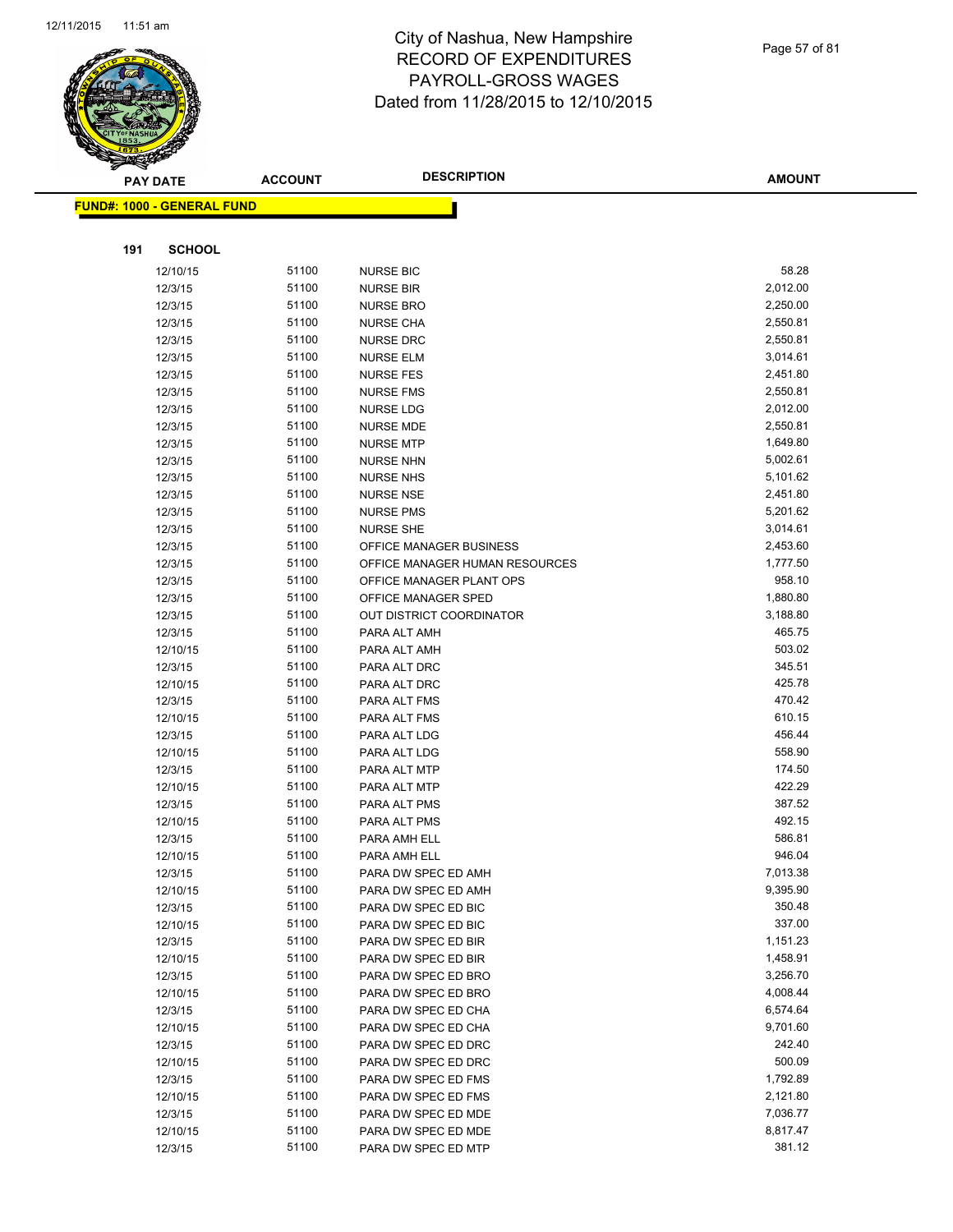

|     | <b>PAY DATE</b>                    | <b>ACCOUNT</b> | <b>DESCRIPTION</b>  | <b>AMOUNT</b> |
|-----|------------------------------------|----------------|---------------------|---------------|
|     | <u> FUND#: 1000 - GENERAL FUND</u> |                |                     |               |
|     |                                    |                |                     |               |
| 191 | <b>SCHOOL</b>                      |                |                     |               |
|     | 12/10/15                           | 51100          | PARA DW SPEC ED MTP | 480.37        |
|     | 12/3/15                            | 51100          | PARA DW SPEC ED NHN | 3,695.41      |
|     | 12/10/15                           | 51100          | PARA DW SPEC ED NHN | 4,618.41      |
|     | 12/3/15                            | 51100          | PARA DW SPEC ED NHS | 5,850.71      |
|     | 12/10/15                           | 51100          | PARA DW SPEC ED NHS | 7,334.92      |
|     | 12/3/15                            | 51100          | PARA DW SPEC ED NSE | 2,187.27      |
|     | 12/10/15                           | 51100          | PARA DW SPEC ED NSE | 2,743.23      |
|     | 12/3/15                            | 51100          | PARA DW SPEC ED PMS | 4,317.96      |
|     | 12/10/15                           | 51100          | PARA DW SPEC ED PMS | 5,354.89      |
|     | 12/3/15                            | 51100          | PARA DW SPEC ED SHE | 6,440.11      |
|     | 12/10/15                           | 51100          | PARA DW SPEC ED SHE | 8,624.07      |
|     | 12/3/15                            | 51100          | PARA DW SPEC ED WID | 1,720.09      |
|     | 12/10/15                           | 51100          | PARA DW SPEC ED WID | 2,194.27      |
|     | 12/3/15                            | 51100          | PARA DW SPEC ELM    | 4,489.48      |
|     | 12/10/15                           | 51100          | PARA DW SPEC ELM    | 5,659.99      |
|     | 12/3/15                            | 51100          | PARA ELL BIR        | 423.84        |
|     | 12/10/15                           | 51100          | PARA ELL BIR        | 529.80        |
|     | 12/3/15                            | 51100          | PARA ELL DRC        | 423.84        |
|     | 12/10/15                           | 51100          | PARA ELL DRC        | 529.80        |
|     | 12/3/15                            | 51100          | PARA ELL ELM        | 668.22        |
|     | 12/10/15                           | 51100          | PARA ELL ELM        | 832.72        |
|     | 12/3/15                            | 51100          | PARA ELL FES        | 370.44        |
|     | 12/10/15                           | 51100          | PARA ELL FES        | 461.16        |
|     | 12/3/15                            | 51100          | PARA ELL FMS        | 346.31        |
|     | 12/10/15                           | 51100          | PARA ELL FMS        | 434.58        |
|     | 12/3/15                            | 51100          | PARA ELL LDG        | 423.84        |
|     | 12/10/15                           | 51100          | PARA ELL LDG        | 529.80        |
|     | 12/3/15                            | 51100          | PARA ELL MTP        | 305.76        |
|     | 12/10/15                           | 51100          | PARA ELL MTP        | 388.57        |
|     | 12/3/15                            | 51100          | PARA ELL NHS        | 459.16        |
|     | 12/10/15                           | 51100          | PARA ELL NHS        | 578.38        |
|     | 12/3/15                            | 51100          | PARA ELL PMS        | 321.70        |
|     | 12/10/15                           | 51100          | PARA ELL PMS        | 401.33        |
|     | 12/3/15                            | 51100          | PARA ELL SHE        | 432.68        |
|     | 12/10/15                           | 51100          | PARA ELL SHE        | 529.80        |
|     | 12/3/15                            | 51100          | PARA INST AMH       | 1,187.19      |
|     | 12/10/15                           | 51100          | PARA INST AMH       | 1,445.30      |
|     | 12/3/15                            | 51100          | PARA INST BIC       | 4,827.00      |
|     | 12/10/15                           | 51100          | PARA INST BIC       | 5,900.96      |
|     | 12/3/15                            | 51100          | PARA INST BIR       | 3,361.69      |
|     | 12/10/15                           | 51100          | PARA INST BIR       | 4,245.43      |
|     | 12/3/15                            | 51100          | PARA INST BRO       | 2,196.29      |
|     | 12/10/15                           | 51100          | PARA INST BRO       | 2,736.38      |
|     | 12/3/15                            | 51100          | PARA INST CHA       | 3,779.71      |
|     | 12/10/15                           | 51100          | PARA INST CHA       | 4,897.84      |
|     | 12/3/15                            | 51100          | PARA INST DRC       | 2,770.06      |
|     | 12/10/15                           | 51100          | PARA INST DRC       | 3,521.09      |
|     | 12/3/15                            | 51100          | PARA INST ELM       | 4,165.16      |
|     | 12/10/15                           | 51100          | PARA INST ELM       | 5,211.03      |
|     | 12/3/15                            | 51100          | PARA INST FES       | 4,455.98      |
|     | 12/10/15                           | 51100          | PARA INST FES       | 5,975.12      |
|     | 12/3/15                            | 51100          | PARA INST FMS       | 3,992.30      |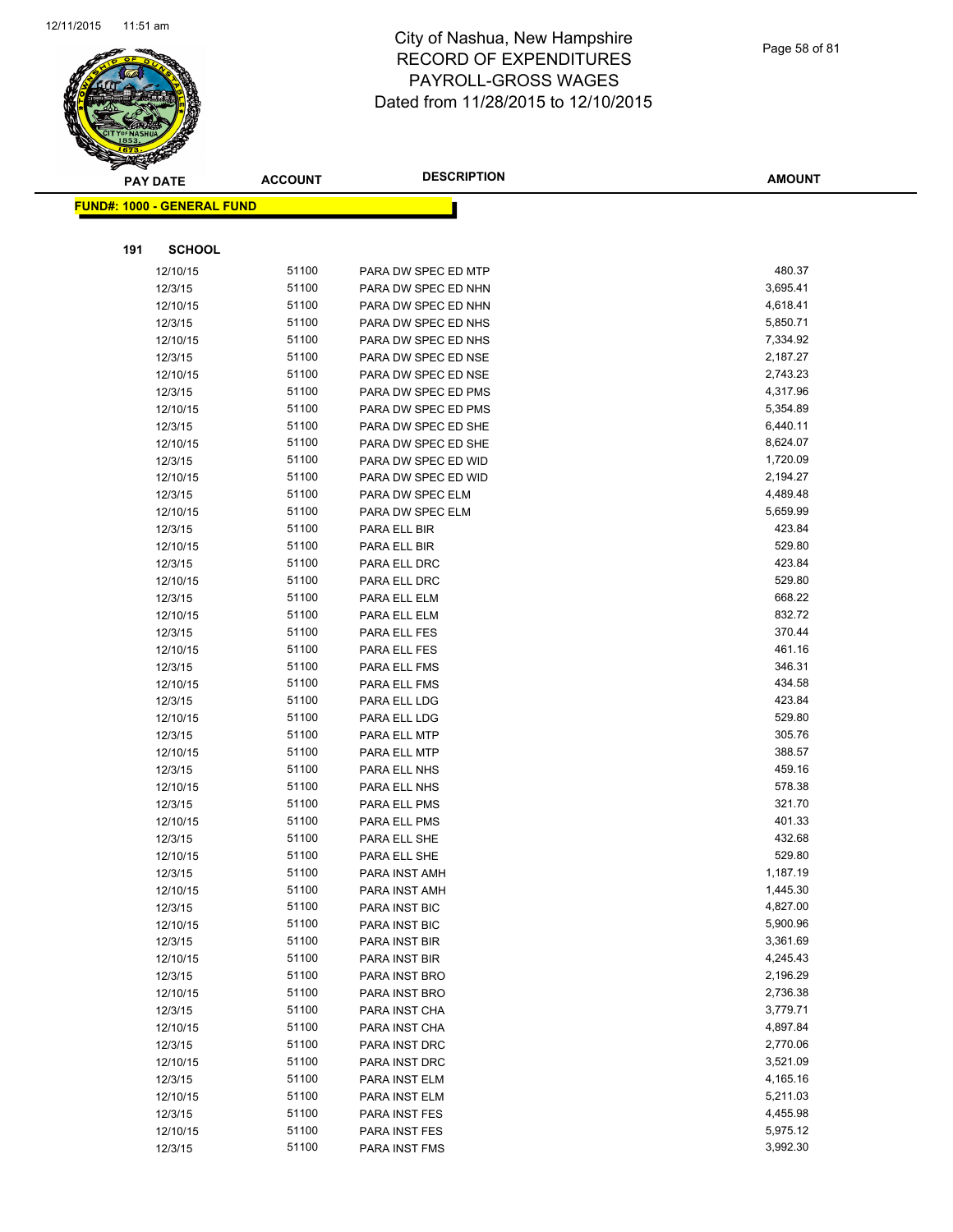

Page 59 of 81

| T<br>B. | <b>PAY DATE</b>                   | <b>ACCOUNT</b> | <b>DESCRIPTION</b>             | <b>AMOUNT</b>    |
|---------|-----------------------------------|----------------|--------------------------------|------------------|
|         | <b>FUND#: 1000 - GENERAL FUND</b> |                |                                |                  |
|         |                                   |                |                                |                  |
| 191     | <b>SCHOOL</b>                     |                |                                |                  |
|         | 12/10/15                          | 51100          | PARA INST FMS                  | 4,865.16         |
|         | 12/3/15                           | 51100          | PARA INST LDG                  | 4,684.50         |
|         | 12/10/15                          | 51100          | PARA INST LDG                  | 7,067.40         |
|         | 12/3/15                           | 51100          | PARA INST MDE                  | 3,270.88         |
|         | 12/10/15                          | 51100          | PARA INST MDE                  | 4,127.61         |
|         | 12/3/15                           | 51100          | PARA INST MTP                  | 1,744.51         |
|         | 12/10/15                          | 51100          | PARA INST MTP                  | 2,171.63         |
|         | 12/3/15                           | 51100          | PARA INST NHN                  | 1,527.39         |
|         | 12/10/15                          | 51100          | PARA INST NHN                  | 1,650.38         |
|         | 12/3/15                           | 51100          | PARA INST NHS                  | 1,689.13         |
|         | 12/10/15                          | 51100          | PARA INST NHS                  | 2,141.64         |
|         | 12/3/15                           | 51100          | PARA INST NSE                  | 2,886.80         |
|         | 12/10/15                          | 51100          | PARA INST NSE                  | 3,630.66         |
|         | 12/3/15                           | 51100          | PARA INST PMS                  | 3,934.17         |
|         | 12/10/15                          | 51100          | PARA INST PMS                  | 4,894.63         |
|         | 12/3/15                           | 51100          | PARA INST SHE                  | 2,810.76         |
|         | 12/10/15                          | 51100          | PARA INST SHE                  | 3,553.90         |
|         | 12/3/15                           | 51100          | PARA KIND AMH                  | 884.16           |
|         | 12/10/15                          | 51100          | PARA KIND AMH                  | 1,116.60         |
|         | 12/3/15                           | 51100          | PARA KIND BIC                  | 446.64           |
|         | 12/10/15                          | 51100          | PARA KIND BIC                  | 560.58           |
|         | 12/3/15                           | 51100          | PARA KIND BRO                  | 446.64           |
|         | 12/10/15                          | 51100          | PARA KIND BRO                  | 556.02           |
|         | 12/3/15                           | 51100          | PARA KIND CHA                  | 366.66           |
|         | 12/10/15                          | 51100          | PARA KIND CHA                  | 457.38           |
|         | 12/3/15                           | 51100          | PARA KIND DRC                  | 423.84           |
|         | 12/10/15                          | 51100          | PARA KIND DRC                  | 529.80           |
|         | 12/3/15                           | 51100          | PARA KIND FES                  | 645.05           |
|         | 12/10/15                          | 51100          | PARA KIND FES                  | 828.39           |
|         | 12/3/15                           | 51100          | PARA KIND LDG                  | 325.92<br>407.40 |
|         | 12/10/15                          | 51100<br>51100 | PARA KIND LDG<br>PARA KIND MDE | 437.52           |
|         | 12/3/15<br>12/10/15               | 51100          |                                | 546.90           |
|         | 12/3/15                           | 51100          | PARA KIND MDE<br>PARA KIND MTP | 437.52           |
|         | 12/10/15                          | 51100          | PARA KIND MTP                  | 455.76           |
|         | 12/3/15                           | 51100          | PARA KIND NSE                  | 446.64           |
|         | 12/10/15                          | 51100          | PARA KIND NSE                  | 560.58           |
|         | 12/3/15                           | 51100          | PARA KIND SHE                  | 492.20           |
|         | 12/10/15                          | 51100          | PARA KIND SHE                  | 606.15           |
|         | 12/3/15                           | 51100          | PARA MEDIA NHN                 | 503.00           |
|         | 12/10/15                          | 51100          | PARA MEDIA NHN                 | 628.75           |
|         | 12/3/15                           | 51100          | PARA MEDIA NHS                 | 1,399.86         |
|         | 12/10/15                          | 51100          | PARA MEDIA NHS                 | 1,756.58         |
|         | 12/3/15                           | 51100          | PARA PRE SCH BIC               | 1,864.33         |
|         | 12/10/15                          | 51100          | PARA PRE SCH BIC               | 3,186.91         |
|         | 12/3/15                           | 51100          | PARA PRE SCH BRO               | 3,911.59         |
|         | 12/10/15                          | 51100          | PARA PRE SCH BRO               | 4,875.11         |
|         | 12/3/15                           | 51100          | PARA PRE SCH MTP               | 161.76           |
|         | 12/10/15                          | 51100          | PARA PRE SCH MTP               | 633.56           |
|         | 12/3/15                           | 51100          | PARA PRE SCH NSE               | 384.18           |
|         | 12/10/15                          | 51100          | PARA PRE SCH NSE               | 822.28           |
|         | 12/3/15                           | 51100          | PARA READ ELM                  | 455.76           |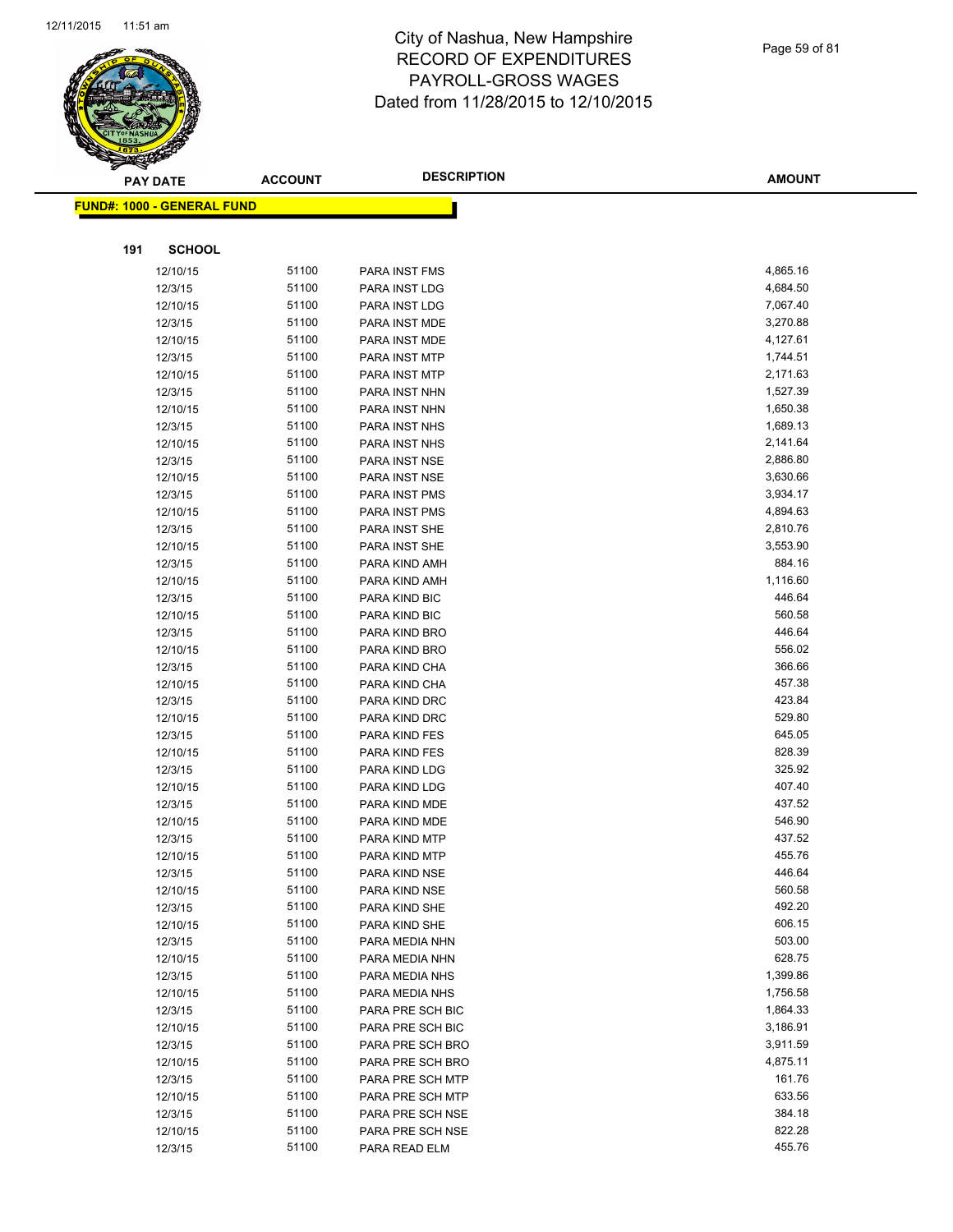

Page 60 of 81

| <b>PAY DATE</b>                   | <b>ACCOUNT</b> | <b>DESCRIPTION</b>                                  | <b>AMOUNT</b>        |
|-----------------------------------|----------------|-----------------------------------------------------|----------------------|
| <b>FUND#: 1000 - GENERAL FUND</b> |                |                                                     |                      |
|                                   |                |                                                     |                      |
|                                   |                |                                                     |                      |
| 191<br><b>SCHOOL</b>              |                |                                                     |                      |
| 12/10/15                          | 51100          | PARA READ ELM                                       | 569.70               |
| 12/3/15                           | 51100          | PARA SCI NHN                                        | 465.76               |
| 12/10/15                          | 51100          | PARA SCI NHN                                        | 591.52               |
| 12/3/15                           | 51100          | PARA SCI NHS                                        | 451.24               |
| 12/10/15                          | 51100          | PARA SCI NHS                                        | 541.49               |
| 12/3/15                           | 51100          | PARA TTI DRC                                        | 158.94               |
| 12/10/15                          | 51100          | PARA TTI DRC                                        | 481.24               |
| 11/5/15                           | 51100          | PARA VOC NHS                                        | (3,430.61)           |
| 12/3/15                           | 51100          | PARA VOC NHS                                        | 464.79               |
| 12/10/15                          | 51100          | PARA VOC NHS                                        | 568.57               |
| 12/3/15                           | 51100          | PEER COACH SCIENCE                                  | 5,727.91             |
| 12/3/15                           | 51100          | PRINCIPAL AMH                                       | 3,514.40             |
| 12/3/15                           | 51100          | PRINCIPAL BIC                                       | 3,884.60             |
| 12/3/15                           | 51100          | PRINCIPAL BIR                                       | 3,620.20             |
| 12/3/15                           | 51100          | PRINCIPAL BRO                                       | 3,088.80             |
| 12/3/15                           | 51100          | PRINCIPAL CHA                                       | 3,567.30             |
| 12/3/15                           | 51100          | PRINCIPAL DRC                                       | 3,461.50             |
| 12/3/15                           | 51100          | PRINCIPAL ELM                                       | 3,701.90             |
| 12/3/15                           | 51100          | <b>PRINCIPAL FES</b>                                | 3,514.40             |
| 12/3/15                           | 51100          | PRINCIPAL FMS                                       | 3,653.90             |
| 12/3/15                           | 51100          | PRINCIPAL LDG                                       | 3,884.60             |
| 12/3/15                           | 51100          | PRINCIPAL MDE                                       | 3,567.30             |
| 12/3/15                           | 51100          | PRINCIPAL MTP                                       | 3,620.20             |
| 12/3/15                           | 51100          | PRINCIPAL NHN                                       | 4,009.60             |
| 12/3/15                           | 51100          | PRINCIPAL NHS                                       | 4,096.20             |
| 12/3/15                           | 51100          | PRINCIPAL NSE                                       | 3,620.20             |
| 12/3/15                           | 51100          | <b>PRINCIPAL PMS</b>                                | 3,750.00             |
| 12/3/15                           | 51100          | PRINCIPAL SHE                                       | 3,884.60             |
| 12/3/15                           | 51100          | SCHOOL PSYCHOLOGIST WID                             | 37,733.23            |
| 12/10/15                          | 51100          | SCHOOL PSYCHOLOGIST WID                             | 411.21               |
| 12/3/15                           | 51100          | SECURITY GUARD NHS                                  | 632.96               |
| 12/10/15                          | 51100          | SECURITY GUARD NHS                                  | 791.20               |
| 12/3/15                           | 51100          | <b>SECURITY MONITOR NHN</b>                         | 1,667.52             |
| 12/10/15                          | 51100<br>51100 | SECURITY MONITOR NHN<br><b>SECURITY MONITOR NHS</b> | 2,084.41<br>1,667.52 |
| 12/3/15<br>12/10/15               | 51100          | SECURITY MONITOR NHS                                | 2,084.40             |
| 12/3/15                           | 51100          | SIGN LANGUAGE INTERPRETER                           | 1,240.33             |
| 12/10/15                          | 51100          | SIGN LANGUAGE INTERPRETER                           | 3,297.65             |
| 12/3/15                           | 51100          | SOCIAL WORKER ELM                                   | 2,458.59             |
| 12/3/15                           | 51100          | SOCIAL WORKER FMS                                   | 2,761.41             |
| 12/3/15                           | 51100          | SPEECH LANG PATHOLOGIST WID                         | 49,840.95            |
| 12/3/15                           | 51100          | SPEECH LANGUAGE ASST                                | 278.24               |
| 12/10/15                          | 51100          | SPEECH LANGUAGE ASST                                | 669.85               |
| 12/3/15                           | 51100          | STUDENT ACTIVITY COORD NHN                          | 369.60               |
| 12/3/15                           | 51100          | STUDENT ACTIVITY COORD NHS                          | 1,125.42             |
| 12/3/15                           | 51100          | STUDENT INFO COORDINATOR                            | 1,777.50             |
| 12/3/15                           | 51100          | SUPERINTENDENT                                      | 5,489.10             |
| 12/3/15                           | 51100          | SYSTEMS ADMIN FULL YEAR                             | 10,852.30            |
| 12/3/15                           | 51100          | <b>TEACHER ART AMH</b>                              | 2,602.91             |
| 12/3/15                           | 51100          | TEACHER ART BIC                                     | 1,949.69             |
| 12/3/15                           | 51100          | <b>TEACHER ART BIR</b>                              | 2,602.91             |
| 12/3/15                           | 51100          | <b>TEACHER ART BRO</b>                              | 2,905.60             |
|                                   |                |                                                     |                      |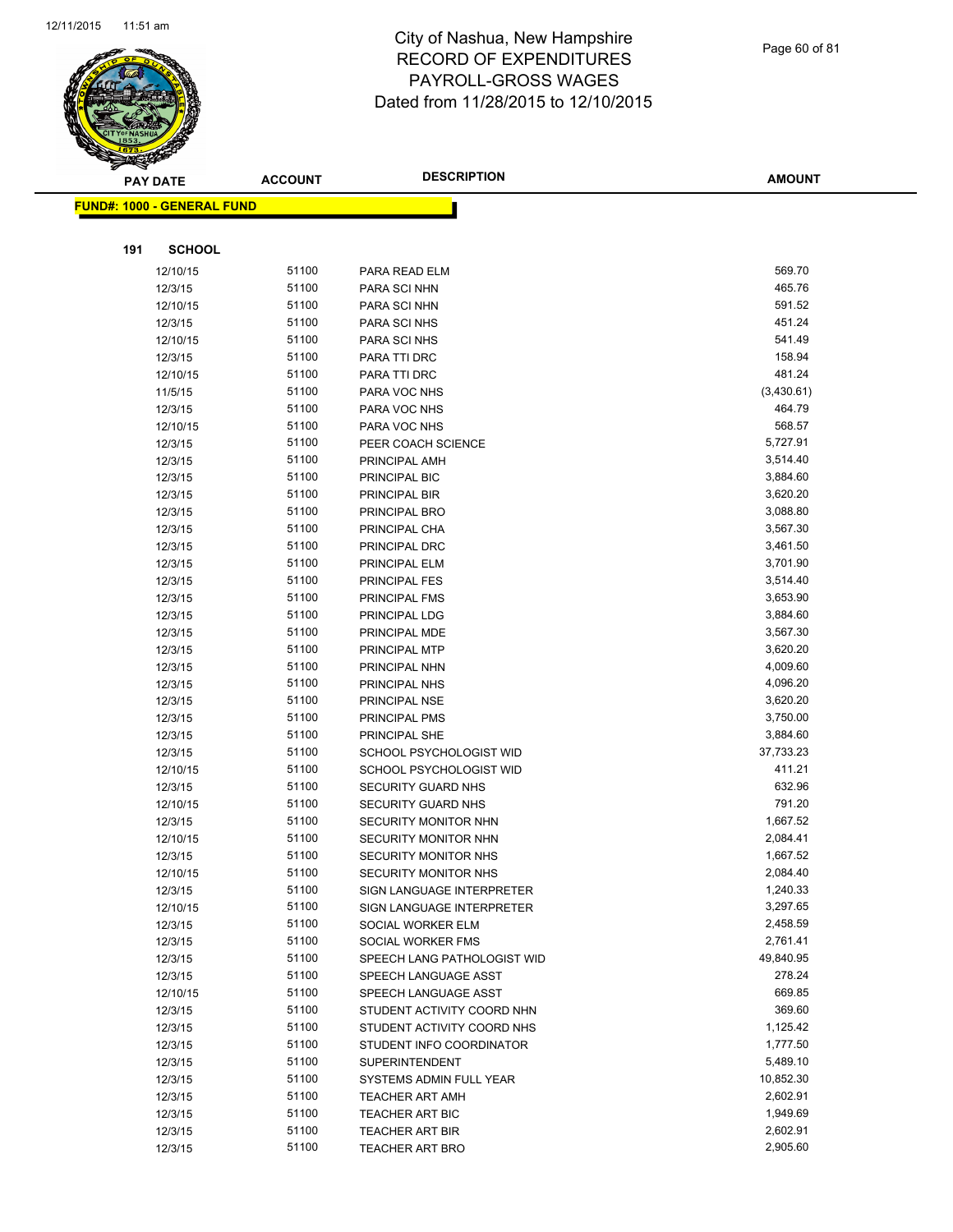

Page 61 of 81

|     | <b>PAY DATE</b>                   | <b>ACCOUNT</b> | <b>DESCRIPTION</b>               | <b>AMOUNT</b> |
|-----|-----------------------------------|----------------|----------------------------------|---------------|
|     | <b>FUND#: 1000 - GENERAL FUND</b> |                |                                  |               |
|     |                                   |                |                                  |               |
|     |                                   |                |                                  |               |
| 191 | <b>SCHOOL</b>                     |                |                                  |               |
|     | 12/3/15                           | 51100          | <b>TEACHER ART CHA</b>           | 1,949.68      |
|     | 12/3/15                           | 51100          | <b>TEACHER ART DRC</b>           | 1,885.01      |
|     | 12/3/15                           | 51100          | <b>TEACHER ART ELM</b>           | 4,498.86      |
|     | 12/3/15                           | 51100          | <b>TEACHER ART FES</b>           | 2,134.00      |
|     | 12/3/15                           | 51100          | <b>TEACHER ART FMS</b>           | 3,357.70      |
|     | 12/3/15                           | 51100          | <b>TEACHER ART LDG</b>           | 2,295.91      |
|     | 12/3/15                           | 51100          | <b>TEACHER ART MDE</b>           | 1,885.01      |
|     | 12/3/15                           | 51100          | <b>TEACHER ART NHN</b>           | 10,504.48     |
|     | 12/3/15                           | 51100          | <b>TEACHER ART NHS</b>           | 10,291.99     |
|     | 12/3/15                           | 51100          | <b>TEACHER ART NSE</b>           | 2,873.00      |
|     | 12/3/15                           | 51100          | <b>TEACHER ART PMS</b>           | 3,637.32      |
|     | 12/3/15                           | 51100          | <b>TEACHER ART SHE</b>           | 1,972.10      |
|     | 12/3/15                           | 51100          | <b>TEACHER AUTO NHN</b>          | 5,205.82      |
|     | 12/3/15                           | 51100          | <b>TEACHER BEHAVIOR SPEC WID</b> | 5,565.82      |
|     | 12/3/15                           | 51100          | <b>TEACHER BIO TEC NHN</b>       | 2,326.51      |
|     | 12/3/15                           | 51100          | TEACHER BUILD CONST NHS          | 2,602.91      |
|     | 12/3/15                           | 51100          | <b>TEACHER BUSINESS NHN</b>      | 9,029.80      |
|     | 12/3/15                           | 51100          | <b>TEACHER BUSINESS NHS</b>      | 4,980.09      |
|     | 12/3/15                           | 51100          | <b>TEACHER COMPUTER ELM</b>      | 4,559.82      |
|     | 12/3/15                           | 51100          | <b>TEACHER COMPUTER FMS</b>      | 4,661.82      |
|     | 12/3/15                           | 51100          | <b>TEACHER COMPUTER NHN</b>      | 2,304.11      |
|     | 12/3/15                           | 51100          | <b>TEACHER COMPUTER NHS</b>      | 10,396.10     |
|     | 12/3/15                           | 51100          | <b>TEACHER COMPUTER PMS</b>      | 5,859.10      |
|     | 12/3/15                           | 51100          | TEACHER COSMETOLOGY NHN          | 4,286.39      |
|     | 12/3/15                           | 51100          | <b>TEACHER CULINARY NHN</b>      | 5,205.82      |
|     | 12/3/15                           | 51100          | <b>TEACHER DEAF NSE</b>          | 4,433.61      |
|     | 12/3/15                           | 51100          | <b>TEACHER DEAF WID</b>          | 2,782.91      |
|     | 12/3/15                           | 51100          | <b>TEACHER DWSE AMH</b>          | 5,241.50      |
|     | 12/3/15                           | 51100          | <b>TEACHER DWSE BIR</b>          | 4,324.90      |
|     | 12/3/15                           | 51100          | <b>TEACHER DWSE BRO</b>          | 838.86        |
|     | 12/3/15                           | 51100          | TEACHER DWSE CHA                 | (3,244.83)    |
|     | 12/3/15                           | 51100          | <b>TEACHER DWSE ELM</b>          | 10,438.12     |
|     | 12/3/15                           | 51100          | TEACHER DWSE MDE                 | 4,497.90      |
|     | 12/3/15                           | 51100          | <b>TEACHER DWSE NSE</b>          | (863.26)      |
|     | 12/3/15                           | 51100          | <b>TEACHER DWSE PMS</b>          | 7,125.00      |
|     | 12/3/15                           | 51100          | TEACHER DWSE SHE                 | 6,863.81      |
|     | 12/3/15                           | 51100          | TEACHER ECE NHS                  | 5,565.82      |
|     | 12/3/15                           | 51100          | TEACHER ELECTRICAL NHS           | 2,602.91      |
|     | 12/3/15                           | 51100          | <b>TEACHER ELL AMH</b>           | 1,810.20      |
|     | 12/3/15                           | 51100          | <b>TEACHER ELL BIR</b>           | 2,782.91      |
|     | 12/3/15                           | 51100          | TEACHER ELL DRC                  | 5,371.22      |
|     | 12/3/15                           | 51100          | TEACHER ELL ELM                  | 4,528.40      |
|     | 12/3/15                           | 51100          | TEACHER ELL FES                  | 5,772.21      |
|     | 12/3/15                           | 51100          | <b>TEACHER ELL FMS</b>           | 2,119.30      |
|     | 12/3/15                           | 51100          | TEACHER ELL LDG                  | 5,951.11      |
|     | 12/3/15                           | 51100          | <b>TEACHER ELL MTP</b>           | 2,782.91      |
|     | 12/3/15                           | 51100          | <b>TEACHER ELL NHN</b>           | 4,316.68      |
|     | 12/3/15                           | 51100          | TEACHER ELL NHS                  | 7,676.32      |
|     | 12/3/15                           | 51100          | <b>TEACHER ELL PMS</b>           | 1,949.69      |
|     | 12/3/15                           | 51100          | TEACHER ELL SHE                  | 1,878.91      |
|     | 12/3/15                           | 51100          | <b>TEACHER ENGLISH ELM</b>       | 23,988.92     |
|     | 12/3/15                           | 51100          | <b>TEACHER ENGLISH FMS</b>       | 18,086.83     |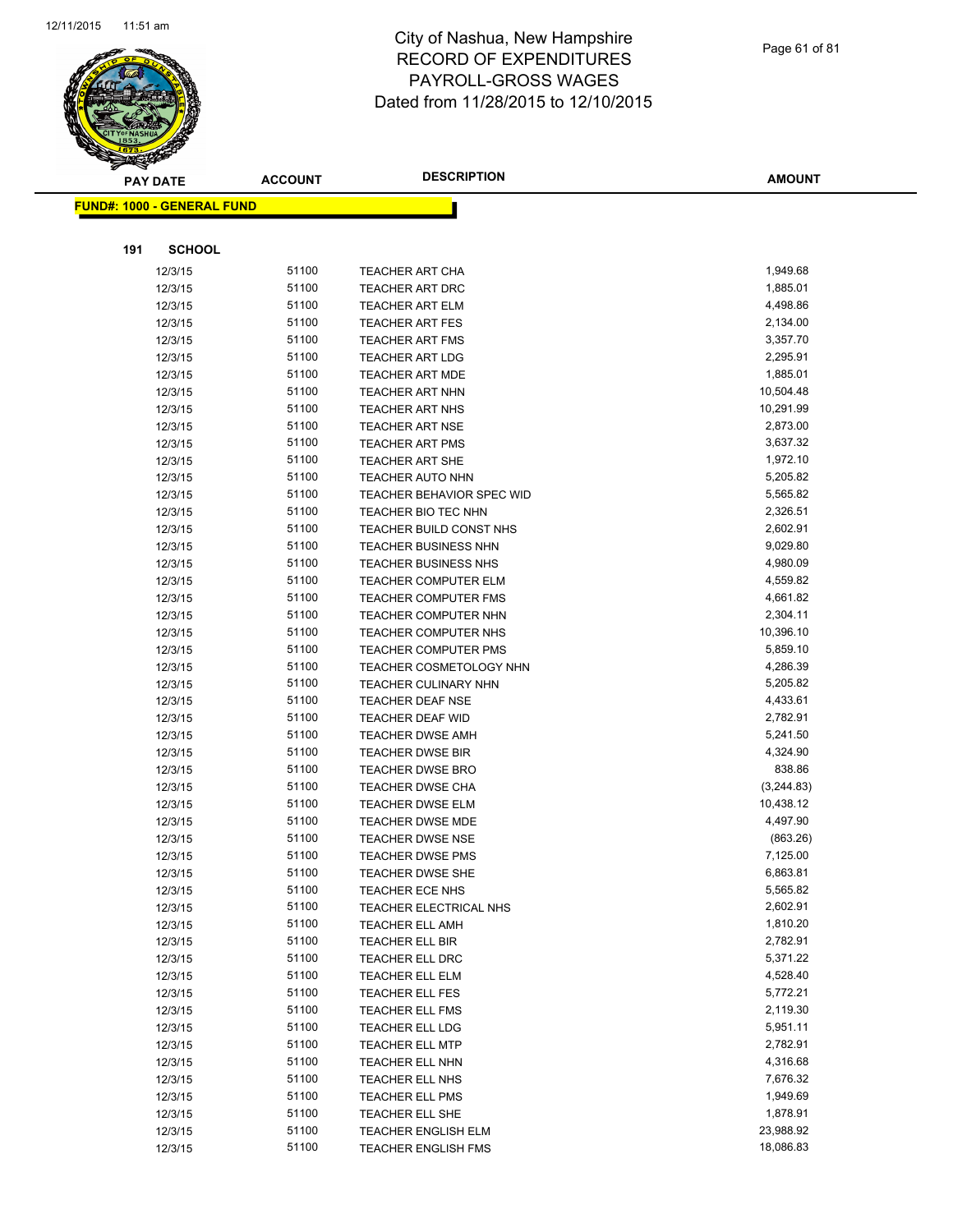

Page 62 of 81

| S<br>$\tilde{\phantom{a}}$ | <b>PAY DATE</b>                   | <b>ACCOUNT</b> | <b>DESCRIPTION</b>                                 | <b>AMOUNT</b>        |
|----------------------------|-----------------------------------|----------------|----------------------------------------------------|----------------------|
|                            | <b>FUND#: 1000 - GENERAL FUND</b> |                |                                                    |                      |
|                            |                                   |                |                                                    |                      |
|                            |                                   |                |                                                    |                      |
| 191                        | <b>SCHOOL</b>                     |                |                                                    |                      |
|                            | 12/3/15                           | 51100          | <b>TEACHER ENGLISH NHN</b>                         | 38,548.90            |
|                            | 12/3/15                           | 51100          | <b>TEACHER ENGLISH NHS</b>                         | 45,129.74            |
|                            | 12/3/15                           | 51100          | <b>TEACHER ENGLISH PMS</b>                         | 16,410.32            |
|                            | 12/3/15                           | 51100          | <b>TEACHER FACS ELM</b>                            | 2,866.00             |
|                            | 12/3/15                           | 51100          | <b>TEACHER FACS FMS</b>                            | 4,781.90<br>6,315.99 |
|                            | 12/3/15<br>12/3/15                | 51100<br>51100 | <b>TEACHER FACS NHN</b>                            | 7,608.49             |
|                            | 12/3/15                           | 51100          | <b>TEACHER FACS NHS</b><br><b>TEACHER FACS PMS</b> | 5,385.82             |
|                            | 12/3/15                           | 51100          | <b>TEACHER FOREIGN LANG ELM</b>                    | 5,655.91             |
|                            | 12/3/15                           | 51100          | TEACHER FOREIGN LANG FMS                           | 2,782.91             |
|                            | 12/3/15                           | 51100          | TEACHER FOREIGN LANG NHN                           | 12,848.31            |
|                            | 12/3/15                           | 51100          | TEACHER FOREIGN LANG NHS                           | 18,641.74            |
|                            | 12/3/15                           | 51100          | TEACHER FOREIGN LANG PMS                           | 5,475.91             |
|                            | 12/3/15                           | 51100          | <b>TEACHER GR1 AMH</b>                             | 6,258.50             |
|                            | 12/3/15                           | 51100          | <b>TEACHER GR1 BIC</b>                             | 8,144.97             |
|                            | 12/3/15                           | 51100          | <b>TEACHER GR1 BIR</b>                             | 10,131.50            |
|                            | 12/3/15                           | 51100          | <b>TEACHER GR1 BRO</b>                             | 7,462.30             |
|                            | 12/3/15                           | 51100          | <b>TEACHER GR1 CHA</b>                             | 9,492.22             |
|                            | 12/3/15                           | 51100          | <b>TEACHER GR1 DRC</b>                             | 10,270.08            |
|                            | 12/3/15                           | 51100          | <b>TEACHER GR1 FES</b>                             | 23,036.13            |
|                            | 12/3/15                           | 51100          | <b>TEACHER GR1 LDG</b>                             | 6,568.21             |
|                            | 12/3/15                           | 51100          | <b>TEACHER GR1 MDE</b>                             | 8,705.01             |
|                            | 12/3/15                           | 51100          | <b>TEACHER GR1 MTP</b>                             | 6,055.92             |
|                            | 12/3/15                           | 51100          | TEACHER GR1 NSE                                    | 6,755.39             |
|                            | 12/3/15                           | 51100          | <b>TEACHER GR1 SHE</b>                             | 8,060.63             |
|                            | 12/3/15                           | 51100          | <b>TEACHER GR2 AMH</b>                             | 8,403.53             |
|                            | 12/3/15                           | 51100          | TEACHER GR2 BIC                                    | 12,064.50            |
|                            | 12/3/15                           | 51100          | <b>TEACHER GR2 BIR</b>                             | 10,063.72            |
|                            | 12/3/15                           | 51100          | <b>TEACHER GR2 BRO</b>                             | 5,364.32             |
|                            | 12/3/15                           | 51100          | <b>TEACHER GR2 CHA</b>                             | 9,036.60             |
|                            | 12/3/15                           | 51100          | <b>TEACHER GR2 DRC</b>                             | 6,570.68             |
|                            | 12/3/15                           | 51100          | <b>TEACHER GR2 FES</b>                             | 10,217.60            |
|                            | 12/3/15                           | 51100          | <b>TEACHER GR2 LDG</b>                             | 7,152.23             |
|                            | 12/3/15                           | 51100          | <b>TEACHER GR2 MDE</b>                             | 10,424.29            |
|                            | 12/3/15                           | 51100          | <b>TEACHER GR2 MTP</b>                             | 6,617.61             |
|                            | 12/3/15                           | 51100          | TEACHER GR2 NSE                                    | 6,848.51             |
|                            | 12/3/15                           | 51100          | TEACHER GR2 SHE                                    | 6,311.01             |
|                            | 12/3/15                           | 51100          | <b>TEACHER GR3 AMH</b>                             | 7,299.00             |
|                            | 12/3/15                           | 51100          | <b>TEACHER GR3 BIC</b>                             | 9,063.90             |
|                            | 12/3/15                           | 51100          | <b>TEACHER GR3 BIR</b>                             | 8,964.30             |
|                            | 12/3/15                           | 51100          | <b>TEACHER GR3 BRO</b>                             | 7,519.82             |
|                            | 12/3/15                           | 51100          | <b>TEACHER GR3 CHA</b>                             | 8,168.17             |
|                            | 12/3/15                           | 51100          | <b>TEACHER GR3 DRC</b>                             | 7,089.70             |
|                            | 12/3/15                           | 51100          | <b>TEACHER GR3 FES</b>                             | 8,722.40             |
|                            | 12/3/15                           | 51100          | <b>TEACHER GR3 LDG</b>                             | 7,208.91             |
|                            | 12/3/15                           | 51100          | <b>TEACHER GR3 MDE</b>                             | 12,062.33            |
|                            | 12/3/15                           | 51100          | <b>TEACHER GR3 MTP</b>                             | 6,209.91             |
|                            | 12/3/15                           | 51100          | <b>TEACHER GR3 NSE</b>                             | 6,456.59             |
|                            | 12/3/15                           | 51100          | <b>TEACHER GR3 SHE</b>                             | 7,360.92             |
|                            | 12/3/15                           | 51100          | <b>TEACHER GR4 AMH</b>                             | 4,104.21             |
|                            | 12/3/15                           | 51100          | <b>TEACHER GR4 BIC</b>                             | 5,339.42             |
|                            | 12/3/15                           | 51100          | <b>TEACHER GR4 BIR</b>                             | 6,989.59             |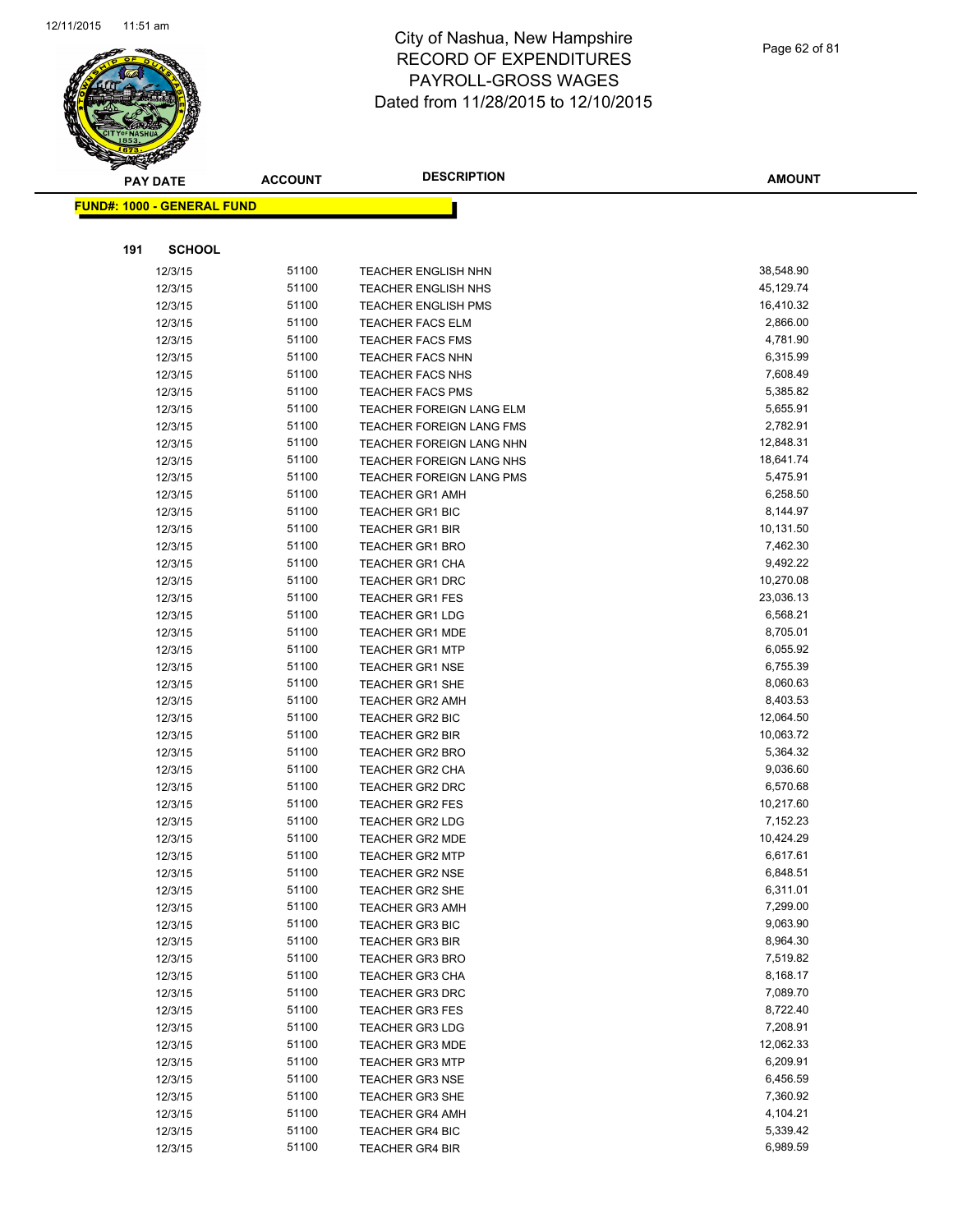

|     | <b>PAY DATE</b>                   | <b>ACCOUNT</b> | <b>DESCRIPTION</b>                                 | <b>AMOUNT</b>        |
|-----|-----------------------------------|----------------|----------------------------------------------------|----------------------|
|     | <b>FUND#: 1000 - GENERAL FUND</b> |                |                                                    |                      |
|     |                                   |                |                                                    |                      |
| 191 | <b>SCHOOL</b>                     |                |                                                    |                      |
|     | 12/3/15                           | 51100          | <b>TEACHER GR4 BRO</b>                             | 7,319.22             |
|     | 12/3/15                           | 51100          | <b>TEACHER GR4 CHA</b>                             | 7,389.00             |
|     | 12/3/15                           | 51100          | <b>TEACHER GR4 DRC</b>                             | 5,259.88             |
|     | 12/3/15                           | 51100          | <b>TEACHER GR4 FES</b>                             | 7,139.76             |
|     | 12/3/15                           | 51100          | <b>TEACHER GR4 LDG</b>                             | 9,434.91             |
|     | 12/3/15                           | 51100          | <b>TEACHER GR4 MDE</b>                             | 8,548.39             |
|     | 12/3/15                           | 51100          | <b>TEACHER GR4 MTP</b>                             | 4,174.00             |
|     | 12/3/15                           | 51100          | <b>TEACHER GR4 NSE</b>                             | 6,986.99             |
|     | 12/3/15                           | 51100          | <b>TEACHER GR4 SHE</b>                             | 7,993.47             |
|     | 12/3/15                           | 51100          | <b>TEACHER GR5 AMH</b>                             | 5,385.82             |
|     | 12/3/15                           | 51100          | <b>TEACHER GR5 BIC</b>                             | 12,081.51            |
|     | 12/3/15                           | 51100          | <b>TEACHER GR5 BIR</b>                             | 9,218.31             |
|     | 12/3/15                           | 51100          | <b>TEACHER GR5 BRO</b>                             | 8,674.52             |
|     | 12/3/15                           | 51100          | <b>TEACHER GR5 CHA</b>                             | 8,868.70             |
|     | 12/3/15                           | 51100          | <b>TEACHER GR5 DRC</b>                             | 5,682.99             |
|     | 12/3/15                           | 51100          | <b>TEACHER GR5 FES</b>                             | 8,936.29             |
|     | 12/3/15                           | 51100          | <b>TEACHER GR5 LDG</b>                             | 12,170.13            |
|     | 12/3/15                           | 51100          | <b>TEACHER GR5 MDE</b>                             | 9,852.73             |
|     | 12/3/15                           | 51100          | <b>TEACHER GR5 MTP</b>                             | 7,630.50             |
|     | 12/3/15                           | 51100          | <b>TEACHER GR5 NSE</b>                             | 8,150.63             |
|     | 12/3/15                           | 51100          | <b>TEACHER GR5 SHE</b>                             | 9,436.91             |
|     | 12/3/15                           | 51100          | <b>TEACHER GR6 ELM</b>                             | 33,001.93            |
|     | 12/3/15                           | 51100          | <b>TEACHER GR6 FMS</b>                             | 22,475.84            |
|     | 12/3/15                           | 51100          | <b>TEACHER GR6 PMS</b>                             | 23,807.81            |
|     | 12/3/15                           | 51100          | <b>TEACHER GRAPH NHS</b>                           | 2,134.00             |
|     | 12/3/15                           | 51100          | <b>TEACHER GRAPHICS NHN</b>                        | 2,602.91             |
|     | 12/3/15                           | 51100          | TEACHER HEALTH ELM                                 | 2,588.31             |
|     | 12/3/15                           | 51100          | <b>TEACHER HEALTH NHN</b>                          | 3,263.50             |
|     | 12/3/15                           | 51100          | TEACHER HEALTH NHS                                 | 4,365.01             |
|     | 12/3/15                           | 51100          | <b>TEACHER HEALTHOC NHS</b>                        | 6,235.14             |
|     | 12/3/15                           | 51100          | <b>TEACHER HVAC NHS</b>                            | 1,683.49             |
|     | 12/3/15                           | 51100          | TEACHER IN SCH SUSPENSION ELM                      | 1,622.41             |
|     | 12/3/15                           | 51100          | TEACHER IN SCH SUSPENSION NHN                      | 2,674.81             |
|     | 12/3/15                           | 51100          | TEACHER IN SCH SUSPENSION NHS                      | 2,674.81             |
|     | 12/3/15                           | 51100          | <b>TEACHER KIND AMH</b>                            | 5,133.40             |
|     | 12/3/15                           | 51100          | <b>TEACHER KIND BIC</b>                            | 2,782.91             |
|     | 12/3/15                           | 51100<br>51100 | <b>TEACHER KIND BIR</b>                            | 2,674.81<br>2,602.91 |
|     | 12/3/15                           | 51100          | <b>TEACHER KIND BRO</b>                            | 3,694.42             |
|     | 12/3/15                           | 51100          | <b>TEACHER KIND CHA</b><br><b>TEACHER KIND DRC</b> | 6,228.50             |
|     | 12/3/15<br>12/3/15                | 51100          | <b>TEACHER KIND FES</b>                            | 9,785.73             |
|     | 12/3/15                           | 51100          | <b>TEACHER KIND LDG</b>                            | 8,789.51             |
|     | 12/3/15                           | 51100          | <b>TEACHER KIND MDE</b>                            | 4,829.20             |
|     | 12/3/15                           | 51100          | <b>TEACHER KIND MTP</b>                            | 3,919.51             |
|     | 12/3/15                           | 51100          | <b>TEACHER KIND NSE</b>                            | 982.39               |
|     | 12/3/15                           | 51100          | <b>TEACHER KIND SHE</b>                            | 2,119.30             |
|     | 12/3/15                           | 51100          | <b>TEACHER MATH ELM</b>                            | 20,982.87            |
|     | 12/3/15                           | 51100          | <b>TEACHER MATH FMS</b>                            | 11,615.95            |
|     | 12/3/15                           | 51100          | <b>TEACHER MATH NHN</b>                            | 33,861.03            |
|     | 12/3/15                           | 51100          | <b>TEACHER MATH NHS</b>                            | 42,958.36            |
|     | 12/3/15                           | 51100          | TEACHER MATH PMS                                   | 10,891.50            |
|     | 12/3/15                           | 51100          | <b>TEACHER MUSIC AMH</b>                           | 1,683.49             |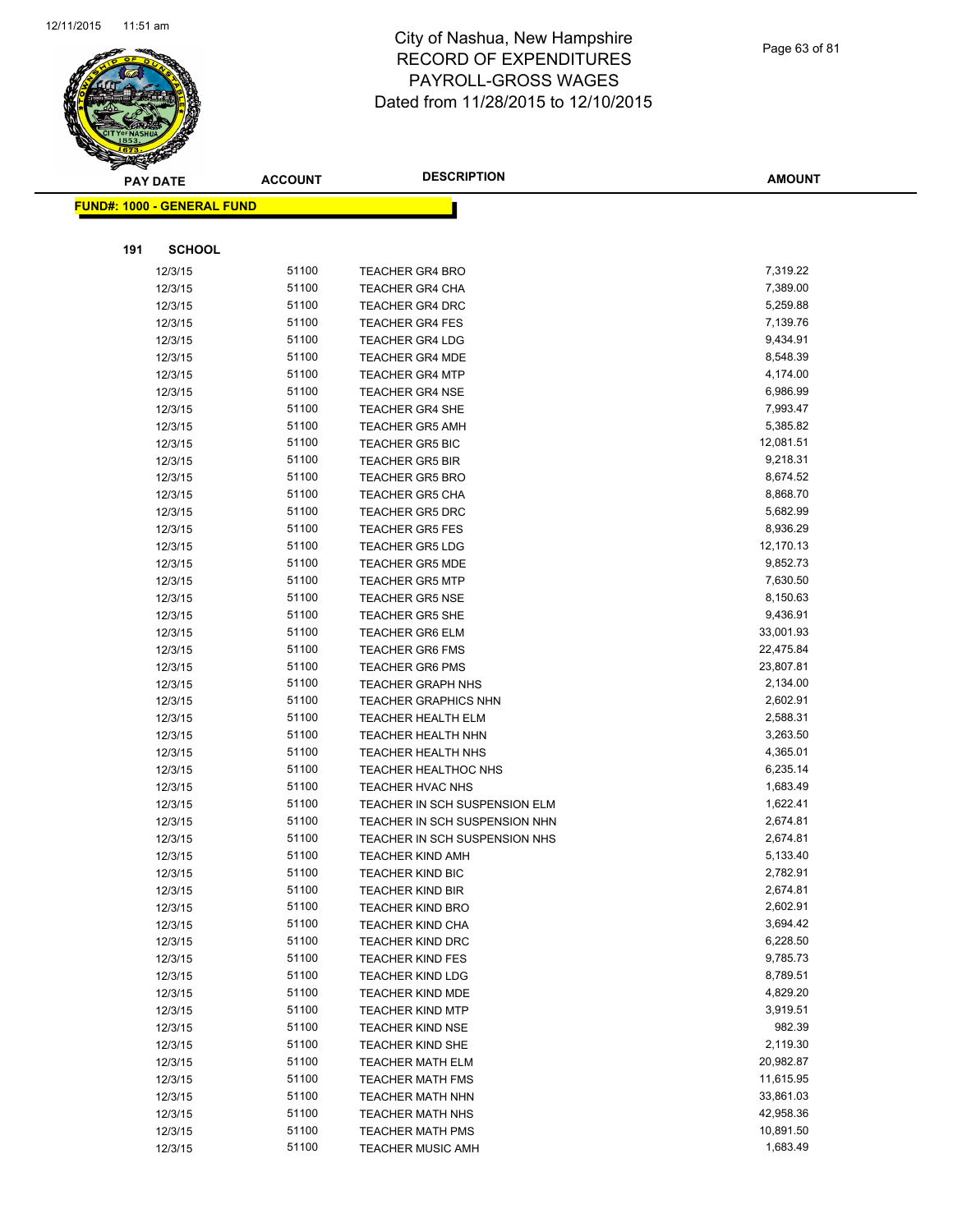

|     | <b>PAY DATE</b>                   | <b>ACCOUNT</b> | <b>DESCRIPTION</b>                                    | <b>AMOUNT</b>         |
|-----|-----------------------------------|----------------|-------------------------------------------------------|-----------------------|
|     | <b>FUND#: 1000 - GENERAL FUND</b> |                |                                                       |                       |
|     |                                   |                |                                                       |                       |
| 191 | <b>SCHOOL</b>                     |                |                                                       |                       |
|     | 12/3/15                           | 51100          | <b>TEACHER MUSIC BIC</b>                              | 2,602.91              |
|     | 12/3/15                           | 51100          | <b>TEACHER MUSIC BIR</b>                              | 1,554.79              |
|     | 12/3/15                           | 51100          | <b>TEACHER MUSIC BRO</b>                              | 2,782.91              |
|     | 12/3/15                           | 51100          | <b>TEACHER MUSIC CHA</b>                              | 2,782.90              |
|     | 12/3/15                           | 51100          | <b>TEACHER MUSIC DRC</b>                              | 2,692.91              |
|     | 12/3/15                           | 51100          | <b>TEACHER MUSIC ELM</b>                              | 4,817.41              |
|     | 12/3/15                           | 51100          | <b>TEACHER MUSIC FES</b>                              | 2,602.91              |
|     | 12/3/15                           | 51100          | <b>TEACHER MUSIC FMS</b>                              | 5,205.40              |
|     | 12/3/15                           | 51100          | <b>TEACHER MUSIC LDG</b>                              | 2,761.41              |
|     | 12/3/15                           | 51100          | <b>TEACHER MUSIC MDE</b>                              | 1,949.69              |
|     | 12/3/15                           | 51100          | <b>TEACHER MUSIC NHN</b>                              | 4,433.61              |
|     | 12/3/15                           | 51100          | <b>TEACHER MUSIC NHS</b>                              | 5,104.72              |
|     | 12/3/15                           | 51100          | <b>TEACHER MUSIC NSE</b>                              | 2,044.91              |
|     | 12/3/15                           | 51100          | <b>TEACHER MUSIC PMS</b>                              | 4,355.21              |
|     | 12/3/15                           | 51100          | <b>TEACHER MUSIC SHE</b>                              | 2,501.81              |
|     | 12/3/15                           | 51100          | TEACHER PE BIC                                        | 2,034.50              |
|     | 12/3/15                           | 51100          | <b>TEACHER PE BIR</b>                                 | 2,761.41              |
|     | 12/3/15                           | 51100          | <b>TEACHER PE BRO</b>                                 | 2,692.91              |
|     | 12/3/15                           | 51100          | <b>TEACHER PE CHA</b>                                 | 2,602.91              |
|     | 12/3/15                           | 51100          | <b>TEACHER PE DRC</b>                                 | 2,782.91              |
|     | 12/3/15                           | 51100          | TEACHER PE ELM                                        | 5,511.88              |
|     | 12/3/15                           | 51100          | <b>TEACHER PE FES</b>                                 | 1,885.01              |
|     | 12/3/15                           | 51100          | <b>TEACHER PE FMS</b>                                 | 5,205.82              |
|     | 12/3/15                           | 51100          | TEACHER PE LDG                                        | 2,050.21              |
|     | 12/3/15                           | 51100          | <b>TEACHER PE MDE</b>                                 | 2,674.81              |
|     | 12/3/15                           | 51100          | <b>TEACHER PE MTP</b>                                 | 2,119.30              |
|     | 12/3/15                           | 51100          | TEACHER PE NHN                                        | 8,467.23              |
|     | 12/3/15                           | 51100          | TEACHER PE NHS                                        | 10,529.82             |
|     | 12/3/15                           | 51100          | <b>TEACHER PE NSE</b>                                 | 2,504.61              |
|     | 12/3/15                           | 51100          | <b>TEACHER PE PMS</b>                                 | 4,494.10              |
|     | 12/3/15<br>12/3/15                | 51100<br>51100 | TEACHER PE SHE<br>TEACHER PRESCHOOL BIC               | 2,674.81<br>10,898.93 |
|     |                                   | 51100          |                                                       | 7,678.43              |
|     | 12/3/15<br>12/3/15                | 51100          | <b>TEACHER PRESCHOOL BRO</b><br>TEACHER PRESCHOOL DRC | 1,801.01              |
|     | 12/3/15                           | 51100          | <b>TEACHER PRESCHOOL MTP</b>                          | 1,554.79              |
|     | 12/3/15                           | 51100          | TEACHER PRESCHOOL NHS                                 | 1,292.81              |
|     | 12/3/15                           | 51100          | <b>TEACHER PRESCHOOL NSE</b>                          | 5,853.51              |
|     | 12/3/15                           | 51100          | <b>TEACHER READ AMH</b>                               | 2,873.00              |
|     | 12/3/15                           | 51100          | TEACHER READ BIC                                      | 5,331.59              |
|     | 12/3/15                           | 51100          | <b>TEACHER READ BIR</b>                               | 2,782.91              |
|     | 12/3/15                           | 51100          | <b>TEACHER READ BRO</b>                               | 1,949.69              |
|     | 12/3/15                           | 51100          | <b>TEACHER READ DRC</b>                               | 2,873.00              |
|     | 12/3/15                           | 51100          | <b>TEACHER READ ELM</b>                               | 3,288.90              |
|     | 12/10/15                          | 51100          | <b>TEACHER READ ELM</b>                               | 2,873.00              |
|     | 12/3/15                           | 51100          | <b>TEACHER READ FES</b>                               | 2,782.91              |
|     | 12/3/15                           | 51100          | <b>TEACHER READ FMS</b>                               | 2,782.91              |
|     | 12/3/15                           | 51100          | <b>TEACHER READ LDG</b>                               | 6,041.92              |
|     | 12/3/15                           | 51100          | TEACHER READ MDE                                      | 2,782.91              |
|     | 12/3/15                           | 51100          | <b>TEACHER READ MTP</b>                               | 2,020.41              |
|     | 12/3/15                           | 51100          | TEACHER READ NHN                                      | 1,823.09              |
|     | 12/3/15                           | 51100          | <b>TEACHER READ NHS</b>                               | 3,288.90              |
|     | 12/3/15                           | 51100          | <b>TEACHER READ NSE</b>                               | 2,782.91              |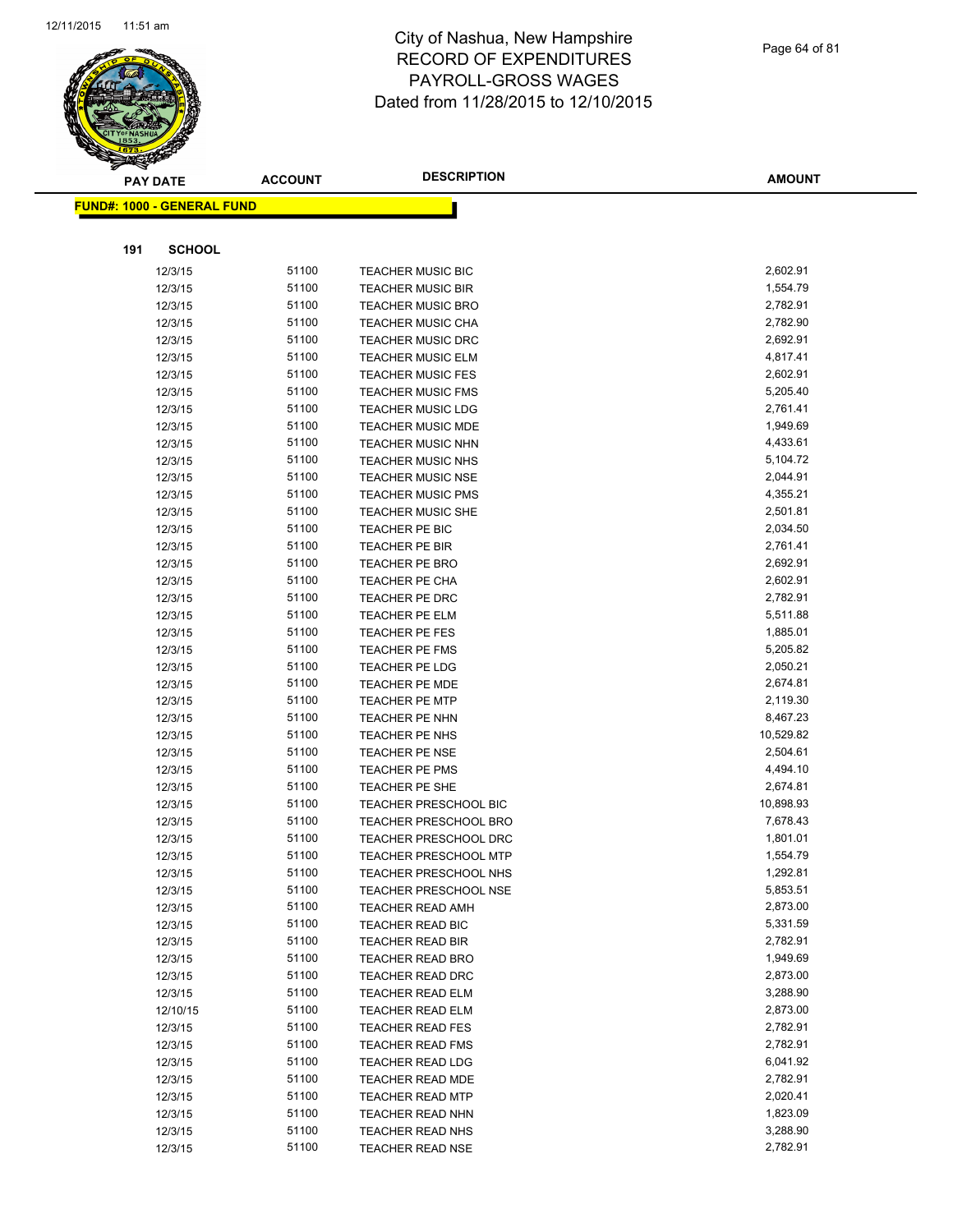

Page 65 of 81

| $\tilde{\phantom{a}}$ | <b>PAY DATE</b>                   | <b>ACCOUNT</b> | <b>DESCRIPTION</b>                                      | <b>AMOUNT</b>          |
|-----------------------|-----------------------------------|----------------|---------------------------------------------------------|------------------------|
|                       | <b>FUND#: 1000 - GENERAL FUND</b> |                |                                                         |                        |
|                       |                                   |                |                                                         |                        |
| 191                   | <b>SCHOOL</b>                     |                |                                                         |                        |
|                       | 12/3/15                           | 51100          | <b>TEACHER READ PMS</b>                                 | 4,559.82               |
|                       | 12/3/15                           | 51100          | <b>TEACHER READ SHE</b>                                 | 2,674.81               |
|                       | 12/3/15                           | 51100          | <b>TEACHER SCIENCE ELM</b>                              | 18,612.48              |
|                       | 12/3/15                           | 51100          | <b>TEACHER SCIENCE FMS</b>                              | 12,113.23              |
|                       | 12/3/15                           | 51100          | <b>TEACHER SCIENCE NHN</b>                              | 34,542.17              |
|                       | 12/3/15                           | 51100          | <b>TEACHER SCIENCE NHS</b>                              | 38,345.00              |
|                       | 12/3/15                           | 51100          | <b>TEACHER SCIENCE PMS</b>                              | 10,442.50              |
|                       | 12/3/15                           | 51100          | TEACHER SOCIAL STUDIES ELM                              | 15,614.91              |
|                       | 12/3/15                           | 51100          | <b>TEACHER SOCIAL STUDIES FMS</b>                       | 12,526.34              |
|                       | 12/3/15                           | 51100          | TEACHER SOCIAL STUDIES NHN                              | 35,219.38              |
|                       | 12/3/15                           | 51100          | TEACHER SOCIAL STUDIES NHS                              | 36,667.61              |
|                       | 12/3/15                           | 51100          | TEACHER SOCIAL STUDIES PMS                              | 12,047.63              |
|                       | 12/3/15                           | 51100          | <b>TEACHER SPED AMH</b>                                 | 3,969.50               |
|                       | 12/3/15                           | 51100          | <b>TEACHER SPED BIC</b>                                 | 1,012.56               |
|                       | 12/3/15                           | 51100          | <b>TEACHER SPED BIR</b>                                 | 5,284.72               |
|                       | 12/3/15                           | 51100          | <b>TEACHER SPED BRO</b>                                 | 4,801.49               |
|                       | 12/3/15                           | 51100          | <b>TEACHER SPED CHA</b>                                 | 9,729.52               |
|                       | 12/3/15                           | 51100          | <b>TEACHER SPED DRC</b>                                 | 5,105.91               |
|                       | 12/3/15                           | 51100          | <b>TEACHER SPED ELM</b>                                 | 19,590.81              |
|                       | 12/3/15                           | 51100          | <b>TEACHER SPED FES</b>                                 | (5,923.08)             |
|                       | 12/3/15                           | 51100          | <b>TEACHER SPED FMS</b>                                 | 8,920.72               |
|                       | 12/3/15                           | 51100          | <b>TEACHER SPED LDG</b>                                 | 5,562.10               |
|                       | 12/3/15                           | 51100          | <b>TEACHER SPED MDE</b>                                 | (238.66)               |
|                       | 12/3/15                           | 51100          | <b>TEACHER SPED MTP</b>                                 | 5,385.82               |
|                       | 12/3/15                           | 51100          | <b>TEACHER SPED NHN</b>                                 | 18,026.68              |
|                       | 12/3/15                           | 51100          | <b>TEACHER SPED NHS</b>                                 | 20,135.96              |
|                       | 12/3/15                           | 51100          | <b>TEACHER SPED NSE</b>                                 | (2,558.09)             |
|                       | 12/3/15                           | 51100          | <b>TEACHER SPED PMS</b>                                 | 6,784.25               |
|                       | 12/3/15                           | 51100          | <b>TEACHER SPED SHE</b>                                 | 5,385.82               |
|                       | 12/3/15                           | 51100          | <b>TEACHER TECHED ELM</b>                               | 8,564.30               |
|                       | 12/3/15                           | 51100          | <b>TEACHER TECHED FMS</b>                               | 5,547.81               |
|                       | 12/3/15                           | 51100          | <b>TEACHER TECHED NHN</b>                               | 7,172.83               |
|                       | 12/3/15                           | 51100          | <b>TEACHER TECHED NHS</b>                               | 8,568.33               |
|                       | 12/3/15                           | 51100          | <b>TEACHER TECHED PMS</b>                               | 5,565.82<br>(2,592.76) |
|                       | 12/3/15                           | 51100          | <b>TEACHER TTI LDG</b><br>TEACHER TV PROD NHS           |                        |
|                       | 12/3/15                           | 51100<br>51100 |                                                         | 2,674.81<br>5,289.20   |
|                       | 12/3/15<br>12/3/15                | 51100          | <b>TEACHER VISION WID</b><br>TECH INTERGRATION ASST AMH | 189.50                 |
|                       | 12/10/15                          | 51100          | TECH INTERGRATION ASST AMH                              | 609.60                 |
|                       | 12/3/15                           | 51100          | TECH INTERGRATION ASST BIC                              | 253.70                 |
|                       | 12/10/15                          | 51100          | TECH INTERGRATION ASST BIC                              | 659.26                 |
|                       | 12/3/15                           | 51100          | TECH INTERGRATION ASST CHA                              | 219.12                 |
|                       | 12/10/15                          | 51100          | TECH INTERGRATION ASST CHA                              | 547.80                 |
|                       | 12/3/15                           | 51100          | TECH INTERGRATION ASST FES                              | 219.12                 |
|                       | 12/10/15                          | 51100          | <b>TECH INTERGRATION ASST FES</b>                       | 552.37                 |
|                       | 12/3/15                           | 51100          | TECH INTERGRATION ASST LDG                              | 225.04                 |
|                       | 12/10/15                          | 51100          | TECH INTERGRATION ASST LDG                              | 562.60                 |
|                       | 12/3/15                           | 51100          | TECH INTERGRATION ASST MDE                              | 253.60                 |
|                       | 12/10/15                          | 51100          | TECH INTERGRATION ASST MDE                              | 621.05                 |
|                       | 12/3/15                           | 51100          | TECH INTERGRATION ASST NSE                              | 234.24                 |
|                       | 12/10/15                          | 51100          | TECH INTERGRATION ASST NSE                              | 590.48                 |
|                       | 12/3/15                           | 51100          | TECH INTERGRATION ASST SHE                              | 219.12                 |
|                       |                                   |                |                                                         |                        |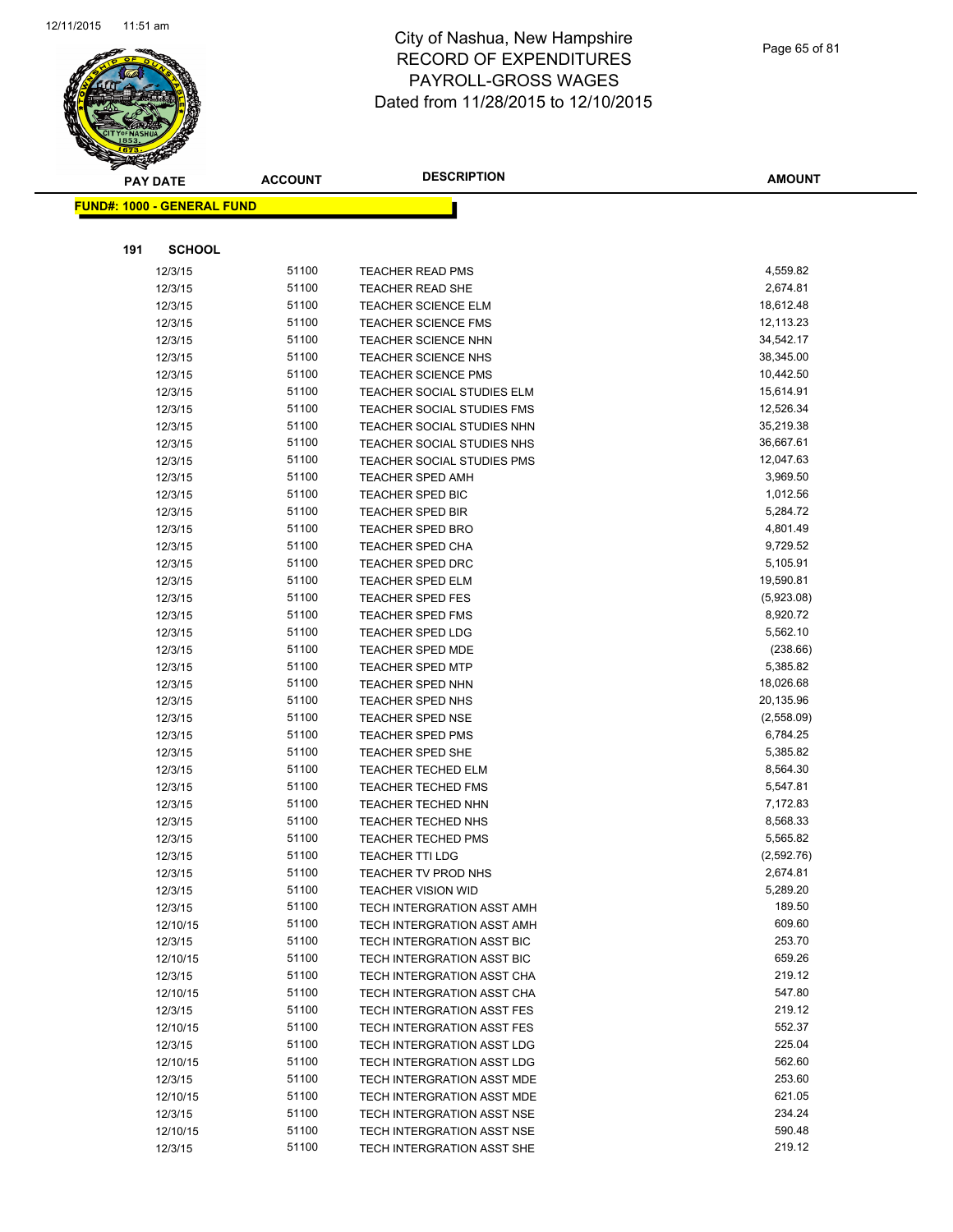

|     | <b>PAY DATE</b>                   | <b>ACCOUNT</b> | <b>DESCRIPTION</b>                           | <b>AMOUNT</b>     |
|-----|-----------------------------------|----------------|----------------------------------------------|-------------------|
|     | <b>FUND#: 1000 - GENERAL FUND</b> |                |                                              |                   |
|     |                                   |                |                                              |                   |
|     |                                   |                |                                              |                   |
| 191 | <b>SCHOOL</b>                     |                |                                              |                   |
|     | 12/10/15                          | 51100          | TECH INTERGRATION ASST SHE                   | 547.80            |
|     | 12/10/15                          | 51200          | ATHLETIC EQUIPMENT MANAGER NHN               | 60.00             |
|     | 12/10/15                          | 51200          | ATHLETIC EQUIPMENT MANAGER NHS               | 45.00             |
|     | 12/3/15                           | 51200          | CLERICAL BOARD OF ED SUP                     | 562.61            |
|     | 12/10/15                          | 51200          | CLERICAL BOARD OF ED SUP                     | 636.87            |
|     | 12/3/15                           | 51200          | <b>CROSSING GUARD WPO</b>                    | 924.32            |
|     | 12/10/15                          | 51200<br>51200 | <b>CROSSING GUARD WPO</b>                    | 2,213.31<br>15.40 |
|     | 12/3/15                           | 51200          | <b>CUSTODIAN BRO</b>                         | 347.40            |
|     | 12/3/15<br>12/10/15               | 51200          | <b>CUSTODIAN CHA</b><br><b>CUSTODIAN CHA</b> | 351.74            |
|     | 12/3/15                           | 51200          | <b>CUSTODIAN NHN</b>                         | 191.07            |
|     | 12/10/15                          | 51200          | <b>CUSTODIAN NHN</b>                         | 486.36            |
|     | 12/3/15                           | 51200          | DATA ANALYST                                 | 1,421.52          |
|     | 12/3/15                           | 51200          | FOOD SERVICE ASST PT AMH                     | 9.10              |
|     | 12/10/15                          | 51200          | FOOD SERVICE ASST PT AMH                     | 36.40             |
|     | 12/3/15                           | 51200          | FOOD SERVICE ASST PT CHA                     | 9.10              |
|     | 12/10/15                          | 51200          | FOOD SERVICE ASST PT CHA                     | 45.50             |
|     | 12/3/15                           | 51200          | FOOD SERVICE ASST PT MDE                     | 4.55              |
|     | 12/10/15                          | 51200          | FOOD SERVICE ASST PT MDE                     | 11.38             |
|     | 12/3/15                           | 51200          | FOOD SERVICE ASST PT NSE                     | 9.10              |
|     | 12/10/15                          | 51200          | FOOD SERVICE ASST PT NSE                     | 22.75             |
|     | 12/3/15                           | 51200          | FOOD SERVICE COOK LDG                        | 20.64             |
|     | 12/10/15                          | 51200          | FOOD SERVICE COOK LDG                        | 20.64             |
|     | 12/3/15                           | 51200          | GUIDANCE COUNSELOR NHS                       | 1,644.49          |
|     | 12/3/15                           | 51200          | <b>INSTRUMENTAL MUSIC</b>                    | 212.50            |
|     | 12/10/15                          | 51200          | <b>INSTRUMENTAL MUSIC</b>                    | 1,025.00          |
|     | 12/3/15                           | 51200          | LUNCH MONITOR AMH                            | 172.20            |
|     | 12/10/15                          | 51200          | LUNCH MONITOR AMH                            | 305.88            |
|     | 12/3/15                           | 51200          | LUNCH MONITOR BIC                            | 310.80            |
|     | 12/10/15                          | 51200          | LUNCH MONITOR BIC                            | 771.35            |
|     | 12/3/15                           | 51200          | <b>LUNCH MONITOR BIR</b>                     | 219.76            |
|     | 12/10/15                          | 51200          | LUNCH MONITOR BIR                            | 740.15            |
|     | 12/3/15                           | 51200          | LUNCH MONITOR BRO                            | 180.80            |
|     | 12/10/15                          | 51200          | <b>LUNCH MONITOR BRO</b>                     | 406.80            |
|     | 12/3/15                           | 51200          | LUNCH MONITOR CHA                            | 294.44            |
|     | 12/10/15                          | 51200          | LUNCH MONITOR CHA                            | 621.51            |
|     | 12/3/15                           | 51200          | LUNCH MONITOR DRC                            | 171.31            |
|     | 12/10/15                          | 51200          | LUNCH MONITOR DRC                            | 314.35            |
|     | 12/3/15                           | 51200          | LUNCH MONITOR ELM                            | 124.32            |
|     | 12/10/15                          | 51200          | LUNCH MONITOR ELM                            | 279.72            |
|     | 12/3/15                           | 51200          | LUNCH MONITOR FES                            | 292.75            |
|     | 12/10/15                          | 51200          | LUNCH MONITOR FES                            | 774.25            |
|     | 12/3/15                           | 51200          | LUNCH MONITOR FMS                            | 109.40            |
|     | 12/10/15                          | 51200          | LUNCH MONITOR FMS                            | 218.80            |
|     | 12/3/15                           | 51200          | <b>LUNCH MONITOR LDG</b>                     | 276.38            |
|     | 12/10/15                          | 51200          | LUNCH MONITOR LDG                            | 692.38            |
|     | 12/3/15                           | 51200          | LUNCH MONITOR MDE                            | 280.20            |
|     | 12/10/15                          | 51200          | LUNCH MONITOR MDE                            | 553.85            |
|     | 12/3/15                           | 51200          | LUNCH MONITOR MTP                            | 201.58            |
|     | 12/10/15                          | 51200          | <b>LUNCH MONITOR MTP</b>                     | 488.43            |
|     | 12/3/15                           | 51200          | LUNCH MONITOR NHN                            | 113.00            |
|     | 12/10/15                          | 51200          | LUNCH MONITOR NHN                            | 282.50            |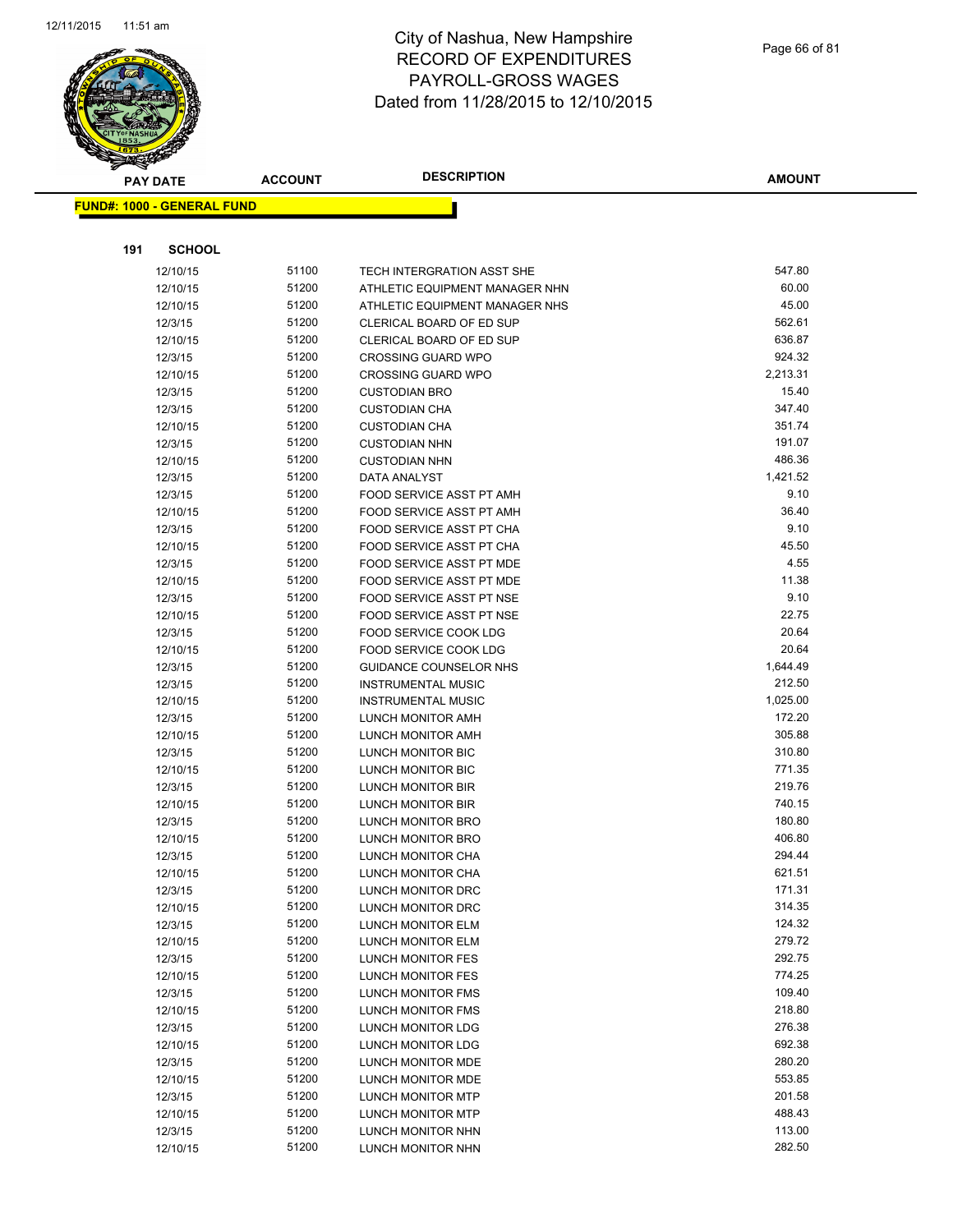

|     | <b>PAY DATE</b>                    | <b>ACCOUNT</b> | <b>DESCRIPTION</b>    | <b>AMOUNT</b>    |
|-----|------------------------------------|----------------|-----------------------|------------------|
|     | <u> FUND#: 1000 - GENERAL FUND</u> |                |                       |                  |
|     |                                    |                |                       |                  |
|     |                                    |                |                       |                  |
| 191 | <b>SCHOOL</b>                      |                |                       |                  |
|     | 12/3/15                            | 51200          | LUNCH MONITOR NHS     | 113.01           |
|     | 12/10/15                           | 51200          | LUNCH MONITOR NHS     | 279.70           |
|     | 12/3/15                            | 51200          | LUNCH MONITOR NSE     | 93.23            |
|     | 12/10/15                           | 51200          | LUNCH MONITOR NSE     | 327.72           |
|     | 12/3/15                            | 51200          | LUNCH MONITOR PMS     | 113.00           |
|     | 12/10/15                           | 51200          | LUNCH MONITOR PMS     | 282.50           |
|     | 12/3/15                            | 51200          | LUNCH MONITOR SHE     | 258.25           |
|     | 12/10/15                           | 51200          | LUNCH MONITOR SHE     | 537.00           |
|     | 12/3/15                            | 51200          | PARA ALT PMS          | 32.34            |
|     | 12/10/15                           | 51200          | PARA ALT PMS          | 80.85            |
|     | 12/3/15                            | 51200          | PARA AMH ELL          | 11.38            |
|     | 12/10/15                           | 51200          | PARA AMH ELL          | 34.13            |
|     | 12/3/15                            | 51200          | PARA DW SPEC ED BIR   | 195.46           |
|     | 12/10/15                           | 51200          | PARA DW SPEC ED BIR   | 303.30           |
|     | 12/3/15                            | 51200          | PARA DW SPEC ED NHN   | 100.00           |
|     | 12/10/15                           | 51200          | PARA DW SPEC ED NHN   | 350.00           |
|     | 12/10/15                           | 51200          | PARA DW SPEC ED PMS   | 50.00            |
|     | 12/3/15                            | 51200          | PARA ELL FES          | 13.65            |
|     | 12/10/15                           | 51200          | PARA ELL FES          | 34.13            |
|     | 12/3/15                            | 51200          | PARA INST AMH         | 319.03           |
|     | 12/10/15                           | 51200          | PARA INST AMH         | 697.30           |
|     | 12/3/15                            | 51200          | PARA INST BIC         | 132.99           |
|     | 12/10/15                           | 51200          | PARA INST BIC         | 674.44           |
|     | 12/3/15                            | 51200          | PARA INST BIR         | 18.20            |
|     | 12/10/15                           | 51200          | PARA INST BIR         | 45.50            |
|     | 12/3/15                            | 51200          | PARA INST DRC         | 25.48            |
|     | 12/10/15                           | 51200          | PARA INST DRC         | 63.70            |
|     | 12/3/15                            | 51200          | PARA INST FES         | 13.65            |
|     | 12/10/15                           | 51200          | PARA INST FES         | 34.13            |
|     | 12/3/15                            | 51200          | PARA INST FMS         | 9.10             |
|     | 12/10/15                           | 51200          | PARA INST FMS         | 22.75            |
|     | 12/3/15                            | 51200          | PARA INST LDG         | 27.30            |
|     | 12/10/15                           | 51200          | PARA INST LDG         | 68.26            |
|     | 12/3/15                            | 51200          | PARA INST MTP         | 133.80           |
|     | 12/10/15                           | 51200          | PARA INST MTP         | 334.50           |
|     | 12/3/15                            | 51200          | PARA INST NHN         | 220.76           |
|     | 12/10/15                           | 51200          | PARA INST NHN         | 282.57           |
|     | 12/3/15                            | 51200          | PARA INST PMS         | 18.20            |
|     | 12/10/15                           | 51200          | PARA INST PMS         | 95.50            |
|     | 12/3/15                            | 51200          | PARA INST SHE         | 94.50            |
|     | 12/10/15                           | 51200          | PARA INST SHE         | 181.44           |
|     | 12/3/15                            | 51200          | PARA LIB NHN          | 91.15            |
|     | 12/10/15                           | 51200          | PARA LIB NHN          | 273.45           |
|     | 12/3/15                            | 51200          | PARA LIB PMS          | 67.90            |
|     | 12/10/15                           | 51200          | PARA LIB PMS          | 247.85           |
|     | 12/3/15                            | 51200          | PARA MEDIA NHS        | 134.38<br>173.71 |
|     | 12/10/15                           | 51200          | PARA MEDIA NHS        |                  |
|     | 12/3/15                            | 51200          | <b>PARA MUSIC FMS</b> | 119.21           |
|     | 12/10/15                           | 51200          | PARA MUSIC FMS        | 278.16           |
|     | 12/3/15                            | 51200          | PARA PRE SCH BIC      | 763.54           |
|     | 12/10/15                           | 51200          | PARA PRE SCH BIC      | 1,455.17         |
|     | 12/3/15                            | 51200          | PARA PRE SCH BRO      | 627.10           |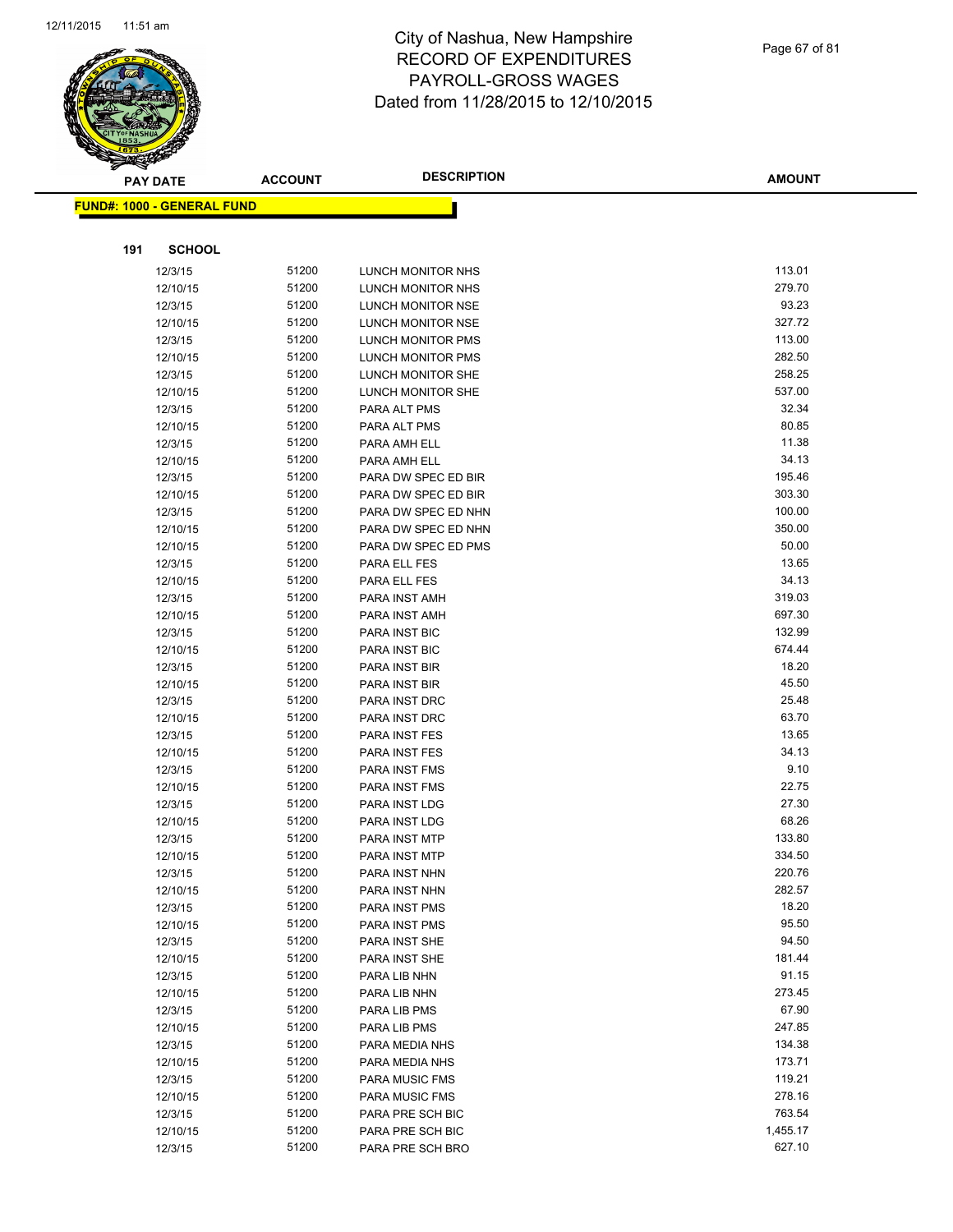

Page 68 of 81

| <b>PAY DATE</b>                   | <b>ACCOUNT</b> | <b>DESCRIPTION</b>                   | <b>AMOUNT</b>        |
|-----------------------------------|----------------|--------------------------------------|----------------------|
| <b>FUND#: 1000 - GENERAL FUND</b> |                |                                      |                      |
|                                   |                |                                      |                      |
|                                   |                |                                      |                      |
| <b>SCHOOL</b><br>191              |                |                                      |                      |
| 12/10/15                          | 51200          | PARA PRE SCH BRO                     | 1,258.75             |
| 12/3/15                           | 51200          | PARA PRE SCH DRC                     | 604.14               |
| 12/10/15                          | 51200          | PARA PRE SCH DRC                     | 1,200.34             |
| 12/3/15                           | 51200          | PARA PRE SCH MTP                     | 343.92               |
| 12/10/15                          | 51200          | PARA PRE SCH MTP<br>PARA PRE SCH NSE | 702.16               |
| 12/3/15                           | 51200<br>51200 | PARA PRE SCH NSE                     | 1,786.55<br>3,662.35 |
| 12/10/15<br>12/10/15              | 51200          | PARA SCI NHS                         | 40.00                |
| 12/3/15                           | 51200          | PARA TTI LDG                         | 30.80                |
| 12/10/15                          | 51200          | PARA TTI LDG                         | 77.00                |
| 12/3/15                           | 51200          | SCHOOL PSYCHOLOGIST WID              | 3,670.10             |
| 12/10/15                          | 51200          | SPECIAL EDUCATION TUTOR              | 275.00               |
| 12/3/15                           | 51200          | SPEECH LANG PATHOLOGIST WID          | 11,547.81            |
| 12/3/15                           | 51200          | STUDENT ACTIVITY COORD NHN           | 1,045.50             |
| 12/3/15                           | 51200          | <b>SUB CLERICAL</b>                  | 173.71               |
| 12/10/15                          | 51200          | <b>SUB CLERICAL</b>                  | 356.41               |
| 12/3/15                           | 51200          | <b>SUB CROSSING GUARD</b>            | 15.40                |
| 12/10/15                          | 51200          | <b>SUB CROSSING GUARD</b>            | 8.93                 |
| 12/3/15                           | 51200          | <b>SUB FOOD SERVICE</b>              | 30.80                |
| 12/10/15                          | 51200          | <b>SUB FOOD SERVICE</b>              | 38.50                |
| 12/3/15                           | 51200          | <b>SUB LUNCH MONITOR</b>             | 94.35                |
| 12/10/15                          | 51200          | <b>SUB LUNCH MONITOR</b>             | 194.29               |
| 12/3/15                           | 51200          | SUB PARA PROFESSIONAL                | 46.20                |
| 12/10/15                          | 51200          | SUB PARA PROFESSIONAL                | 115.50               |
| 12/3/15                           | 51200          | SUB TEACHER                          | 112.50               |
| 12/10/15                          | 51200          | <b>SUB TEACHER</b>                   | 225.00               |
| 12/3/15                           | 51200          | SUB TEACHER LONG TERM                | 250.00               |
| 12/10/15                          | 51200          | SUB TEACHER LONG TERM                | 600.00               |
| 12/3/15                           | 51200          | <b>TEACHER ART NHS</b>               | 911.51               |
| 12/3/15                           | 51200          | TEACHER BIO TEC NHN                  | 538.61               |
| 12/3/15                           | 51200          | <b>TEACHER ENGLISH NHS</b>           | 1,337.41             |
| 12/3/15                           | 51200          | <b>TEACHER FOREIGN LANG FMS</b>      | 1,000.71             |
| 12/3/15                           | 51200          | <b>TEACHER GR6 FMS</b>               | 75.00                |
| 12/3/15                           | 51200          | <b>TEACHER INST SPED WID</b>         | 1,966.88             |
| 12/3/15                           | 51200          | <b>TEACHER KIND BIC</b>              | 1,391.49             |
| 12/3/15                           | 51200          | <b>TEACHER KIND BIR</b>              | 911.51               |
| 12/3/15                           | 51200          | <b>TEACHER MATH NHS</b>              | 400.00               |
| 12/3/15                           | 51200          | <b>TEACHER MUSIC AMH</b>             | 162.50               |
| 12/3/15                           | 51200          | <b>TEACHER MUSIC DRC</b>             | 250.00               |
| 12/3/15                           | 51200          | <b>TEACHER MUSIC ELM</b>             | 847.27               |
| 12/3/15                           | 51200          | <b>TEACHER MUSIC MTP</b>             | 1,250.91             |
| 12/3/15                           | 51200          | <b>TEACHER READ ELM</b>              | 1,644.49             |
| 12/3/15                           | 51200          | TEACHER SOCIAL STUDIES NHN           | 593.75               |
| 12/3/15                           | 51200          | <b>TEACHER SPED NHN</b>              | 1,723.80             |
| 12/3/15                           | 51200          | TEACHER SPED NHS                     | 3,761.89             |
| 12/3/15                           | 51200          | <b>TEACHER VISION WIDE</b>           | 1,113.18             |
| 12/3/15                           | 51300          | OVERTIME-REGULAR                     | 6,256.83             |
| 12/10/15                          | 51300          | OVERTIME-REGULAR                     | 13,716.87            |
| 12/3/15                           | 51400          | <b>WAGES TEMP-SEASONAL</b>           | 396.00               |
| 12/10/15                          | 51400          | WAGES TEMP-SEASONAL                  | 528.00               |
| 11/25/15                          | 51412          | <b>WAGES PER DIEM</b>                | (455.00)             |
| 12/3/15                           | 51412          | WAGES PER DIEM                       | 18,308.83            |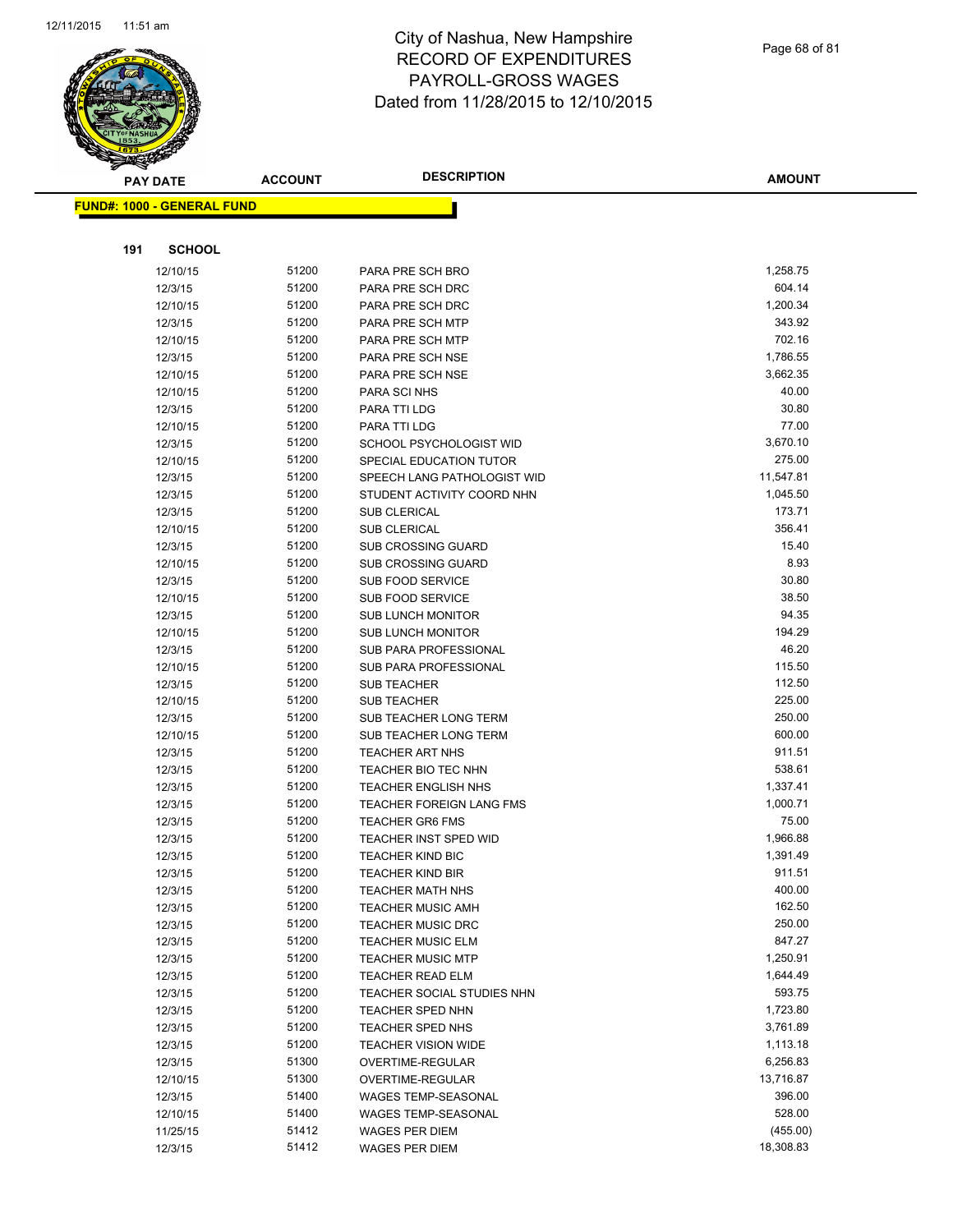Page 69 of 81

|     | <b>PAY DATE</b><br><b>FUND#: 1000 - GENERAL FUND</b> | <b>ACCOUNT</b> |                                        | <b>AMOUNT</b>  |
|-----|------------------------------------------------------|----------------|----------------------------------------|----------------|
| 191 | <b>SCHOOL</b>                                        |                |                                        |                |
|     | 12/10/15                                             | 51412          | <b>WAGES PER DIEM</b>                  | 33,232.27      |
|     | 12/3/15                                              | 51600          | <b>LONGEVITY</b>                       | 2,851.16       |
|     | 12/10/15                                             | 51600          | <b>LONGEVITY</b>                       | 2,817.37       |
|     | 12/3/15                                              | 51650          | <b>ADDITIONAL HOURS</b>                | 510.44         |
|     | 12/3/15                                              | 51700          | <b>STIPENDS</b>                        | 94,442.83      |
|     | 12/10/15                                             | 51750          | <b>RETIREMENT &amp; SEPARATION PAY</b> | 713.87         |
|     | <b>TOTAL 191 - SCHOOL</b>                            |                |                                        | \$3,193,260.80 |

٠

**TOTAL FUND 1000 - GENERAL FUND \$5,213,712.78** 

#### **FUND#: 2100 - FOOD SERVICES FUND**

| 12/3/15  | 51100 | <b>CLERICAL FOOD SERVICE NHS</b>     | 709.90   |
|----------|-------|--------------------------------------|----------|
| 12/10/15 | 51100 | <b>CLERICAL FOOD SERVICE NHS</b>     | 709.90   |
| 12/3/15  | 51100 | DELIVERY DRIVER FOOD SERVICE         | 290.08   |
| 12/10/15 | 51100 | DELIVERY DRIVER FOOD SERVICE         | 786.65   |
| 12/3/15  | 51100 | DIRECTOR FOOD SERVICE                | 2,930.90 |
| 12/3/15  | 51100 | <b>FOOD SERVICE BUSINESS MANAGER</b> | 2,085.31 |
| 12/3/15  | 51100 | <b>FOOD SERVICE COOK AMH</b>         | 393.12   |
| 12/10/15 | 51100 | FOOD SERVICE COOK AMH                | 491.40   |
| 12/3/15  | 51100 | FOOD SERVICE COOK BIC                | 393.12   |
| 12/10/15 | 51100 | FOOD SERVICE COOK BIC                | 491.40   |
| 12/3/15  | 51100 | FOOD SERVICE COOK BIR                | 393.12   |
| 12/10/15 | 51100 | <b>FOOD SERVICE COOK BIR</b>         | 491.40   |
| 12/3/15  | 51100 | FOOD SERVICE COOK BRO                | 393.12   |
| 12/10/15 | 51100 | <b>FOOD SERVICE COOK BRO</b>         | 487.89   |
| 12/3/15  | 51100 | <b>FOOD SERVICE COOK CHA</b>         | 393.12   |
| 12/10/15 | 51100 | <b>FOOD SERVICE COOK CHA</b>         | 491.40   |
| 12/3/15  | 51100 | FOOD SERVICE COOK DRC                | 393.12   |
| 12/10/15 | 51100 | FOOD SERVICE COOK DRC                | 491.40   |
| 12/3/15  | 51100 | FOOD SERVICE COOK ELM                | 803.04   |
| 12/10/15 | 51100 | FOOD SERVICE COOK ELM                | 1,003.80 |
| 12/3/15  | 51100 | <b>FOOD SERVICE COOK FES</b>         | 345.80   |
| 12/10/15 | 51100 | <b>FOOD SERVICE COOK FES</b>         | 432.25   |
| 12/3/15  | 51100 | FOOD SERVICE COOK FMS                | 401.52   |
| 12/10/15 | 51100 | <b>FOOD SERVICE COOK FMS</b>         | 501.90   |
| 12/3/15  | 51100 | <b>FOOD SERVICE COOK LDG</b>         | 379.13   |
| 12/10/15 | 51100 | <b>FOOD SERVICE COOK LDG</b>         | 473.90   |
| 12/3/15  | 51100 | FOOD SERVICE COOK MDE                | 379.12   |
| 12/10/15 | 51100 | <b>FOOD SERVICE COOK MDE</b>         | 473.90   |
| 12/3/15  | 51100 | FOOD SERVICE COOK NHN                | 828.52   |
| 12/10/15 | 51100 | <b>FOOD SERVICE COOK NHN</b>         | 1,028.03 |
| 12/3/15  | 51100 | <b>FOOD SERVICE COOK NHS</b>         | 410.48   |
| 12/10/15 | 51100 | FOOD SERVICE COOK NHS                | 994.35   |
| 12/3/15  | 51100 | <b>FOOD SERVICE COOK NSE</b>         | 372.96   |
| 12/10/15 | 51100 | FOOD SERVICE COOK NSE                | 467.04   |
| 12/3/15  | 51100 | <b>FOOD SERVICE COOK PMS</b>         | 401.52   |
| 12/10/15 | 51100 | FOOD SERVICE COOK PMS                | 501.90   |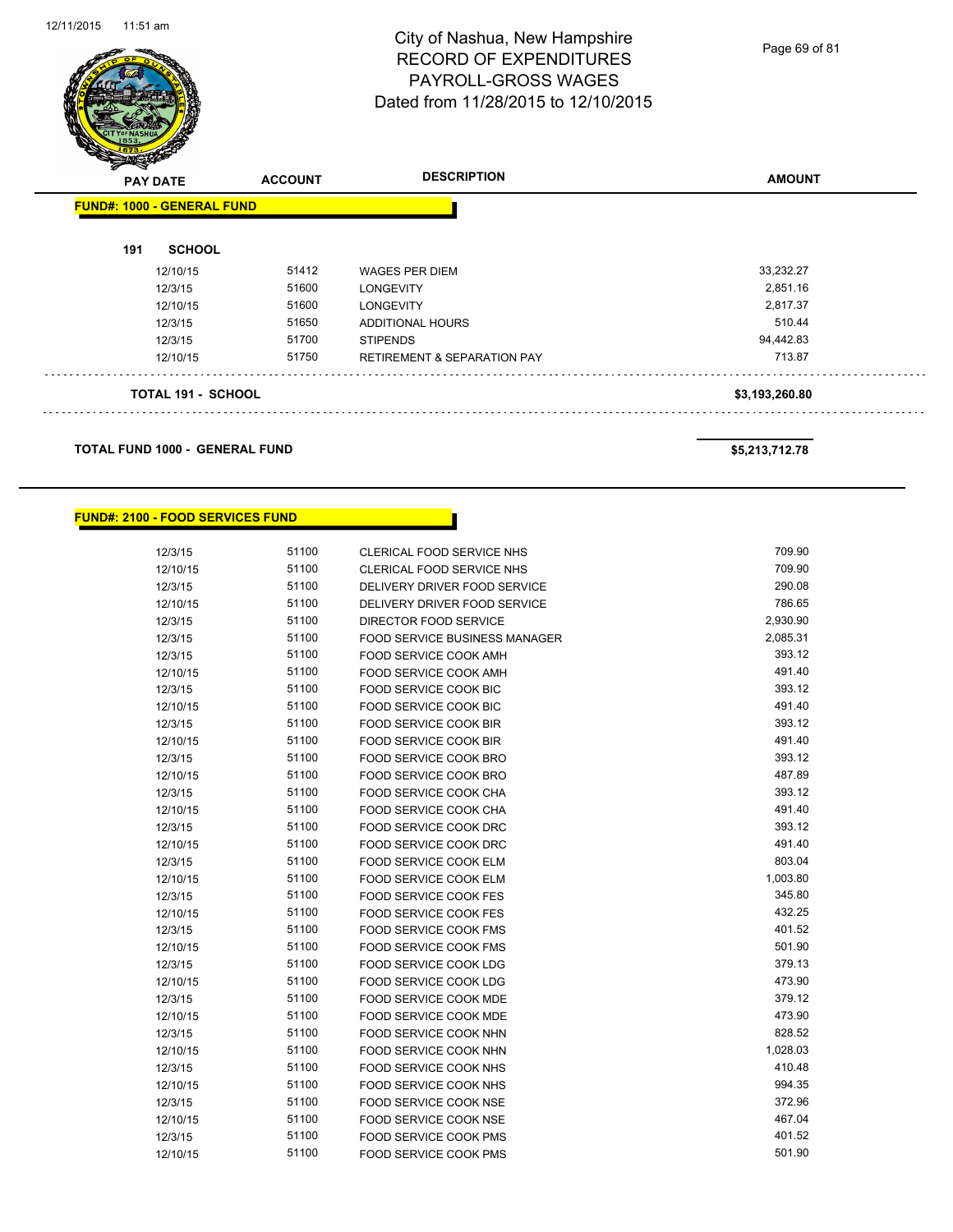

Page 70 of 81

| <b>PAY DATE</b> |                                          | <b>ACCOUNT</b> | <b>DESCRIPTION</b>              | <b>AMOUNT</b> |
|-----------------|------------------------------------------|----------------|---------------------------------|---------------|
|                 | <u> FUND#: 2100 - FOOD SERVICES FUND</u> |                |                                 |               |
|                 |                                          |                |                                 |               |
|                 | 12/3/15                                  | 51100          | FOOD SERVICE COOK SHE           | 379.12        |
|                 | 12/10/15                                 | 51100          | FOOD SERVICE COOK SHE           | 473.90        |
|                 | 12/3/15                                  | 51100          | <b>FOOD SERVICE SITE CORD</b>   | 11,439.22     |
|                 | 12/3/15                                  | 51100          | <b>FOOD SERVICECOOK MTP</b>     | 362.32        |
|                 | 12/10/15                                 | 51100          | <b>FOOD SERVICECOOK MTP</b>     | 452.90        |
|                 | 12/3/15                                  | 51200          | FOOD SERVICE ASST PT AMH        | 430.68        |
|                 | 12/10/15                                 | 51200          | FOOD SERVICE ASST PT AMH        | 541.37        |
|                 | 12/3/15                                  | 51200          | FOOD SERVICE ASST PT BIC        | 430.19        |
|                 | 12/10/15                                 | 51200          | FOOD SERVICE ASST PT BIC        | 538.51        |
|                 | 12/3/15                                  | 51200          | FOOD SERVICE ASST PT BIR        | 374.56        |
|                 | 12/10/15                                 | 51200          | FOOD SERVICE ASST PT BIR        | 425.65        |
|                 | 12/3/15                                  | 51200          | FOOD SERVICE ASST PT BRO        | 283.92        |
|                 | 12/10/15                                 | 51200          | FOOD SERVICE ASST PT BRO        | 354.90        |
|                 | 12/3/15                                  | 51200          | FOOD SERVICE ASST PT CHA        | 443.63        |
|                 | 12/10/15                                 | 51200          | FOOD SERVICE ASST PT CHA        | 532.35        |
|                 | 12/3/15                                  | 51200          | FOOD SERVICE ASST PT DRC        | 545.48        |
|                 | 12/10/15                                 | 51200          | FOOD SERVICE ASST PT DRC        | 679.01        |
|                 | 12/3/15                                  | 51200          | FOOD SERVICE ASST PT ELM        | 1,844.51      |
|                 | 12/10/15                                 | 51200          | FOOD SERVICE ASST PT ELM        | 2,260.36      |
|                 | 12/3/15                                  | 51200          | <b>FOOD SERVICE ASST PT FES</b> | 716.64        |
|                 | 12/10/15                                 | 51200          | FOOD SERVICE ASST PT FES        | 895.80        |
|                 | 12/3/15                                  | 51200          | FOOD SERVICE ASST PT FMS        | 1,437.92      |
|                 | 12/10/15                                 | 51200          | FOOD SERVICE ASST PT FMS        | 1,814.00      |
|                 | 12/3/15                                  | 51200          | FOOD SERVICE ASST PT LDG        | 770.93        |
|                 | 12/10/15                                 | 51200          | FOOD SERVICE ASST PT LDG        | 1,054.47      |
|                 | 12/3/15                                  | 51200          | FOOD SERVICE ASST PT MDE        | 434.84        |
|                 | 12/10/15                                 | 51200          | FOOD SERVICE ASST PT MDE        | 543.54        |
|                 | 12/3/15                                  | 51200          | FOOD SERVICE ASST PT MTP        | 175.92        |
|                 | 12/10/15                                 | 51200          | FOOD SERVICE ASST PT MTP        | 473.95        |
|                 | 12/3/15                                  | 51200          | FOOD SERVICE ASST PT NHN        | 3,440.34      |
|                 | 12/10/15                                 | 51200          | FOOD SERVICE ASST PT NHN        | 4,386.44      |
|                 | 12/3/15                                  | 51200          | FOOD SERVICE ASST PT NHS        | 2,574.20      |
|                 | 12/10/15                                 | 51200          | FOOD SERVICE ASST PT NHS        | 3,649.90      |
|                 | 12/3/15                                  | 51200          | FOOD SERVICE ASST PT NSE        | 251.65        |
|                 | 12/10/15                                 | 51200          | FOOD SERVICE ASST PT NSE        | 295.04        |
|                 | 12/3/15                                  | 51200          | FOOD SERVICE ASST PT PMS        | 1,440.87      |
|                 | 12/10/15                                 | 51200          | FOOD SERVICE ASST PT PMS        | 2,171.70      |
|                 | 12/3/15                                  | 51200          | FOOD SERVICE ASST PT SHE        | 421.72        |
|                 | 12/10/15                                 | 51200          | FOOD SERVICE ASST PT SHE        | 527.15        |
|                 | 12/3/15                                  | 51200          | FOOD SERVICE COOK NHS           | 337.96        |
|                 | 12/10/15                                 | 51200          | <b>FOOD SERVICE COOK NHS</b>    | 82.32         |
|                 | 12/3/15                                  | 51300          | OVERTIME-REGULAR                | 27.02         |
|                 | 12/10/15                                 | 51300          | OVERTIME-REGULAR                | 424.34        |
|                 | 12/3/15                                  | 51412          | <b>WAGES PER DIEM</b>           | 1,651.45      |
|                 | 12/10/15                                 | 51412          | <b>WAGES PER DIEM</b>           | 3,419.21      |
|                 |                                          |                |                                 |               |

#### **TOTAL FUND 2100 - FOOD SERVICES FUND \$79,227.41**

**FUND#: 2201 - DRIVERS EDUCATION FUND**

12/3/15 51200 DRIVER INSTRUCTOR 200.00 12/10/15 51200 DRIVER INSTRUCTOR 575.00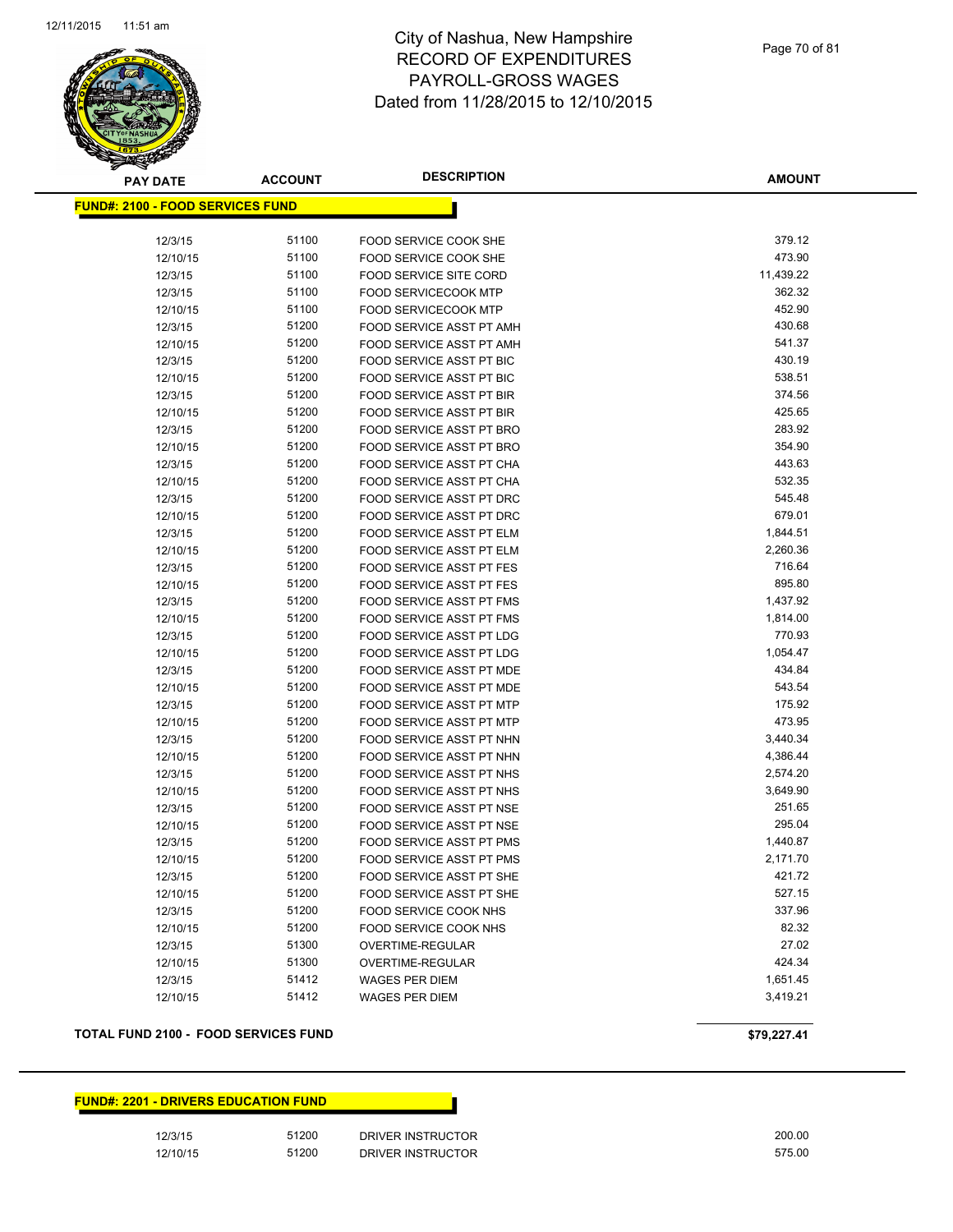Page 71 of 81

| <b>PAY DATE</b>                                                                                                                                                            | <b>ACCOUNT</b> | <b>DESCRIPTION</b>          | <b>AMOUNT</b> |
|----------------------------------------------------------------------------------------------------------------------------------------------------------------------------|----------------|-----------------------------|---------------|
| <b>FUND#: 2201 - DRIVERS EDUCATION FUND</b>                                                                                                                                |                |                             |               |
| 12/3/15                                                                                                                                                                    | 51200          | TEACHER ELL FES             | 100.00        |
| 12/3/15                                                                                                                                                                    | 51200          | TEACHER TECHED ELM          | 100.00        |
| <b>TOTAL FUND 2201 - DRIVERS EDUCATION FUND</b>                                                                                                                            |                |                             | \$975.00      |
| <b>FUND#: 2207 - ADULT ED/CONTINUING ED</b>                                                                                                                                |                |                             |               |
| 12/3/15                                                                                                                                                                    | 51200          | ADULT ED DIPOLMA INST       | 75.00         |
| 12/3/15                                                                                                                                                                    | 51200          | ADULT ED ENRICHMENT INST    | 100.00        |
| 12/10/15                                                                                                                                                                   | 51200          | ADULT ED ENRICHMENT INST    | 175.00        |
| 12/3/15                                                                                                                                                                    | 51200          | ADULT ED ENRICHMENT TEACHER | 37.50         |
| 12/10/15                                                                                                                                                                   | 51200          | ADULT ED ENRICHMENT TEACHER | 37.50         |
| 12/10/15                                                                                                                                                                   | 51200          | <b>SUB TEACHER</b>          | 75.00         |
| 12/3/15                                                                                                                                                                    | 51200          | <b>TEACHER TTI MTP</b>      | 62.50         |
| <b>TOTAL FUND 2207 - ADULT ED/CONTINUING ED</b>                                                                                                                            |                |                             | \$562.50      |
| <b>FUND#: 2222 - AFTER SCHOOL PROGRAM</b><br>12/3/15                                                                                                                       | 51100          | DIRECTOR 21 CENTURY         | 2,730.80      |
| TOTAL FUND 2222 - AFTER SCHOOL PROGRAM                                                                                                                                     |                |                             | \$2,730.80    |
| <b>FUND#: 2252 - DAY CARE</b>                                                                                                                                              |                |                             |               |
| 12/3/15                                                                                                                                                                    | 51100          | PANTHER PRESCHOOL DIRECTOR  | 869.01        |
|                                                                                                                                                                            |                |                             |               |
|                                                                                                                                                                            |                |                             | \$869.01      |
|                                                                                                                                                                            |                |                             |               |
| 12/3/15                                                                                                                                                                    | 51100          | PARA DW SPEC ED SHE         | 494.28        |
| 12/10/15                                                                                                                                                                   | 51100          | PARA DW SPEC ED SHE         | 622.60        |
|                                                                                                                                                                            |                |                             | \$1,116.88    |
|                                                                                                                                                                            |                |                             |               |
| TOTAL FUND 2252 - DAY CARE<br><b>FUND#: 2257 - SPECIAL ED LOCAL</b><br>TOTAL FUND 2257 - SPECIAL ED LOCAL<br><b>FUND#: 2503 - PARKS &amp; REC PROGRAMS FUND</b><br>12/3/15 | 51100          | PROGRAM COORDINATOR         | 365.15        |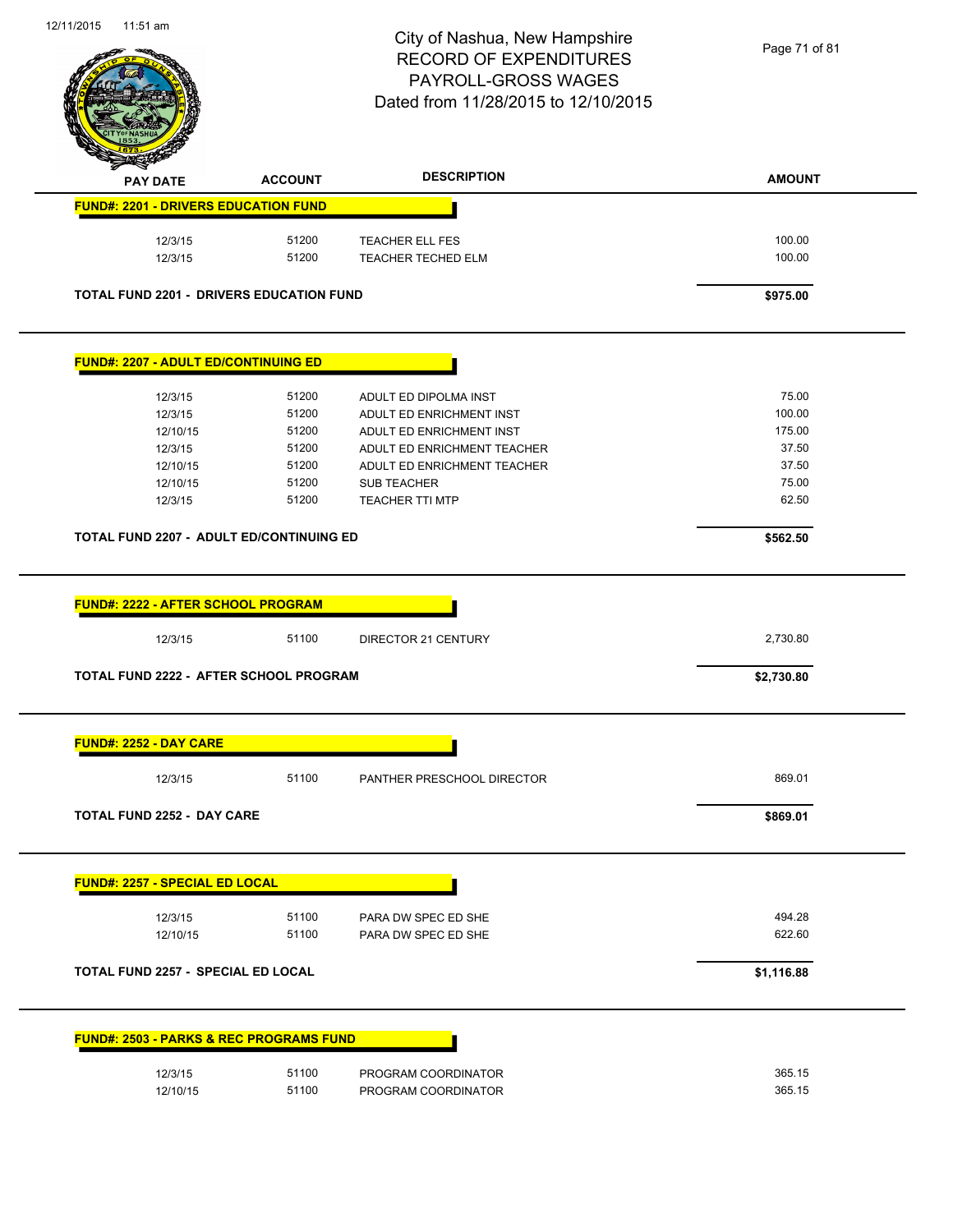|                                         |                                                             | City of Nashua, New Hampshire<br><b>RECORD OF EXPENDITURES</b><br>PAYROLL-GROSS WAGES<br>Dated from 11/28/2015 to 12/10/2015 | Page 72 of 81      |
|-----------------------------------------|-------------------------------------------------------------|------------------------------------------------------------------------------------------------------------------------------|--------------------|
| <b>PAY DATE</b>                         | <b>ACCOUNT</b>                                              | <b>DESCRIPTION</b>                                                                                                           | <b>AMOUNT</b>      |
|                                         | <b>TOTAL FUND 2503 - PARKS &amp; REC PROGRAMS FUND</b>      |                                                                                                                              | \$730.30           |
|                                         | <b>FUND#: 2505 - GOVT &amp; EDUCATION CHANNELS FUND</b>     |                                                                                                                              |                    |
| 12/3/15                                 | 51100                                                       | ECHANNEL ACCESS ADMINISTRATOR                                                                                                | 1,075.60           |
| 12/10/15                                | 51100                                                       | ECHANNEL ACCESS ADMINISTRATOR                                                                                                | 1,075.60           |
| 12/3/15                                 | 51100                                                       | PEG PROGRAM MANAGER                                                                                                          | 1,192.40           |
| 12/10/15                                | 51100                                                       | PEG PROGRAM MANAGER                                                                                                          | 1,192.40           |
|                                         | <b>TOTAL FUND 2505 - GOVT &amp; EDUCATION CHANNELS FUND</b> |                                                                                                                              | \$4,536.00         |
| 12/3/15                                 | 51300                                                       | OVERTIME-REGULAR                                                                                                             | 199.62             |
|                                         | <b>TOTAL FUND 2507 - FIRE TRAINING FACILITY RENTAL</b>      |                                                                                                                              | \$199.62           |
| <b>FUND#: 3050 - POLICE GRANTS FUND</b> |                                                             |                                                                                                                              |                    |
| 12/3/15                                 | 51100                                                       | DOMESTIC VIOLENCE ADVOCATE                                                                                                   | 825.60             |
| 12/10/15                                | 51100                                                       | DOMESTIC VIOLENCE ADVOCATE                                                                                                   | 825.60             |
| 12/3/15                                 | 51100                                                       | PATROLMAN ALL RANKS                                                                                                          | 1,269.85           |
| 12/10/15                                | 51100                                                       | PATROLMAN ALL RANKS                                                                                                          | 1,269.85           |
| 12/10/15<br>12/3/15                     | 51300<br>51628                                              | OVERTIME-REGULAR<br><b>EXTRA HOLIDAY</b>                                                                                     | 1,365.30<br>253.97 |
|                                         | <b>TOTAL FUND 3050 - POLICE GRANTS FUND</b>                 |                                                                                                                              |                    |
|                                         |                                                             |                                                                                                                              | \$5,810.17         |
|                                         | <b>FUND#: 3068 - COMMUNITY SERVICES GRANTS FUND</b>         |                                                                                                                              |                    |
| 12/3/15                                 | 51100                                                       | INTAKE SPECIALIST PROGRAM ASST                                                                                               | 192.10             |
| 12/10/15                                | 51100                                                       | INTAKE SPECIALIST PROGRAM ASST                                                                                               | 192.10             |
| 12/3/15                                 | 51100                                                       | PROGRAM ASSISTANT                                                                                                            | 323.90             |
| 12/10/15                                | 51100                                                       | PROGRAM ASSISTANT                                                                                                            | 323.90             |
| 12/3/15                                 | 51100                                                       | PUB HEALTH NURSE                                                                                                             | 128.44             |
| 12/10/15                                | 51100                                                       | PUB HEALTH NURSE                                                                                                             | 128.45             |
| 12/3/15                                 | 51100                                                       | PUB HEALTH PREPAREDNESS COORD                                                                                                | 1,184.60           |
| 12/10/15                                | 51100                                                       | PUB HEALTH PREPAREDNESS COORD                                                                                                | 1,184.60           |
| 12/3/15<br>12/10/15                     | 51100<br>51100                                              | SMP PROGRAM COORDINATOR<br>SMP PROGRAM COORDINATOR                                                                           | 877.26<br>877.25   |
|                                         | <b>TOTAL FUND 3068 - COMMUNITY SERVICES GRANTS FUND</b>     |                                                                                                                              | \$5,412.60         |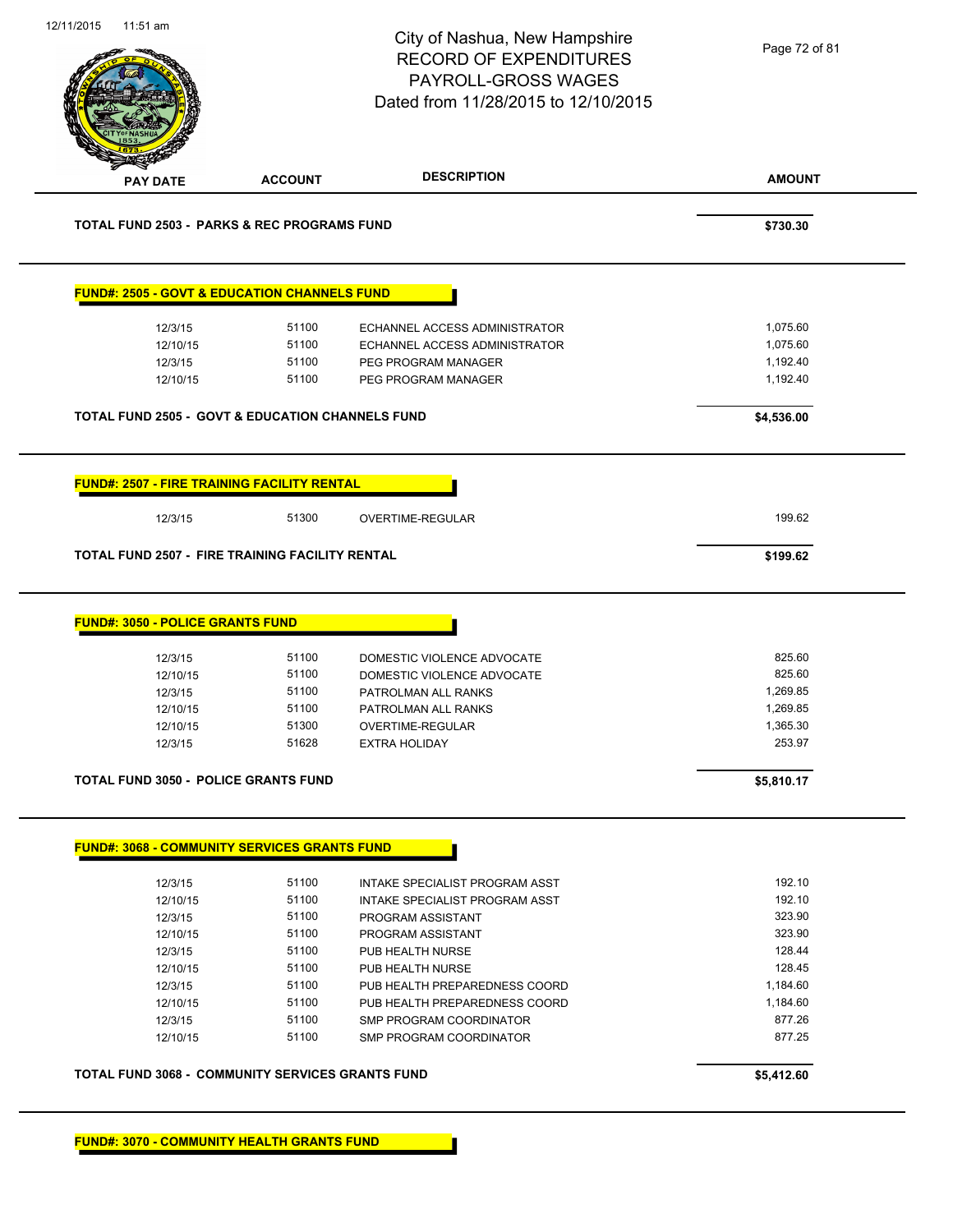

| $\tilde{\phantom{a}}$<br><b>PAY DATE</b> | <b>ACCOUNT</b>                                        | <b>DESCRIPTION</b>          | <b>AMOUNT</b> |
|------------------------------------------|-------------------------------------------------------|-----------------------------|---------------|
|                                          | <b>FUND#: 3070 - COMMUNITY HEALTH GRANTS FUND</b>     |                             |               |
| 12/10/15                                 | 51100                                                 | NURSE PER DIEM (PRACTIONER) | 133.00        |
| 12/3/15                                  | 51100                                                 | PROGRAM ASSISTANT           | 485.85        |
| 12/10/15                                 | 51100                                                 | PROGRAM ASSISTANT           | 485.85        |
| 12/3/15                                  | 51100                                                 | PUB HEALTH NURSE            | 859.77        |
| 12/10/15                                 | 51100                                                 | PUB HEALTH NURSE            | 859.75        |
|                                          |                                                       |                             |               |
|                                          | <b>TOTAL FUND 3070 - COMMUNITY HEALTH GRANTS FUND</b> |                             | \$2,824.22    |

### **FUND#: 3090 - URBAN PROGRAM GRANTS FUND**

| 12/3/15  | 51100 | CODE ENFORCEMENT OFFICER II    | 739.85   |
|----------|-------|--------------------------------|----------|
| 12/10/15 | 51100 | CODE ENFORCEMENT OFFICER II    | 739.85   |
| 12/3/15  | 51100 | <b>GRANT MGMT SPECIALIST</b>   | 1.007.95 |
| 12/10/15 | 51100 | <b>GRANT MGMT SPECIALIST</b>   | 1.007.95 |
| 12/3/15  | 51100 | INTAKE SPECIALIST PROGRAM ASST | 768.30   |
| 12/10/15 | 51100 | INTAKE SPECIALIST PROGRAM ASST | 768.30   |
| 12/3/15  | 51100 | MANAGER URBAN PROGRAMS         | 1.493.05 |
| 12/10/15 | 51100 | MANAGER URBAN PROGRAMS         | 1,493.05 |
| 12/3/15  | 51100 | PROGRAM COORDINATOR LP&HH      | 1.171.15 |
| 12/10/15 | 51100 | PROGRAM COORDINATOR LP&HH      | 1.171.15 |
| 12/3/15  | 51100 | PROJECT ADMINISTRATOR          | 1,218.50 |
| 12/10/15 | 51100 | PROJECT ADMINISTRATOR          | 1.218.50 |
| 12/3/15  | 51100 | PROJECT ADMINISTRATOR LP&HH    | 1.148.20 |
| 12/10/15 | 51100 | PROJECT ADMINISTRATOR LP&HH    | 1.148.20 |
|          |       |                                |          |

**TOTAL FUND 3090 - URBAN PROGRAM GRANTS FUND \$15,094.00** 

#### **FUND#: 3120 - TRANSIT GRANTS FUND**

| 12/3/15  | 51100 | <b>TRANSIT FINANCE COORDINATOR</b>    | 1,194.60 |
|----------|-------|---------------------------------------|----------|
| 12/10/15 | 51100 | <b>TRANSIT FINANCE COORDINATOR</b>    | 1,194.60 |
| 12/3/15  | 51100 | <b>TRANSIT FLEET FACILITIES SUPV</b>  | 1.007.95 |
| 12/10/15 | 51100 | <b>TRANSIT FLEET FACILITIES SUPV</b>  | 1,007.95 |
| 12/3/15  | 51100 | <b>TRANSIT MECHANICS</b>              | 1,828.10 |
| 12/10/15 | 51100 | <b>TRANSIT MECHANICS</b>              | 1,828.10 |
| 12/3/15  | 51100 | TRANSIT OPER MKTG SUPV                | 1,044.25 |
| 12/10/15 | 51100 | TRANSIT OPER MKTG SUPV                | 1.044.25 |
| 12/3/15  | 51100 | <b>TRANSIT OPERATIONS COORDINATOR</b> | 905.00   |
| 12/10/15 | 51100 | TRANSIT OPERATIONS COORDINATOR        | 905.00   |
| 12/3/15  | 51100 | <b>TRANSIT UTILITY SERVICE WORKER</b> | 676.95   |
| 12/10/15 | 51100 | <b>TRANSIT UTILITY SERVICE WORKER</b> | 676.95   |
| 12/3/15  | 51100 | <b>TRANSPORTATION DEPT MANAGER</b>    | 1,299.20 |
| 12/10/15 | 51100 | <b>TRANSPORTATION DEPT MANAGER</b>    | 1.299.20 |
| 12/3/15  | 51200 | <b>TRANSIT UTILITY SERVICE WORKER</b> | 156.77   |
| 12/10/15 | 51200 | <b>TRANSIT UTILITY SERVICE WORKER</b> | 156.77   |
|          |       |                                       |          |

**TOTAL FUND 3120 - TRANSIT GRANTS FUND \$16,225.64**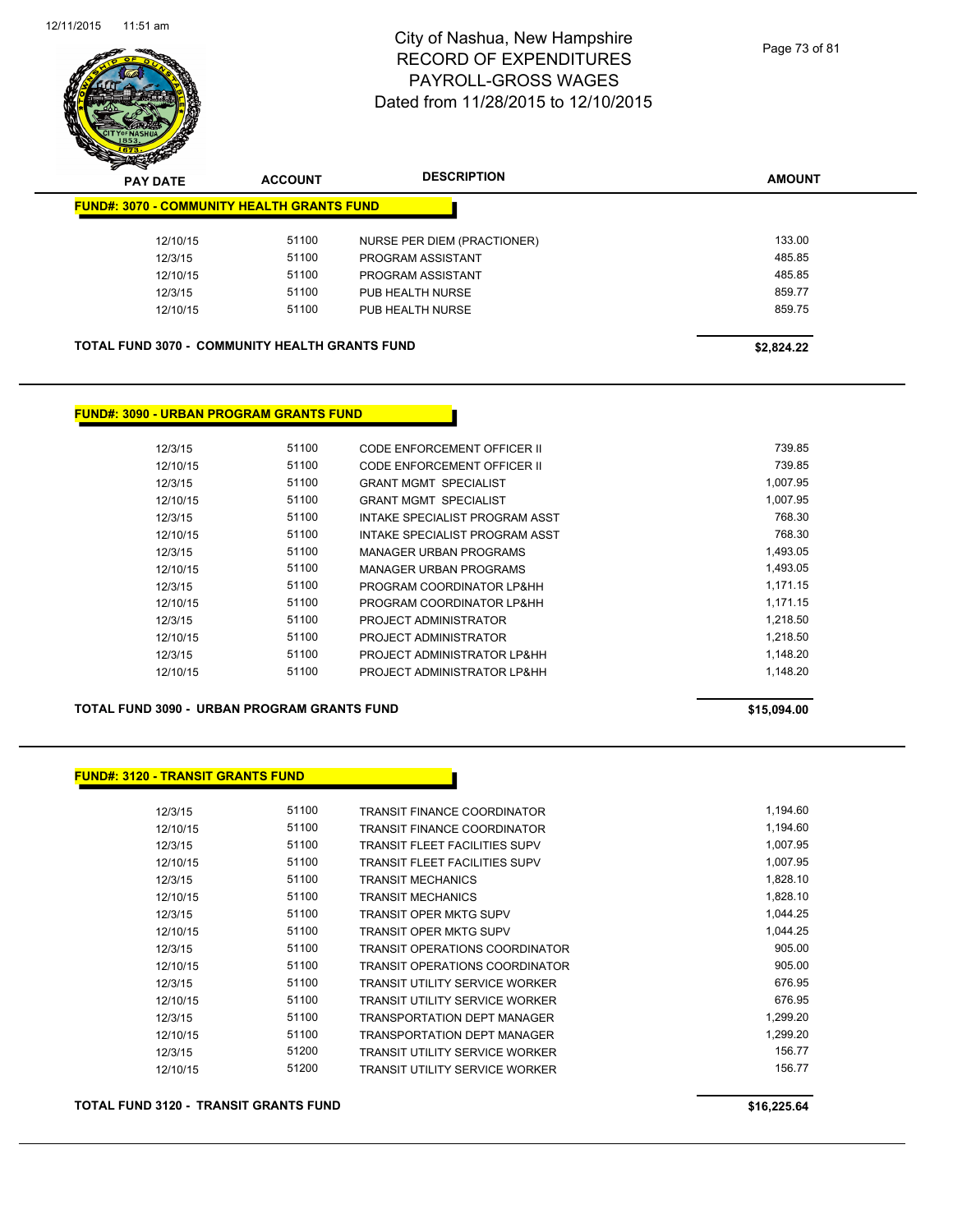

| <b>PAY DATE</b>                          | <b>ACCOUNT</b> | <b>DESCRIPTION</b>                              | <b>AMOUNT</b>      |
|------------------------------------------|----------------|-------------------------------------------------|--------------------|
| <u> FUND#: 3800 - SCHOOL GRANTS FUND</u> |                |                                                 |                    |
|                                          |                |                                                 |                    |
| 12/3/15                                  | 51100          | 21 CENTURY ELEM MFAM RES COORD                  | 5,965.58           |
| 12/3/15                                  | 51100          | ASSISTANT PRINCIPAL BIR                         | 1,403.90           |
| 12/3/15                                  | 51100          | ASSISTANT PRINCIPAL BRO                         | 1,451.90           |
| 11/26/15                                 | 51100          | ASSISTANT PRINCIPAL DR CRSP                     | 7,269.51           |
| 12/3/15                                  | 51100          | ASSISTANT PRINCIPAL DR CRSP                     | 1,476.00           |
| 12/3/15                                  | 51100          | <b>ASSISTANT PRINCIPAL SHE</b>                  | 1,451.90           |
| 12/3/15                                  | 51100          | AYP FACILITATOR FES                             | 2,873.00           |
| 12/3/15                                  | 51100          | <b>CLERICAL 21 CENTURY</b>                      | 745.15             |
| 12/10/15                                 | 51100          | <b>CLERICAL 21 CENTURY</b>                      | 725.27             |
| 12/3/15                                  | 51100          | <b>DIRECTOR TITLE 1</b>                         | 3,239.00           |
| 12/3/15                                  | 51100          | DW TECHNOLOGY PEER COACH                        | 2,960.01           |
| 12/3/15                                  | 51100          | <b>GUIDANCE COUNSELOR FES</b>                   | 3,171.89           |
| 12/3/15                                  | 51100          | <b>INTRUCTIONAL LEADER FES</b>                  | 2,576.91           |
| 12/3/15                                  | 51100          | OFFICE MANAGER TITLE 1                          | 1,481.30           |
| 12/3/15                                  | 51100          | PARA DW SPEC ED WID                             | 416.85             |
| 12/10/15                                 | 51100          | PARA DW SPEC ED WID                             | 504.19             |
| 12/3/15                                  | 51100          | <b>PARA INST FES</b>                            | 1,335.70           |
| 12/10/15                                 | 51100          | PARA INST FES                                   | 1,572.48           |
| 12/3/15                                  | 51100          | PARA INST LDG                                   | 1,536.42           |
| 12/10/15                                 | 51100          | <b>PARA INST LDG</b>                            | 529.80             |
| 12/3/15                                  | 51100          | <b>PARA INST MTP</b>                            | 305.76             |
| 12/10/15                                 | 51100          | <b>PARA INST MTP</b>                            | 382.20             |
| 12/3/15                                  | 51100          | PARA KIND FES                                   | 329.32             |
| 12/10/15                                 | 51100          | PARA KIND FES                                   | 410.80             |
| 12/3/15                                  | 51100          | PARA TTI AMH                                    | 455.75             |
| 12/10/15                                 | 51100          | PARA TTI AMH                                    | 560.58             |
| 12/3/15                                  | 51100          | PARA TTI DRC                                    | 700.14             |
| 12/10/15                                 | 51100          | PARA TTI DRC                                    | 1,261.93           |
| 12/3/15                                  | 51100          | PARA TTI LDG                                    | 1,303.44           |
| 12/10/15                                 | 51100          | PARA TTI LDG                                    | 1,605.38           |
| 12/3/15                                  | 51100          | PARA TTI NURSERY                                | 295.02             |
| 12/10/15                                 | 51100          | PARA TTI NURSERY                                | 1,055.43           |
| 11/5/15                                  | 51100          | PARA VOC NHS                                    | 3,155.30           |
| 12/3/15                                  | 51100          | PARA VOC NHS                                    | 331.96             |
| 12/10/15                                 | 51100<br>51100 | PARA VOC NHS                                    | 411.67<br>4,177.48 |
| 12/3/15<br>12/10/15                      | 51100          | PEER COACH SCIENCE<br>SIGN LANGUAGE INTERPRETER | 237.76             |
|                                          | 51100          | <b>TEACHER DWSE BRO</b>                         | 6,884.11           |
| 12/3/15<br>12/3/15                       | 51100          | <b>TEACHER DWSE CHA</b>                         | 6,878.01           |
| 12/3/15                                  | 51100          | <b>TEACHER DWSE ELM</b>                         | 1,683.49           |
| 12/3/15                                  | 51100          | TEACHER DWSE NSE                                | 5,531.18           |
| 12/3/15                                  | 51100          | <b>TEACHER GR1 AMH</b>                          | 1,622.41           |
| 12/3/15                                  | 51100          | <b>TEACHER KIND MTP</b>                         | 1,622.41           |
| 12/3/15                                  | 51100          | <b>TEACHER MATH FMS</b>                         | 1,878.91           |
| 12/3/15                                  | 51100          | <b>TEACHER PRESCHOOL NHS</b>                    | 1,580.19           |
| 12/3/15                                  | 51100          | <b>TEACHER SPED AMH</b>                         | 1,949.69           |
| 12/3/15                                  | 51100          | TEACHER SPED BIC                                | 5,301.14           |
| 12/3/15                                  | 51100          | <b>TEACHER SPED DRC</b>                         | 1,810.20           |
| 12/3/15                                  | 51100          | <b>TEACHER SPED ELM</b>                         | 1,683.49           |
| 12/3/15                                  | 51100          | <b>TEACHER SPED FES</b>                         | 13,966.81          |
| 12/3/15                                  | 51100          | <b>TEACHER SPED FMS</b>                         | 4,995.90           |
| 12/3/15                                  | 51100          | <b>TEACHER SPED LDG</b>                         | 1,949.69           |
| 12/3/15                                  | 51100          | TEACHER SPED MDE                                | 8,409.34           |
| 12/3/15                                  | 51100          | <b>TEACHER SPED NHN</b>                         | 11,098.45          |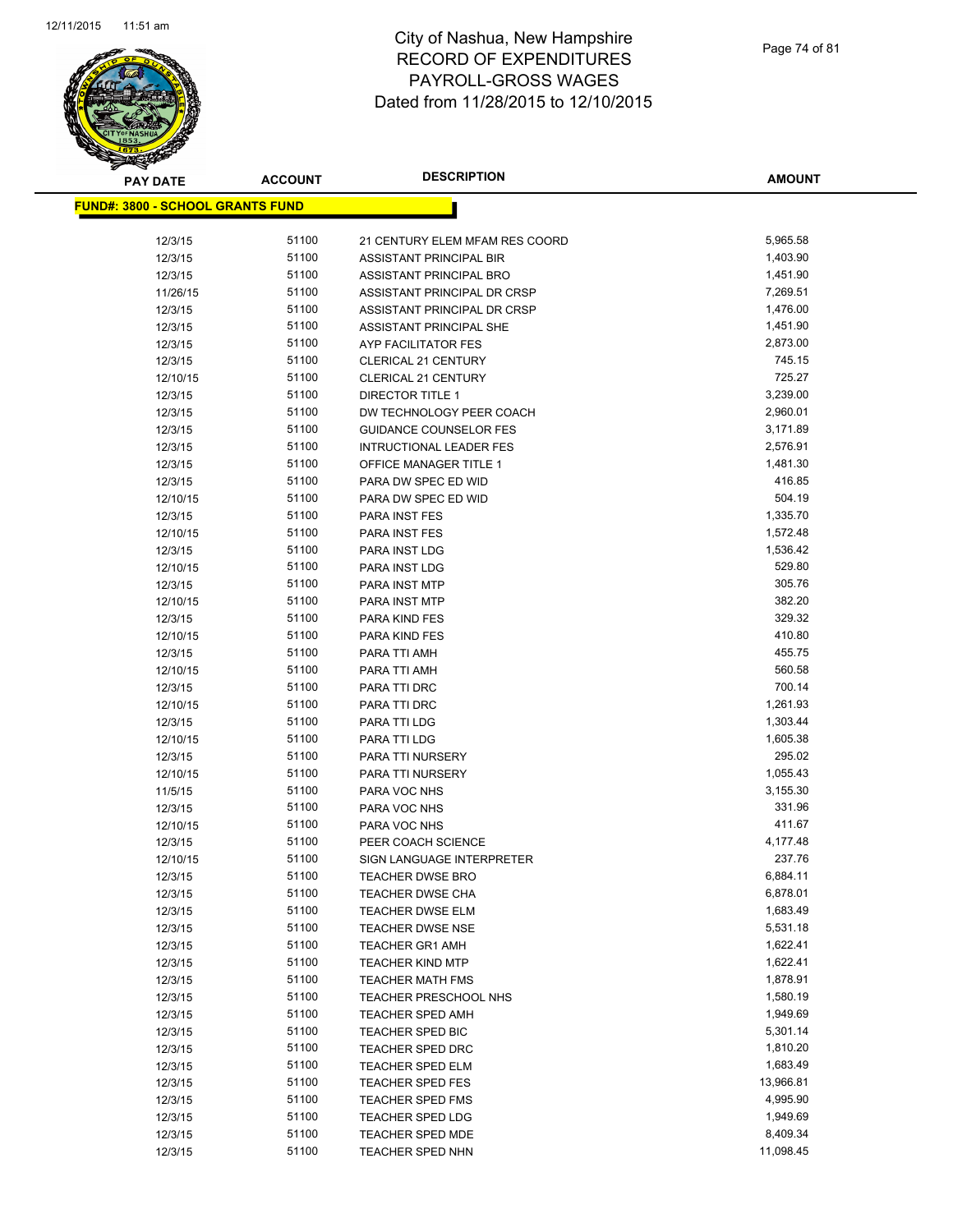

**AMOUNT**

| <u> FUND#: 3800 - SCHOOL GRANTS FUND</u> |                |                                            |                |
|------------------------------------------|----------------|--------------------------------------------|----------------|
|                                          |                |                                            |                |
| 12/3/15                                  | 51100          | TEACHER SPED NHS                           | 20,389.07      |
| 12/3/15                                  | 51100          | <b>TEACHER SPED NSE</b>                    | 8,073.31       |
| 12/3/15                                  | 51100          | <b>TEACHER SPED PMS</b>                    | 7,243.07       |
| 12/3/15                                  | 51100          | <b>TEACHER TEAM FACILITATOR MTP</b>        | 2,034.50       |
| 12/3/15                                  | 51200          | 21 CENTURY ELEM MFAM RES COORD             | 166.25         |
| 12/3/15                                  | 51200          | 21ST CENTURY INSTRUCTOR                    | 1,001.88       |
| 12/10/15                                 | 51200          | 21ST CENTURY INSTRUCTOR                    | 2,242.39       |
| 12/10/15                                 | 51200          | ADULT ED DIPOLMA INST                      | 25.00          |
| 12/10/15                                 | 51200          | ADULT ED ENRICHMENT TEACHER                | 225.00         |
| 12/3/15                                  | 51200          | ADULT ED INSTRUCTOR                        | 150.00         |
| 12/10/15                                 | 51200          | ADULT ED INSTRUCTOR                        | 150.00         |
| 12/3/15                                  | 51200          | ELL OUTREACH WORKER HOURLY                 | 362.50         |
| 12/10/15                                 | 51200          | ELL OUTREACH WORKER HOURLY                 | 831.25         |
| 12/10/15                                 | 51200          | ELL TUTOR                                  | 150.00         |
| 12/3/15                                  | 51200          | <b>FAMILY LIAISON</b>                      | 243.75         |
| 12/10/15                                 | 51200          | <b>FAMILY LIAISON</b>                      | 387.50         |
| 12/3/15                                  | 51200          | FOCUS MONITORING DATA ANALYST              | 1,767.80       |
| 12/10/15                                 | 51200          | FOOD SERVICE ASST PT ELM                   | 60.00          |
| 12/3/15                                  | 51200          | GUIDANCE COUNSELOR NHS                     | 150.00         |
| 12/3/15                                  | 51200          | HOME SCHOOL CORD TTI                       | 1,750.60       |
| 12/10/15                                 | 51200          | HOME SCHOOL CORD TTI                       | 3,461.23       |
| 12/3/15                                  | 51200          | <b>LIBRARIAN AMH</b>                       | 180.00         |
| 12/3/15                                  | 51200          | <b>LIBRARIAN LDG</b>                       | 112.50         |
| 12/3/15                                  | 51200          | <b>LIBRARIAN NHN</b>                       | 75.00          |
| 12/3/15                                  | 51200          | <b>LIBRARIAN NHS</b>                       | 50.00          |
| 12/3/15                                  | 51200          | LUNCH MONITOR DRC                          | 105.00         |
| 12/10/15                                 | 51200          | LUNCH MONITOR DRC                          | 245.00         |
| 12/3/15                                  | 51200          | LUNCH MONITOR SHE                          | 113.75         |
| 12/10/15                                 | 51200          | LUNCH MONITOR SHE                          | 284.38         |
| 12/3/15                                  | 51200          | PARA ALT MTP                               | 60.00          |
| 12/10/15                                 | 51200          | PARA ALT MTP                               | 120.00         |
| 12/3/15                                  | 51200          | PARA DW SPEC ED BIR                        | 30.00          |
| 12/10/15                                 | 51200<br>51200 | PARA DW SPEC ED BIR<br>PARA DW SPEC ED NHN | 30.00<br>75.00 |
| 12/3/15                                  | 51200          |                                            | 75.00          |
| 12/10/15                                 | 51200          | PARA DW SPEC ED NHN                        | 8.75           |
| 12/3/15<br>12/10/15                      | 51200          | PARA DW SPEC ED PMS<br>PARA DW SPEC ED PMS | 157.50         |
| 12/3/15                                  | 51200          | PARA DW SPEC ED WID                        | 52.50          |
| 12/10/15                                 | 51200          | PARA DW SPEC ED WID                        | 105.00         |
| 12/3/15                                  | 51200          | PARA ELL MTP                               | 52.50          |
| 12/10/15                                 | 51200          | PARA ELL MTP                               | 157.50         |
| 12/3/15                                  | 51200          | PARA INST BIR                              | 17.50          |
| 12/10/15                                 | 51200          | PARA INST BIR                              | 52.50          |
| 12/3/15                                  | 51200          | PARA INST DRC                              | 52.50          |
| 12/10/15                                 | 51200          | PARA INST DRC                              | 157.50         |
| 12/3/15                                  | 51200          | PARA INST FES                              | 236.25         |
| 12/10/15                                 | 51200          | PARA INST FES                              | 249.38         |
| 12/3/15                                  | 51200          | PARA INST LDG                              | 148.75         |
| 12/10/15                                 | 51200          | PARA INST LDG                              | 354.38         |
| 12/3/15                                  | 51200          | PARA INST NHN                              | 43.75          |
| 12/10/15                                 | 51200          | PARA INST NHN                              | 78.75          |
| 12/10/15                                 | 51200          | PARA INST PMS                              | 87.50          |
| 12/10/15                                 | 51200          | PARA INST SHE                              | 157.50         |
| 12/3/15                                  | 51200          | PARA KIND AMH                              | 87.50          |
|                                          |                |                                            |                |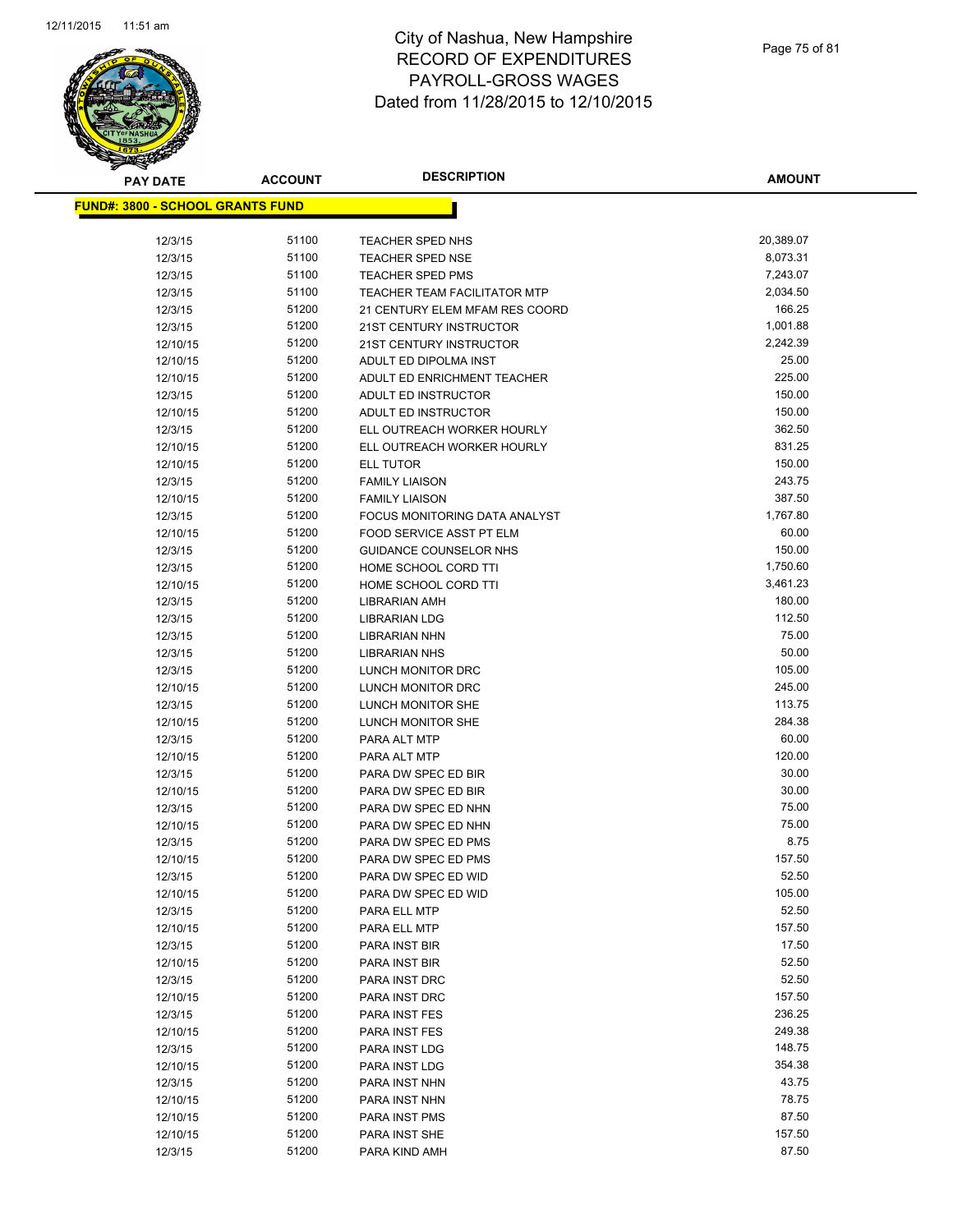

**AMOUNT**

| <u> FUND#: 3800 - SCHOOL GRANTS FUND</u> |                |                                                          |                 |
|------------------------------------------|----------------|----------------------------------------------------------|-----------------|
| 12/10/15                                 | 51200          | PARA KIND AMH                                            | 65.63           |
| 12/3/15                                  | 51200          | PARA PRE SCH BIC                                         | 105.00          |
| 12/10/15                                 | 51200          | PARA PRE SCH BIC                                         | 105.00          |
| 12/3/15                                  | 51200          | <b>SUB FOOD SERVICE</b>                                  | 293.75          |
| 12/3/15                                  | 51200          | <b>SUB TEACHER</b>                                       | 210.00          |
| 12/10/15                                 | 51200          | <b>SUB TEACHER</b>                                       | 177.50          |
| 12/3/15                                  | 51200          | SUMMER SCHOOL SCIENCE                                    | 60.00           |
| 12/10/15                                 | 51200          | SUMMER SCHOOL SCIENCE                                    | 97.50           |
| 12/3/15                                  | 51200          | <b>TEACHER BUSINESS NHS</b>                              | 300.00          |
| 12/3/15                                  | 51200          | TEACHER ELL BIR                                          | 100.00          |
| 12/3/15                                  | 51200          | TEACHER ELL DRC                                          | 50.00           |
| 12/3/15                                  | 51200          | <b>TEACHER ELL ELM</b>                                   | 200.00          |
| 12/3/15                                  | 51200          | <b>TEACHER ELL FES</b>                                   | 50.00           |
| 12/3/15                                  | 51200          | <b>TEACHER ELL FMS</b>                                   | 125.00          |
| 12/3/15                                  | 51200          | TEACHER ELL NHN                                          | 100.00          |
| 12/3/15                                  | 51200          | <b>TEACHER ELL SHE</b>                                   | 75.00           |
| 12/3/15                                  | 51200          | <b>TEACHER ENGLISH NHN</b>                               | 225.00          |
| 12/3/15                                  | 51200          | <b>TEACHER ENGLISH NHS</b>                               | 75.00           |
| 12/3/15                                  | 51200          | <b>TEACHER FOREIGN LANG NHN</b>                          | 50.00           |
| 12/3/15                                  | 51200          | <b>TEACHER GR1 FES</b>                                   | (12, 975.92)    |
| 12/3/15                                  | 51200          | <b>TEACHER GR2 AMH</b>                                   | 75.00           |
| 12/3/15                                  | 51200          | <b>TEACHER GR2 FES</b>                                   | 25.00           |
| 12/3/15                                  | 51200          | <b>TEACHER GR2 SHE</b>                                   | 50.00           |
| 12/3/15                                  | 51200          | <b>TEACHER GR3 AMH</b>                                   | 50.00           |
| 12/3/15                                  | 51200          | <b>TEACHER GR3 BIC</b>                                   | 50.00           |
| 12/3/15                                  | 51200          | <b>TEACHER GR3 DRC</b>                                   | 125.00          |
| 12/3/15                                  | 51200          | <b>TEACHER GR4 BIR</b>                                   | 175.00          |
| 12/3/15                                  | 51200          | <b>TEACHER GR4 FES</b>                                   | 100.00          |
| 12/3/15                                  | 51200          | <b>TEACHER GR4 LDG</b>                                   | 51.25           |
| 12/3/15                                  | 51200          | <b>TEACHER GR5 BIC</b>                                   | 75.00           |
| 12/3/15                                  | 51200          | <b>TEACHER GR6 ELM</b>                                   | 216.88          |
| 12/3/15                                  | 51200          | <b>TEACHER GR6 FMS</b>                                   | 100.00          |
| 12/3/15                                  | 51200          | <b>TEACHER KIND LDG</b>                                  | 93.75           |
| 12/3/15                                  | 51200          | <b>TEACHER MATH FMS</b>                                  | 100.00          |
| 12/3/15                                  | 51200          | <b>TEACHER MATH NHN</b>                                  | 75.00           |
| 12/3/15                                  | 51200          | <b>TEACHER MATH NHS</b>                                  | 150.00          |
| 12/3/15                                  | 51200          | <b>TEACHER SCIENCE ELM</b>                               | 25.00           |
| 12/3/15                                  | 51200<br>51200 | <b>TEACHER SCIENCE NHN</b>                               | 75.00<br>100.00 |
| 12/3/15                                  |                | <b>TEACHER SCIENCE NHS</b><br>TEACHER SOCIAL STUDIES NHN | 500.00          |
| 12/3/15                                  | 51200<br>51200 | TEACHER SOCIAL STUDIES NHS                               | 150.00          |
| 12/3/15<br>12/3/15                       | 51200          | TEACHER SPED BIC                                         | 50.00           |
| 12/3/15                                  | 51200          | <b>TEACHER SPED FES</b>                                  | 226.25          |
| 12/3/15                                  | 51200          | <b>TEACHER SPED LDG</b>                                  | 127.50          |
| 12/3/15                                  | 51200          | TEACHER SPED NHS                                         | 300.00          |
| 12/3/15                                  | 51200          | <b>TEACHER SPED PMS</b>                                  | 325.00          |
| 12/3/15                                  | 51200          | <b>TEACHER TTI AMH</b>                                   | 8,149.17        |
| 12/3/15                                  | 51200          | <b>TEACHER TTI FES</b>                                   | 6,612.70        |
| 12/3/15                                  | 51200          | <b>TEACHER TTI LDG</b>                                   | 12,257.58       |
| 12/3/15                                  | 51200          | <b>TEACHER TTI MTP</b>                                   | 5,136.71        |
| 12/3/15                                  | 51200          | <b>TEACHER TTI NURSERY</b>                               | 4,770.52        |
| 12/3/15                                  | 51200          | <b>TEACHER TTIDRC</b>                                    | 8,396.28        |
| 11/5/15                                  | 51650          | <b>ADDITIONAL HOURS</b>                                  | 275.31          |
| 12/3/15                                  | 51650          | ADDITIONAL HOURS                                         | 737.50          |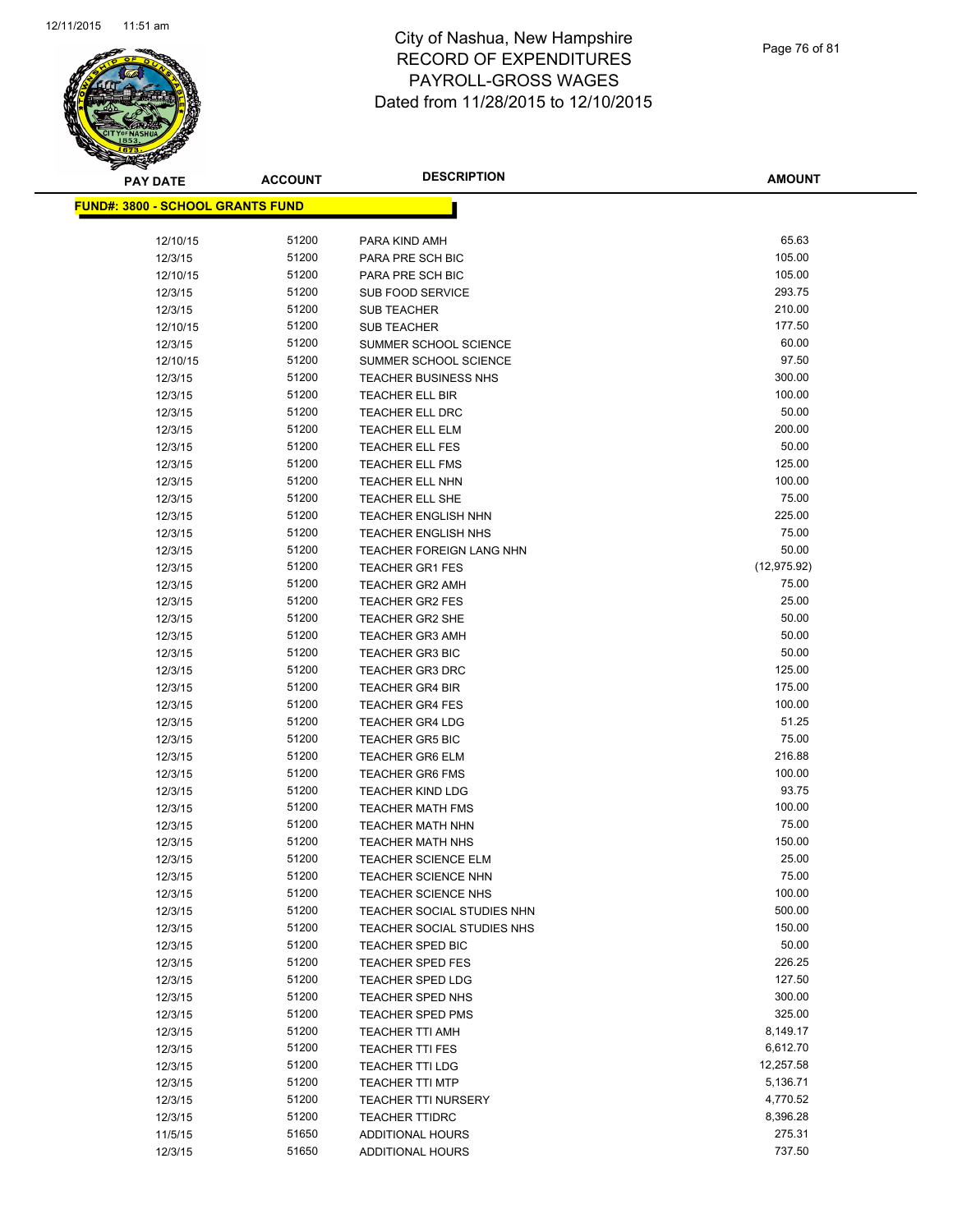|                                                   |                | <b>RECORD OF EXPENDITURES</b><br>PAYROLL-GROSS WAGES<br>Dated from 11/28/2015 to 12/10/2015 | Page 77 of 81   |
|---------------------------------------------------|----------------|---------------------------------------------------------------------------------------------|-----------------|
| <b>PAY DATE</b>                                   | <b>ACCOUNT</b> | <b>DESCRIPTION</b>                                                                          | <b>AMOUNT</b>   |
| <b>TOTAL FUND 3800 - SCHOOL GRANTS FUND</b>       |                |                                                                                             | \$232,405.20    |
| <b>FUND#: 3810 - FOOD SERVICE GRANTS FUND</b>     |                |                                                                                             |                 |
| 12/3/15                                           | 51300          | OVERTIME-REGULAR                                                                            | 739.74          |
| 12/10/15                                          | 51300          | OVERTIME-REGULAR                                                                            | 626.70          |
| <b>TOTAL FUND 3810 - FOOD SERVICE GRANTS FUND</b> |                |                                                                                             | \$1,366.44      |
| <b>FUND#: 4005 - TRAFFIC VIOLATIONS FUND</b>      |                |                                                                                             |                 |
| 12/3/15                                           | 51100          | PARKING ENFORCEMENT SPEC                                                                    | 3,194.60        |
| 12/10/15                                          | 51100          | PARKING ENFORCEMENT SPEC                                                                    | 3,194.60        |
| 12/3/15                                           | 51100          | PV/MV COORDINATOR                                                                           | 833.70          |
| 12/10/15                                          | 51100          | PV/MV COORDINATOR                                                                           | 833.70          |
| 12/3/15                                           | 51100          | <b>VEHICLE REGISTRATION CLERK</b>                                                           | 279.25          |
| 12/10/15                                          | 51100          | <b>VEHICLE REGISTRATION CLERK</b>                                                           | 279.25          |
| 12/3/15                                           | 51200          | <b>VEHICLE REGISTRATION CLERK</b>                                                           | 363.60          |
| 12/10/15                                          | 51200          | <b>VEHICLE REGISTRATION CLERK</b>                                                           | 363.61          |
| 12/3/15                                           | 51300          | OVERTIME-REGULAR                                                                            | 70.39           |
| 12/10/15                                          | 51300          | OVERTIME-REGULAR                                                                            | 144.23          |
| 12/3/15                                           | 51390          | OVERTIME-OTHER                                                                              | 312.29          |
| 12/10/15                                          | 51390          | <b>OVERTIME-OTHER</b>                                                                       | 120.36          |
| TOTAL FUND 4005 - TRAFFIC VIOLATIONS FUND         |                |                                                                                             | \$9,989.58      |
| <b>FUND#: 4010 - MOTOR VEHICLE ADMIN FUND</b>     |                |                                                                                             |                 |
|                                                   |                |                                                                                             |                 |
| 12/3/15                                           | 51100          | <b>VEHICLE REGISTRATION CLERK</b>                                                           | 826.35          |
| 12/10/15                                          | 51100          | <b>VEHICLE REGISTRATION CLERK</b>                                                           | 826.35<br>23.23 |
| 12/3/15<br>12/10/15                               | 51300<br>51300 | OVERTIME-REGULAR<br>OVERTIME-REGULAR                                                        | 41.23           |
| TOTAL FUND 4010 - MOTOR VEHICLE ADMIN FUND        |                |                                                                                             | \$1,717.16      |
|                                                   |                |                                                                                             |                 |
| <b>FUND#: 4030 - POLICE SPECIAL DETAILS FUND</b>  |                |                                                                                             |                 |
| 12/3/15                                           | 51200          | <b>OUTSIDE DETAIL SPEC PT</b>                                                               | 618.04          |
| 12/10/15                                          | 51200          | <b>OUTSIDE DETAIL SPEC PT</b>                                                               | 618.04          |
| 12/3/15                                           | 51712          | <b>SPECIAL DETAIL</b>                                                                       | 12,861.05       |
| 12/10/15                                          | 51712          | <b>SPECIAL DETAIL</b>                                                                       | 9,157.86        |
|                                                   |                |                                                                                             |                 |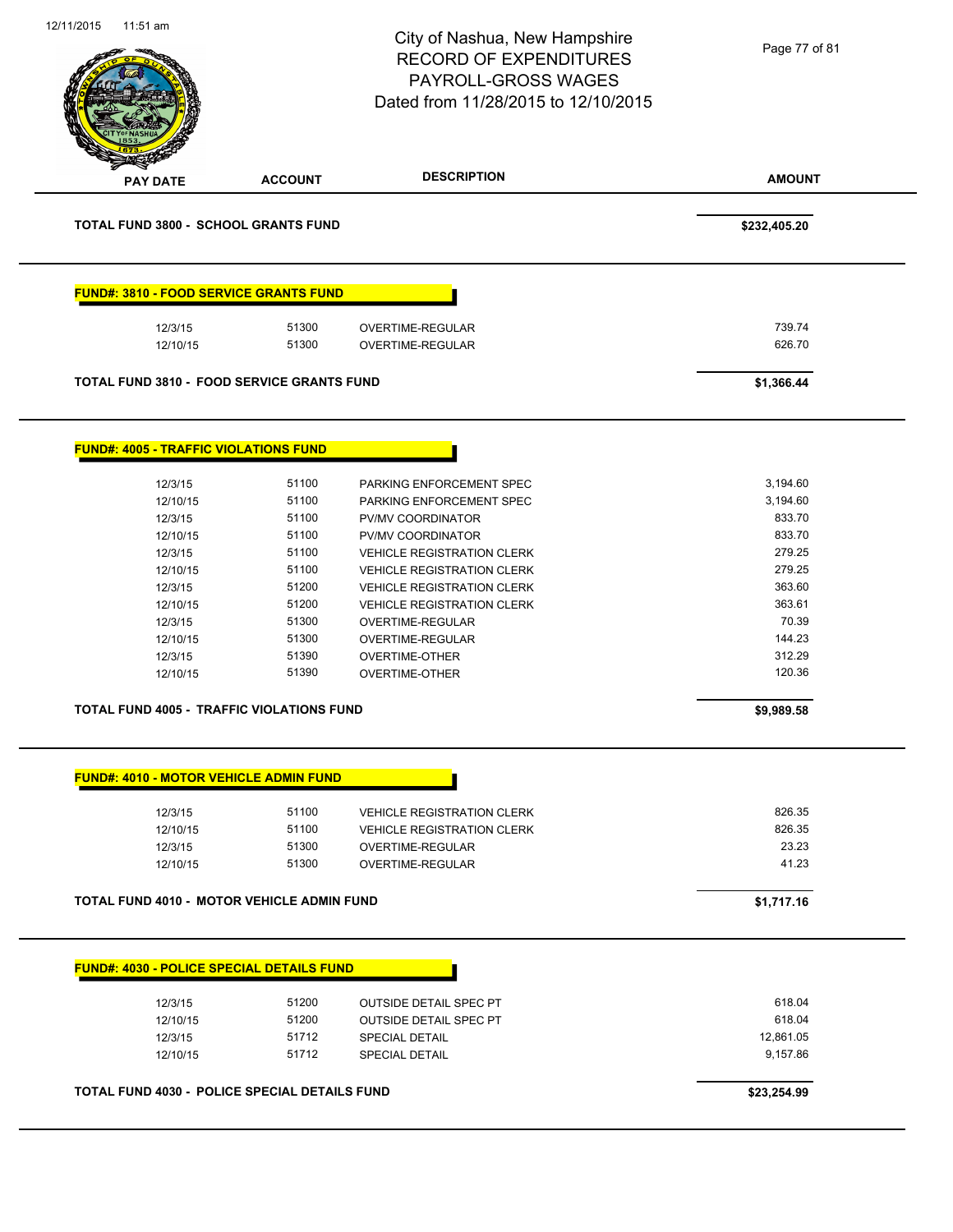

| $\mathbf{z}$<br>$\sim$<br><b>PAY DATE</b>             | <b>ACCOUNT</b> | <b>DESCRIPTION</b>    | <b>AMOUNT</b> |
|-------------------------------------------------------|----------------|-----------------------|---------------|
| <b>FUND#: 4035 - POLICE OVERTIME BILLING FUND</b>     |                |                       |               |
| 12/3/15                                               | 51300          | OVERTIME-REGULAR      | 7,960.55      |
| 12/10/15                                              | 51300          | OVERTIME-REGULAR      | 816.06        |
| <b>TOTAL FUND 4035 - POLICE OVERTIME BILLING FUND</b> |                |                       | \$8,776.61    |
|                                                       |                |                       |               |
|                                                       |                |                       |               |
| <b>FUND#: 4065 - FIRE WATCHGUARDS FUND</b>            |                |                       |               |
| 12/3/15                                               | 51712          | <b>SPECIAL DETAIL</b> | 763.52        |
| <b>TOTAL FUND 4065 - FIRE WATCHGUARDS FUND</b>        |                |                       | \$763.52      |
|                                                       |                |                       |               |

## **FUND#: 6000 - SOLID WASTE FUND**

| 12/3/15  | 51100 | ACCOUNTING COMPLIANCE MGR            | 162.65   |
|----------|-------|--------------------------------------|----------|
| 12/10/15 | 51100 | ACCOUNTING COMPLIANCE MGR            | 162.65   |
| 12/10/15 | 51100 | ADMINISTRATIVE ASSISTANT I           | 666.90   |
| 12/3/15  | 51100 | <b>ADMINISTRATIVE ASSISTANT II</b>   | 701.86   |
| 12/10/15 | 51100 | ADMINISTRATIVE ASSISTANT II          | 707.54   |
| 12/3/15  | 51100 | AUTOMATED TRASH COLLECTION OPR       | 2,845.18 |
| 12/10/15 | 51100 | AUTOMATED TRASH COLLECTION OPR       | 2,845.20 |
| 12/3/15  | 51100 | <b>CITY ENGINEER</b>                 | 309.10   |
| 12/10/15 | 51100 | <b>CITY ENGINEER</b>                 | 309.10   |
| 12/3/15  | 51100 | <b>COLLECTION EQUIP OPR</b>          | 8,295.20 |
| 12/10/15 | 51100 | <b>COLLECTION EQUIP OPR</b>          | 9,033.44 |
| 12/3/15  | 51100 | <b>COLLECTION EQUIP OPR LANDFILL</b> | 939.61   |
| 12/10/15 | 51100 | <b>COLLECTION EQUIP OPR LANDFILL</b> | 939.60   |
| 12/3/15  | 51100 | DEP TREASURER TAX COLLECTOR          | 239.20   |
| 12/10/15 | 51100 | DEP TREASURER TAX COLLECTOR          | 239.20   |
| 12/3/15  | 51100 | DEPUTY MANAGER OF ENGINEERING        | 78.95    |
| 12/10/15 | 51100 | DEPUTY MANAGER OF ENGINEERING        | 78.95    |
| 12/3/15  | 51100 | DIRECTOR PUBLIC WORKS                | 218.30   |
| 12/10/15 | 51100 | DIRECTOR PUBLIC WORKS                | 218.30   |
| 12/3/15  | 51100 | DIVISION OPERATIONS MANAGER          | 181.95   |
| 12/10/15 | 51100 | DIVISION OPERATIONS MANAGER          | 181.95   |
| 12/3/15  | 51100 | DPW BILLING ACCOUNTANT               | 463.55   |
| 12/10/15 | 51100 | DPW BILLING ACCOUNTANT               | 463.55   |
| 12/3/15  | 51100 | DPW CONTRACT ADMINISTRATOR           | 113.45   |
| 12/10/15 | 51100 | DPW CONTRACT ADMINISTRATOR           | 113.45   |
| 12/3/15  | 51100 | <b>ENVIRONMENTAL ENGINEER</b>        | 1,331.45 |
| 12/10/15 | 51100 | <b>ENVIRONMENTAL ENGINEER</b>        | 1,331.45 |
| 12/3/15  | 51100 | <b>EQUIPMENT OPR LANDFILL</b>        | 6,676.40 |
| 12/10/15 | 51100 | <b>EQUIPMENT OPR LANDFILL</b>        | 6,684.80 |
| 12/3/15  | 51100 | <b>EXECUTIVE ASSISTANT</b>           | 147.80   |
| 12/10/15 | 51100 | <b>EXECUTIVE ASSISTANT</b>           | 147.80   |
| 12/3/15  | 51100 | FINANCE AND ADMIN MANAGER            | 383.40   |
| 12/10/15 | 51100 | FINANCE AND ADMIN MANAGER            | 383.40   |
| 12/3/15  | 51100 | FLEET MANAGER STREET DEPT            | 313.55   |
| 12/10/15 | 51100 | FLEET MANAGER STREET DEPT            | 313.55   |
| 12/3/15  | 51100 | <b>LICENSED SCALE OPERATOR</b>       | 712.90   |
| 12/10/15 | 51100 | LICENSED SCALE OPERATOR              | 712.89   |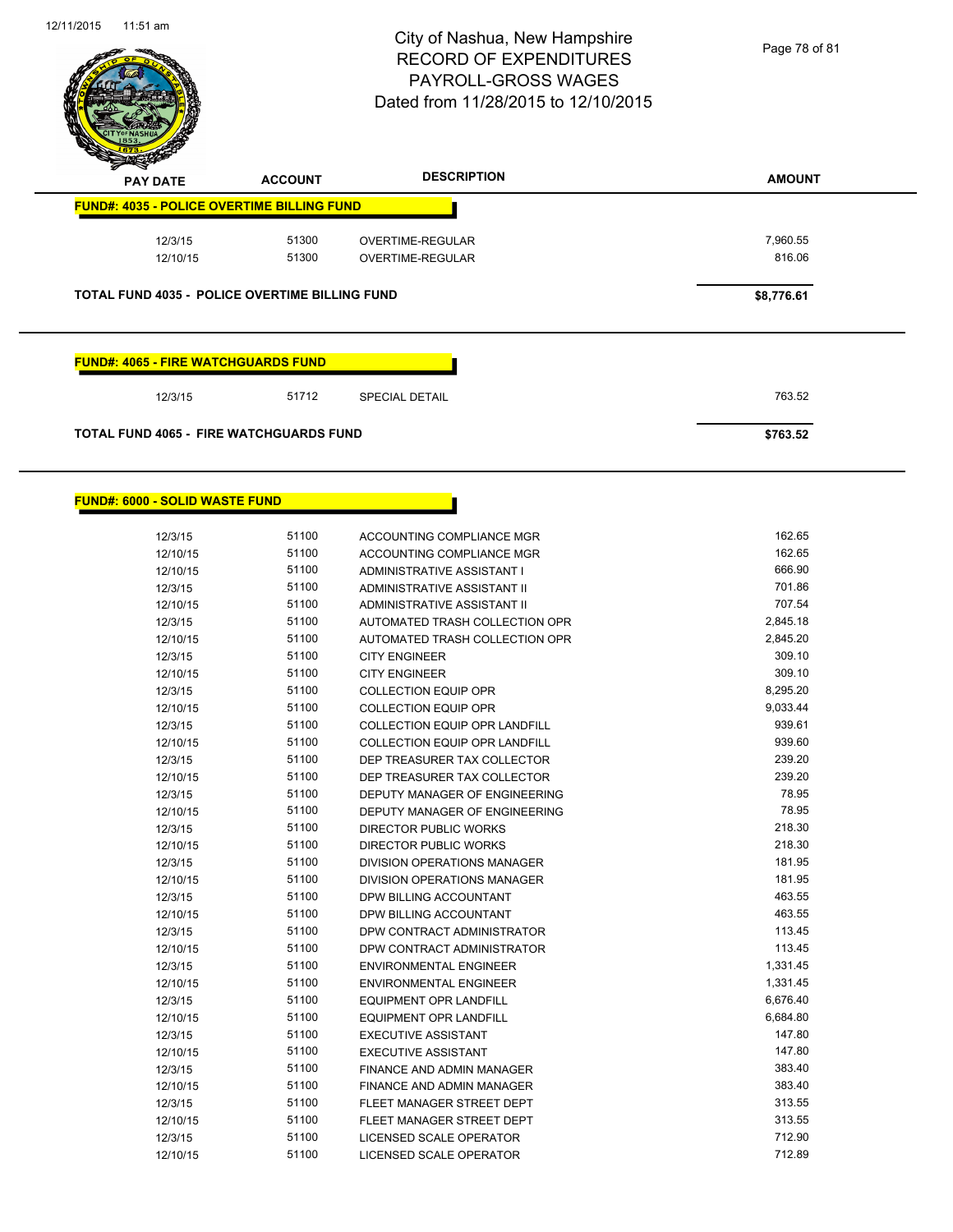

| <b>PAY DATE</b>                           | <b>ACCOUNT</b> | <b>DESCRIPTION</b>            | <b>AMOUNT</b> |
|-------------------------------------------|----------------|-------------------------------|---------------|
| <b>FUND#: 6000 - SOLID WASTE FUND</b>     |                |                               |               |
|                                           |                |                               |               |
| 12/3/15                                   | 51100          | RECYCLING COORDINATOR         | 1,112.85      |
| 12/10/15                                  | 51100          | RECYCLING COORDINATOR         | 1,112.85      |
| 12/3/15                                   | 51100          | <b>SOLID WASTE FOREMAN</b>    | 2,419.60      |
| 12/10/15                                  | 51100          | <b>SOLID WASTE FOREMAN</b>    | 2,419.58      |
| 12/3/15                                   | 51100          | SOLID WASTE TECHNICIAN        | 1,014.70      |
| 12/10/15                                  | 51100          | SOLID WASTE TECHNICIAN        | 1,014.70      |
| 12/3/15                                   | 51100          | SUPERINTENDENT OF SOLID WASTE | 1,622.10      |
| 12/10/15                                  | 51100          | SUPERINTENDENT OF SOLID WASTE | 1,622.10      |
| 12/3/15                                   | 51100          | TRUCK DRIVER STREET REPAIR    | 189.68        |
| 12/3/15                                   | 51300          | OVERTIME-REGULAR              | 12,342.47     |
| 12/10/15                                  | 51300          | <b>OVERTIME-REGULAR</b>       | 1,797.04      |
| 12/10/15                                  | 51600          | <b>LONGEVITY</b>              | 1,000.00      |
| <b>TOTAL FUND 6000 - SOLID WASTE FUND</b> |                |                               | \$77,315.89   |

## **FUND#: 6200 - WASTEWATER FUND**

| 12/3/15  | 51100 | ACCOUNTING COMPLIANCE MGR            | 325.20   |
|----------|-------|--------------------------------------|----------|
| 12/10/15 | 51100 | <b>ACCOUNTING COMPLIANCE MGR</b>     | 325.20   |
| 12/3/15  | 51100 | ADMINISTRATIVE ASSISTANT II          | 850.36   |
| 12/10/15 | 51100 | <b>ADMINISTRATIVE ASSISTANT II</b>   | 850.36   |
| 12/3/15  | 51100 | <b>ANALYTICAL CHEMIST</b>            | 895.45   |
| 12/10/15 | 51100 | <b>ANALYTICAL CHEMIST</b>            | 895.45   |
| 12/3/15  | 51100 | <b>CITY ENGINEER</b>                 | 721.30   |
| 12/10/15 | 51100 | <b>CITY ENGINEER</b>                 | 721.30   |
| 12/3/15  | 51100 | <b>COLLECTION SYSTEMS OPERATOR</b>   | 2,845.21 |
| 12/10/15 | 51100 | <b>COLLECTION SYSTEMS OPERATOR</b>   | 2,882.80 |
| 12/3/15  | 51100 | <b>COLLECTION SYSTEMS TECHNICIAN</b> | 2,036.00 |
| 12/10/15 | 51100 | <b>COLLECTION SYSTEMS TECHNICIAN</b> | 2,036.00 |
| 12/3/15  | 51100 | <b>COLLECTIONS SPEC II</b>           | 833.70   |
| 12/10/15 | 51100 | <b>COLLECTIONS SPEC II</b>           | 833.70   |
| 12/3/15  | 51100 | CONST INSP ENGINEERING ASST          | 236.90   |
| 12/10/15 | 51100 | CONST INSP ENGINEERING ASST          | 236.90   |
| 12/3/15  | 51100 | <b>CSO STORM WATER ENGINEER</b>      | 1,285.00 |
| 12/10/15 | 51100 | <b>CSO STORM WATER ENGINEER</b>      | 1,285.00 |
| 12/3/15  | 51100 | CSO TECHNICIAN INSPECTOR             | 1,041.60 |
| 12/10/15 | 51100 | CSO TECHNICIAN INSPECTOR             | 1,041.60 |
| 12/3/15  | 51100 | DEP TREASURER TAX COLLECTOR          | 239.20   |
| 12/10/15 | 51100 | DEP TREASURER TAX COLLECTOR          | 239.20   |
| 12/3/15  | 51100 | DEPUTY MANAGER OF ENGINEERING        | 789.60   |
| 12/10/15 | 51100 | DEPUTY MANAGER OF ENGINEERING        | 789.60   |
| 12/3/15  | 51100 | DIRECTOR PUBLIC WORKS                | 436.80   |
| 12/10/15 | 51100 | DIRECTOR PUBLIC WORKS                | 436.80   |
| 12/3/15  | 51100 | <b>DIVISION OPERATIONS MANAGER</b>   | 181.90   |
| 12/10/15 | 51100 | <b>DIVISION OPERATIONS MANAGER</b>   | 181.90   |
| 12/3/15  | 51100 | DPW BILLING ACCOUNTANT               | 463.50   |
| 12/10/15 | 51100 | DPW BILLING ACCOUNTANT               | 463.50   |
| 12/3/15  | 51100 | DPW CONTRACT ADMINISTRATOR           | 681.10   |
| 12/10/15 | 51100 | DPW CONTRACT ADMINISTRATOR           | 681.10   |
| 12/3/15  | 51100 | ELECTRICAL DIAGNOSTIC TECH I         | 2,168.80 |
| 12/10/15 | 51100 | ELECTRICAL DIAGNOSTIC TECH I         | 2,168.80 |
| 12/3/15  | 51100 | <b>EXECUTIVE ASSISTANT</b>           | 147.86   |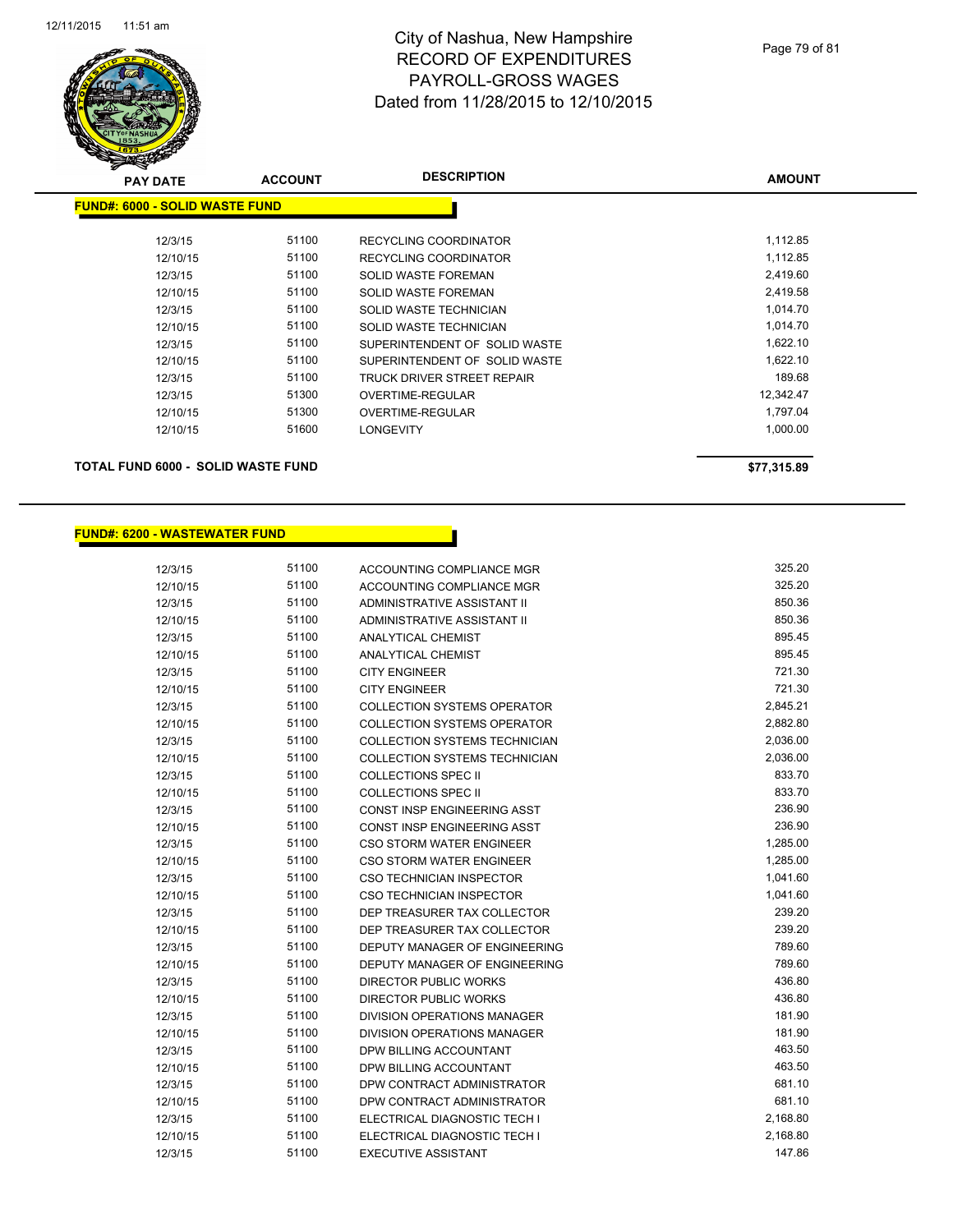

| <b>PAY DATE</b>                      | <b>ACCOUNT</b> | <b>DESCRIPTION</b>                 | <b>AMOUNT</b> |
|--------------------------------------|----------------|------------------------------------|---------------|
| <b>FUND#: 6200 - WASTEWATER FUND</b> |                |                                    |               |
|                                      |                |                                    |               |
| 12/10/15                             | 51100          | <b>EXECUTIVE ASSISTANT</b>         | 147.85        |
| 12/3/15                              | 51100          | FINANCE AND ADMIN MANAGER          | 383.40        |
| 12/10/15                             | 51100          | FINANCE AND ADMIN MANAGER          | 383.40        |
| 12/3/15                              | 51100          | FLEET MANAGER STREET DEPT          | 104.50        |
| 12/10/15                             | 51100          | FLEET MANAGER STREET DEPT          | 104.50        |
| 12/3/15                              | 51100          | <b>FOREMAN MAINTENANCE</b>         | 1,162.80      |
| 12/10/15                             | 51100          | <b>FOREMAN MAINTENANCE</b>         | 1,162.80      |
| 12/3/15                              | 51100          | INDUSTRIAL PRETREATMENT COORD      | 1,209.55      |
| 12/10/15                             | 51100          | INDUSTRIAL PRETREATMENT COORD      | 1,209.55      |
| 12/3/15                              | 51100          | MECHANIC WWTP 1ST CLASS            | 3,890.39      |
| 12/10/15                             | 51100          | <b>MECHANIC WWTP 1ST CLASS</b>     | 3,133.21      |
| 12/3/15                              | 51100          | <b>OPERATOR II WWTP 1st</b>        | 3,120.00      |
| 12/10/15                             | 51100          | <b>OPERATOR II WWTP 1st</b>        | 3,120.00      |
| 12/3/15                              | 51100          | OPERATOR II WWTP 2nd               | 1,052.00      |
| 12/10/15                             | 51100          | OPERATOR II WWTP 2nd               | 1,052.00      |
| 12/3/15                              | 51100          | OPERATOR II WWTP 3rd               | 2,104.04      |
| 12/10/15                             | 51100          | OPERATOR II WWTP 3rd               | 2,104.04      |
| 12/3/15                              | 51100          | OPERATOR III WWTP 1st              | 3,282.81      |
| 12/10/15                             | 51100          | <b>OPERATOR III WWTP 1st</b>       | 3,282.82      |
| 12/3/15                              | 51100          | PLANT OPERATIONS SUPERVISOR        | 1,475.35      |
| 12/10/15                             | 51100          | PLANT OPERATIONS SUPERVISOR        | 1,475.35      |
| 12/3/15                              | 51100          | PROCESS CHEMIST                    | 1,125.65      |
| 12/10/15                             | 51100          | PROCESS CHEMIST                    | 1,136.13      |
| 12/3/15                              | 51100          | SUPERINTENDENT OF WASTEWATER       | 1,771.20      |
| 12/10/15                             | 51100          | SUPERINTENDENT OF WASTEWATER       | 1,771.20      |
| 12/3/15                              | 51100          | <b>SUPV LABORATORY</b>             | 1,209.56      |
| 12/10/15                             | 51100          | <b>SUPV LABORATORY</b>             | 1,209.55      |
| 12/3/15                              | 51100          | TRUCK DRIVER STREET REPAIR         | 874.40        |
| 12/10/15                             | 51100          | TRUCK DRIVER STREET REPAIR         | 871.20        |
| 12/3/15                              | 51100          | <b>WASTEWATER PROJECT ENGINEER</b> | 1,371.00      |
| 12/10/15                             | 51100          | WASTEWATER PROJECT ENGINEER        | 1,371.00      |
| 12/3/15                              | 51300          | OVERTIME-REGULAR                   | 7,234.55      |
| 12/10/15                             | 51300          | OVERTIME-REGULAR                   | 6,402.21      |
| 12/10/15                             | 51600          | <b>LONGEVITY</b>                   | 400.00        |
|                                      |                |                                    |               |

**TOTAL FUND 6200 - WASTEWATER FUND \$93,956.70** 

# **FUND#: 6500 - PROPERTY & CASUALTY FUND**

| 12/3/15  | 51100 | <b>PROGRAM SUPV</b>                | 1.212.05 |
|----------|-------|------------------------------------|----------|
| 12/10/15 | 51100 | <b>PROGRAM SUPV</b>                | 1.212.05 |
| 12/3/15  | 51100 | PROPERTY AND CASUALTY ADJUSTER     | 2.059.90 |
| 12/10/15 | 51100 | PROPERTY AND CASUALTY ADJUSTER     | 2.059.90 |
| 12/3/15  | 51100 | <b>RISK MANAGER</b>                | 1.626.10 |
| 12/10/15 | 51100 | <b>RISK MANAGER</b>                | 1.626.10 |
| 12/3/15  | 51100 | SAFETY LOSS PREVENTION SPEC        | 1.060.80 |
| 12/10/15 | 51100 | SAFETY LOSS PREVENTION SPEC        | 1,060.80 |
| 12/3/15  | 59207 | WORKERS COMPENSATION CLAIMS        | 6.309.93 |
| 12/10/15 | 59207 | <b>WORKERS COMPENSATION CLAIMS</b> | 5.955.50 |
| 12/3/15  | 59290 | LONG TERM DISABILITY CLAIMS        | 2.076.93 |
| 12/10/15 | 59290 | LONG TERM DISABILITY CLAIMS        | 1.384.62 |
|          |       |                                    |          |